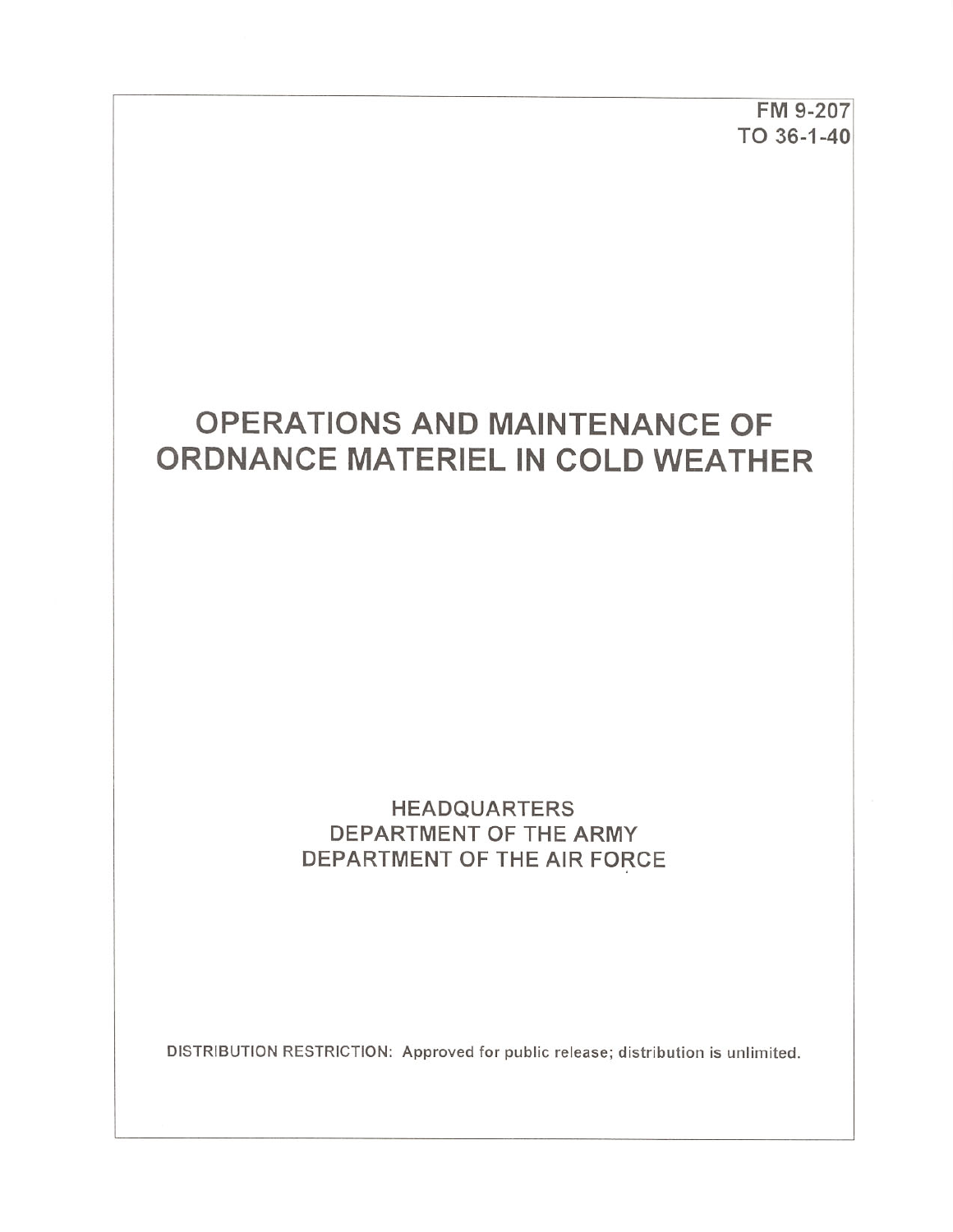\*FM 9-207/TO 36-1-40

Field Manual HEADQUARTERS<br>9-207 DEPARTMENT OF THE ARMY 9-207 DEPARTMENT OF THE ARMY DEPARTMENT OF THE ARMY DEPARTMENT OF THE ARMY DEPARTMENT OF THE AIR FORCE 36-1-40 Washington, DC, 20 March 1998

#### **OPERATIONS AND MAINTENANCE OF ORDNANCE MATERIEL IN COLD WEATHER**

#### **TABLE OF CONTENTS**

| Chapter 1 - Cold Weather Considerations |  |
|-----------------------------------------|--|

|                                                                  | $1 - 1$  |
|------------------------------------------------------------------|----------|
|                                                                  | $1 - 1$  |
|                                                                  | $1 - 1$  |
|                                                                  | $1 - 1$  |
|                                                                  | $1 - 1$  |
|                                                                  | $1 - 1$  |
|                                                                  | $1 - 2$  |
|                                                                  | $1 - 4$  |
|                                                                  | $1 - 5$  |
|                                                                  | $1 - 5$  |
|                                                                  | $1 - 5$  |
|                                                                  | $1 - 6$  |
|                                                                  | $1 - 6$  |
|                                                                  | $1 - 6$  |
|                                                                  | $1 - 9$  |
| Section IV - Antifreeze, Fuels, Hydraulic Fluids, and Lubricants | $1 - 10$ |
|                                                                  | $1 - 10$ |
|                                                                  | $1 - 10$ |
|                                                                  | $1 - 10$ |
|                                                                  | $1 - 10$ |
|                                                                  | $1 - 10$ |
|                                                                  | $1 - 10$ |
|                                                                  | $1 - 11$ |
|                                                                  | $1 - 11$ |
|                                                                  | $1 - 12$ |
|                                                                  | $1 - 12$ |
|                                                                  | $1 - 13$ |
|                                                                  | $1 - 13$ |
|                                                                  | $1 - 13$ |
|                                                                  | $1 - 14$ |
|                                                                  | $1 - 14$ |
|                                                                  | $1 - 14$ |
|                                                                  | $1 - 15$ |
|                                                                  | $1 - 15$ |
|                                                                  | $1 - 15$ |
|                                                                  |          |

Distribution Restriction: Approved for public release. Distribution is unlimited \*This publication supersedes FM 9-207/TO 36-1-40, 10 August 1989.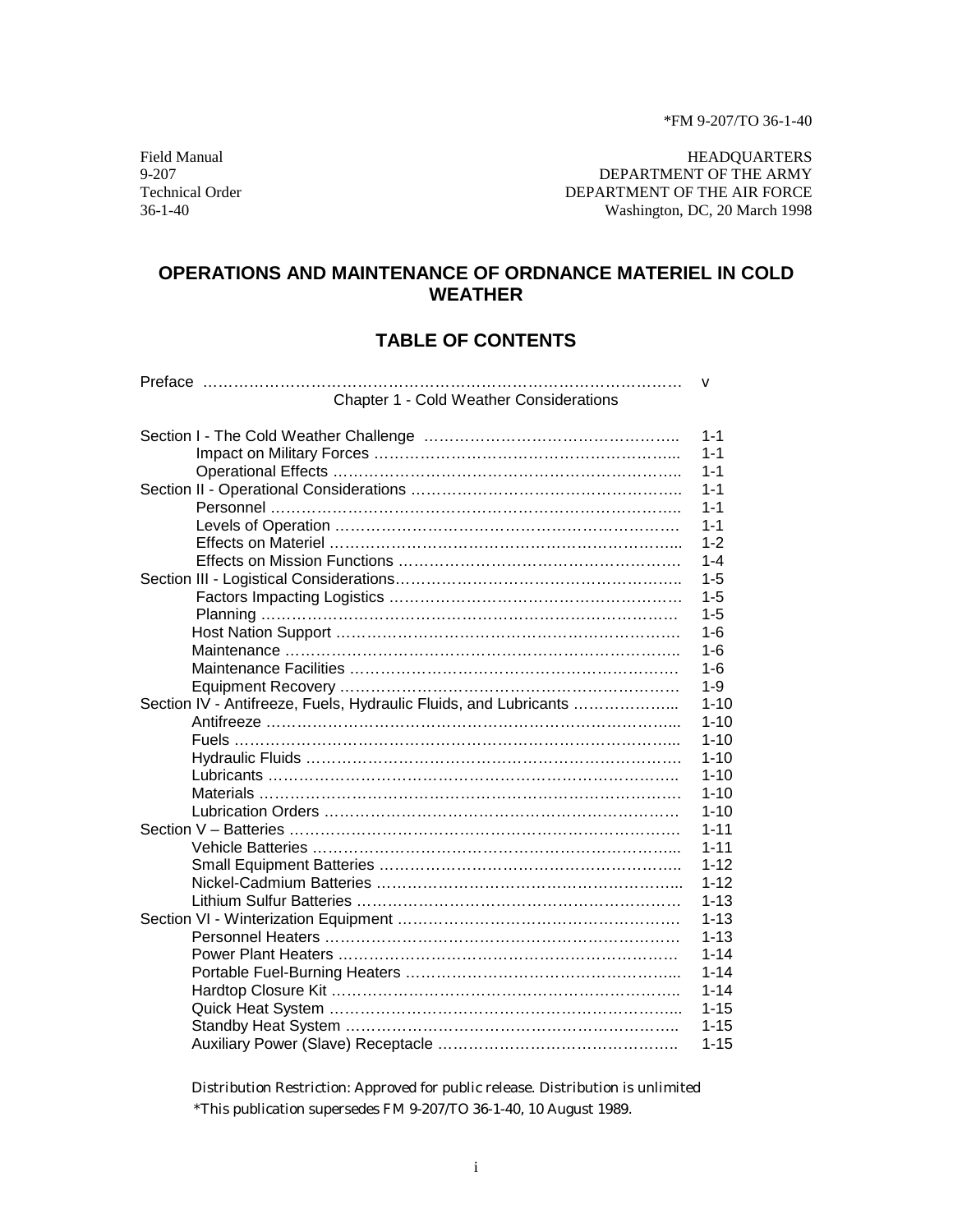#### Chapter 2 - Preparation for Operation

|                                                         | $2 - 1$ |
|---------------------------------------------------------|---------|
|                                                         | $2 - 1$ |
|                                                         | $2 - 1$ |
|                                                         | $2 - 3$ |
|                                                         | $2 - 3$ |
| Transmissions/Transfer Cases/Differentials/Final Drives | $2 - 4$ |
|                                                         | $2 - 4$ |
|                                                         | $2 - 6$ |
|                                                         | $2 - 7$ |
|                                                         | $2 - 8$ |
|                                                         | $2 - 8$ |
|                                                         | $2 - 8$ |
|                                                         | $2 - 9$ |
|                                                         | $2 - 9$ |
|                                                         | $2 - 9$ |
|                                                         | $2 - 9$ |

#### Chapter 3 - Operating and Maintenance Procedures

|  | $3 - 1$  |
|--|----------|
|  | $3 - 1$  |
|  | $3 - 4$  |
|  | $3-5$    |
|  | $3 - 5$  |
|  | $3-6$    |
|  | $3-6$    |
|  | $3 - 8$  |
|  | $3 - 8$  |
|  | $3-9$    |
|  | $3-9$    |
|  | $3-9$    |
|  | $3 - 11$ |
|  | $3 - 11$ |
|  | $3 - 12$ |
|  | $3 - 12$ |
|  | $3 - 13$ |
|  | $3 - 13$ |
|  | $3 - 14$ |
|  | $3 - 15$ |
|  | $3 - 15$ |
|  | $3 - 15$ |
|  | $3 - 16$ |
|  | $3 - 16$ |
|  | $3 - 17$ |

Chapter 4 - Weapons, Munitions, and Fire Control Equipment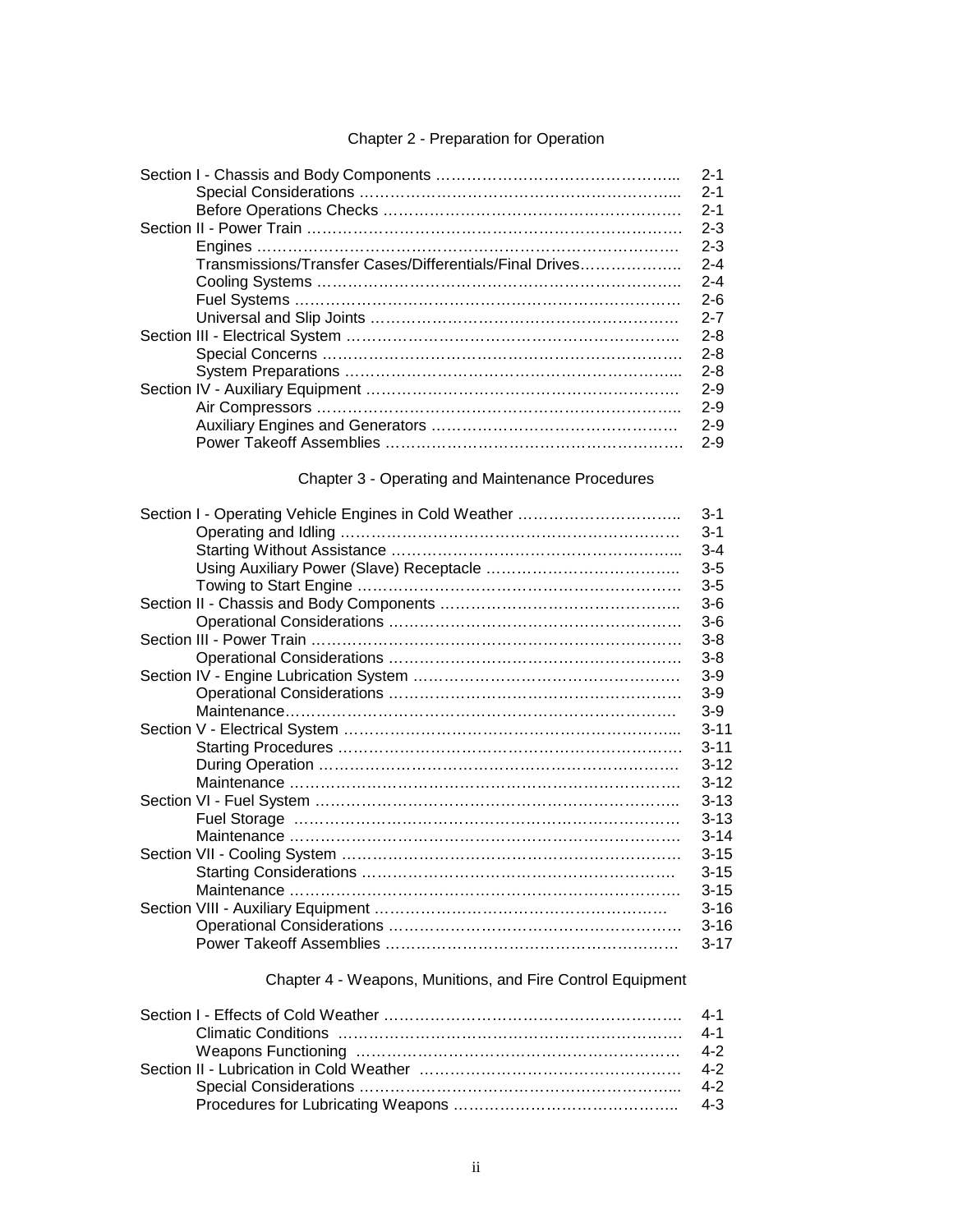| Section III - Operation and Maintenance of Weapons   | $4 - 3$  |
|------------------------------------------------------|----------|
|                                                      | $4 - 3$  |
|                                                      | $4 - 4$  |
|                                                      | $4 - 4$  |
|                                                      | $4 - 5$  |
|                                                      | $4 - 5$  |
|                                                      | $4 - 5$  |
|                                                      | $4 - 5$  |
|                                                      | 4-6      |
|                                                      | $4 - 7$  |
|                                                      |          |
|                                                      | 4-7      |
|                                                      | $4 - 8$  |
|                                                      | $4 - 9$  |
|                                                      | $4 - 9$  |
|                                                      | $4 - 9$  |
|                                                      | $4 - 10$ |
|                                                      | $4 - 10$ |
|                                                      | $4 - 10$ |
|                                                      | $4 - 10$ |
|                                                      | $4 - 11$ |
|                                                      | $4 - 13$ |
|                                                      | $4 - 13$ |
|                                                      | $4 - 13$ |
|                                                      | $4 - 14$ |
|                                                      |          |
|                                                      | $4 - 14$ |
|                                                      | $4 - 14$ |
|                                                      | $4 - 14$ |
|                                                      | $4 - 14$ |
|                                                      | $4 - 14$ |
|                                                      | $4 - 14$ |
|                                                      | $4 - 16$ |
|                                                      | $4 - 17$ |
|                                                      | $4 - 17$ |
|                                                      | $4 - 18$ |
|                                                      | $4 - 18$ |
|                                                      | $4 - 19$ |
|                                                      | $4 - 20$ |
|                                                      | $4 - 20$ |
|                                                      |          |
|                                                      | $4 - 21$ |
|                                                      | $4 - 21$ |
|                                                      | $4 - 21$ |
|                                                      | $4 - 22$ |
| Compasses, Binoculars, and other Optical Instruments | $4 - 22$ |
|                                                      | $4 - 23$ |

#### Chapter 5 - Small Arms

| $5-1$ |
|-------|
|       |
|       |
|       |
| $5-3$ |
| $5-3$ |
|       |
| $5-3$ |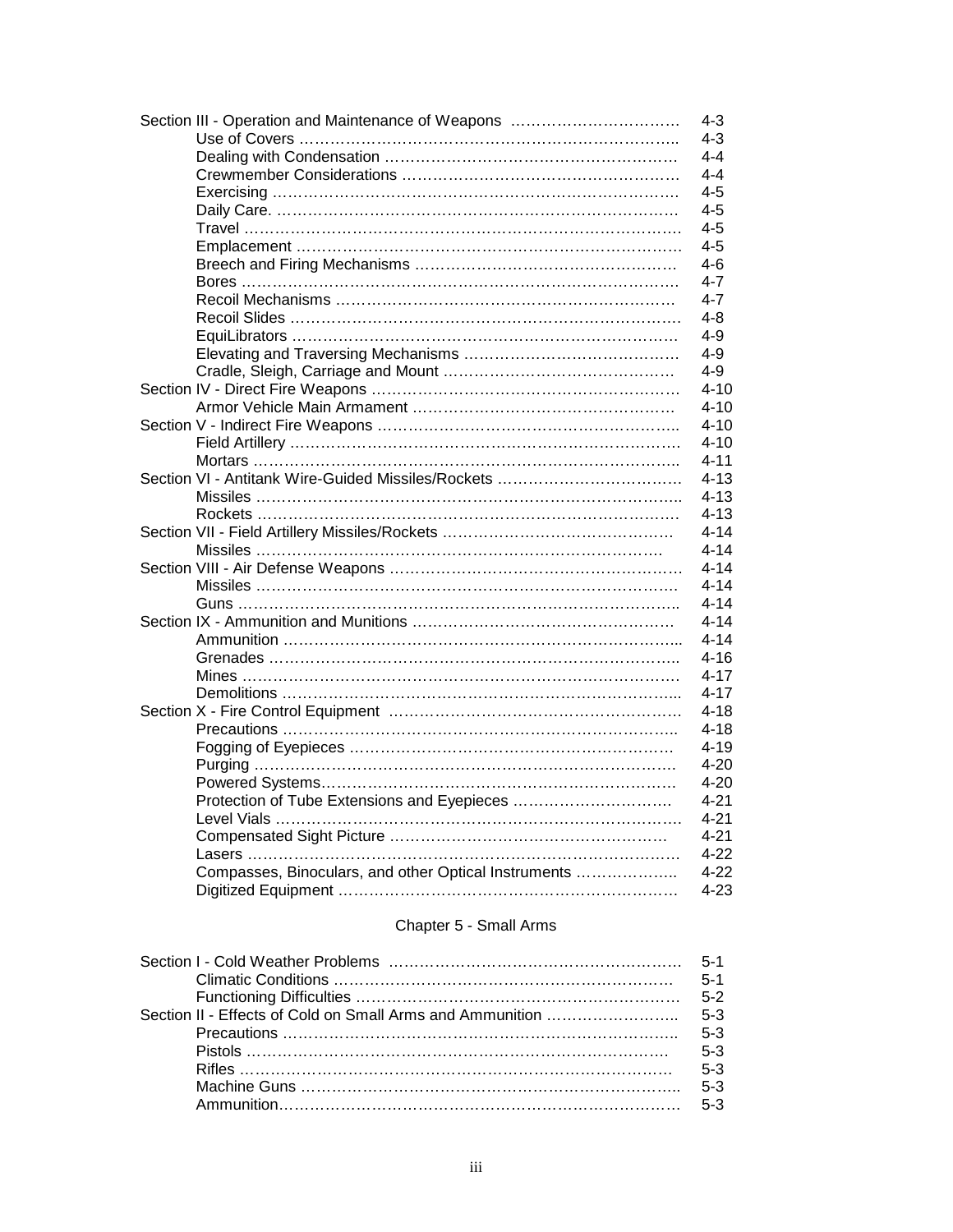|                                                                          | $6-1$<br>$6 - 1$ |
|--------------------------------------------------------------------------|------------------|
| Section II - Operation and Maintenance of Communications and Information |                  |
|                                                                          | հ-2              |
|                                                                          |                  |
|                                                                          |                  |
|                                                                          |                  |
|                                                                          | _ 6-6            |
|                                                                          |                  |

### Chapter 6 - Communication and Information Systems Equipment

#### Appendices

|  | Glossary-1                                                                 |
|--|----------------------------------------------------------------------------|
|  |                                                                            |
|  | Authorization                                                              |
|  | A Antifreeze Materials, Fuels, Hydraulic Fluids, and Lubricants for Use in |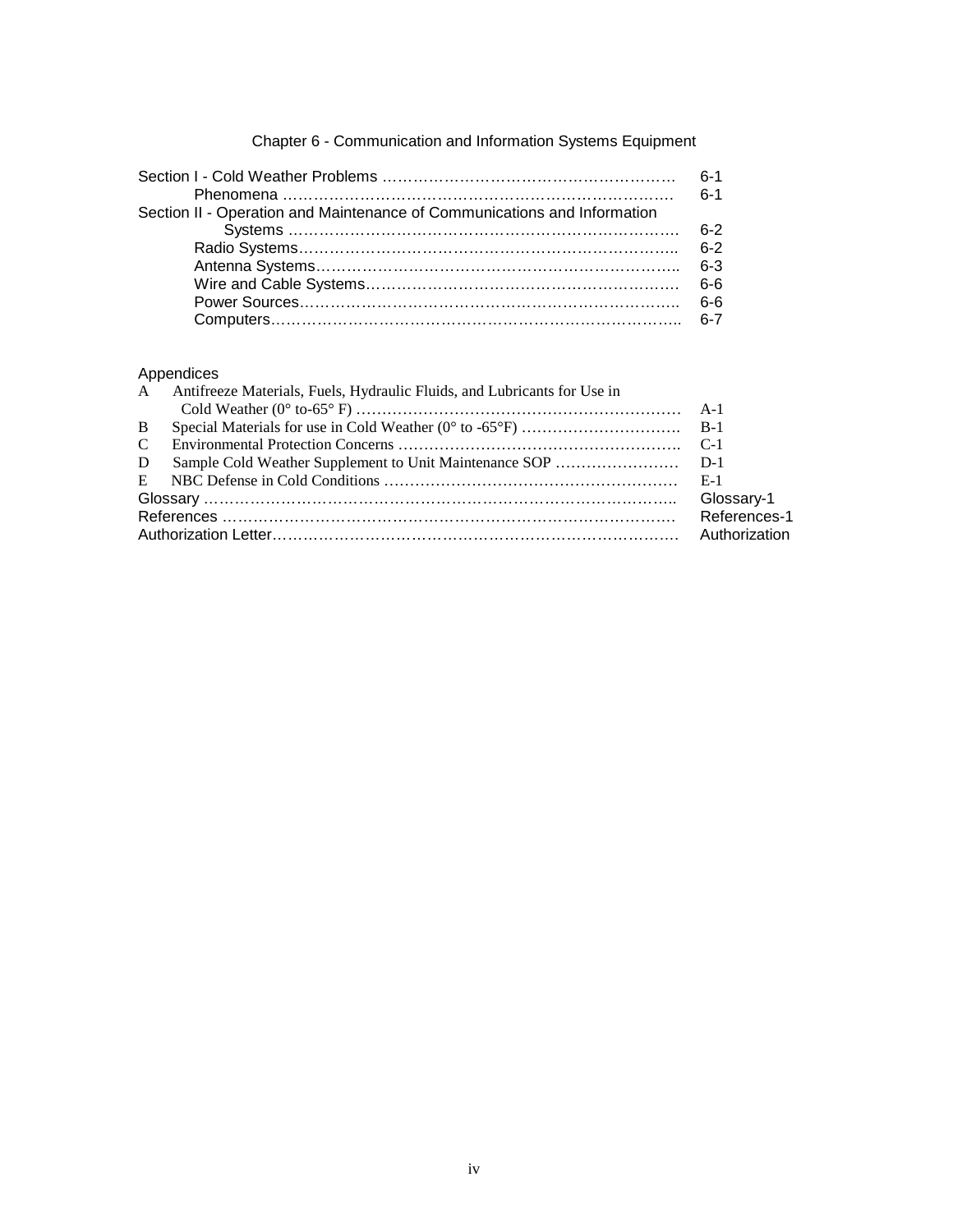# **PREFACE**

As stated in Field Manual (FM) 100-1, *The Army*, it is the Army's fundamental purpose to win wars through land force dominance regardless of location or climate. This FM provides general doctrinal and technical guidance for operating equipment and ordnance materiel under extremely harsh cold weather conditions ( $0^{\circ}$  to -65 $^{\circ}$  F). Its primary purpose is to familiarize operators and crews with the special procedures and techniques for working in sub-zero temperatures. Also, this manual will assist unit commanders, supervisors (motor sergeants, battalion motor officers [BMOs]), and maintenance personnel in anticipating and planning for the onset of cold weather or an arctic deployment. Failure to follow this guidance can cause injury to personnel and damage to equipment, besides limiting mission accomplishment.

This FM does not replace applicable technical manuals (TMs) for specific equipment operations, servicing, or repair. It is intended to provide an overview of the special and unique difficulties encountered in cold weather operations. Refer to the appropriate operator or higher-level manual for specific instructions.

The proponent of this publication is Headquarters, United States Army Training and Doctrine Command (TRADOC). Much of the information in this manual was provided by the USA Cold Regions Test Activity, which is responsible for testing equipment designed for use by the soldier on the winter battlefield and the USA Cold Regions Research and Engineering Laboratory, which exists largely to solve technical problems that develop in cold regions, especially problems related to construction, transportation, and military operations.. Access to more information can be obtained though points of contact on their World Wide Web pages. Submit changes for improving this publication on DA Form 2028 (Recommended Changes to Publications and Blank Forms), directly to:

> **Commander US Army Combined Arms Support Command ATTN: ATCL-A Fort Lee, Virginia 23801-1713**

**Note: Unless otherwise stated, whenever the masculine gender is used, both men and women are included.**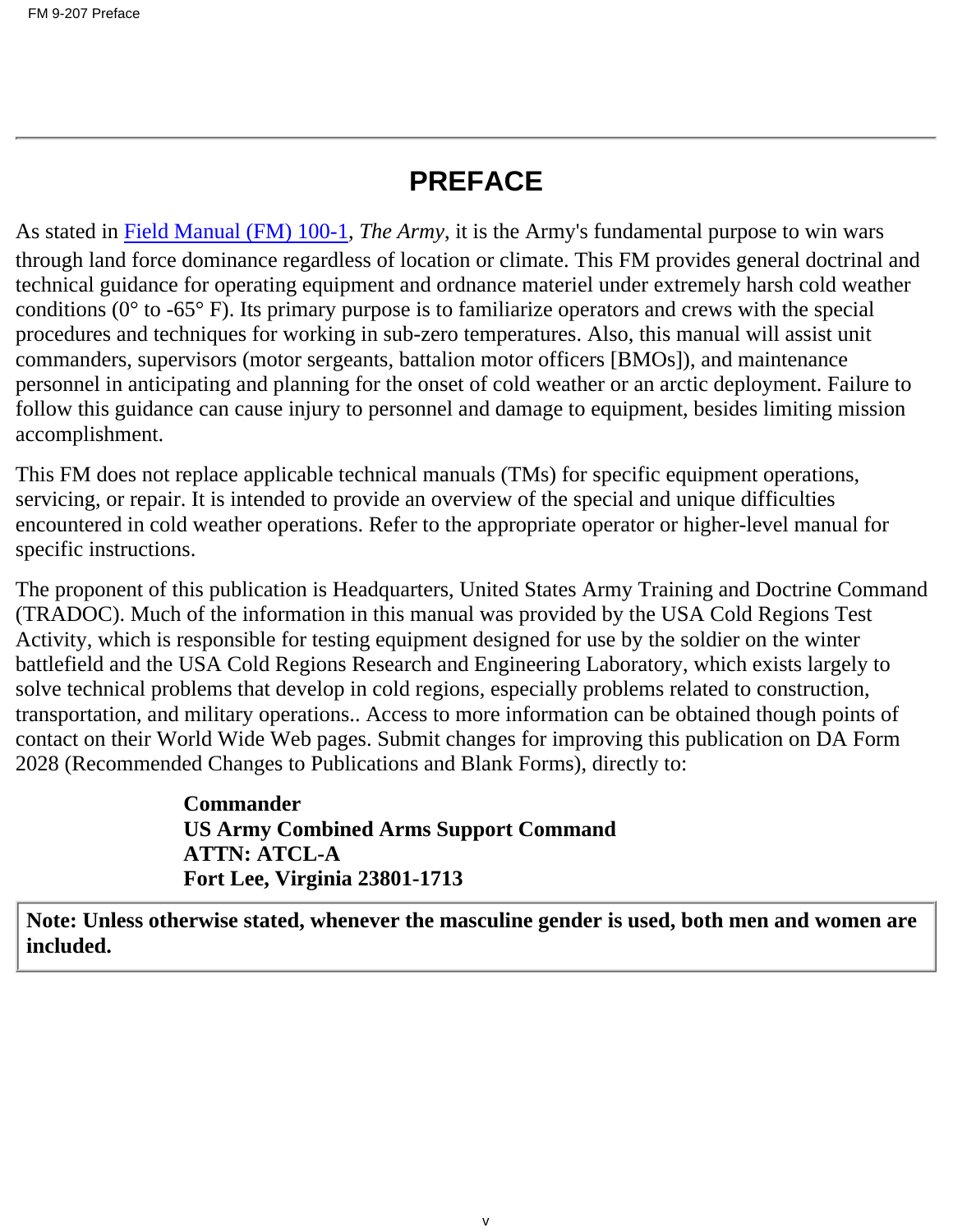# <span id="page-6-0"></span>**Chapter 1 Cold Weather Considerations**

*"Every mile is two in winter."*

George Herbert

# **Section 1 The Cold Weather Challenge**

#### **IMPACT ON MILITARY FORCES**

The cold has been identified as an enemy of military forces and equipment since the beginning of recorded history. When employed in a cold region, a force actually faces two enemies--the tactical enemy and the environment that also aggressively attacks and can destroy equipment and men. The impact of cold weather on combat forces can readily be seen during decisive campaigns in history. Napoleon's disasterous march into Russia, Germany's failed conquest of Russia during World War II, and the operations of United Nations forces in Korea are modern examples. With United States (US) reliance on global force projection, Army forces must prepare to operate in a variety of climates, including extreme cold.

#### **OPERATIONAL EFFECTS**

Army forces may be required to conduct sustained operations in temperatures as low as -65 ° Fahrenheit (F). Under such conditions, personnel are subject to decreased efficiency and cold casualties, equipment is prone to breakdowns, supply problems are increased, and operations are restricted and complicated by the environment.

It is the responsibility of unit leaders to ensure that personnel and equipment can withstand the challenges of cold weather. US Army equipment is among the best in the world for use in cold climates. However, soldiers and their leaders must understand the effects of cold weather and adapt operations and maintenance to overcome environmental conditions.

# **Section II Operational Considerations**

#### **PERSONNEL**

Since most US units are stationed in temperate or tropical climates, soldiers generally lack adequate training or experience in cold weather operations and maintenance. If troops stationed in temperate climates are to be expected to move to cold climates and perform their missions, they must be prepared for it.

A large part of a soldier's time and energy in cold weather is spent in self-preservation. This naturally reduces the efficiency of personnel when operating and maintaining materiel. Besides operating equipment, soldiers must learn to protect themselves against climatic factors by dressing properly and improvising protective measures and shelters.

#### **LEVELS OF OPERATION**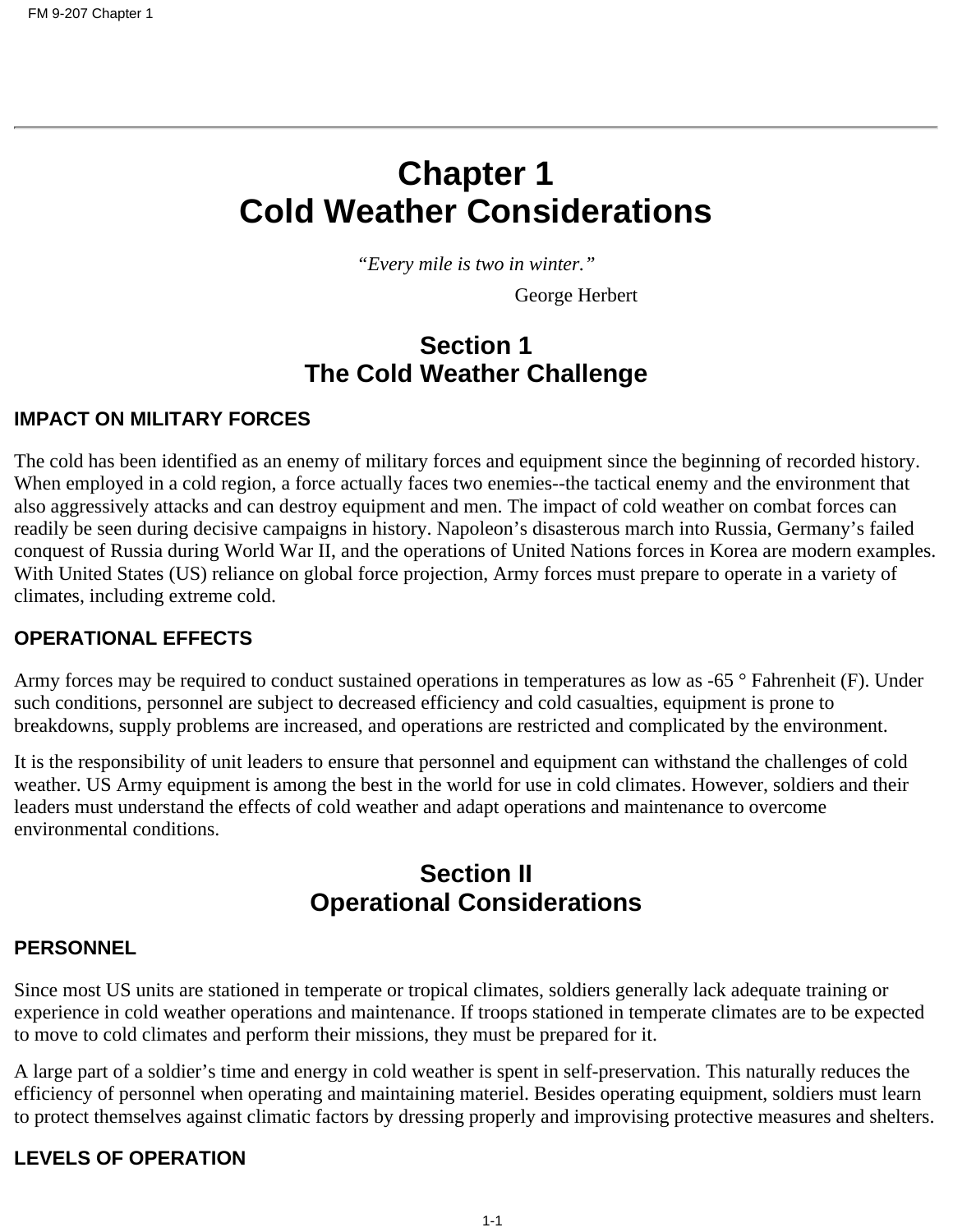Operating equipment in temperatures no lower than 10 ° F presents few problems. Conditions are similar to those experienced during winter in the northern part of the continental United States (CONUS).

From 10 ° F to -25° F, operations become more difficult (Figure 1-1). At the warmer end of this range, lack of winterization results in only a slight loss of operating efficiency. Proper training prevents many failures of materiel and injuries to operators. Nevertheless, nonacclimated troops have difficulty at even the warmer temperatures above  $-10$  ° F.



Figure 1-1. Operational difficulty vs temperature range

When temperatures drop below -25° F, operations become increasingly difficult. At temperatures nearing -50° F and lower, the maximum efforts of well-trained personnel are required to perform even the simplest tasks with completely winterized materiel.

# **EFFECTS ON MATERIEL**

Since metals contract at lower temperatures and expand at higher temperatures, improper clearances may result in either binding or excessive looseness.

# **Cleaning and Preparing Equipment**

Before operating vehicles, crews should review appropriate operator manuals for cold weather operations. These manuals all include a section subtitled *Operations Under Unusual Conditions*. Also, operators must know other basic skills, such as working with tire chains and slave-starting.

Soldiers must maintain equipment in the best mechanical condition to withstand the added difficulties and prevent failures during sub-zero operations. Commanders must place special emphasis on maintenance inspections.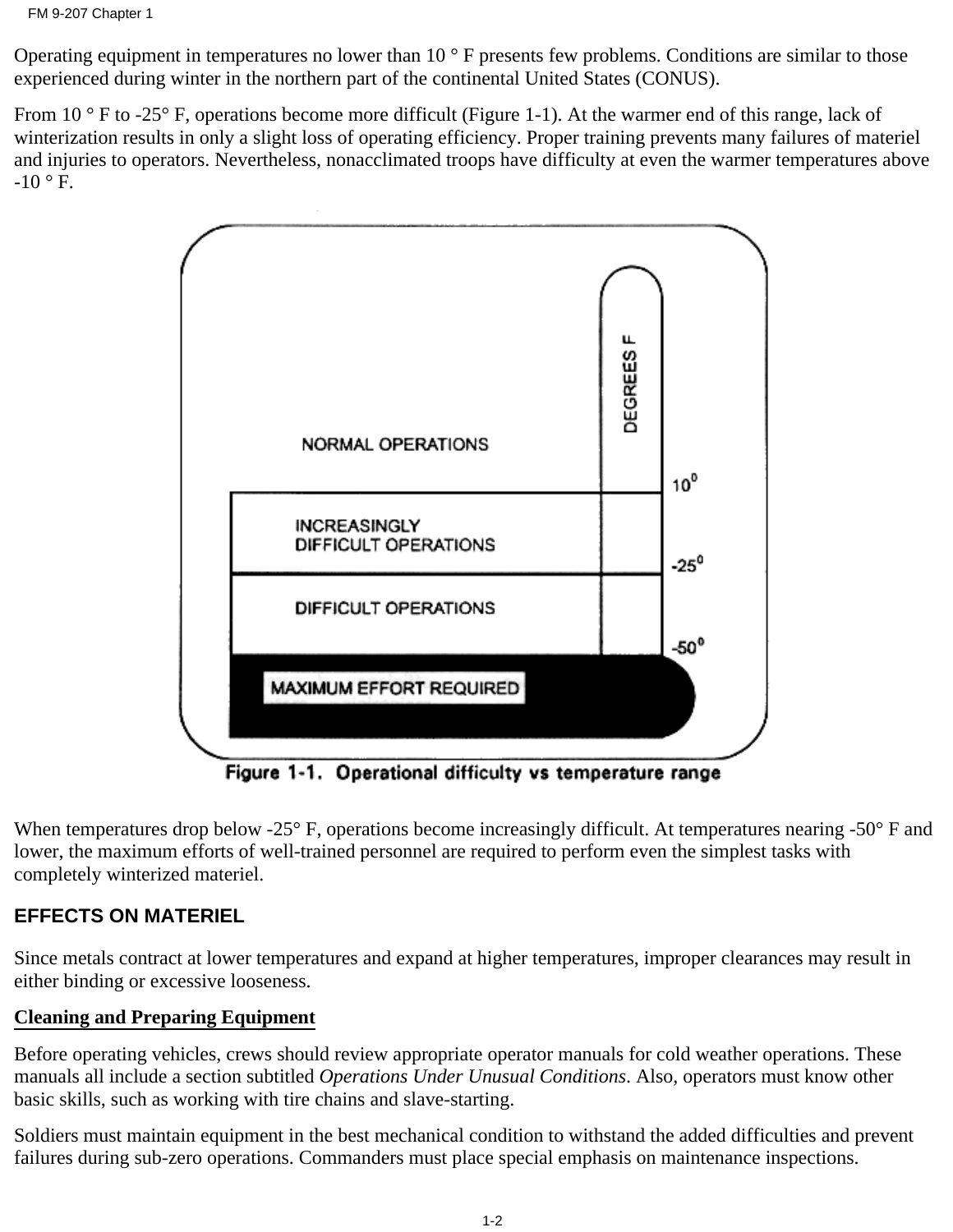FM 9-207 Chapter 1

Placing equipment in proper mechanical condition before the onset of cold weather requires time for necessary and careful disassembly, repair, cleaning, and reassembly. Low temperatures must be anticipated far enough in advance to permit completion of winterization. Refer to pertinent operator and unit maintenance technical manuals (TMs) for operation, lubrication, preventive maintenance checks and services (PMCS), and maintenance under unusual conditions. Operators must be very cautious when using equipment that has been inactive for a long time. For example, if lubricants congeal in various components, parts can fail.

# **Metals**

Metals become brittle in severe cold temperatures; thus, parts cannot withstand the shock loads that they sustain at higher temperatures. Illustrations of such stress are at Figure 1-2. For example, at -20° F certain steels can withstand only 50 percent of the shock load that they can sustain at room temperature. For a given change in temperature, various metals will expand or contract by different amounts. These characteristics especially affect bearings in which the bearings and shaft are of different metals, are of different metals bolted together, or meshing gears are of different metals. In cold weather, special care should be taken in adjusting parts of this type, especially when adjusting bearing clearances.



**Figure 1-2. Effect of cold on metal**

# **Rubber**

Besides natural rubber, there are hundreds of rubber substitutes. Synthetic rubbers look and usually react the same as natural rubber, although most do not attain a greater flexibility at high temperatures. As it cools, natural rubber gradually stiffens, but retains a large part of its elasticity until reaching temperatures below -20° F.

Below -20° F, certain peculiarities occur. When cooled gradually but continuously over a short time, rubber remains flexible until it reaches approximately -60° F. It then quickly loses its elasticity and becomes brittle. Also, if rubber is consistently kept at the relatively higher temperature of -20° F for a long time, an effect similar to crystallization occurs, causing it to become brittle. For example, hoses for fueling may crack, increasing the potential for spills.

## **Rubber-Covered Cables**

Extreme care must be taken in handling cables at low temperatures. If the rubber jackets become hard, the cables must be protected from shock loads and bending to prevent short circuits caused by breaks in the covering. If cables are to be bent, they must first be warmed. Neoprene jackets on cables become brittle and break readily at low temperatures.

## **Tires**

Tires become rigid in cold, causing flat spots on parts that come in contact with the ground during shutdown. At severe cold temperatures, sidewalls become brittle and crack.

Tires must be inflated to the appropriate pressure at cold temperatures. A tire inflated to 40 pounds per square inch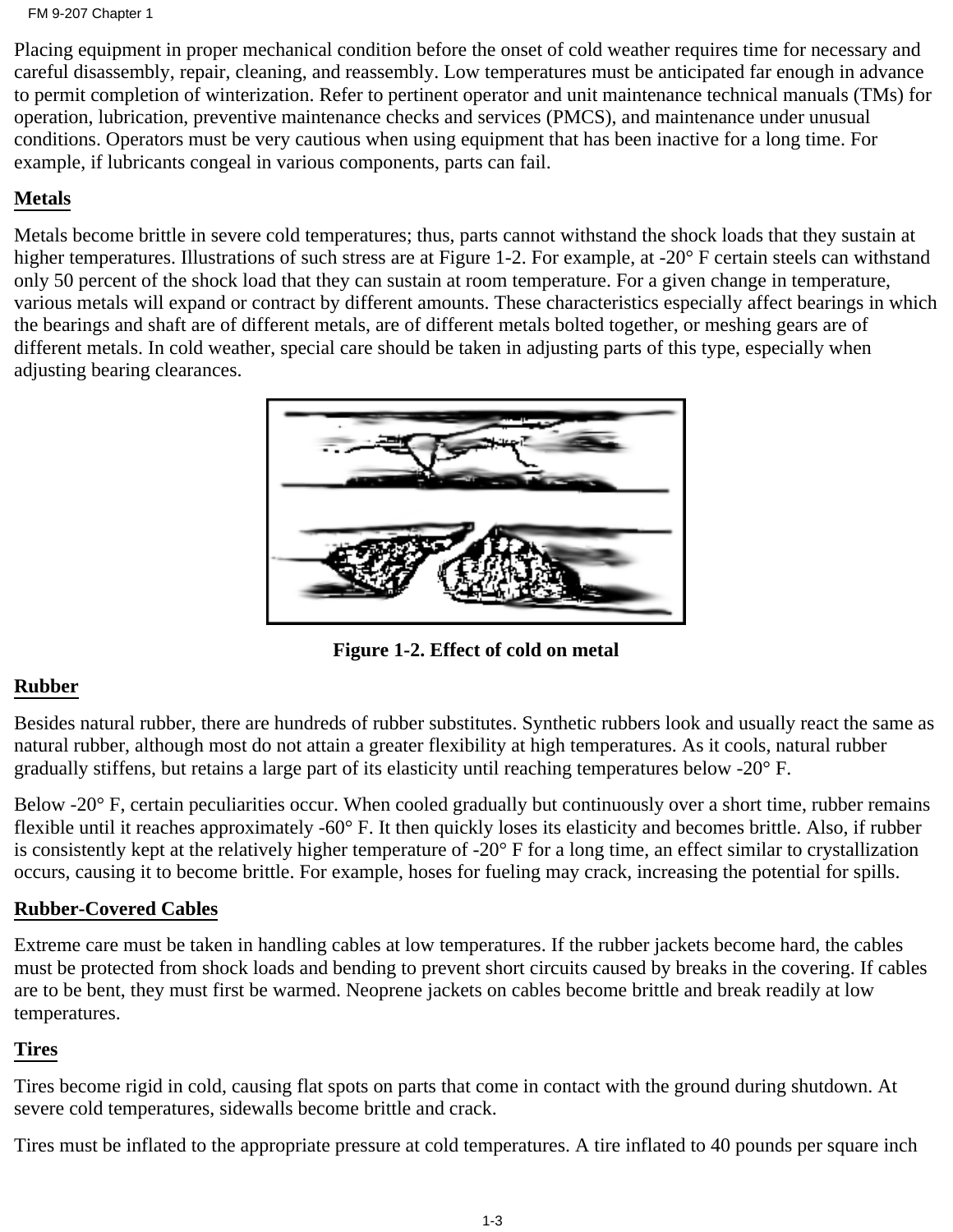#### FM 9-207 Chapter 1

(PSI) indoors will change to 25 PSI when moved outside at -50° F. Failure to properly inflate tires can result in tires slipping off rims. Generally, tires should be inflated 10 PSI over the normal pressure for winter operations.

#### **Plastics**

Plastics expand and contract much more than metal or glass, causing them to be brittle in cold weather. Vehicular canvas covers with plastic windows may break due to a combination of cold and vibration.

#### **Glass**

Glass, porcelain, and other ceramics perform normally at low temperatures if handled carefully. However, cracking may result if heat is applied directly to cold windshields or other vehicle glass.

#### **Fabrics**

If kept dry, fabrics generally retain their flexibility, even at extremely low temperatures. However, tarpaulins may shrink, and wrinkles are extremely difficult to smooth out at sub-zero temperatures. Whenever possible, tarpaulins should be unfolded in heated enclosures or kept installed on equipment.

## **EFFECTS ON MISSION FUNCTIONS**

Severe cold adversely affects the capability of a unit to accomplish its mission. Understanding the specific impacts can assist a unit in planning measures to counter these effects.

#### **Movement/Maneuver**

Units are less maneuverable in icy conditions or deep snow. Deep snow reduces vehicle traction on hills and increases the chances of breakdown/damage caused by hidden obstacles. Motorized units are restricted almost exclusively to roads. Also, personnel have a tendency to operate close to vehicles, which is tactically unwise. Trailers and towed artillery pieces further reduce mobility. Emplacement of artillery pieces for fire missions is very difficult.

When planning for battle, leaders must realistically evaluate the impact that physical factors have on operations.

#### **Ammunition**

There is an increased need for ammunition in cold weather. This is because cold temperatures adversely affect firing, responsiveness, effectiveness, and accuracy. Also, it is often necessary to fire several light-to medium-zone rounds prior to maximum propellant charges to avoid stressing the hydraulic recoil mechanisms of howitzers. Support units must be prepared to handle and transport the added volume of ammunition. Because of the harsh conditions, it is also more difficult to prepare ammunition storage areas.

#### **Fuel/Lubrication**

Units operating in a cold environment can expect a dramatic increase in petroleum, oils, and lubricants (POL) and fuel requirements due to movement difficulty, extended idling, and heating requirements. Special fuel and lubricants must also be used to prevent freezing and jelling.

Always consult the appropriate TM or lubrication order (LO). Remember to use antifreeze in coolant systems. Different grades of hydraulic fluids are also necessary. If vehicles come into theater with temperate grade automatic transmission fluids and become cold-soaked (when vehicle temperatures drop as low as the existing ambient temperatures), seals are likely to blow when transmissions are engaged.

Units may also consult the Defense Logistics Agency (DLA) publication, *Environmental Products, Chemical Alternatives, Recyclers, Aircraft Cleaners and More*, to choose environmentally preferred substitutes.

Operators and maintenance personnel must be proficient in the use of all winterization and arctic kit items, which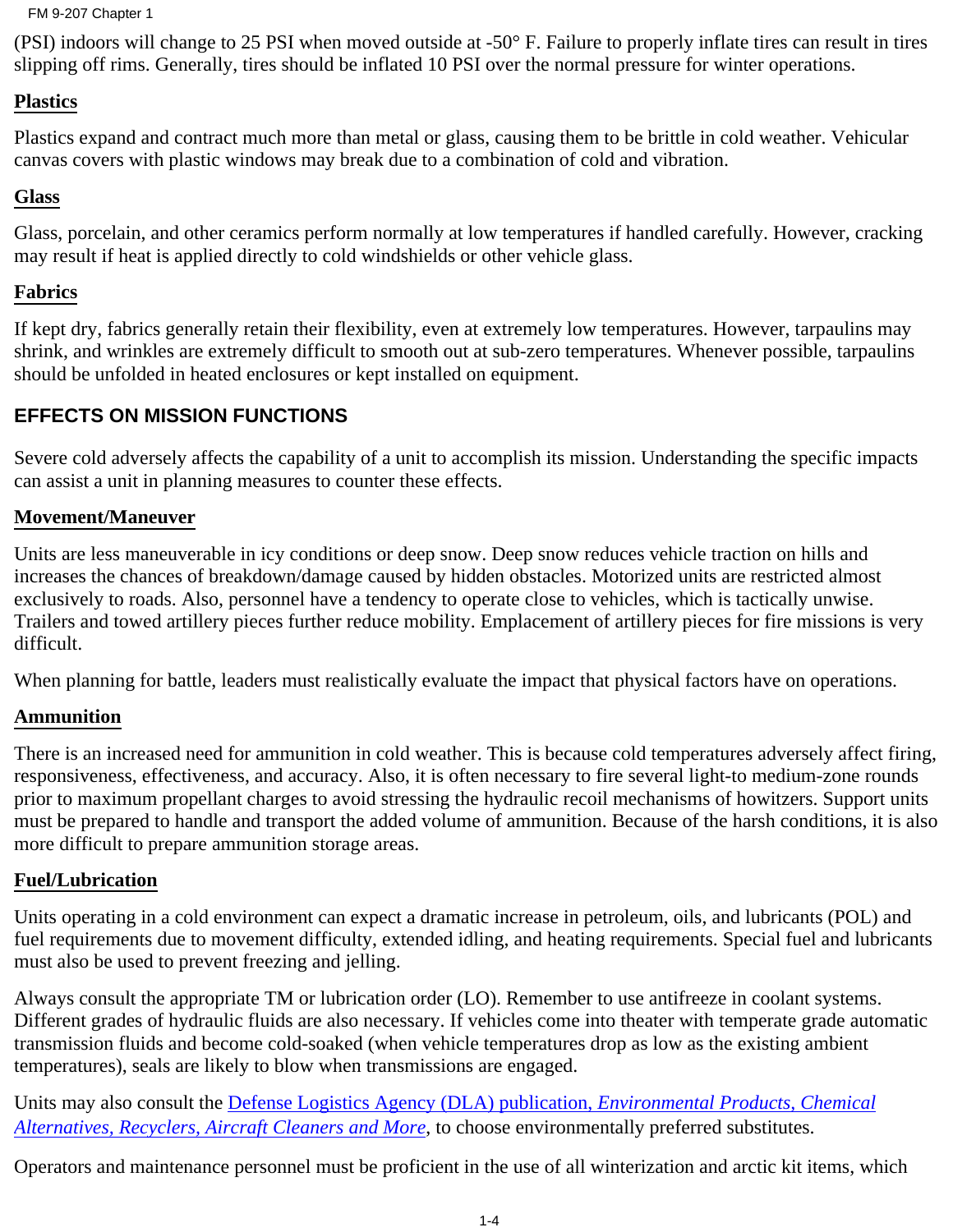include heating devices, insulated grill covers, and sometimes engine exhaust restrictors. When authorized, stationary engagement of hydromechanical transmissions can be used to facilitate engine warming.

# **Section III Logistical Considerations**

# **FACTORS IMPACTING LOGISTICS**

Vast distances, major climatic or terrain obstacles to air or ground movement, or a combination of these factors often separate combat service support (CSS) elements from supported forces. As a result, logistical planning must be continuous and aggressive, making use of all modes of transportation. Unit standard operating procedures (SOPs) and training plans should address the following:

- Unit distribution is the rule and not the exception.
- Many munitions have known firing and/or function limitations as a result of cold temperatures, snow, and soft ground conditions. Multioption fuzes should be selected whenever available to provide for seasonal changes.
- Economic order quantities (EOQ) and ammunition required supply rates (RSR) should be computed on a seasonal basis rather than on the standard 180-day demand criterion.
- Special training and emphasis is required for using heat sources and keeping water and other liquids (especially medical items) in a liquid state when temperatures drop below 32 ° F.

At temperatures below 32 ° F, heated storage must be provided for power sources, command and control centers, dining facilities, aid stations, maintenance shelters, and critical supplies (i.e., medicines, batteries, and POL).

When preparing for sustained operations in remote, cold regions, logistical planners must understand the following environmental characteristics:

- Unrelenting hostile climate.
- Formidable and virgin terrain.
- Great distances.
- Extensive water obstacles.
- Acute movement problems.
- Poor lines of communication.
- Low population densities.
- Lack of shelter and developed resources.

## **PLANNING**

Planning is critical to the success and survival of units operating in cold weather. Planners should consider the following:

- Plans must be both detailed and flexible.
- Personnel must be properly trained and prepared.
- A potential increase in medical problems (i.e., injuries from frostbite and hypothermia) must be anticipated.
- Prolonged exposure to cold and extended hours of darkness will lead to increased psychological stress.
- All units, especially mechanized and motorized, will require more time to accomplish tasks; cold will increase fuel consumption and the demand for lead acid and dry cell batteries.
- Although equipment is designed to function in the cold, it will be less reliable, thereby increasing maintenance, time, and supply problems. Maintenance, supply, and engineer units may require augmentation.
- Cold conditions tend to increase security problems because soldiers want to keep warm and sleep indoors.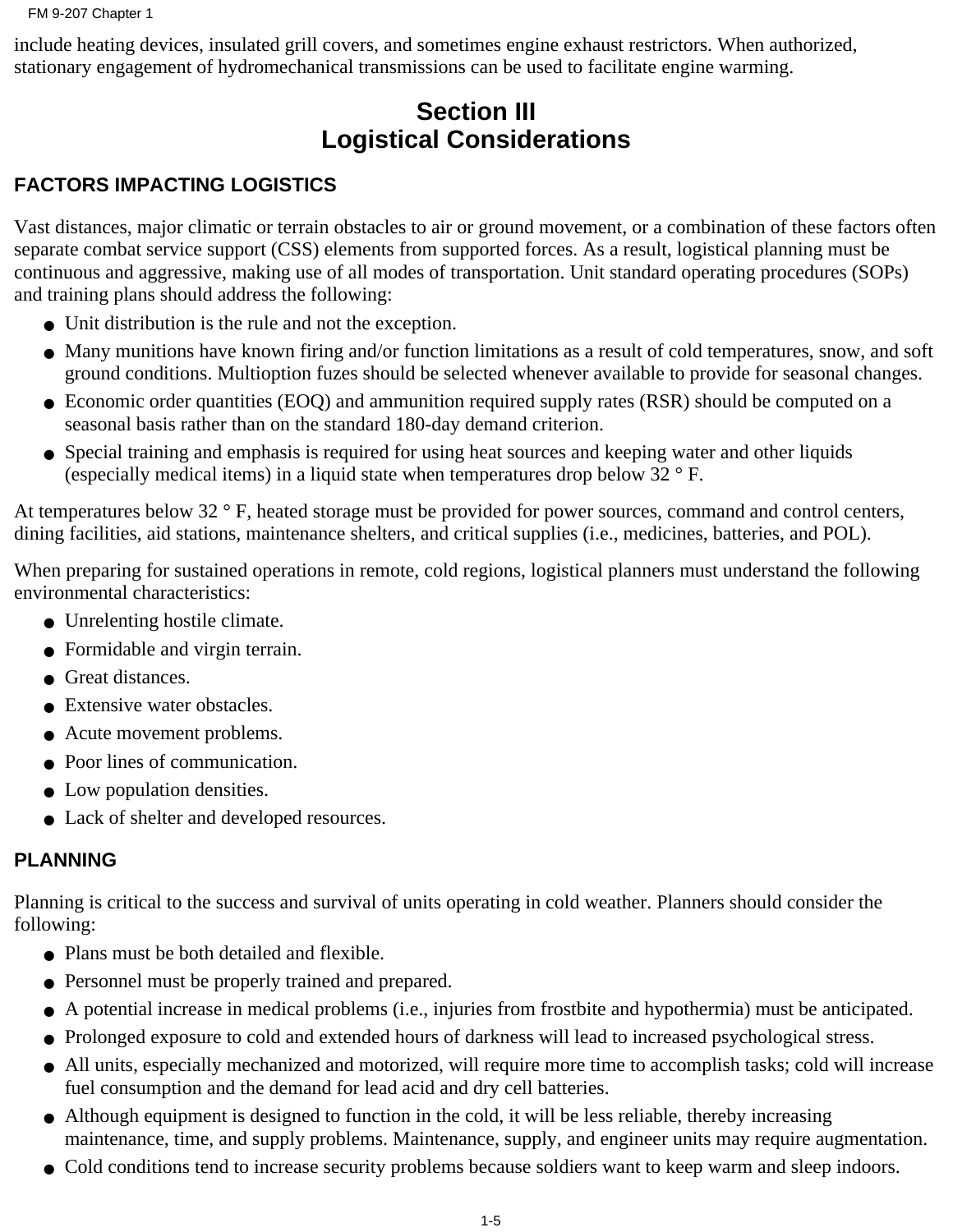Cold will also make command and control more difficult. Flank units must work harder to keep up with the main body and require frequent rotation.

# **HOST NATION SUPPORT**

Logistics support can be decisive to mission accomplishment during cold weather operations. Host nation (HN) personnel are critical to identifying sources of food, shelter, warmth, supplies, and services. Leaders must incorporate all available HN support into their planning to reduce the impact of cold weather on logistics operations. HN personnel should identify specific environmental restrictions pertinent to cold weather operations (i.e., specific chemical substitutions, spill response, and corrective actions).

#### **MAINTENANCE**

The importance of maintenance, especially PMCS, must be impressed on all cold region soldiers. Maintenance of mechanical equipment is exceptionally difficult in the field during cold weather. Added time is needed to complete tasks. Even shop maintenance cannot be completed at normal speed. Mechanics must allow equipment to thaw out and warm up before making repairs. This time lag cannot be overemphasized and must be included in all planning. Personnel efficiency also is reduced by the bulky and clumsy clothing worn in extremely cold areas. Because it is dangerous to handle cold metal with bare hands, operators/mechanics must wear mittens or gloves at all times. Losing the sense of touch further reduces the soldier's efficiency. Even the most routine operations, such as handling latches or opening engine compartments, become frustrating and time-consuming when performed with protected hands.

At temperatures below -20 ° F, maintenance may take five times as long. Complete winterization, diligent maintenance, and well-trained crews are the keys to reducing the adverse effects of cold weather.

Listed below are several requirements that affect maintenance directly and require planning and preparation before a cold weather operation:

- Heated shelter for equipment maintenance.
- Proper clothing and tools for mechanics.
- Adequate portable heaters.
- Capability to store and issue antifreeze materials, fuels, hydraulic fluids, and lubricants.
- Adequate lighting.
- Supply of repair parts.
- Sufficient equipment for snow and ice removal.

#### **WARNING**

#### **PROVIDE PROPER VENTILATION IN HEATED SHELTERS TO AVOID THE DANGER OF CARBON MONOXIDE POISONING CAUSED BY EXHAUST GASES FROM RUNNING ENGINES AND CONTAMINATED HOT AIR FROM DEFECTIVE**

#### **MAINTENANCE FACILITIES**

The availability of maintenance facilities can be critical to the maintenance mission. Without some type of permanent or temporary shelter, even routine maintenance can become extremely difficult.

#### **Buildings and Shelters**

Heated buildings or shelters are necessary for cold weather maintenance. Proper and satisfactory servicing is difficult unless personnel are working in reasonably comfortable temperatures. Maintenance of many components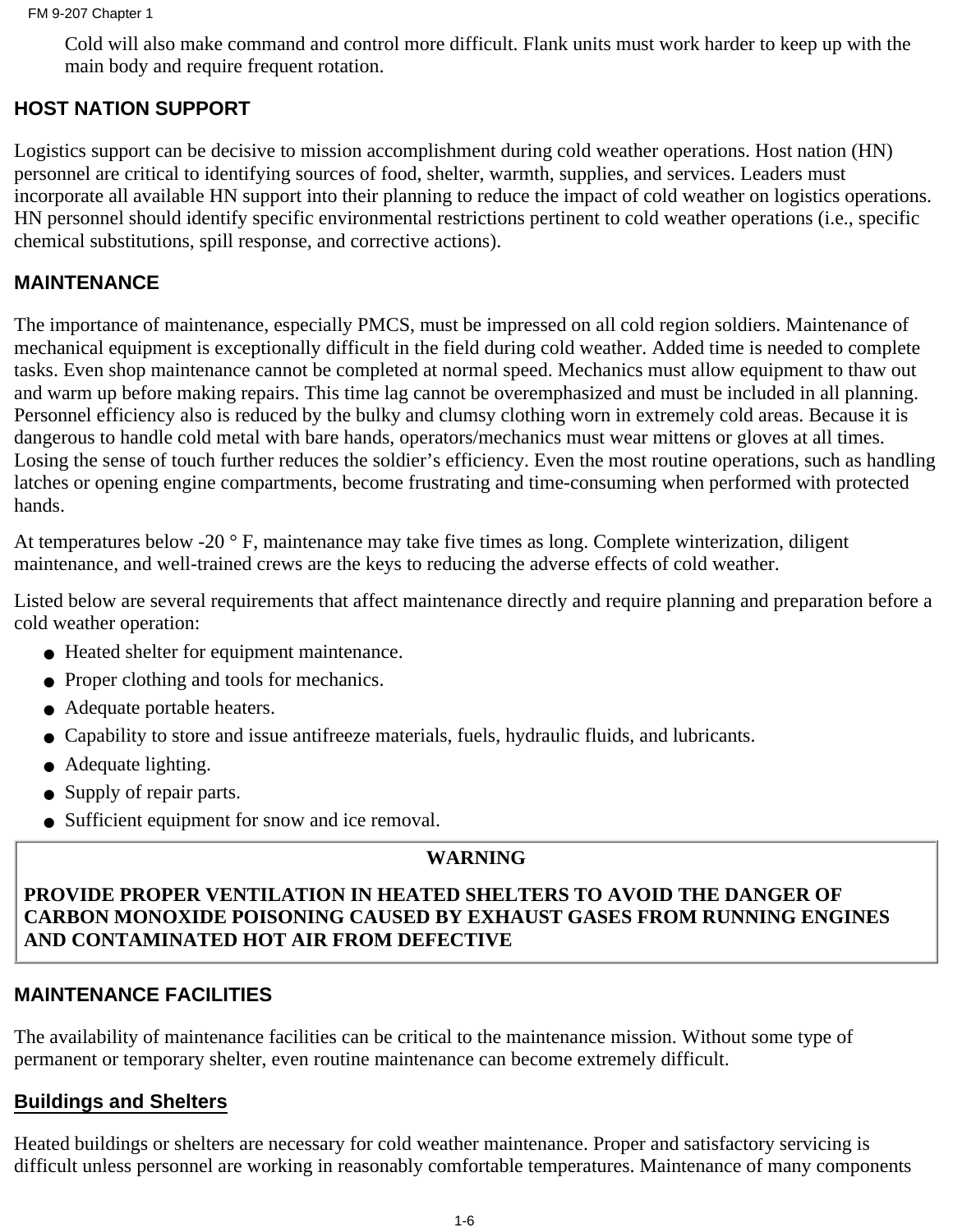FM 9-207 Chapter 1

requires careful and precise servicing. Without the use of heaters, the increase in maintenance man-hours is from 25 percent to 200 percent above normal.

When buildings are not available, maintenance tents are a temporary expedient. If possible, tents should have wood flooring and be heated by portable duct heaters or tent stoves.

#### **WARNING**

## **WHEN VEHICLES, GENERATORS, AND POL CONTAINERS ARE BROUGHT INTO WARM STORAGE FROM THE COLD, THE FUEL TANKS/CONTAINERS SHOULD ONLY BE FILLED THREE QUARTERS FULL. IF THIS PROCEDURE IS NOT FOLLOWED, THE EXPANSION OF THE COLD POL PRODUCTS IN THE FUEL CONTAINERS COULD CAUSE SPILLAGE AND CREATE A SERIOUS FIRE HAZARD.**

In the absence of buildings or maintenance tents, tarpaulins may be used to create overhead shelter and windbreaks. A framework of poles erected around a vehicle can support the tarpaulin.

Parachutes can also make temporary shelters. The parachute should be deployed over the vehicle, securely staked down at the bottom, and then inflated by the air from a portable duct heater. If parachute shelters are used, extreme care should be taken to avoid the danger of carbon monoxide poisoning by ensuring proper ventilation.

### **WARNING**

**PERSONNEL MUST BE CONSTANTLY ON THE ALERT TO DETECT VEHICLE DEFICIENCIES THAT EXPOSE PERSONNEL TO CARBON MONOXIDE POISONING. PASSENGER AND CREW COMPARTMENTS OF WHEELED AND TRACKED CARRIERS MUST BE INSPECTED AND TESTED IN ACCORDANCE WITH (IAW) TECHNICAL BULLETIN (TB) MED 269 AT REGULAR INTERVALS. THE PURPOSE OF THE INSPECTION AND TEST IS TO DETECT ANY SIGN OF AIR CONTAMINATION FROM EXHAUST GASES CAUSED BY LEAKING GASKETS, IMPROPER EXHAUST INSTALLATIONS, CRACKED EXHAUST PIPES, DEFECTIVE PERSONNEL HEATERS, AND AUXILIARY GENERATORS. WHEN VEHICLES ARE IDLING, ALLOW FOR FRESH AIR ACCESS TO PREVENT CARBON MONOXIDE HAZARD.**

## **Lighting Equipment**

Daylight can be scarce in cold climates. Lighting equipment must be available to furnish adequate illumination for maintenance services. Lights with ample cable extensions, attachment plugs, connectors, and spare bulbs are essential.

## **Maintenance Personnel, Tools, and Equipment**

More mechanics are needed to maintain equipment in cold weather operations (Figure 1-3). At a minimum, a highly organized, more intensive effort is required of mechanics. Providing heated buildings or shelters for maintenance of materiel increases work efficiency and morale.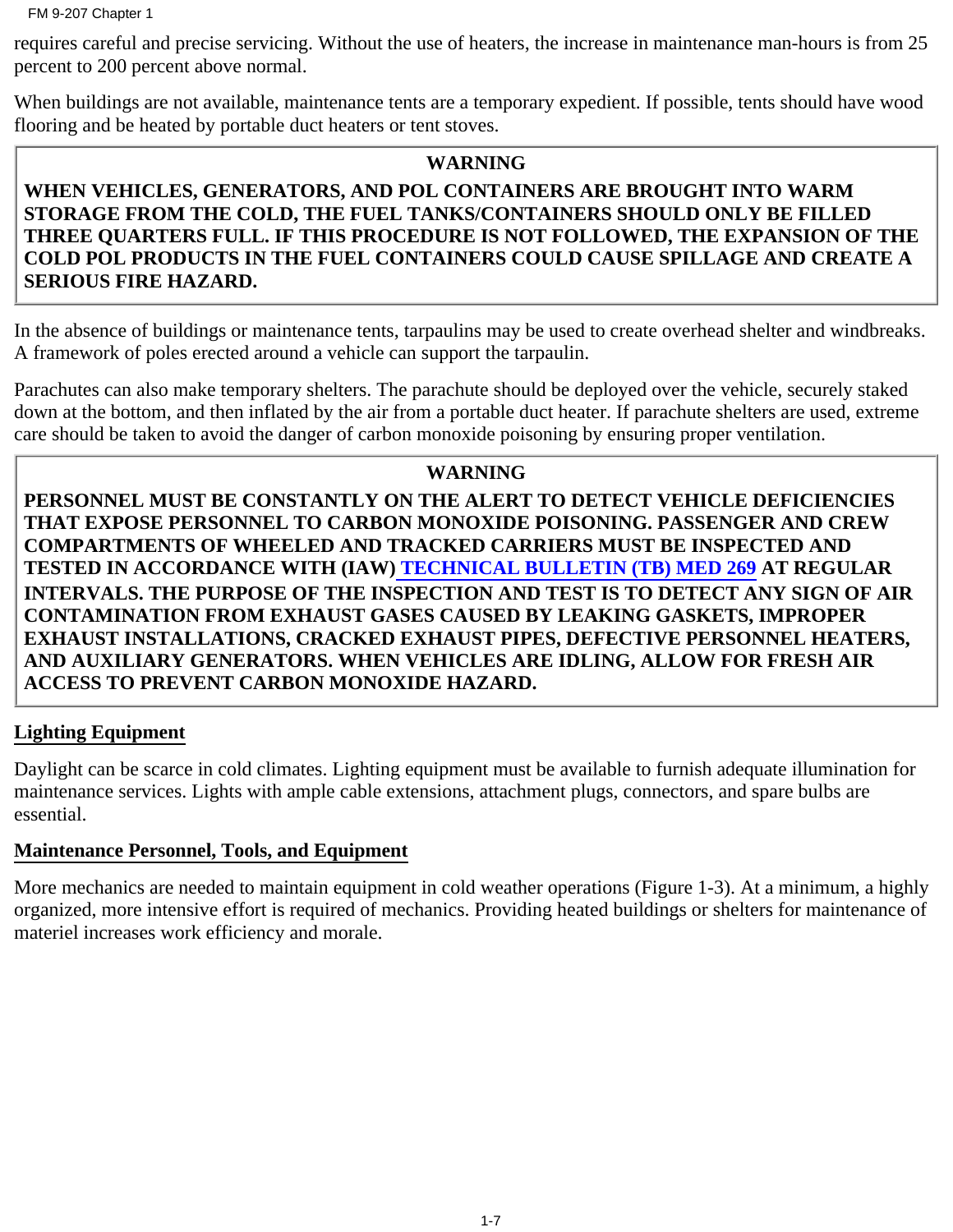

**Figure 1-3. Normal vs cold weather maintenance**

An added supply of battery chargers must be available to meet the heavy requirements for battery maintenance in sub-zero temperatures. Soldiers must check battery charges using hydrometers and testers.

Handwear may become saturated with fluids when soldiers perform maintenance on fuel and cooling systems. Saturation reduces the insulating value of the handwear, causing cold injuries. Soldiers should carry extra handwear when performing maintenance under arctic winter conditions.

Personnel should avoid leaning on cold-soaked equipment (equipment that has been standing in sub-zero temperatures for an extended period) or kneeling and lying on the ground. Rapid body cooling caused by heat transfer to the equipment or ground may result in cold injury.

Mechanics should place insulating material--such as fiber packing material, corrugated cardboard, rags, or tarpaulins--between themselves and cold-soaked equipment.

When performing maintenance under arctic winter conditions, a box or pan should be used to hold small parts. A tarpaulin should be placed under each vehicle to catch parts that may be dropped. This prevents the parts from becoming lost in the snow (Figure 1-4).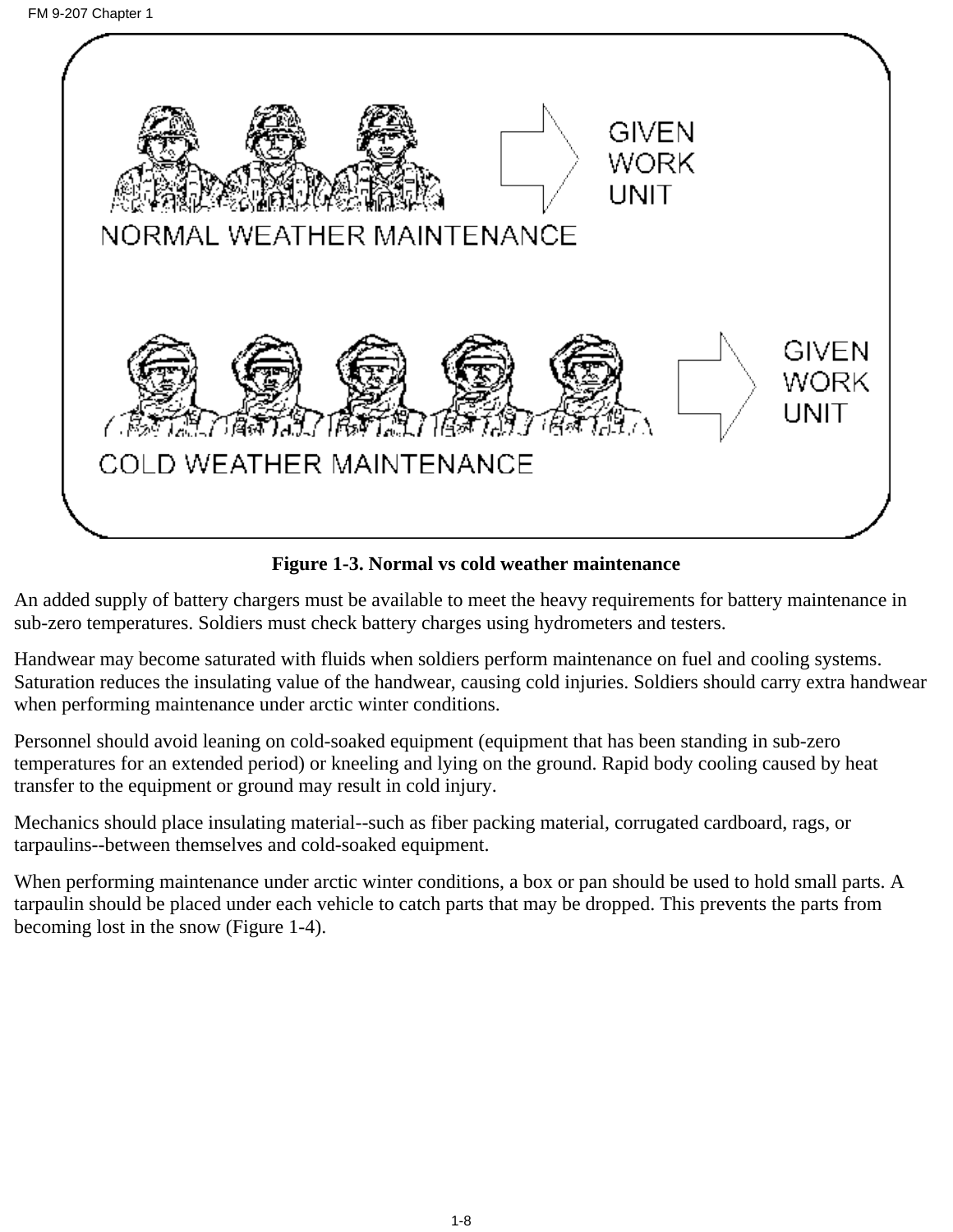

**Figure 1-4. Tarps used to protect from cold and to catch dropped parts**

## **EQUIPMENT RECOVERY**

Vehicle recovery in cold, snowy conditions can be extremely dangerous. Every precaution must be taken to maintain soldier safety and ensure equipment is functioning properly.

#### **Winches**

When using the winch, operate the vehicle engine at a reasonable speed IAW the operator's manual. High engine speeds are likely to damage the winch mechanism. Use a snatch block whenever possible to reduce the load on the winch.

#### **Operation**

Read all caution plates and estimate a 25-percent reduction in capacity when determining load. EXAMPLE: If capacity of the winch is specified as 5,000 pounds on "Winch Caution Plate," lower the rated capacity for cold weather operations by 25 percent, making capacity 3,750 pounds. This safety factor is essential to prevent damage to the winch.

## **Preparation for Operation**

In preparing a winch for operation, the following steps should be taken:

- Remove mud, dirt, and rust from exterior of winch.
- Inspect cable for rust and apply lubricating oil (PL-S).
- Flush and clean gear housing, and fill to level with recommended seasonal gear oil (GO75W).
- Inspect safety brake for satisfactory operation.
- Check drum brake and adjust if necessary.
- Check for iced bleeder and selector valves, controls and linkage, and winch cable sheaves.

# **Recovery in Cold Weather**

A cold-soaked/inoperable vehicle can present a maintenance challenge. Vehicle recovery is often extremely difficult due to reduced mechanical capacity, ice, snow, and limited approach routes. Exercise care when towing cold-soaked vehicles. Drive trains may have to be disconnected to prevent further damage.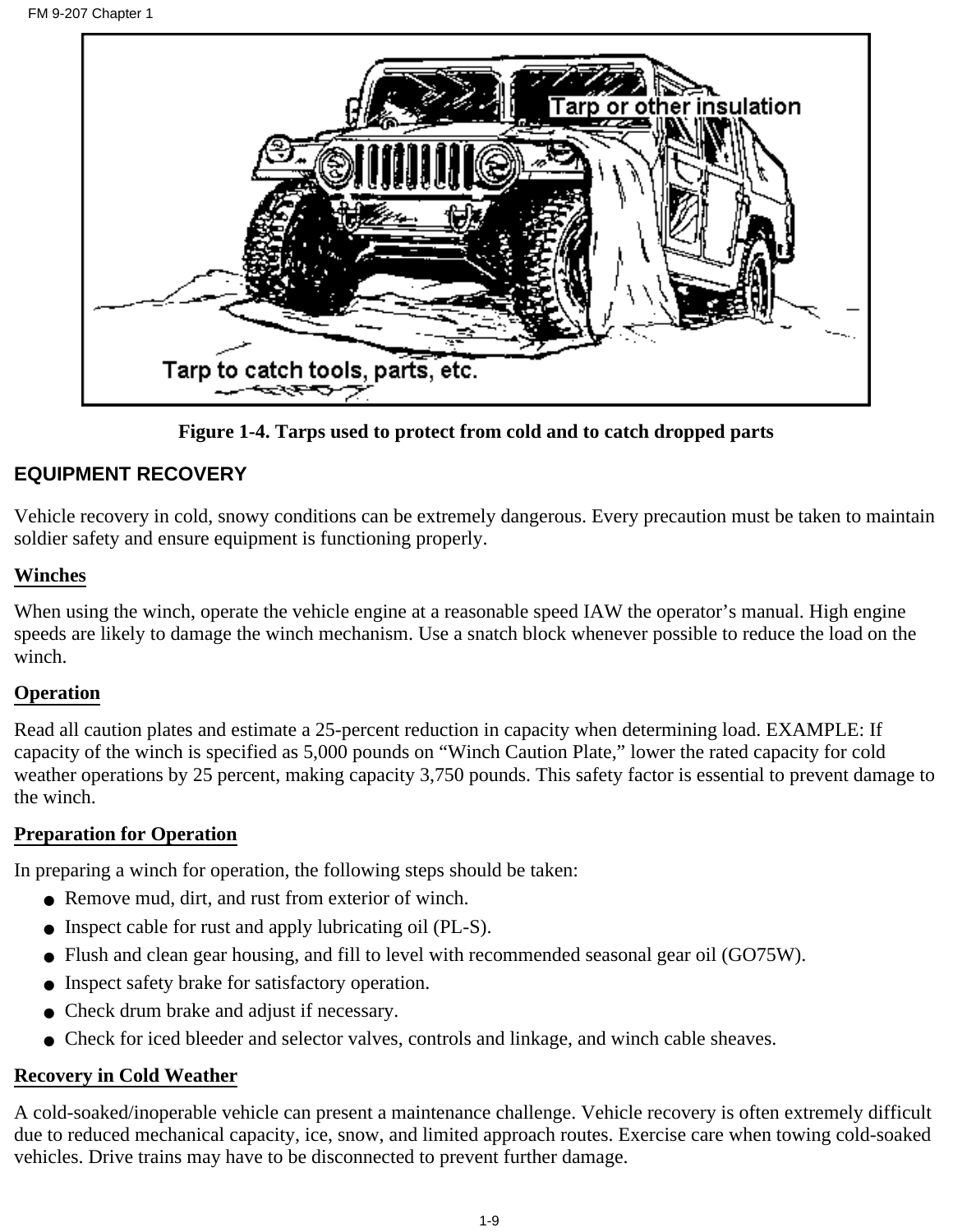# **Section IV Antifreeze, Fuels, Hydraulic Fluids, and Lubricants**

### **ANTIFREEZE**

The proper antifreeze materials are critical for cold operations. Antifreeze materials specified for protection of liquid-cooling systems are listed in [Appendix A.](#page-82-0) Units can also consult DLA's publication (see DLA publication in references) for environmentally preferred antifreeze substitutes.

#### **FUELS**

Arctic fuels for gasoline or diesel engines are selected to obtain the proper atomization necessary for a combustible fuel-air mixture. These fuels are listed in [Appendix A.](#page-82-0)

### **HYDRAULIC FLUIDS**

Hydraulic fluids must be able to work in cold conditions. Hydraulic fluids specified for hydraulic systems, recoil mechanisms, and equilibrates are listed in [Appendix A](#page-82-0).

### **LUBRICANTS**

Lubrication required for Army equipment is specified in the LO or TM pertinent to the equipment. LOs are based on three anticipated ranges: above 32 $\degree$  F, from +40 to -10  $\degree$  F, and from 0 to -65  $\degree$  F.

**NOTE: Oil, engine, arctic (OEA), is a synthetic SAE OW-20 lubricant intended for temperature range 40 ° F to -65 ° F for engine systems and 120 ° F to -65° F for transmission and hydraulic systems. This lubricant is approved for use in engines, power steering systems, and both automatic and standard transmissions. Although OEA can be used in most automatic transmissions, it is necessary to consult the LO prior to use. The use of OEA may void the warranty in some transmission applications.**

#### **MATERIALS**

The materials normally required to prepare equipment for operation in cold weather are listed in [Appendix B](#page-88-0). These items are listed in Department of Defense (DOD) Federal Supply Catalogs (FSC), FSC Groups 68 and 92. Consult these catalogs when requisitioning. Other items--with specification numbers, unit of issue, stock numbers, and issuing services--are listed herein for requisition through supply channels.

#### **LUBRICATION ORDERS**

The provisions of Department of the Army (DA) LOs are mandatory and will be adhered to at all times, unless DA authorizes deviation.

Increased service scheduling from that specified on LOs is necessary to compensate for cold conditions that destroy the protective qualities of the lubricant. The incomplete combustion of fuels in a cold engine, and the piston rings not sealing tightly until the engine reaches operating temperatures, causes rapid fuel dilution of the oil. The commander may extend intervals during inactive periods, provided adequate preservation continues. During prolonged periods of extreme cold weather, it may be necessary to take oil samples more frequently for equipment registered in the Army Oil Analysis Program (AOAP). This precaution ensures the protection provided by the lubricating oils is adequate.

Military symbols for petroleum and related products indicated in the "KEY" on LOs are standardized in Military Standard [\(MIL-STD\) 290](#page-108-0). To identify the contents, container markings for these items include the North Atlantic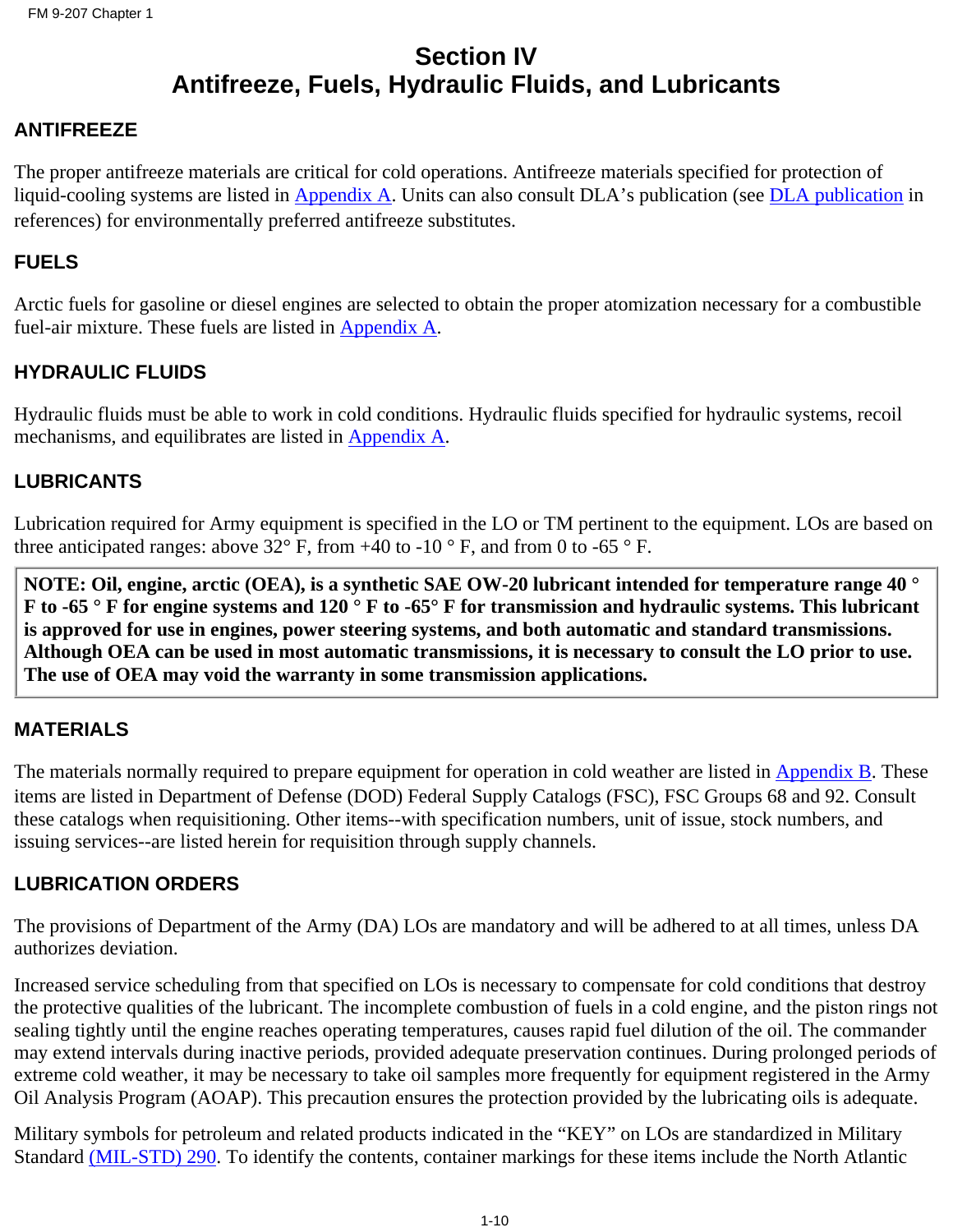```
FM 9-207 Chapter 1
```
Treaty Organization (NATO) and military symbols, the national stock number (NSN), and specification nomenclature.

Contaminated petroleum products and coolants must be disposed of in an environmentally safe manner IAW US and HN laws and regulations and unit SOPs. Units must identify US and HN requirements in advance.

# **Section V Batteries**

One of the greatest hindrances to successful military operations in a winter environment is the effect of cold on batteries.

# **VEHICLE BATTERIES**

The storage battery's available energy decreases sharply when temperatures fall. Power requirements for starting an engine increase when the battery is least capable of delivering power. Current delivered at 15 ° F is only 50 percent of that produced at normal temperatures. The amount delivered at -30  $\degree$  F is only a little over 10 percent of that produced at room temperature (Figure 1-5).



**Figure 1-5. Battery efficiency at varying temperatures**

At -40 ° F and below, the available current is practically zero. A fully charged battery does not freeze in extreme cold climates, but a battery with specific gravity 1.100 freezes at 10° F. It is essential to keep batteries fully charged.

Frozen batteries rupture and break internally and externally. Table 1-1 shows freezing points of batteries at various specific gravities. Unless a storage battery is warmed to about 35° F, it does not receive an adequate charge from the generator. In constant cold weather, storage batteries should be tested for state of charge every three days. Recharge batteries if the specific gravity is less that 1.1250.

| Specific Gravity of Electrolyte<br>(Corrected to 80 $\degree$ F) | <b>Freezing Points</b><br>of Electrolyte $(^{\circ}F)$ |
|------------------------------------------------------------------|--------------------------------------------------------|
| 1.280                                                            | $-90$                                                  |
| 1.250                                                            | $-62$                                                  |
| 1.200                                                            | $-16$                                                  |
| 1.150                                                            | 5                                                      |
| 1.100                                                            | 19                                                     |
|                                                                  |                                                        |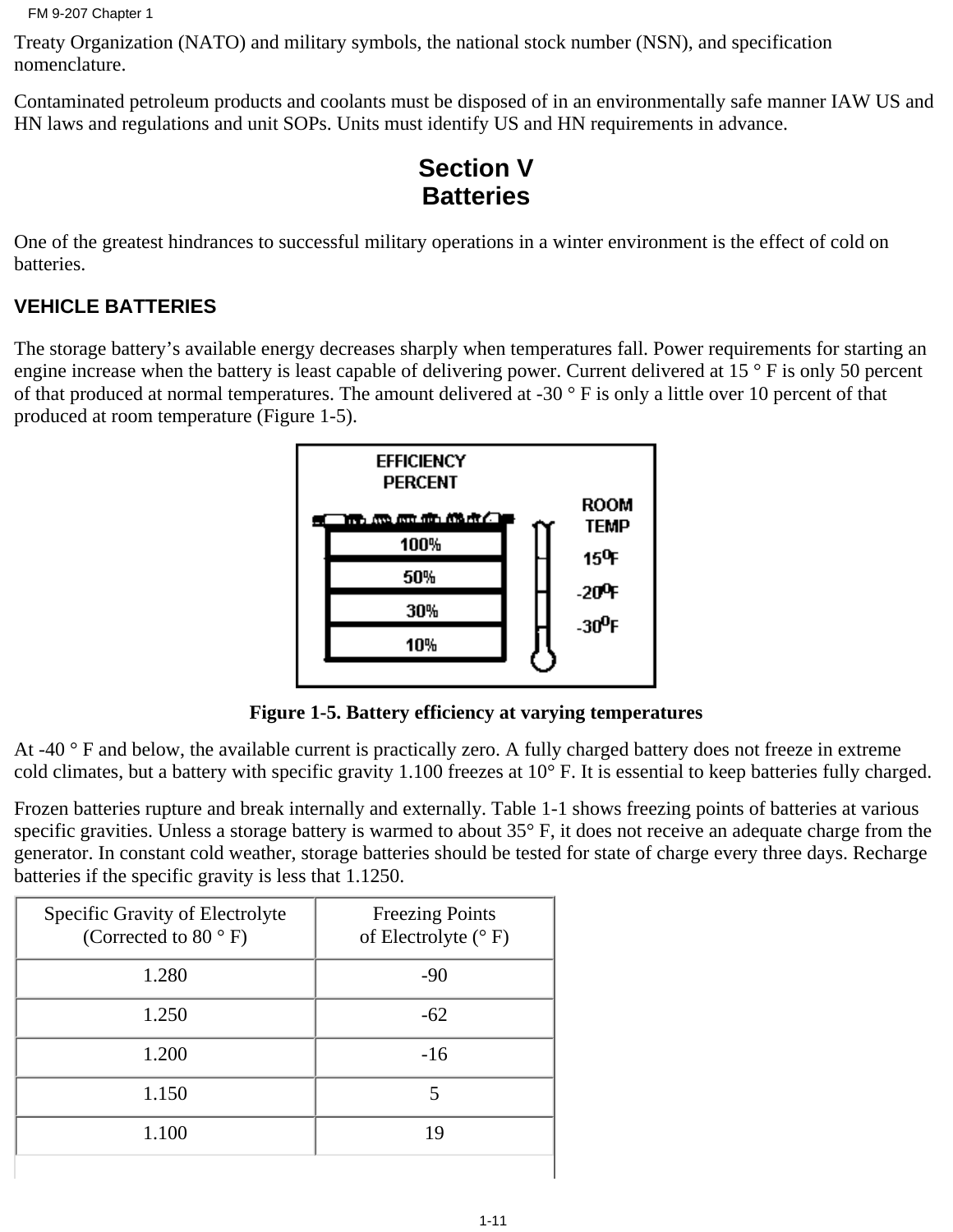| 00 <sup>0</sup><br>1.VVV | $\sim$ |
|--------------------------|--------|
|                          |        |

# **Table 1-1. Freezing points of batteries at various specific gravities**

If the vehicle is equipped with a battery preheater, it should be used IAW the operator's TM. If the vehicle does not have a preheater, an insulated battery box can help maintain specific gravity at higher levels for longer periods. Batteries should be filled with 1.280 specific gravity electrolyte, not the tropical electrolyte of 1.250. Deployment of tactical vehicles from a hot to a cold region requires a change in electrolyte for maximum battery effectiveness.

For more information on operations and maintenance of lead-acid storage batteries, refer to [TM 9-6140-200-14](http://www.adtdl.army.mil/cgi-bin/atdl.dll/fm/9-207/REF.htM#TM 9-6140-200-14).

# **CAUTION**

**BATTERIES PRODUCE HYDROGEN GAS. HYDROGEN GAS CAN CAUSE A BATTERY CASING TO EXPLODE DUE TO BLOCKAGE OF THE BATTERY VENT BY ICE. SEE FIGURE 1-6 FOR PROPER JUMP-STARTING PROCEDURE.**



# **Figure 1-6. Proper jump-start procedure**

# **SMALL EQUIPMENT BATTERIES**

For small equipment, alkaline batteries are far superior to carbon batteries. For example, flashlights (essential items in regions with long periods of darkness) using size D batteries should use the BA-3030/U rather than the BA-30. These same batteries should be used in artillery, mortar, and tank night-aiming post lights along with tactical telephones such as the TA-312/PT (see [TB 43-PS-491.](#page-108-0) The Preventive Maintenance Monthly, October 1993, for more information).

# **NICKEL-CADMIUM BATTERIES**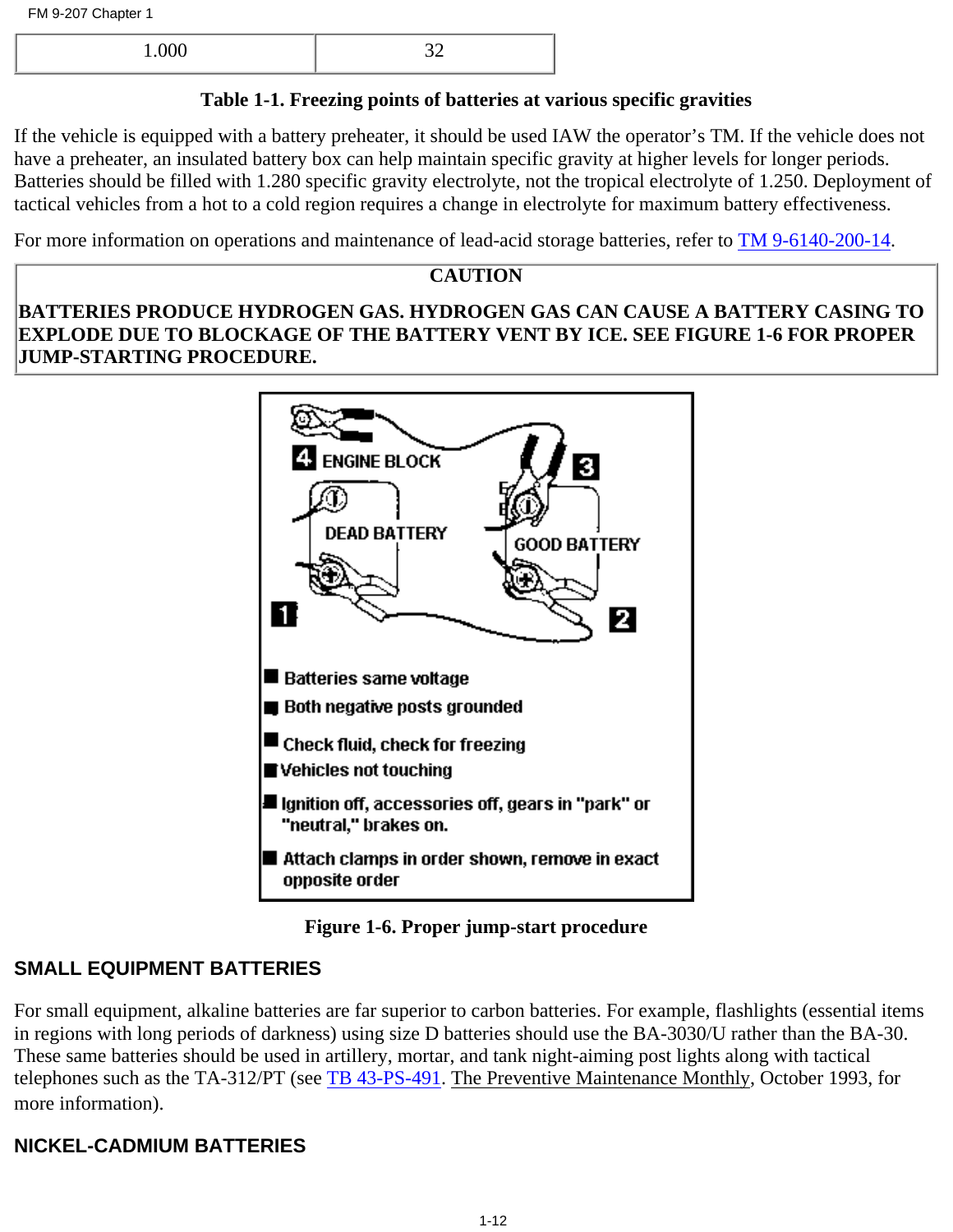FM 9-207 Chapter 1

When properly maintained, the nickel-cadmium (NICAD) batteries used in some Army equipment (such as range finders, some night vision sights, and ground surveillance radars) are very effective low-temperature power sources.

To get maximum effectiveness when charging NICAD batteries, one must destroy the charging memory characteristic of the battery. For example, if a NICAD battery is continually called upon to deliver an average of only 25 percent of its capacity before it is recharged, it will eventually "memorize" this fact and become incapable of supplying the remaining 70 percent capacity. Operators must discharge NICAD batteries down to their lowest operating levels, then recharge them fully, then discharge them again to their lowest operating levels, then once again recharge them fully to destroy the "memory".

The preferred cold weather batteries are lithium-based, but precautions must be taken in their storage and disposal. Mercury batteries should not be used below  $0^{\circ}$  F.

# **LITHIUM SULFUR DIOXIDE BATTERIES**

The lithium sulfur dioxide battery is recommended for use in the AN/PRC-77 and single-channel ground and airborne radio subsystem (SINCGARS) radio sets when used in extreme cold weather areas. The lithium battery has unique characteristics that provide improved operational capabilities and extended battery life. Lithium sulfur dioxide batteries require special handling. Turn-in instructions must be followed carefully IAW host nation, federal, state, and local environmental laws and regulations.

# **Section VI Winterization Equipment**

Special equipment is provided for a vehicle when protection against cold weather is required. This equipment is issued in specific kits. Geographic location and ambient temperatures dictate the use of winterization equipment as per Supply Bulletin [\(SB\) 9-16.](#page-108-0)

Where the temperature falls only a few degrees below freezing for a short period, only ordinary preparations are needed; for example, changing engine oil to a lighter grade and adding antifreeze to the cooling system.

For anticipated temperatures of -25 ° F or lower, personnel heater kits and hardtop closures are installed. Operations will not be attempted without winterization kits in areas where temperatures from -25 ° F to -65 ° F are likely. Since some winterization kits require use at temperatures warmer than  $-25^\circ$  F, consult the TM for the correct starting procedure.

# **PERSONNEL HEATERS**

Generally, vehicles using gasoline as fuel provide ample heat through personnel hot-water heaters until the ambient temperature drops below -25 ° F. Below this temperature, fuel-burning heaters are normally used to provide more heat. Personnel heaters in military vehicles are only required to maintain a temperature of 41 ° F IAW MIL-STD-1472C.

Present personnel heaters have pot-type vaporizing burners. This means the pot must get hot enough to vaporize fuel at -65 ° F. Fuel carbonizes if the combustion chambers do not get hot enough. This accelerates heater failure by carbonizing the wick, igniter, burner, related burner components, or heat exchanger. Contaminated fuel can block the flow of fuel to the heater burner causing low heat output and/or numerous heater stoppages. This blockage also can lead to premature igniter failure due to excessive start attempts. Fuel burning heaters are generally unreliable because of--

- Contaminated fuel.
- Low voltage.
- Inexperienced operators and mechanics.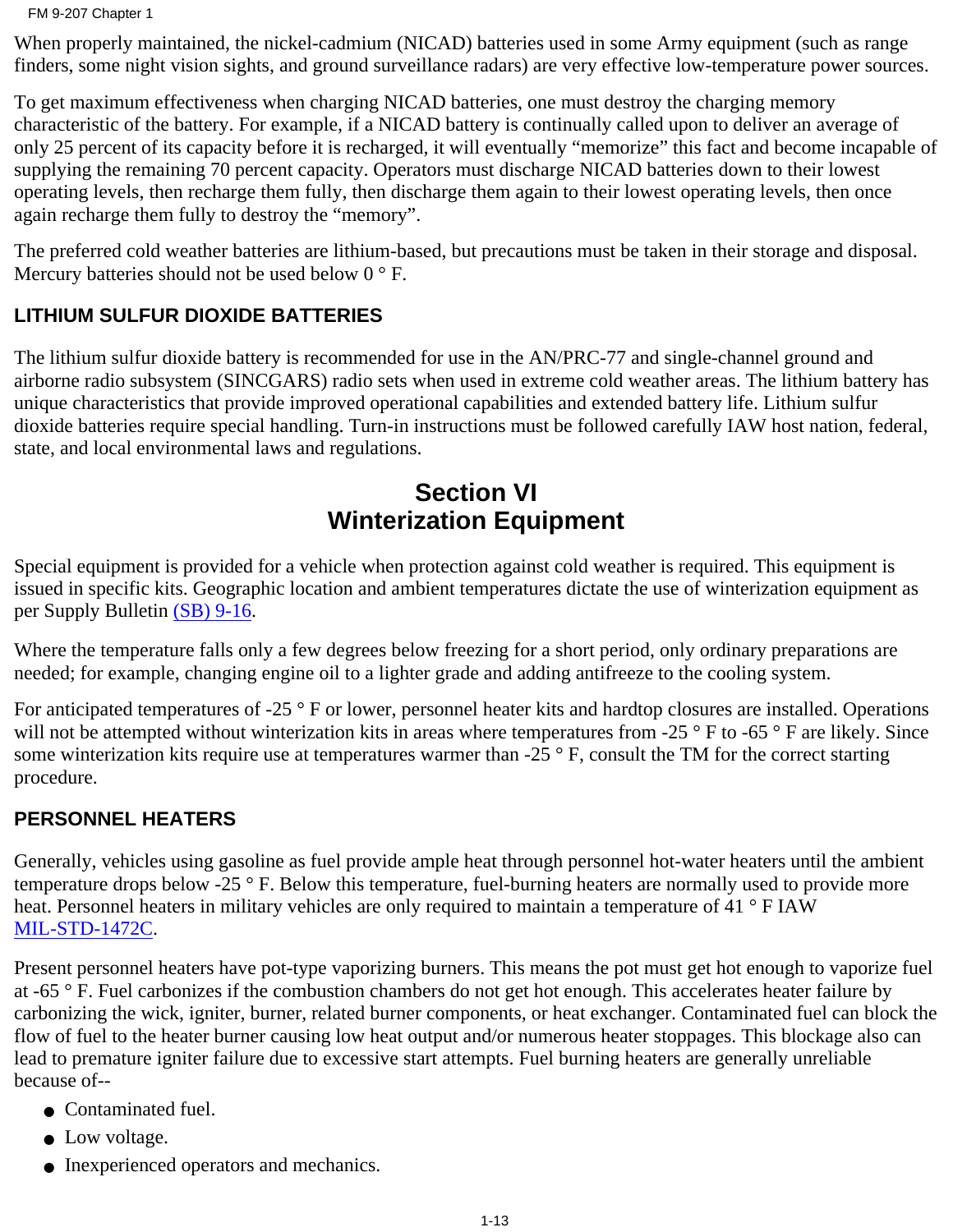• Design characteristics of the heaters.

#### **WARNING**

### **PERSONNEL AND CREW CAB HEATERS SHOULD BE SHUT OFF AT LEAST 20 MINUTES PRIOR TO ENTERING ANY SHELTER. THIS PROCEDURE WILL HELP PREVENT THE FIRE HAZARDS CREATED FROM ACCIDENTAL PUMPING OF FUEL ON BUILDING FLOORS AND EMISSION OF GASOLINE VAPORS FROM HOT HEATER COMPONENTS IN THE EVENT OF FAULTY HEATER COMPONENTS.**

## **POWER PLANT HEATERS**

The present generation of power plant heaters are water coolant type, thermostatically controlled to heat the engine block and the water pillow below the batteries. These heaters are multifuel, pot-type burners. Because they are not used often, problems surrounding these heaters include:

- Low voltage.
- Contaminated fuel.
- Inexperienced operators and mechanics.
- Inattentive operators and mechanics.

## **PORTABLE FUEL-BURNING HEATERS**

In some geographical locations, DA has approved the use of the NATO standard heater because of its improved arctic operating capability and lower maintenance requirements.

The swingfire heater (Figure 1-7) is a pulse jet engine that burns gasoline with less carbon buildup. It uses no external power in the run cycle and needs only 6 amperes at 24 volts for starting.



**Figure 1-7. Swingfire heater**

The heater can be used in 12 various exchangers, making it a versatile and useful tool. An operator can externally heat gear boxes, drive trains, transmissions, and oil pans on vehicles prior to operations.

# **HARDTOP CLOSURE KIT**

A hardtop closure kit is provided for some vehicles. It must be added to protect the driver and assistant driver where colder temperatures are expected. All-around vision is provided by a glass window on each side and to the rear.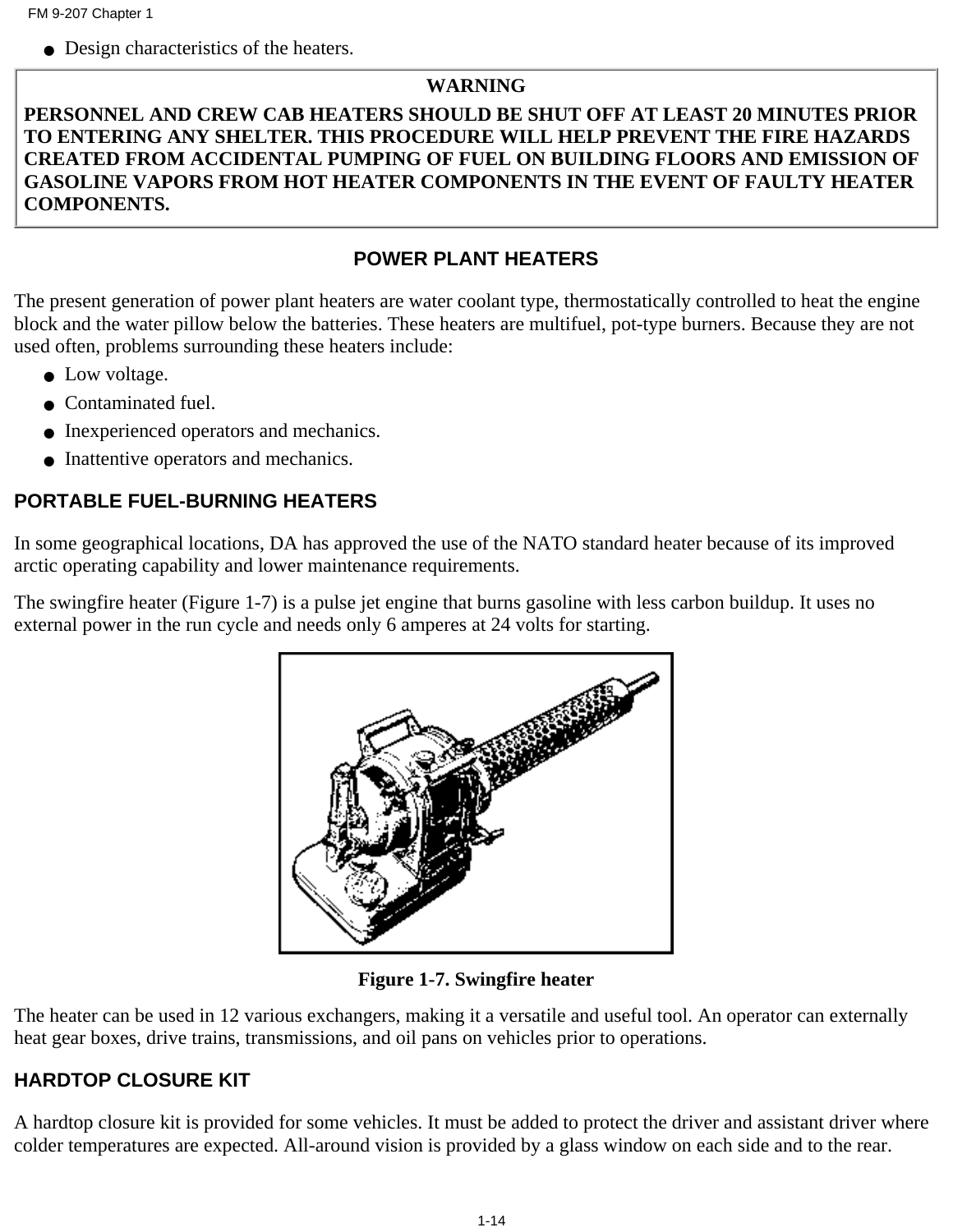### **QUICK HEAT SYSTEM**

Quick heat is a technique that allows quick warmup and reliable starting when vehicle temperatures drop as low as the existing ambient temperature. Just prior to vehicle operation, heat is applied to the engine, batteries, and components, raising their temperatures enough to ensure starting.

The time from initiating quick heat to achieving reliable starting temperatures can vary from a few minutes to one hour. The military objective is to achieve reliable starting within a maximum of one hour regardless of ambient temperature.

### **STANDBY HEAT SYSTEM**

The standby heat concept does not allow vehicle components to fall below a certain minimum temperature. For this to happen, the fuel-burning heater is continuously operated during the standby period. Continuous operation maintains engine and battery electrolyte temperatures at levels that provide adequate cranking and battery recharging potential.

The standby system includes an engine coolant heater, hoses, control valves, fuel pump, battery heat exchanger (commonly known as a battery pad), and miscellaneous hardware. This system is not designed to start a vehicle engine after it has been cold-soaked for an extended period in extreme sub-zero temperatures (-25 ° F to -65 ° F). However, in an emergency, the standby system can assist in getting an engine start if adequate time and auxiliary power are available.

## **AUXILIARY POWER (SLAVE) RECEPTACLE**

The auxiliary power (slave) receptacle is an electrical outlet located at a readily accessible place on the vehicle. It receives current from other tracked or wheeled vehicles. This provides direct boosting of the cold vehicle current when starting an engine in cold weather. See Figure 1-8 for sample auxiliary power receptacles.



**Figure 1-8. Auxiliary power (slave) receptacle and terminals**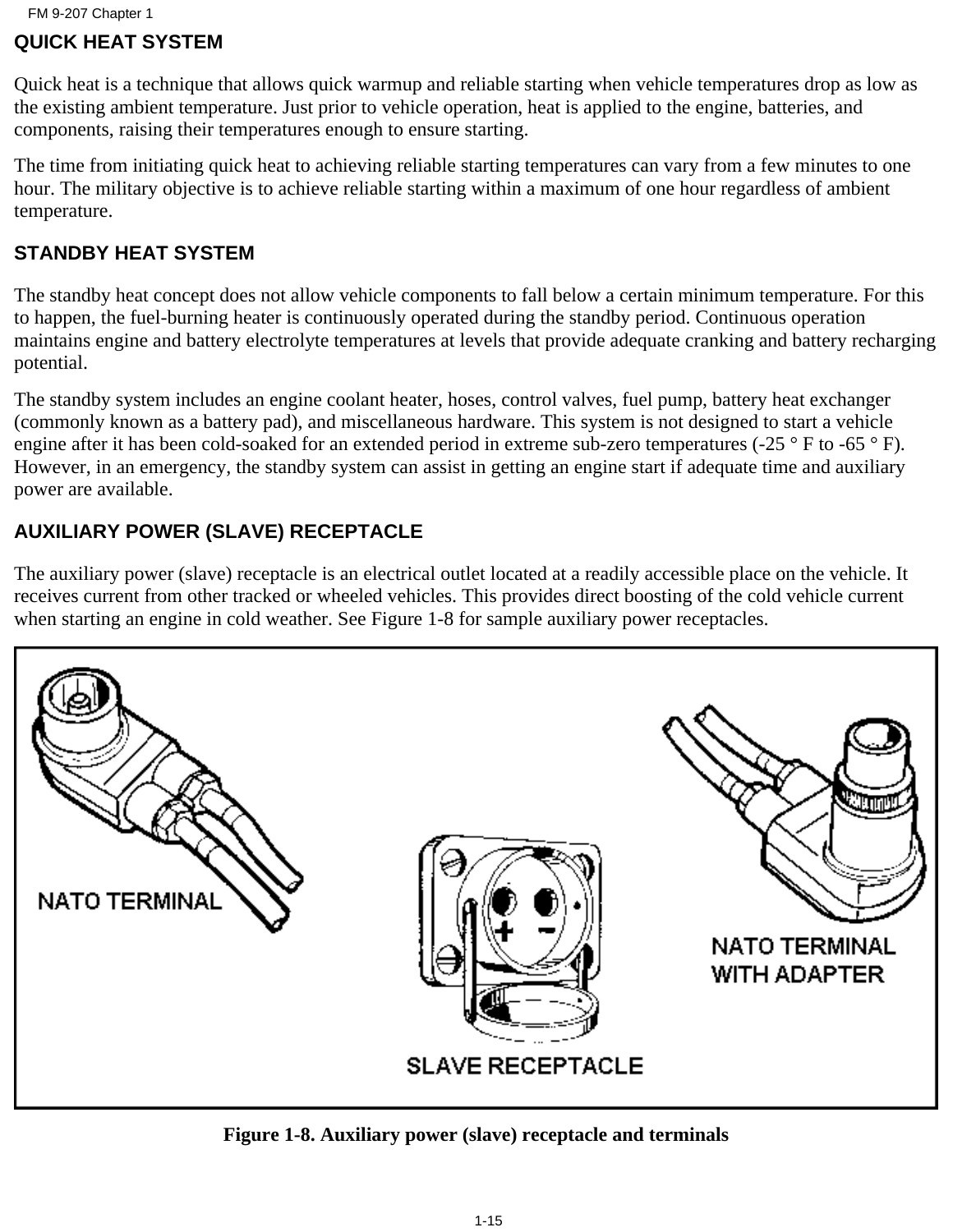# **Chapter 2 Preparation for Operation**

# **Section I Chassis and Body Components**

#### **SPECIAL CONSIDERATIONS**

As described in [Chapter 1](#page-6-0), cold weather can cause problems with equipment not normally encountered during operations in temperate conditions. This chapter contains added information to consider when conducting vehicle/equipment before-operations PMCS.

### **BEFORE-OPERATIONS CHECKS**

Ensure that added care is taken during before-operations checks. Never touch cold metal parts with your bare hands. Brush snow or wipe water from the tops of fuel and lube containers, spouts, and plugs before using to prevent contamination.

#### **Wheel Bearings**

Wheel bearings should be checked for looseness and proper adjustment. No change of lubricants is required, since all wheel bearings are serviced for year-round operations with grease, automotive and artillery (GAA), which has a temperature range of from -65  $\degree$  F to +225 $\degree$  F.

#### **Hydraulic Brakes**

Check the reservoir of hydraulic brakes for proper fluid level. No seasonal change of fluid for hydraulic brake systems is required. Brake fluid, silicone (BFS), should be retained in the system for all-season use.

#### **Air Brakes**

Frozen moisture in the air brake system seriously affects operation. Brake lines, air brake filters, brake chambers, pushrods, valves, and seals are subject to more defects and failure in cold. Condensation between brake shoes and brake drums may freeze, making it impossible for the vehicle to move. When this happens, use portable heating equipment to thaw the brake shoes from the drums. Ensure the alcohol evaporator kit, if part of the system, is functioning. Check brake lines, brake chambers, relay valves, pushrods, seals, and slack adjusters. Check air compressor, unloader valve, and governor for good condition and satisfactory operation. With the air pressure at the governed maximum and the brakes applied, stop the engine. There should not be a noticeable drop in pressure within one minute. Drain reservoirs immediately after operation, and close drain cocks immediately after draining to prevent freezing in the open position. In the morning, build up pressure before moving the vehicle. Make certain that the alcohol evaporator jar is filled with alcohol or the desiccant cartridge is serviceable. During scheduled service, clean brake pads. Remove oil and grease from units to avoid hardening and splitting. This helps to ensure a good air seal under pressure.

The new fleet of Army vehicles--including the family of medium tactical vehicles (FMTV), heavy equipment transporter (HET), palletized load system (PLS), and high mobility multi-purpose wheeled vehicle (HMMWV) heavy variant--have central tire inflation systems (CTIS) that operate off an air compressor. It is not unusual for air valves to freeze resulting in locked brakes or flat tires.

#### **CAUTION DRAIN WATER FROM AIR FILTERS AND RESERVOIRS AFTER EVERY EIGHT HOURS OF CONTINUOUS OPERATION.**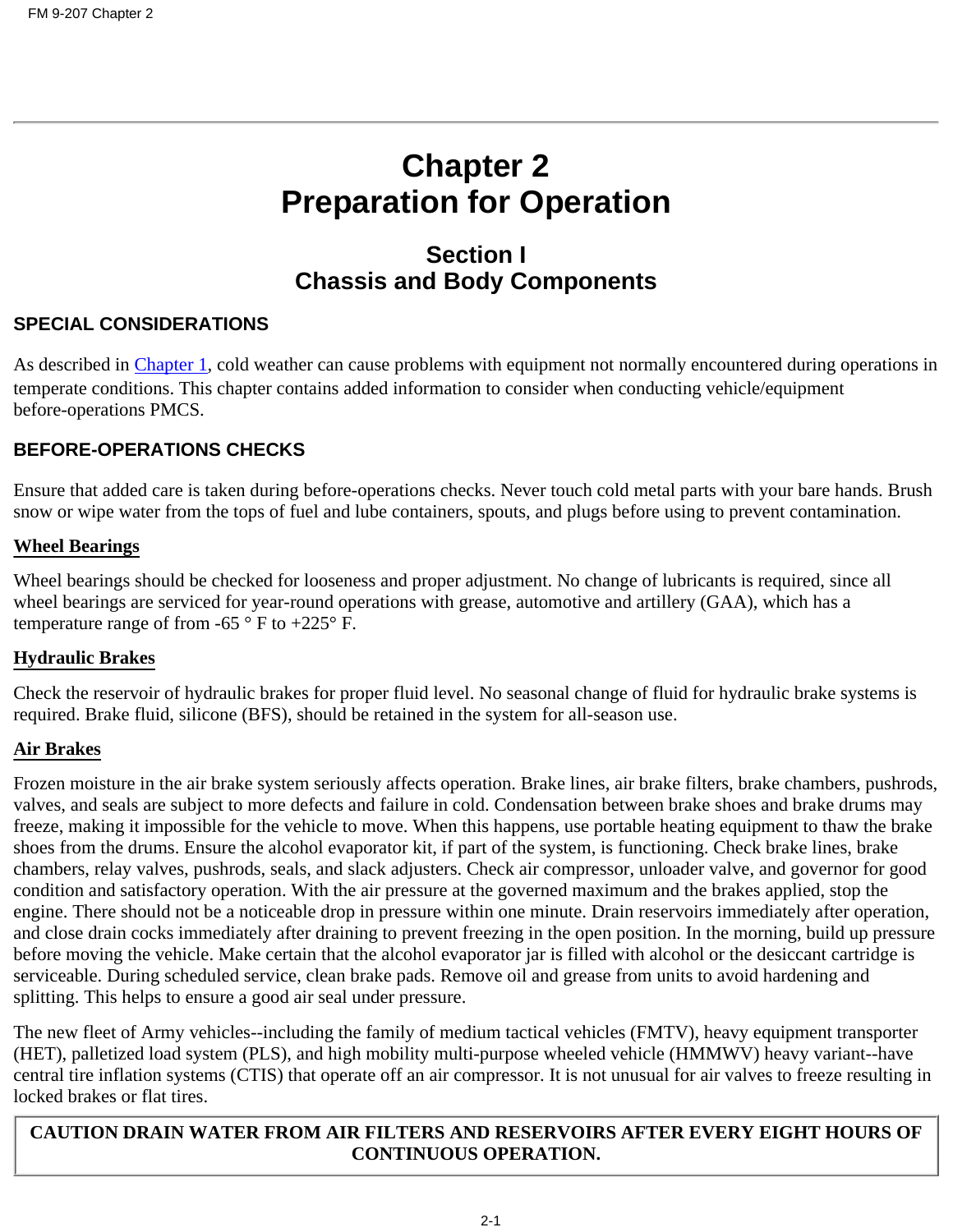#### **Steering Gear**

Improper lubricant congeals, thereby making steering difficult or impossible. Hydraulic power steering reservoirs should be filled with hydraulic fluid, petroleum base, (OHT), or OEA, and not Dextron II. Examine arms, tie rods, drag links, seals and boots, pitman arm, gear column, and wheel for good condition and secure mounting.

#### **Shock Absorbers**

Shock absorber fluid congeals in sub-zero temperatures, resulting in a hard-riding vehicle or broken shock absorbers. Make certain shock absorber bodies are securely mounted to the frame. Replace shock absorbers if they are leaking or if their action is unsatisfactory. To prevent damage to the shock absorber, the operating rod, or the mounting brackets during extreme cold, operate the vehicle slowly for the first three to five miles. This allow the oil in the shocks to warm up.

#### **Track and Suspension**

Ice and snow adhere to tracks, hindering operation. Cold contracts metals and makes rubber brittle. When operating in snow-covered and icy terrain, remove track pads as the commander directs, and/or employ traction aids (such as reversing every third track center guide). Remove dirt and ice and inspect for good condition and proper lubrication. Check track adjustment. Do not adjust tracks too tightly in a warm shelter, since they contract and break easily in temperatures of -40° F and below. Adjust track so that the slack is 50 percent greater than that specified for normal operation in the vehicle TM (Figure 2-1). Another method is to allow the vehicle and track to cool to outside temperature before making adjustments.



**Figure 2-1. Cold weather adjustment**

For the M-1 series tanks with T158 track, special ice cleats are available. For best performance, every fifth track shoe should receive a set of cleats. A total of 64 cleats per vehicle (32 per side) and 64 new self-locking nuts are needed. These cleats are for the T158 track only; they will not work with the T156 track. Also, cleats are not yet available for the T156 track.

#### **Tires**

At -50° F tires become rigid enough to support a load at 0 pressure without apparent deflation. Sidewalls become brittle and crack. Valve stems on tubes can break if the tires are under-inflated and the tires rotate on their rims. Check valve stems and tighten cores. Replace cores if rubber seals are brittle or show wear. Examine tire casings for cuts, bruises, or breaks. Caps must be installed on all valve stems. Increase tire pressure about 10 PSI, as shown in the TM, to compensate for the cold effects on tires for overnight or extended parking. Tires should be deflated to proper pressure before operations.

#### **Springs**

Springs become brittle and break easily at low temperatures. Clips, leaves, U-bolts, hangers, and shackles must be in good condition and correctly and securely mounted. Spring leaves should not be broken or shifted out of their correct position. Tighten all spring U-bolts, assembly, and mounting bolts securely.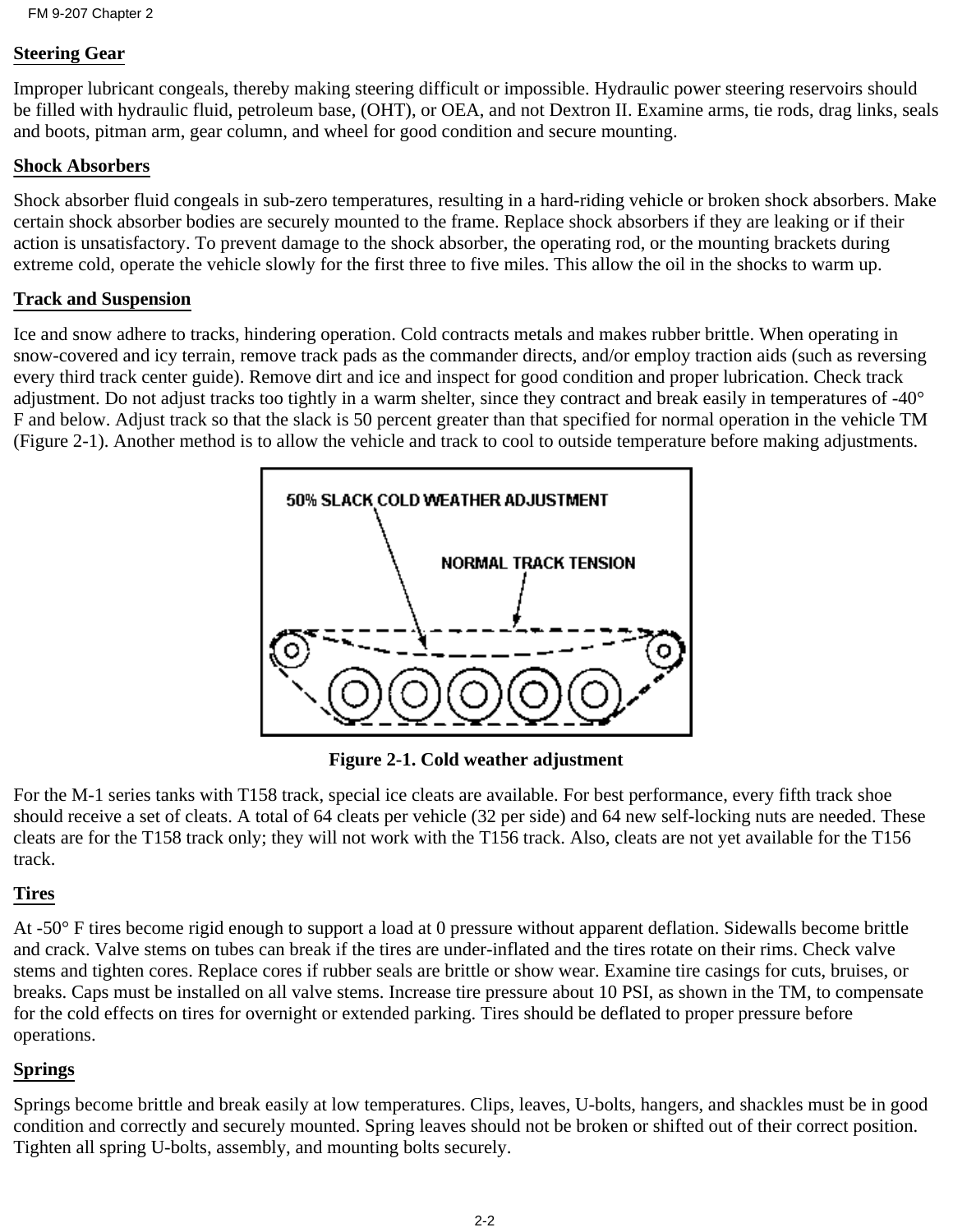FM 9-207 Chapter 2

#### **Cab Closures**

Cab closures protect soldiers from sub-zero temperatures and wind. Ensure cab closure mountings are secure and in good condition. Replace broken windows, and ensure that closures are tight-fitting.

#### **Fire Extinguishers**

Winterize carbon dioxide fire extinguishers IAW the appropriate fire extinguisher TB.

# **Section II Power Train**

#### **ENGINES**

Using ordinary engine oil increases the fluid friction on cylinder walls and bearings to the extent that it may not be possible to crank the engine with an ordinary storage battery. Using lubricating oil (OEA) prescribed for cold weather operation by the LO will prevent this condition during cold starts.

**NOTE: OEA engine oil is listed as OES in some older LOs. Equipment being prepared for future cold weather operation must use arctic-type lubricants, even if considerable operation in warmer climates is involved prior to cold weather operation. This eliminates disassembly of components for lubrication when low temperatures are encountered.**

General procedures for preparing the lubrication system for cold weather are as follows:

- If possible, store lubricating oils and grease in a warm place. Lubricants are much easier to pour or apply if they are warm. Prevent snow or moisture from entering the crankcase when lubricants are added. Use only newly opened cans of oil to eliminate the possibility of using contaminated oil.
- Keep lubricating equipment free of moisture, snow, ice, or dirt to avoid contamination.
- Inspect the engine oil pan and gasket for leaks.
- Drain the engine lubrication system when warm. Replace the oil filter element. When the system is clean, fill with lubrication oil (OEA) in the amount specified in the operator TM or LO. Run the engine for 10 minutes and check for oil leaks. Stop the engine and wait 1 to 5 minutes before checking the oil level. This reading will be approximate only and should be between the ADD and FULL marks. This is due to the many oil passages of the engine.
- When a temporary rise in temperature occurs, drivers should not change or vary their operation of the vehicle. Lubricant levels and points, however, should be closely observed, and proper steps taken to replenish lubricants. Instructions in LOs apply when a definite change to higher environmental temperatures is expected, such as a change of seasons (Table 2-1).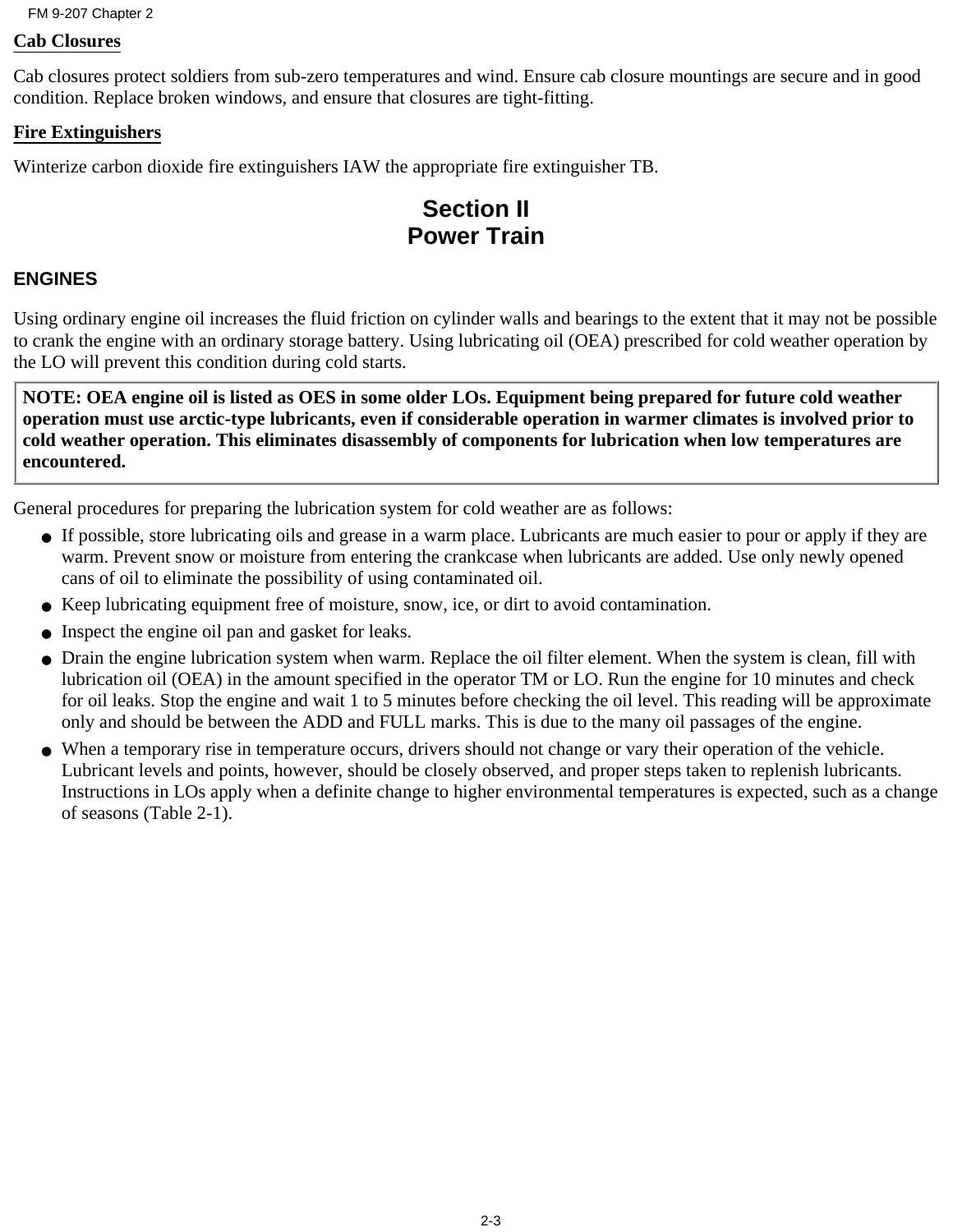

**NOTE: When engine oil (SAE 10 or OE/HDO10) is prescribed for gear cases, drain and fill with lubricating oil (OEA) or gear oil (G075) as prescribed by LO.**

## **TRANSMISSIONS/TRANSFER CASES/DIFFERENTIALS/FINAL DRIVES**

All transmissions should be drained, flushed, and completely refilled with lubricant prescribed in the LO. Some LOs require the use of Dextron III in the transmission. In cases where the prescribed lubrication is not readily available in the supply system, units may have to local-purchase the required lubrication.

## **COOLING SYSTEMS**

Operators need to constantly check the engine's operating temperature. A cooling system should be able to reach 160 ° to 180° F no matter how cold it is outside.

#### **Liquid Cooling System**

For temperatures of 32° F and colder, cooling systems are protected with antifreeze compound, ethylene-glycol, inhibited, heavy-duty single package (MIL-A-46153).

Cooling systems containing no ethylene-glycol-water or arctic antifreeze solutions should be drained and flushed, if required, before the onset of freezing temperatures. Soldiers should then add the correct antifreeze solution. Propylene glycol-based antifreezes available commercially should not be mixed with ethylene glycol-based antifreeze.

#### **CAUTION IT IS ESSENTIAL THAT ANTIFREEZE COMPOUNDS BE KEPT CLEAN. USE ONLY CONTAINERS AND WATER THAT ARE FREE FROM DIRT, RUST, AND OIL.**

#### **Procedures**

When drain plugs have been removed, or drain cocks opened to remove liquid from the cooling system of any equipment, the drains should be inspected to ensure none are obstructed. If any drain hose has become obstructed by foreign material, use a soft wire to clear the obstruction and permit complete drainage.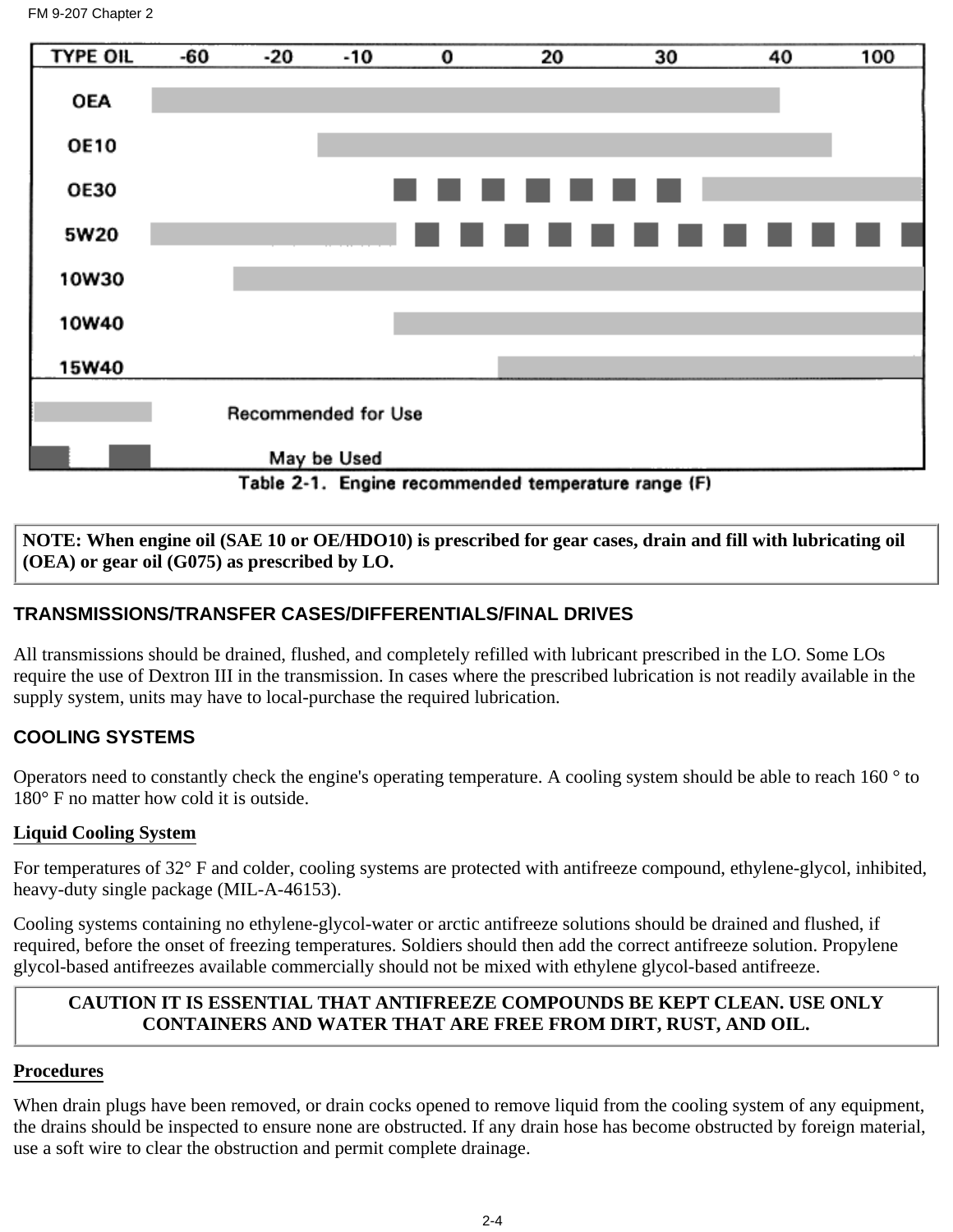FM 9-207 Chapter 2

Before adding antifreeze compound, the cooling system must be clean and completely rust-free. The system should be cleaned with cleaning compound IAW TB 750-651.

Inspect/replace all deteriorated cooling system hoses and radiator cap gaskets. Inspect and tighten hose clamps, plugs, and petcocks. Repair radiator leaks before adding antifreeze compound. Correct any exhaust gas or air leakage into the cooling system.

If there are signs of coolant leaks at the cylinder head, check cylinder head nuts for torque as specified in the applicable TM. Replace the cylinder head gasket if necessary. On some vehicles, the torquing of head bolts and replacement of head gaskets is the responsibility of direct support (DS) or general support (GS) maintenance. Check the applicable TM.

If the engine does not reach normal operating temperature, inspect the thermostat to see that it closes completely. Look for evidence of sticking in open or closed position. Replace the thermostat if it does not open or close completely or does not function freely. Where average temperatures are between  $0^{\circ}$  and -65° F, a +190° to +195° thermostat should be installed in cooling systems that use a 150° F thermostat for normal operations.

If premixed antifreeze is not available, use Table 2-2 as a guide for mixing. The antifreeze should then be tested with a hydrometer or the view-type tester (Figure 2-2).



**Figure 2-2. Antifreeze testing devices**

The antifreeze tag should read: THIS COOLING SYSTEM IS FILLED WITH ETHYLENE-GLYCOL ANTIFREEZE SOLUTION. PROTECTS TO -40° F (or whatever the correct protection temperature should be); or, THIS COOLING SYSTEM IS FILLED WITH ARCTIC-TYPE ANTIFREEZE. PROTECTS TO -90° F. CAUTION: DO NOT ADD WATER OR ANY OTHER TYPE OF ANTIFREEZE.

Record the condition of the cooling system and the degree of freeze protection in maintenance records.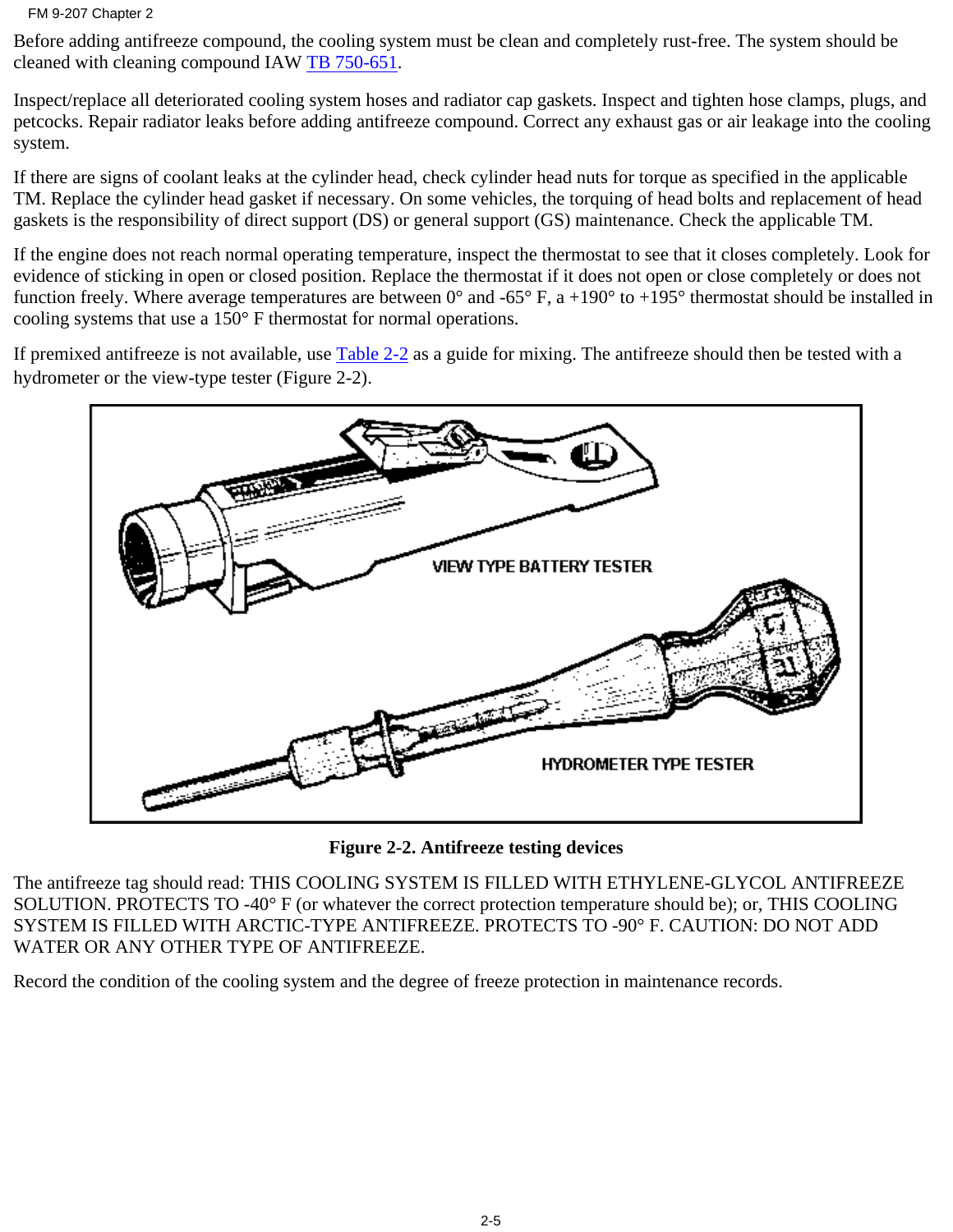

#### Table 2-2. Antifreeze mixing guide

#### **Guide for Preparation of Ethylene-Glycol Antifreeze Solutions**

*Do not use without some water; 68% concentration gives maximum protection. Use at least 25% concentration for protection against rust and corrosion.*

#### **Air-cooled System**

Since an air-cooled system does not use a liquid coolant, it is often assumed that air alone acts as the cooling medium. This is not true. The lubrication system also helps in cooling the engine and transmission. It often includes oil pumps that circulate the oil between the engine and the coolers and between the transmission and the coolers, removing heat from the engine and transmission. Some engine cooling also results from the fuel contacting metal parts prior to combustion.

The effects of cold on an air-cooled system are basically the same as the effects on the engine lubrication system.

#### **FUEL SYSTEMS**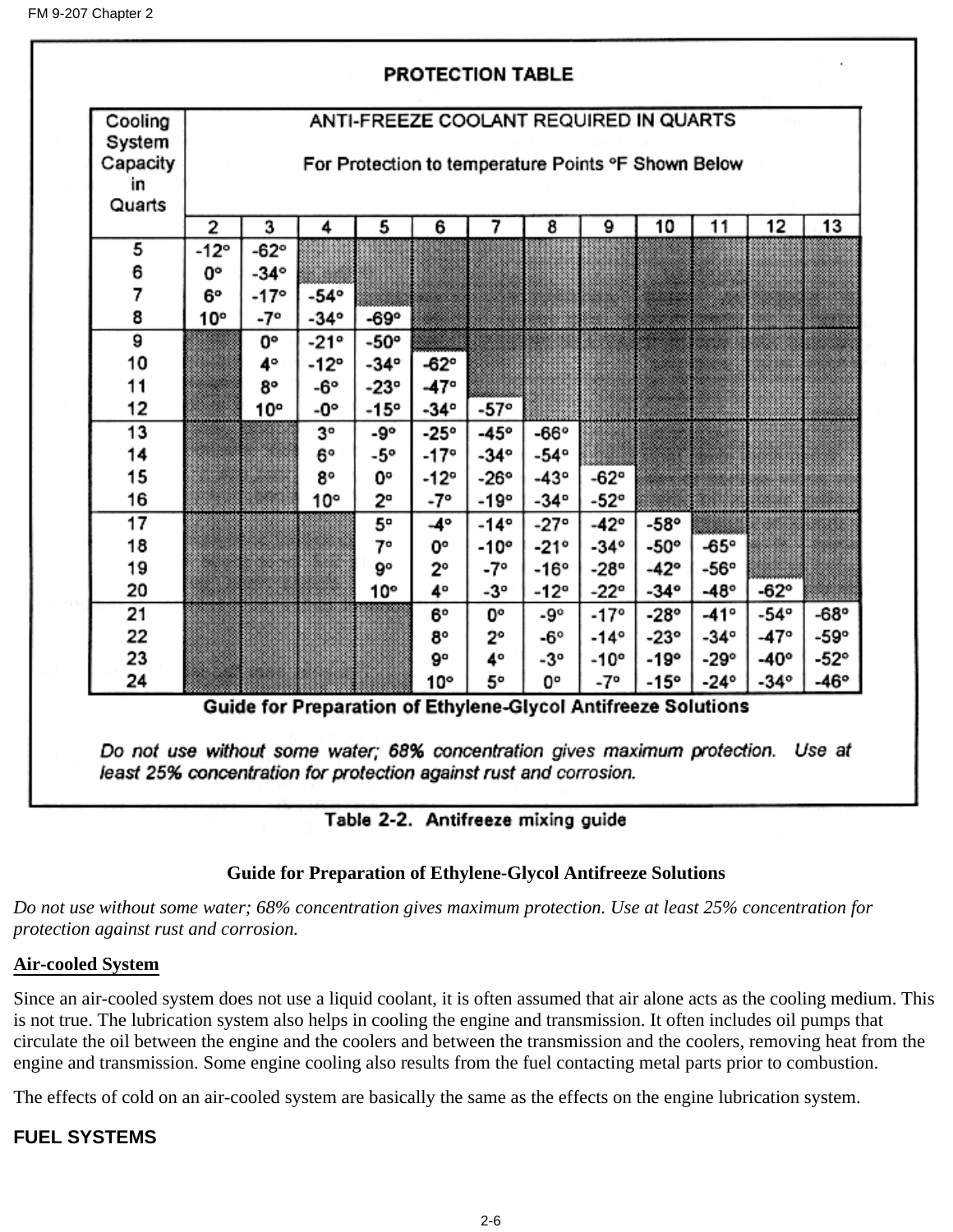#### FM 9-207 Chapter 2

For a satisfactory start, engine fuel must be volatile enough to produce a combustible mixture with air. Atomization, which increases the rate of vaporization of the fuel to produce a combustible mixture, is adversely affected by low temperatures. The maximum amount of vaporization obtainable with the regular grade of motor fuel--without the use of a primer or application of heat to the mixture--provides only enough vaporized fuel for starting at a minimum temperature of  $0^{\circ}$  F.

Diesel engines are particularly difficult to start in cold weather. Many fuels, such as DF-2, contain waxes that congeal at temperatures below 0° F. If this occurs, the filter will clog and the fuel will not flow. Diesel fuel, arctic (DFA) grade, does not contain as much wax and performs well in cold regions. JP-8 is a good low temperature diesel fuel; however, check the TM to make sure it can be used without excessive fuel injector pump wear.

Water accumulates in tanks, drums, containers, fuel pumps, and carburetors because water from the air condenses. At low temperatures, this water forms ice crystals that clog fuel lines, fuel filters, fuel pumps, injector nozzles, and carburetor jets.

**NOTE: Fuel filters should be cleaned or changed at frequent intervals. Conditions may require daily cleaning under field use. Take special care to ensure 5-gallon fuel cans used in refueling are clean and serviceable. Fuel nozzles should be complete with filters.**

Follow the instructions listed below to prepare fuel systems for operation in cold weather. Drain fuel systems and refill with arctic-grade fuel. Add inhibitor, icing, fuel systems (ethylene glycol monomethyl ether) to diesel fuels and add methanol, technical, to gasoline. Mix additives with the fuel, normally at a ratio of one pint of additive to 40 gallons of fuel, prior to refueling (Table 2-3).

**NOTE: Using additive in greater proportions than two pints of additive to 40 gallons of fuel results in poor engine performance and possible engine damage.**

Remove and service all engine and air compressor air cleaner elements, including oil-bath type. Clean with dry-cleaning solvent and reinstall. Fill oil-bath type cleaners with OEA. Dry-type air cleaners, both felt and paper, should be cleaned with either low pressure air or soap and water. When soap and water or dry-cleaning solvents are used, air cleaners should be dried thoroughly before reinstallation.

Check for any indication of fuel leaks. Trace all leaks to their source and correct or replace parts.

#### **UNIVERSAL AND SLIP JOINTS**

Thoroughly lubricate joints with grease, molybdenum disulfide (GMD). Remove dirt and ice and check for good condition.

| <b>FUEL</b>                                                                                                            | <b>REQUIRED ADDITIVE</b>             | FUEL TEMP RANGE F° |
|------------------------------------------------------------------------------------------------------------------------|--------------------------------------|--------------------|
| <b>MOGAS</b>                                                                                                           | Methanol, Tech.                      | <b>ALL</b>         |
| <b>DIESEL</b>                                                                                                          |                                      |                    |
| DF <sub>2</sub>                                                                                                        | Ethylene, Glycol, Monomethyl, Ether  | Above 25           |
| DF1                                                                                                                    | Glycol, Monomethyl, Ethylerne, Ether | $25$ to $-25$      |
| <b>DFA</b>                                                                                                             | Ethylene, Glycol, Monomethyl, Ether  | Below -25          |
| JP8                                                                                                                    | Ethylene, Glycol, Monomethyl, Ether  | Below -25          |
| Check for any indications of fuel leaks. Trace all leaks to their source and correct or replace parts as<br>necessary. |                                      |                    |

#### **Table 2-3. Fuel and additive mixtures**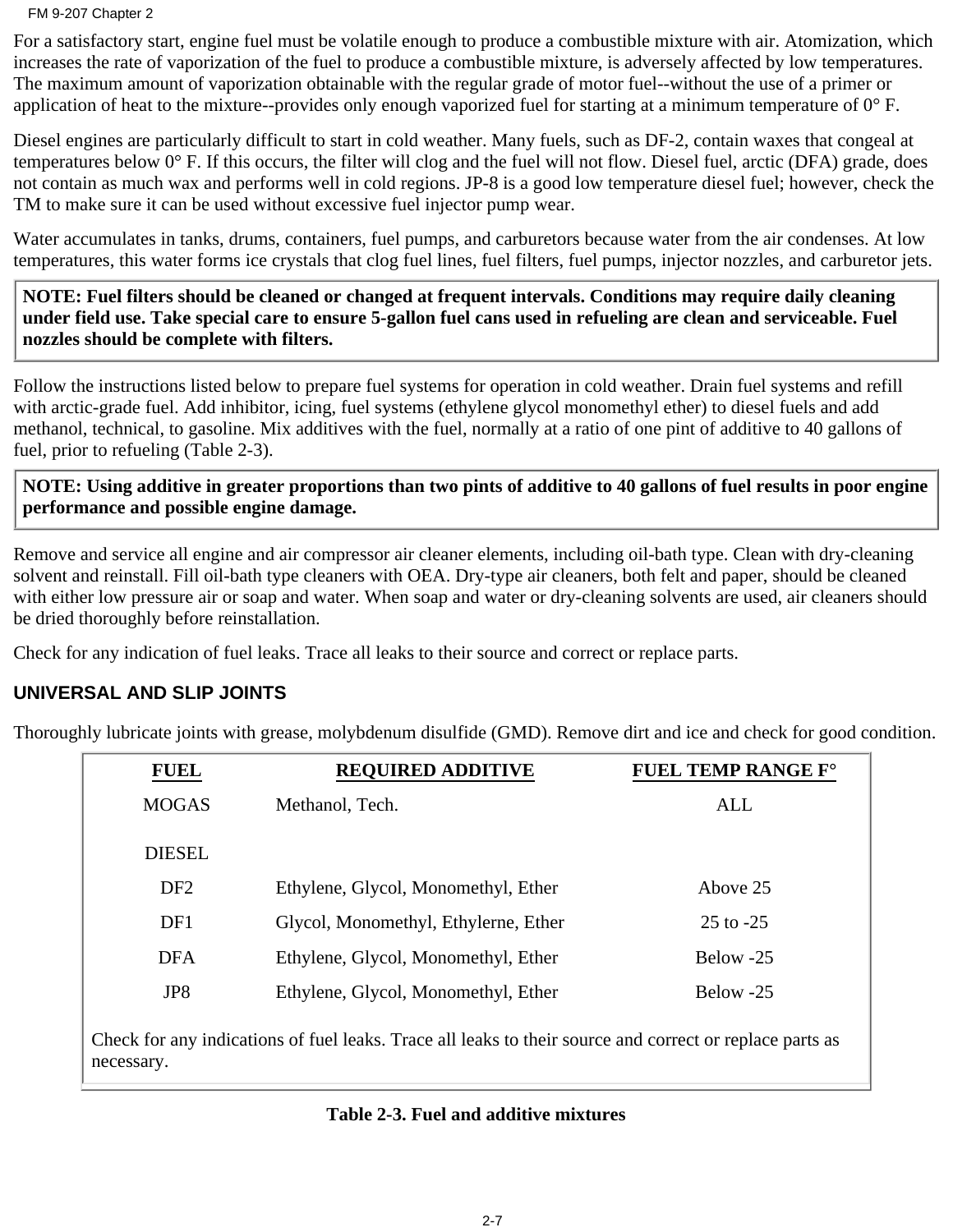# **Section III Electrical System**

#### **SPECIAL CONCERNS**

The drive mechanisms of starters are extremely susceptible to failure at low temperatures. Grease or dirt on the armature shaft, bendix drive, or other type of mechanical drive prevents gears from meshing properly. It can also cause them to remain in mesh after the engine is started, damaging the starter. An improper lubricant on bushings can congeal and cause the starter to operate poorly by placing an excessive drag on the armature. Solenoid plungers, unless clean and free of oil, bind in switch assembly housings. Oil and grease on brushes or commutator prevent the good contact needed to carry the large amount of current required to crank an engine.

The breaker contact-arm bushing can freeze on its pivot if it is not clean and properly lubricated. This freezing prevents the breaker arm from returning when the cam separates the points. Improper oil or excessive dirt causes automatic advance mechanisms on distributors to become inoperative. Other problems may include--

- Ice caused by condensation coats spark plugs and may prevent starting of engines.
- Oil or dirt on brushes or commutator causes unsteady or low generator output.
- Lubricant congealing in bushings at low temperatures causes electric heater motors to operate poorly.
- Insulation on low and high tension cables cracking. Besides being a safety hazard, this condition can impair overall performance.

#### **SYSTEM PREPARATIONS**

The following procedures prepare the electrical system for cold weather operations:

- Storage battery capacity is greatly reduced at low temperatures because the electrolyte is less active. To prevent freezing, operators must keep batteries fully charged. Check specific gravity of the electrolyte to determine the state of charge of the battery.
- To test specific gravity, the visual battery/antifreeze tester is one of the best products available. This tester is designed specifically for rapid and accurate checking of battery charge and permanent antifreeze protection. Only a few drops of electrolyte or coolant are needed for an accurate reading. A separate tester is required for propylene glycol antifreeze compared to ethylene glycol antifreeze.
- To test battery electrolyte, close the plastic cover and put a few drops of the electrolyte onto the measuring surface through opening in cover.
- Point the tester toward a bright light and look into the eyepiece. Read the scale on the left side. The liquid sample divides the scale showing light and dark areas. Read the scale at the dividing area. The tester automatically corrects for temperature.

Another method of checking specific gravity is with a battery hydrometer. The hydrometer uses a float to measure the density of the electrolyte. However, the float only measures the actual density of the solution; it does not take into account the temperature variations that make the electrolyte contract and expand. In cold weather a specific gravity reading must be corrected to a temperature of 80° F. The normal correction for temperature is 4 (0.004) points of specific gravity for each 10° F change in temperature of electrolyte above or below 80° F.

To minimize starting problems in temperatures below 0° F, ensure that batteries are initially filled with electrolyte of 1.280 specific gravity. TM 9-6140-200-14 gives specific information for the mixture of electrolyte. A battery apparently fully charged according to a hydrometer reading (actual reading 1.280) is, in reality, only half charged at -60° F when the specific gravity reading is corrected to 80 $^{\circ}$  F (corrected reading 1.220). A battery should be above 20 $^{\circ}$  F to deliver sufficient current for starting.

If the vehicle is equipped with a battery heater, it must be operated IAW instructions supplied with the winterization kit. If no winterization equipment is installed on the vehicle, the battery can be heated by removing the battery and placing it in a heated room, or by directing hot air on it from a portable heater. (Sufficient time must be allowed to warm battery internally.) Some vehicles, such as the M1 Abrams tank, have exposed batteries that are not heated. These batteries will not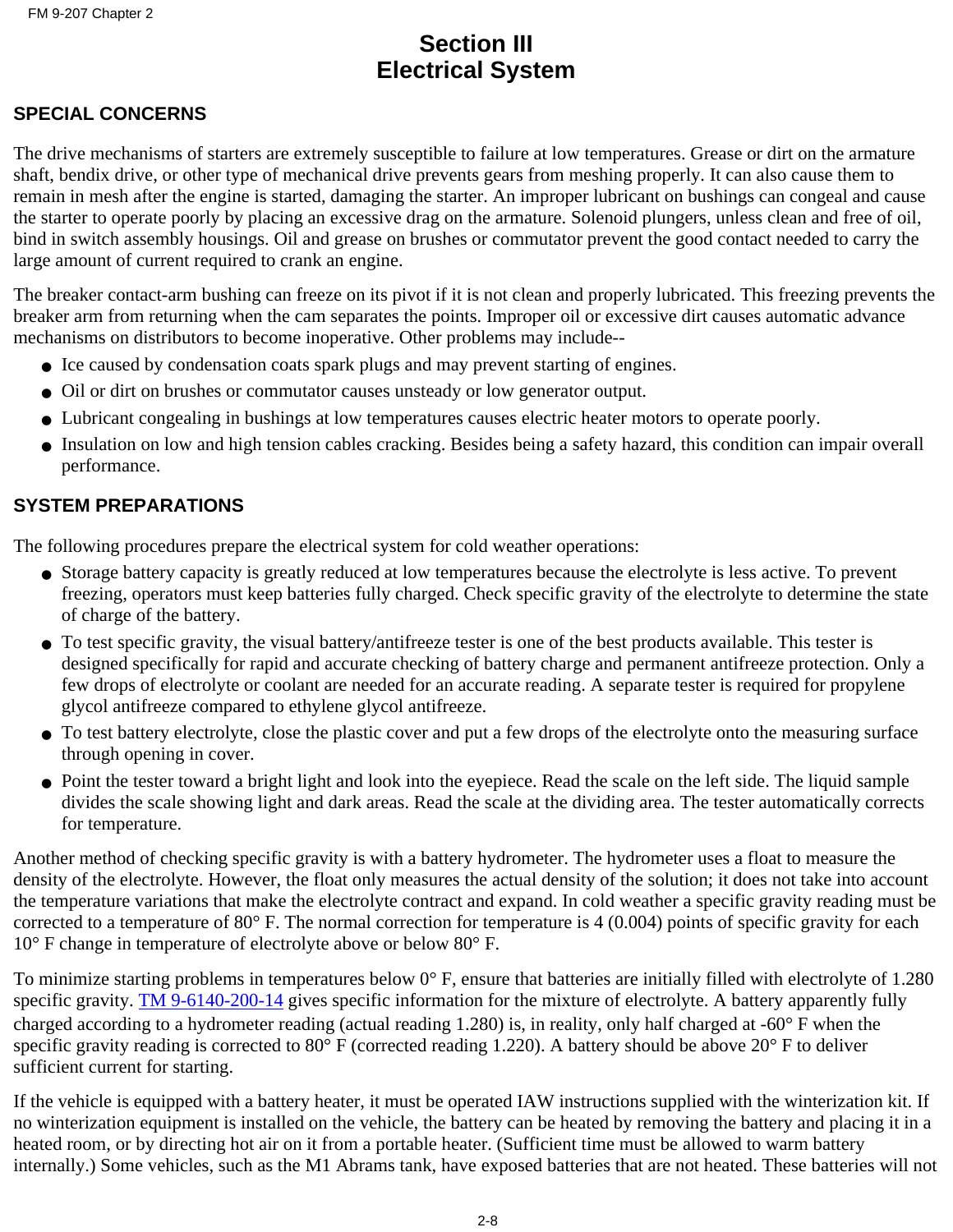fully charge in operation; over time, they will need to be heated and recharged in a maintenance shop to maintain reliable starting.

#### **CAUTION**

#### **ADD WATER TO BATTERY ONLY WHEN VEHICLE IS TO BE IMMEDIATELY OPERATED FOR 30 MINUTES OR MORE.**

# **Section IV Auxiliary Equipment**

#### **AIR COMPRESSORS**

An air compressor is an engine-driven device used to compress air to predetermined and controlled pressures. It is used in vehicle air-brake, air-hydraulic brake, and central tire inflation systems.

Condensed moisture may freeze within the compressor. Follow after-operation maintenance procedures by draining condensation from air compressor tanks. If the bleed valve is frozen, report it immediately to maintenance personnel. Some 900 series vehicles (M911/977) and the new FMTV 2 1/2- and 5-ton trucks use air driers in the air brake system. These system must be checked for frozen vapors in the drip tube. The same system is also used on the PLS and the HET.

Alcohol evaporators, usually found near the air compressors of cargo trucks and semitrailers, should be filled with alcohol during operations in temperatures of -20° F and below. These evaporators are usually plastic bottles of alcohol included in winterization kits. They are designed to draw water out of the air going into the compressor to prevent freezing. Check the container before, during, and after operations.

Air compressors either have their own lubricating system (self-lubricated) or are lubricated from the engine lubrication system. No further preparation is necessary for the engine-lubricated, air-cooled compressor, provided the engine crankcase has been filled with lubrication oil (OEA).

#### **NOTE: If an oil-bath-type air cleaner is used on a compressor, drain the oil, clean, and fill to proper level.**

The cooling system of liquid-cooled air compressors is connected to the cooling system of the vehicle engine. Drain, flush, and clean the compressor cooling system and inspect for leaks. Ensure all connections are in good condition. Tighten cylinder head bolts to correct torque tightness specified in the vehicle TM. The engine coolant system must be adequately protected with antifreeze compound. Inspect the compressor for leaks.

#### **AUXILIARY ENGINES AND GENERATORS**

The auxiliary engine and generator are operated when batteries are being charged, when auxiliary electrical equipment is being used, while the main engine is not running, or when the current furnished by the main engine is inadequate for the imposed load.

#### **Preparation for Operation**

The auxiliary engine, generator, spark plugs, and magneto should be prepared in a manner similar to the main engine and components. Carefully warm the engine block with a swingfire heater, or with the duct from a portable heater, to assist in starting. Many small engines have a summer/winter air intake diverter which allows warm air to be pulled over the exhaust in winter and directly from the outside in summer. If the engine is so equipped, ensure the diverter is set for winter operation.

**NOTE: Some small engines have a low oil pressure shutoff switch to stop the engine in case of low oil pressure. The oil in the engine block must be warmed sufficiently so the cranking revolutions per minute (RPM) can build up enough oil pressure to close the switch so the engine will start.**

#### **POWER TAKEOFF ASSEMBLIES**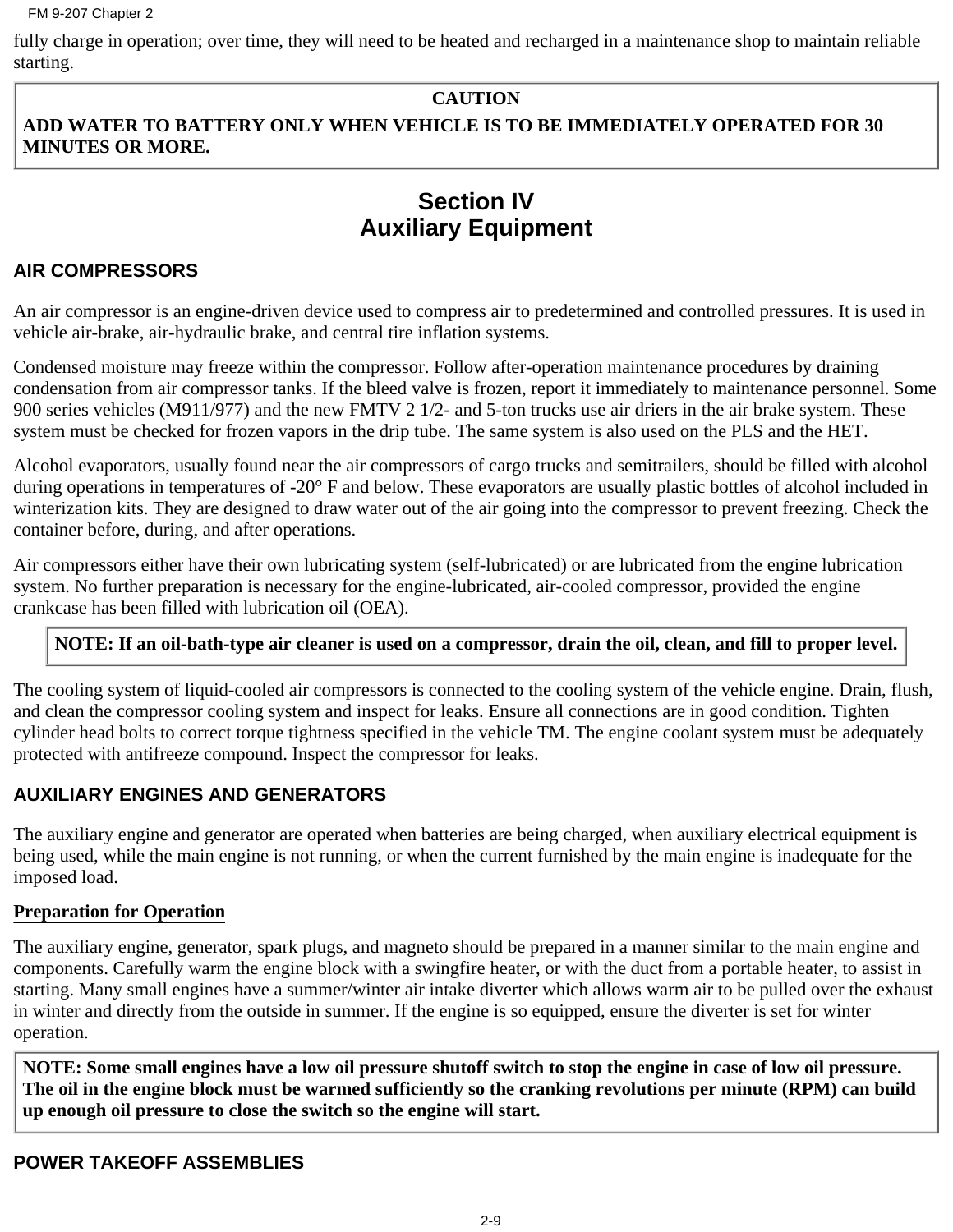Power takeoff assemblies are usually mounted on the side of the transmission, but are sometimes mounted on the side of the transfer. They provide a means for taking power from the engine to operate a chain-driven winch, a hydraulic pump (for hydraulically-operated winch, dump mechanism, or gasoline delivery to tank), or other various auxiliary power-driven machinery (i.e., earth-boring machine and crane). In cold weather, improper lubricants will solidify, making operation of the power takeoff difficult or impossible.

#### **Preparation for Operation**

As the power takeoff operates from the transmission or transfer, the lubricant should be that specified for sub-zero temperatures for these units. Drain the gear cases while warm and fill with prescribed grade of gear lubricant.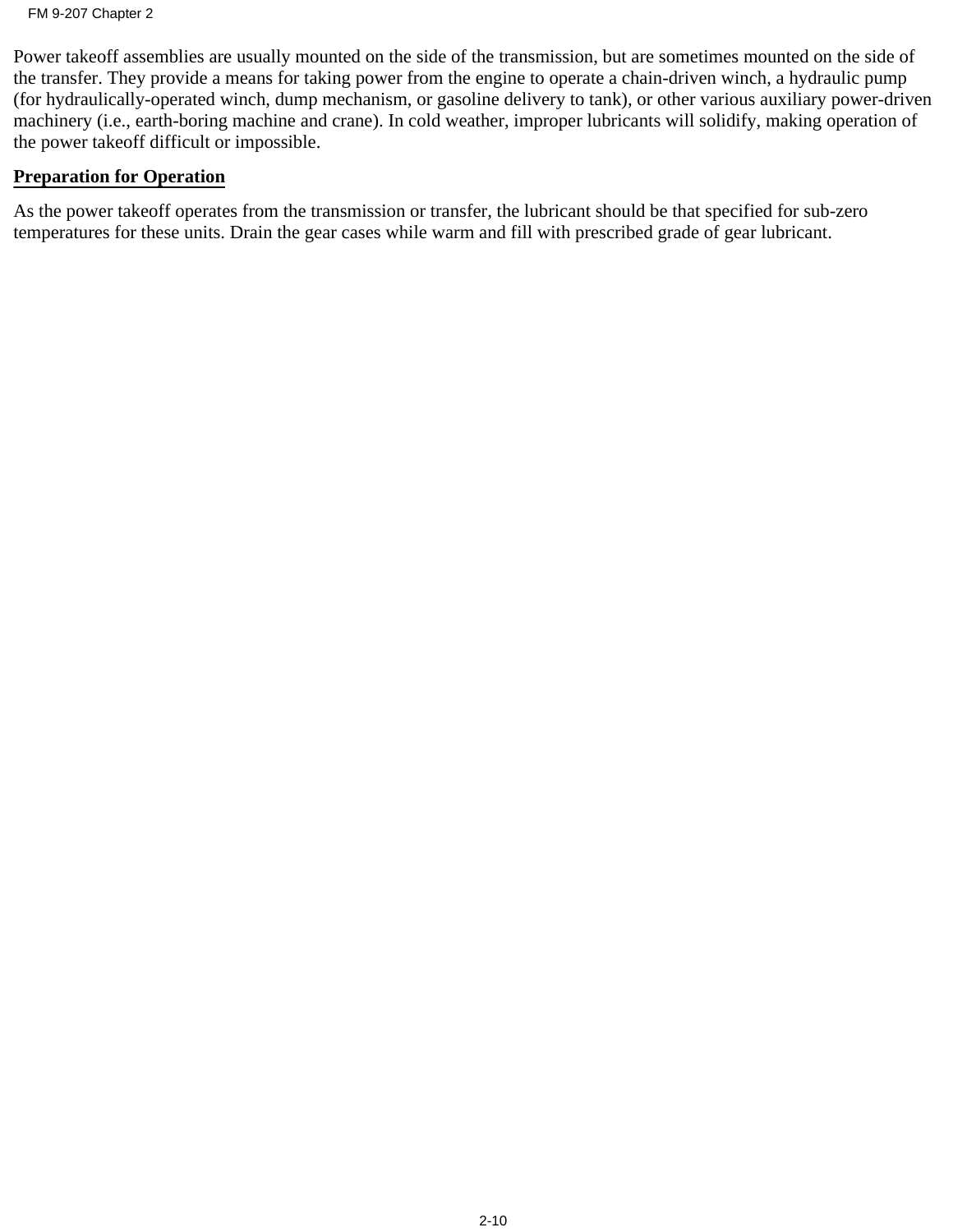# **Chapter 3 Operating and Maintenance Procedures**

# **Section I Operating Vehicle Engines in Cold Weather**

Once vehicles are started and operations begin, operators must remain aware of the special problems cold weather can cause. This chapter provides added guidance to consider when performing vehicle/equipment during-and after-operations PMCS.

# **OPERATING AND IDLING**

At temperatures below -20° F, operators may have to start vehicle engines periodically to maintain an acceptable state of readiness. However, this should not be done if other means are available, such as power plant heaters, external heat, or indoor parking.

Before commanders authorize periodic starting of engines, they must consider fuel supplies. Also, they must establish starting and shutdown schedules to ensure engines do not run continuously. At temperatures below -25° F, it may require a continuous idle of engines, especially heavy equipment, tracked vehicles, and heavy trucks. Idle speeds, as specified in the appropriate TM, must be followed.

Experience determines starting and shutdown intervals. Factors such as ambient or expected temperatures, vehicle condition, and readiness conditions influence scheduling. The following must also be considered--

- Vehicles should only be cold-started using the procedures outlined in the TM. Carefully read and follow the instructions for operating the vehicle under unusual conditions (cold). This is particularly important for operating the engine starter and induction manifold. Most equipment publications contain cautions relative to the time of engine starter engagement. However, it is sometimes necessary to exceed the recommended starter time. This is due to the cold-starting characteristics of most internal combustion engines. If a starter time limit is 30 seconds, and engine firing is intermittent during cranking, it may be wise to briefly extend the starter engagement time.
- Vehicles should not be allowed to become cold-soaked.
- Engines should be started periodically to keep lubricants warm.
- Batteries must be kept warm and fully charged.
- Depending on the situation, concealment and noise discipline may have to be sacrificed to maintain readiness of the vehicles.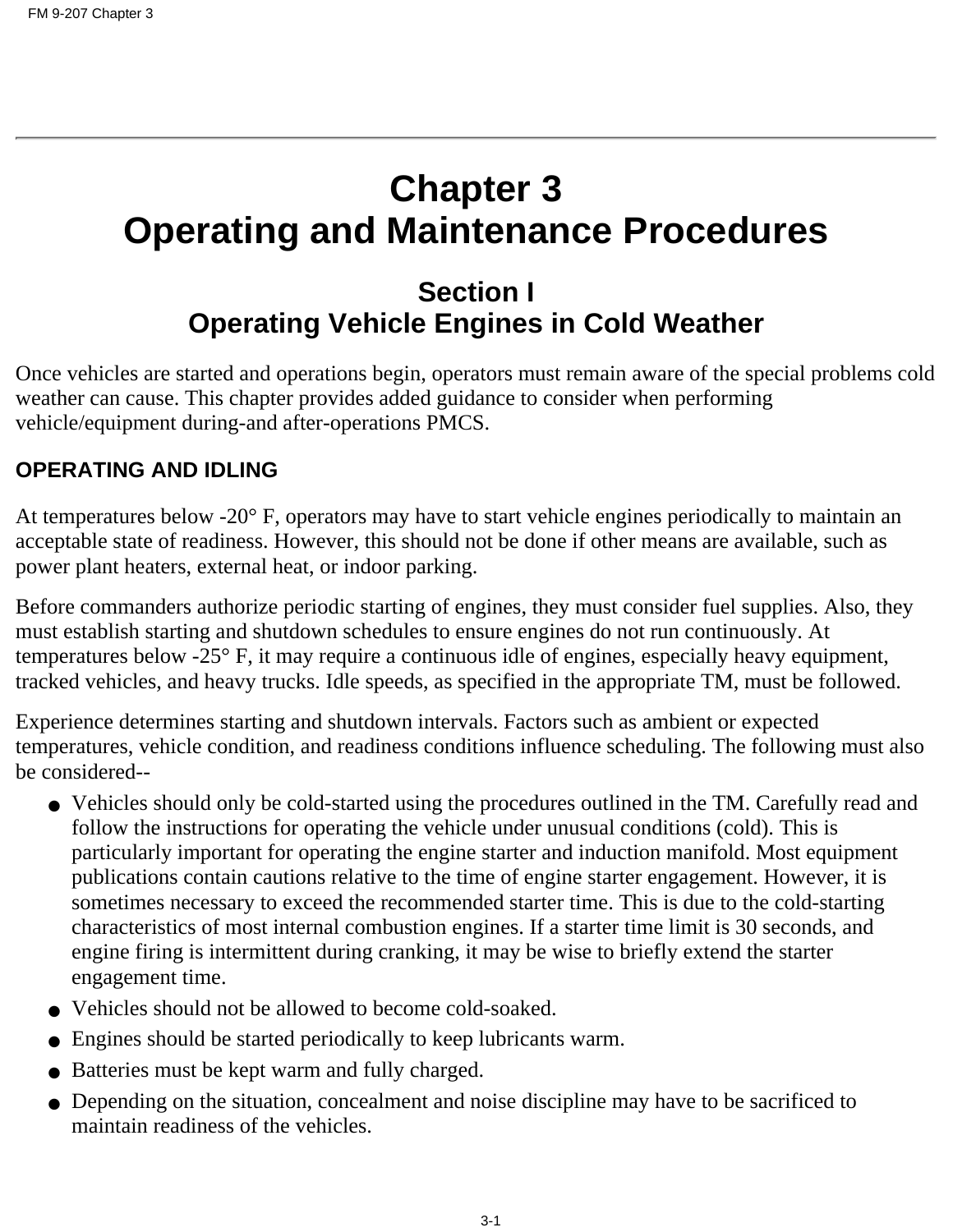## **Idling Limitations**

Vehicle engine idling is wasteful and may be hazardous. It has detrimental effects on fuel supply, tactical missions, and safety for the following reasons:

- Increases fuel consumption.
- Discharges batteries.
- Causes engine wear and reduces engine overhaul periods.
- Causes spark plug fouling especially in two stroke cycle engines such as all terrain vehicles, snowmobiles, outboard motors, etc.
- Causes possible carbon monoxide hazards.
- Endangers concealment and camouflage.
- Potentially causes engine overheating.
- Potentially causes slobber of diesel engines. To reduce slobber of diesel engines, which is unburned diesel fuel and exhaust that builds up around the exhaust pipe in cold weather during idling, increase the idle speed. Otherwise, this condition should clear up after a short period of normal operation at normal operating temperatures.

Vehicle engines, except diesels, must not idle for excessive periods (never longer than five minutes) while vehicles are awaiting, discharging, or receiving passengers. Vehicle engines must not idle to operate personnel heaters. Vehicles with diesel engines may have to be idled to eliminate starting difficulties. Efficient vehicle and power plant heater maintenance eliminates starting problems.

NOTE: When it is anticipated that vehicles equipped with diesel engines will be in a static position for 30 minutes or less, operate engines at the prescribed idling speed.

NOTE: When temperatures are below -25° F, it may be necessary to operate diesel engines continuously to ensure operational responsiveness.

# **Operator Requirements**

A licensed operator must be present in the driver's compartment whenever the main and/or auxiliary engine is being operated.

Engine oil and coolant levels must be checked daily prior to initial starting of engine. Battery electrolyte fill levels must be checked daily. When engine operation is required for battery recharging or engine warm-up, an engine speed of 1,000 to 1,200 RPM, as prescribed in the vehicle TM, must be maintained. Occasional variance of speed for short periods is authorized.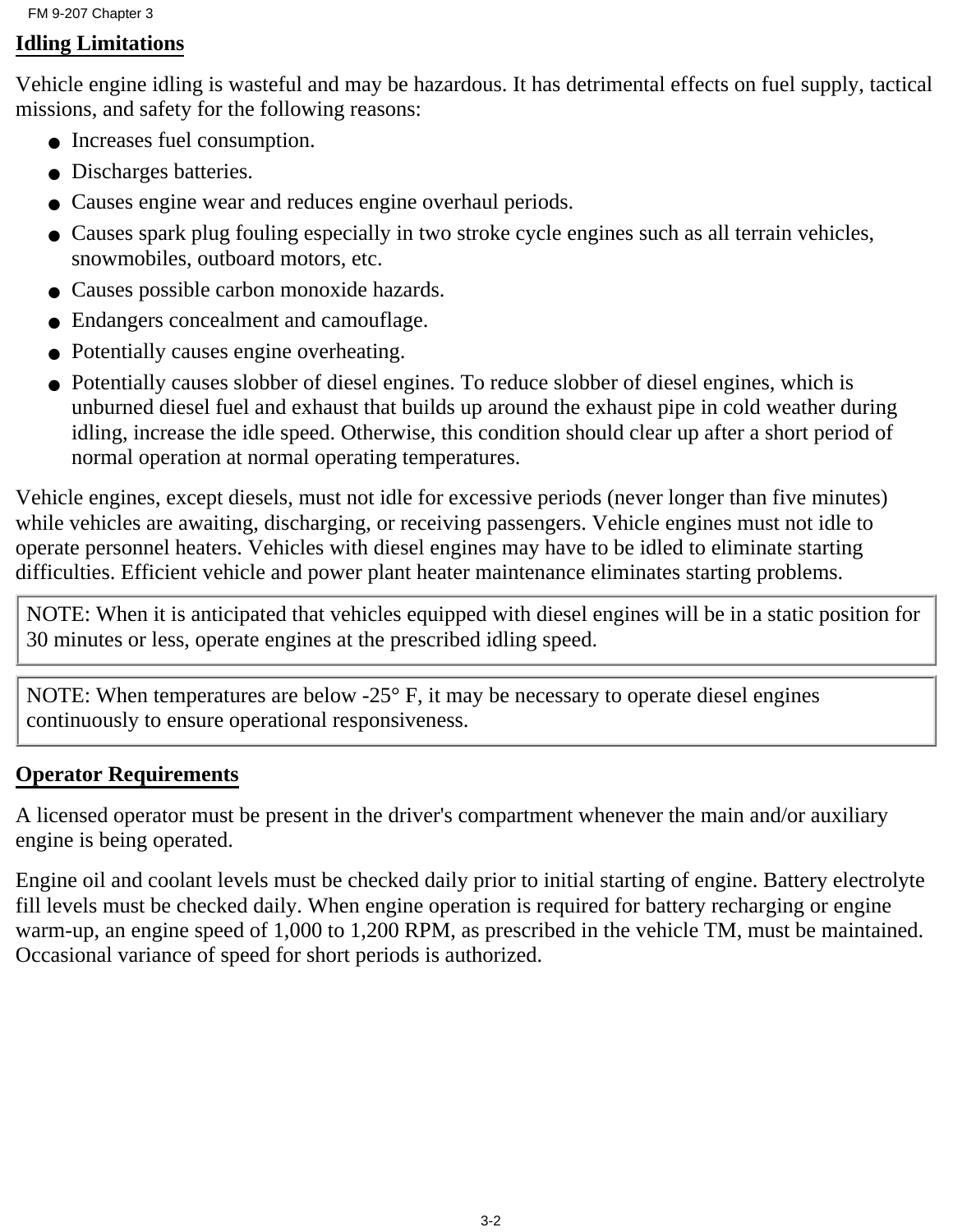# **WARNING**

**OPERATION OF THE MAIN ENGINE OR AUXILIARY GENERATOR ENGINE WHEN A VEHICLE IS STATIONARY EXPOSES THE CREW TO POSSIBLE CARBON MONOXIDE GAS POISONING. THE POSSIBILITY IS GREATLY INCREASED WHEN HATCH DOORS ARE CLOSED. TO MINIMIZE THIS HAZARD, POSITION VEHICLE WHEREVER POSSIBLE SO THAT WIND WILL CARRY FUMES AWAY FROM CREW COMPARTMENT; THEN TURN ON TURRET VENTILATION BLOWER. BE SURE ENGINE COMPARTMENT BULKHEAD DOORS ARE SECURED BEFORE OPERATING ENGINES. WHEN THERE IS NO OUTSIDE AIR MOVEMENT, PERSONNEL MUST DISMOUNT FOR AT LEAST 10 MINUTES EACH HOUR (TACTICAL SITUATION PERMITTING).**

# **Engines Equipped with Power Plant Heaters**

Vehicles equipped with liquid-cooled engines are provided with power plant heaters. These must be used for standby heat or engine preheating when outside ambient temperatures are below -20° F. The power plant heaters must be properly maintained year round. Some power plant heaters must not be operated when vehicle engine is operating; check the TM before operation.

# **Engines not Equipped with Power Plant Heaters**

When temperatures fall below -20° F, vehicles not equipped with power plant heaters must be operated at 1,000 to 1,200 RPM to ensure equipment is ready. Intervals between engine operations depend upon wind speed and temperature. Operate engines a minimum of 20 minutes every 2 1/2 hours.

# **Vehicles Equipped with Radios**

When radios in radio-equipped vehicles are in use, keep the engine operating at approximately 1,200 RPM. This maintains a satisfactory battery charge. If this procedure is not followed, batteries will fail rapidly.

When starting radio-equipped vehicles, operators must protect the radios. Ensure that the power amplifier switch is in the OFF position, or that the radio function switch is in the OFF or STANDBY position when starting (Figure 3-1).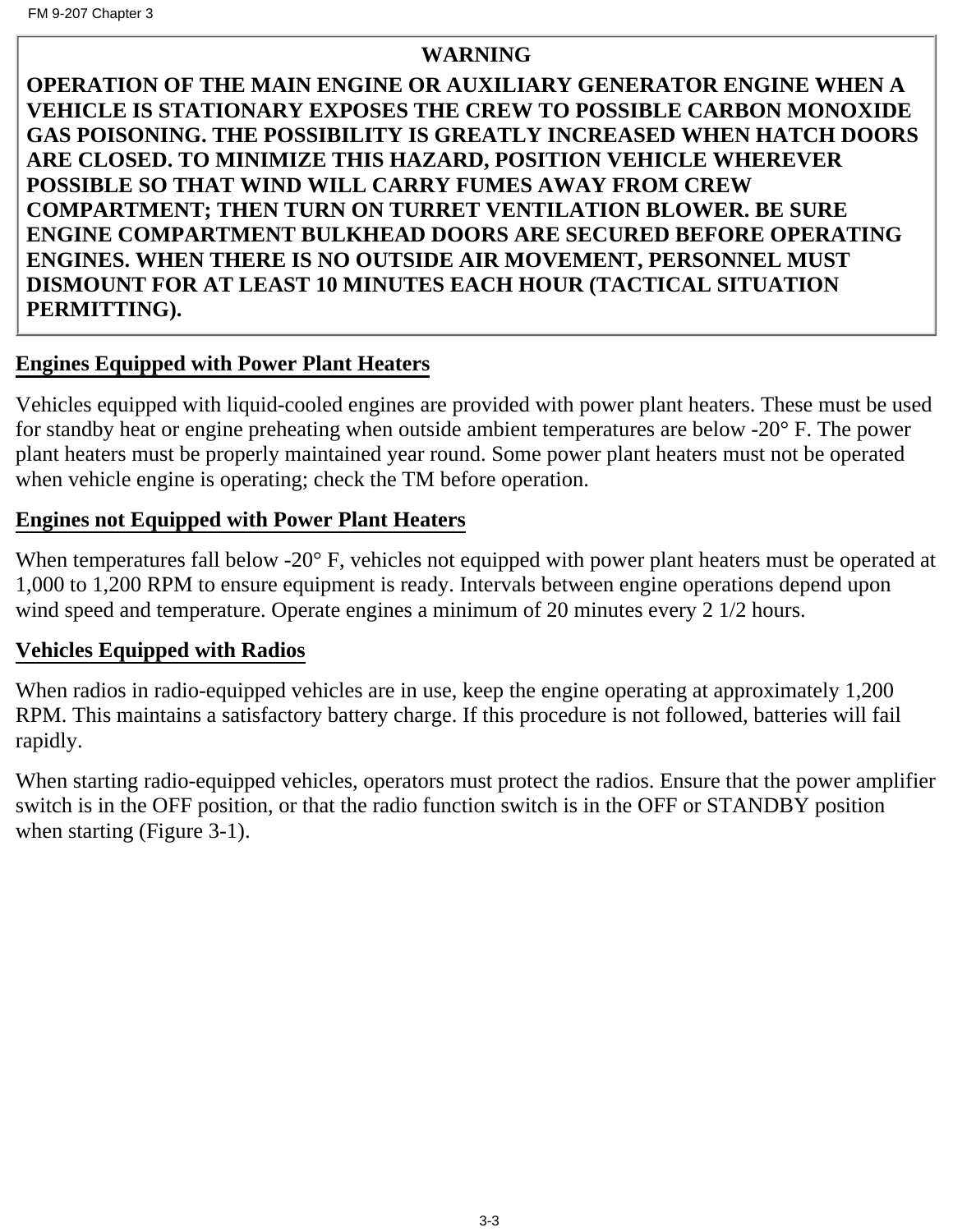

**Figure 3-1. Protect radios when starting vehicles**

# **STARTING WITHOUT ASSISTANCE**

Starting a vehicle in severe cold can present a number of challenges. Ensure proper procedures are followed to safeguard personnel and equipment.

## **Gasoline Engines**

In cold weather, storage batteries become less efficient and provide much less output. A cold battery cannot energize the starter to turn over the engine at the required cranking speed and also supply the current needed to ignite the spark plugs. The fuel is often not volatile enough to supply proper fuel-air mixture to the combustion chamber.

For a successful start in cold weather, ensure the following conditions exist:

- The viscosity of the engine lubricating oil permits cranking without overtaxing the capacity of the starting system. The engine oil must splash and be distributed easily by the oil pump to the various parts and bearings.
- The battery is fully charged and warm enough to supply current to crank the engine and the spark needed for ignition.
- The ignition primary and secondary circuits are clean and free of cracks, frost, and moisture to prevent shorts or current leaks.
- The distributor breaker points are free of oxidation and moisture, in good condition, correctly adjusted, and checked frequently.
- Ether is used as an emergency starting aid only if a slave kit and/or portable heater are unavailable for preheating. Exercise extreme caution and use ether only as a last resort to prevent mission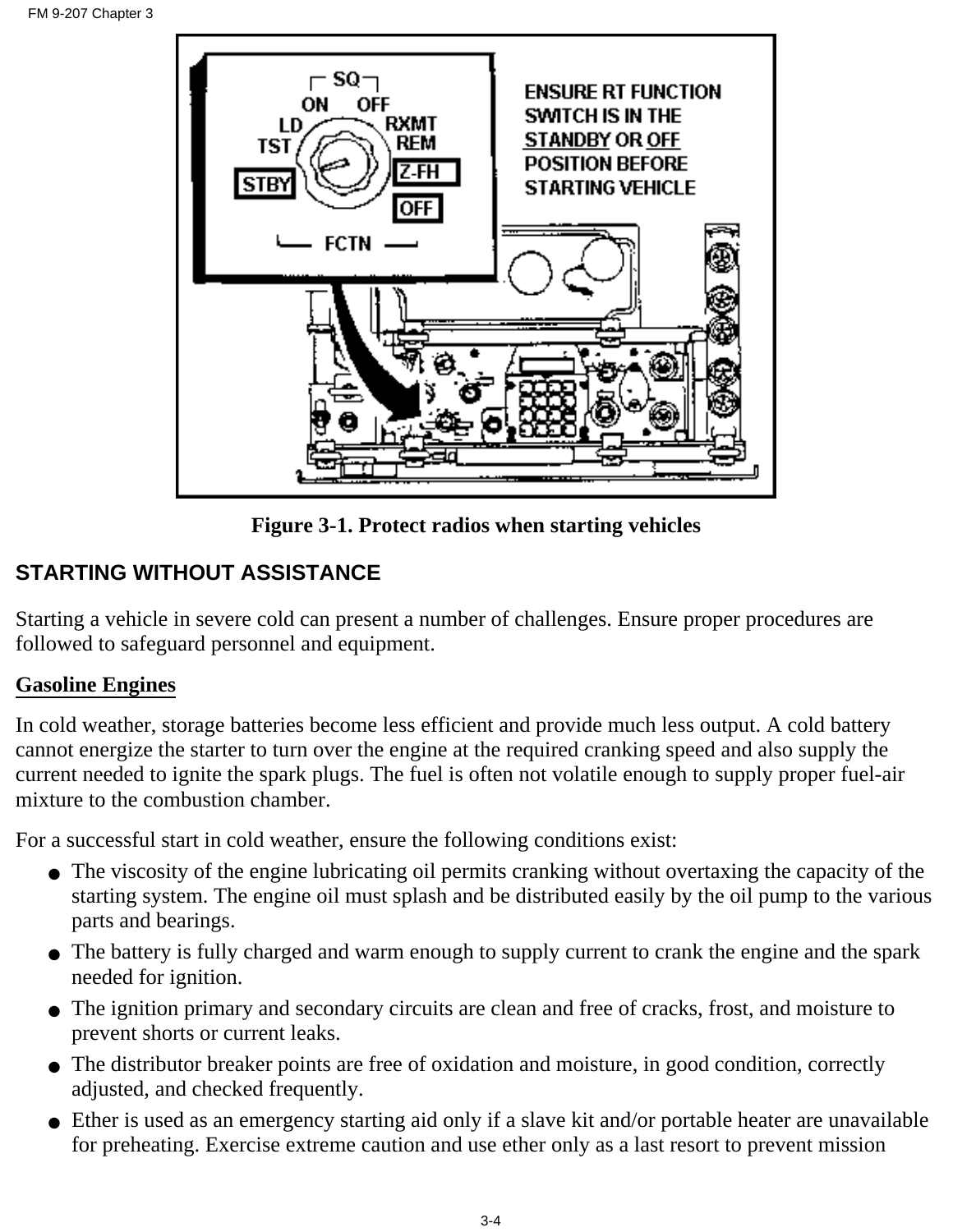failure. Consult appropriate -10 series manual when using emergency starting aids.

# **CAUTION**

# **ETHER SHOULD BE INJECTED INTO ENGINE AIR INTAKE SYSTEM ONLY WHILE THE ENGINE IS BEING TURNED OVER. OTHERWISE, FLASHBACK MAY OCCUR.**

# **Diesel Engines**

Diesel engines are particularly difficult to start in cold weather without preheating the intake air. Since the air is heated by compression, it must attain a temperature hot enough to ignite the injected fuel. This preheating can be accomplished as follows:

- Use air manifold heaters when the ambient temperature drops below  $+32^{\circ}$  F. Employ this device only when the engine is turned over. Switch off the air manifold heater when the engine starts.
- Warm the engine with external heat to preheat the engine.
- If so equipped, operate the engine coolant fuel-fired preheater for the prescribed amount of time before starting.

# **USING AUXILIARY POWER (SLAVE) RECEPTACLE**

The auxiliary power (slave) receptacle is used to start a vehicle when its batteries are unable to supply starting current.

The procedures that follow generally apply to tactical vehicles, combat vehicles, and self-propelled weapons. Refer to the vehicle operator's manual for instructions and procedures.

- Start the engine of the vehicle supplying the auxiliary power; adjust the engine idling speed to 1,200 RPM.
- Connect the slave cable to the auxiliary power receptacle in each vehicle.

# **CAUTION**

**ENSURE THAT SLAVE CABLE IS CONNECTED POSITIVE TO POSITIVE AND NEGATIVE TO NEGATIVE. BATTERIES ARE CHECKED PRIOR TO SLAVE STARTING. IF THE DEAD VEHICLE HAS A MASTER SWITCH, IT MUST BE OFF WHILE CONNECTING THE SLAVE CABLE.**

- Turn on the master switch in the receiving vehicle.
- Start the dead engine; adjust engine idling speed to slow idle.
- Disconnect extension cable from both vehicles as soon as the receiving vehicle idles at 650 RPM without stalling.
- Increase engine speed in receiving vehicle to 1,000 to 1,200 RPM. Check battery-generator indicator in the vehicle to make sure it shows that the battery is being charged.

# **TOWING TO START ENGINE**

Attempting to start a vehicle by towing is ill-advised. Applying external power does not solve the problem of internal resistance due to frozen parts (i.e., lack of lubrication or hydrostatically locked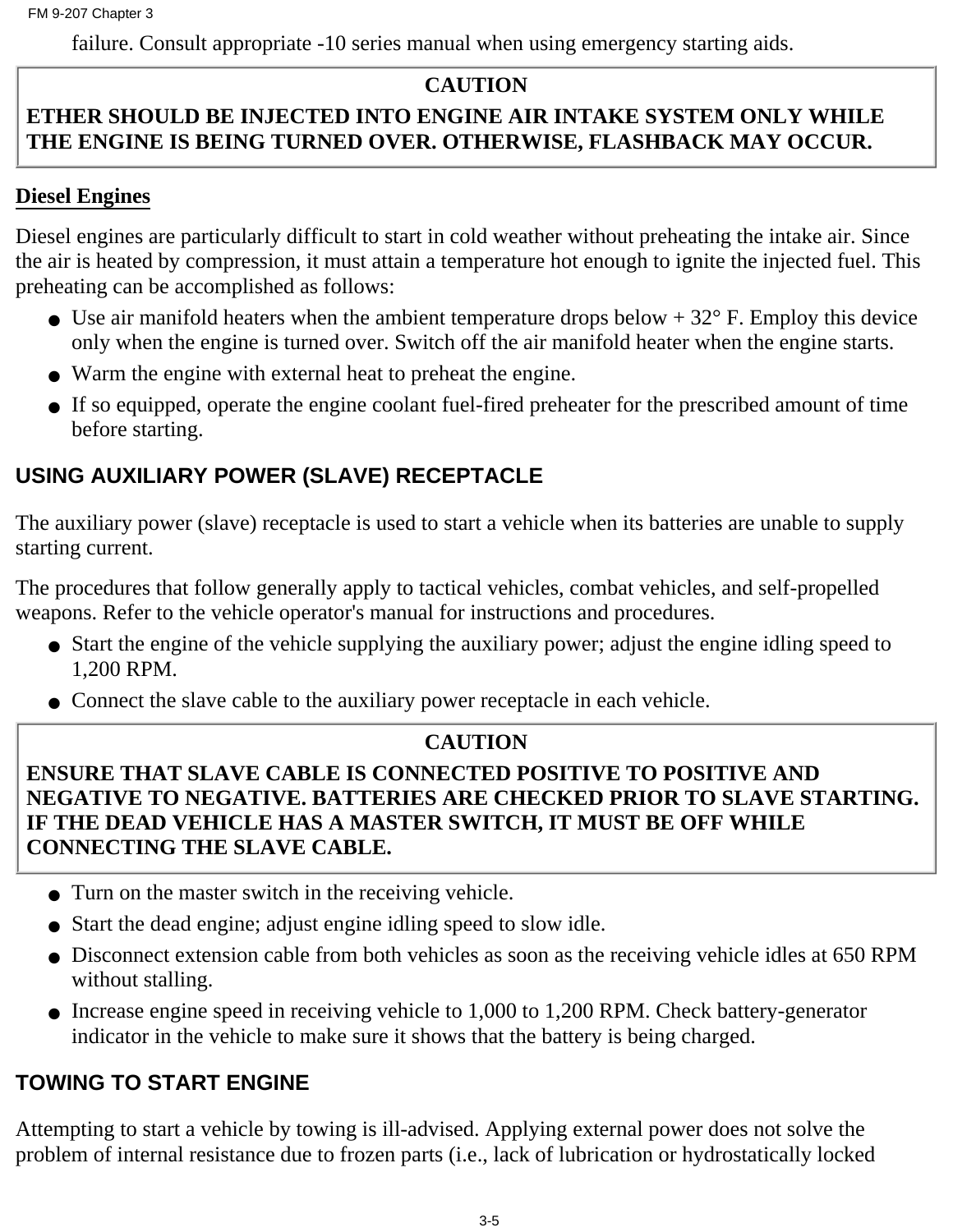engine). However, if all other expedients have failed and the following conditions are met, a vehicle with a manual transmission may be towed to start the engine:

- If the engine can rotate through one complete cycle, this shows that the engine is not hydrostatically locked.
- Lubricants are fluid enough to allow the engine to turn over without excessive drag.
- Lubricants in the transmission and transfer case permit gears to shift and allow operation without excessive drag on the power train.
- Lubricants in the wheel bearings and differential are not congealed. Check for wheel rotation by slowly towing the vehicle in neutral and ensuring all wheels are rotating. If towing the disabled vehicle on packed snow or ice, the wheels may slide. Try to find a dry or graveled surface; otherwise, if the wheels still refuse to rotate, warm the differentials with a swingfire heater or with the heat ducts of a portable heater; or if possible, move the vehicle slowly into a heated shelter and allow it to warm up.
- The hand brake is released, and neither the hand brake nor service brake linings are frozen to the brake drums.

#### **CAUTION**

**TOWING A VEHICLE TO START ITS ENGINE WILL ONLY BE DONE IN AN EXTREME EMERGENCY. USE A TOW BAR WHEN TOWING. USE TOW CHAINS ONLY AS A LAST RESORT. THE OPERATOR'S MANUAL MUST BE CHECKED PRIOR TO TOW-STARTING ANY VEHICLE.. SOME VEHICLES CANNOT BE STARTED BY TOWING; IF ATTEMPTS ARE MADE TO TOW-START SOME EQUIPMENT, SEVERE TRANSMISSION DAMAGE MAY RESULT.**

#### **CAUTION**

### **VEHICLES SHOULD NEVER BE STARTED BY PUSHING.**

## **Section II**

## **Chassis and Body Components**

## **OPERATIONAL CONSIDERATIONS**

Ice, mud, and snow build up to such an extent on operating vehicles that they overload vehicle components, reduce ground and other clearances, and prevent or interfere with normal operation of moving components. Buildup and freezing of slush and water around the wheels of an operating vehicle can cause a loss of steering ability.

#### **Tracks**

Check oil-lubricated road wheel bearings to ensure that water has not collected during operation. If significant amounts of water have collected, seals may rupture as the water freezes and expands. If possible, avoid quick starts, stops, sharp turns, and side slippage on ice and snow, as they can throw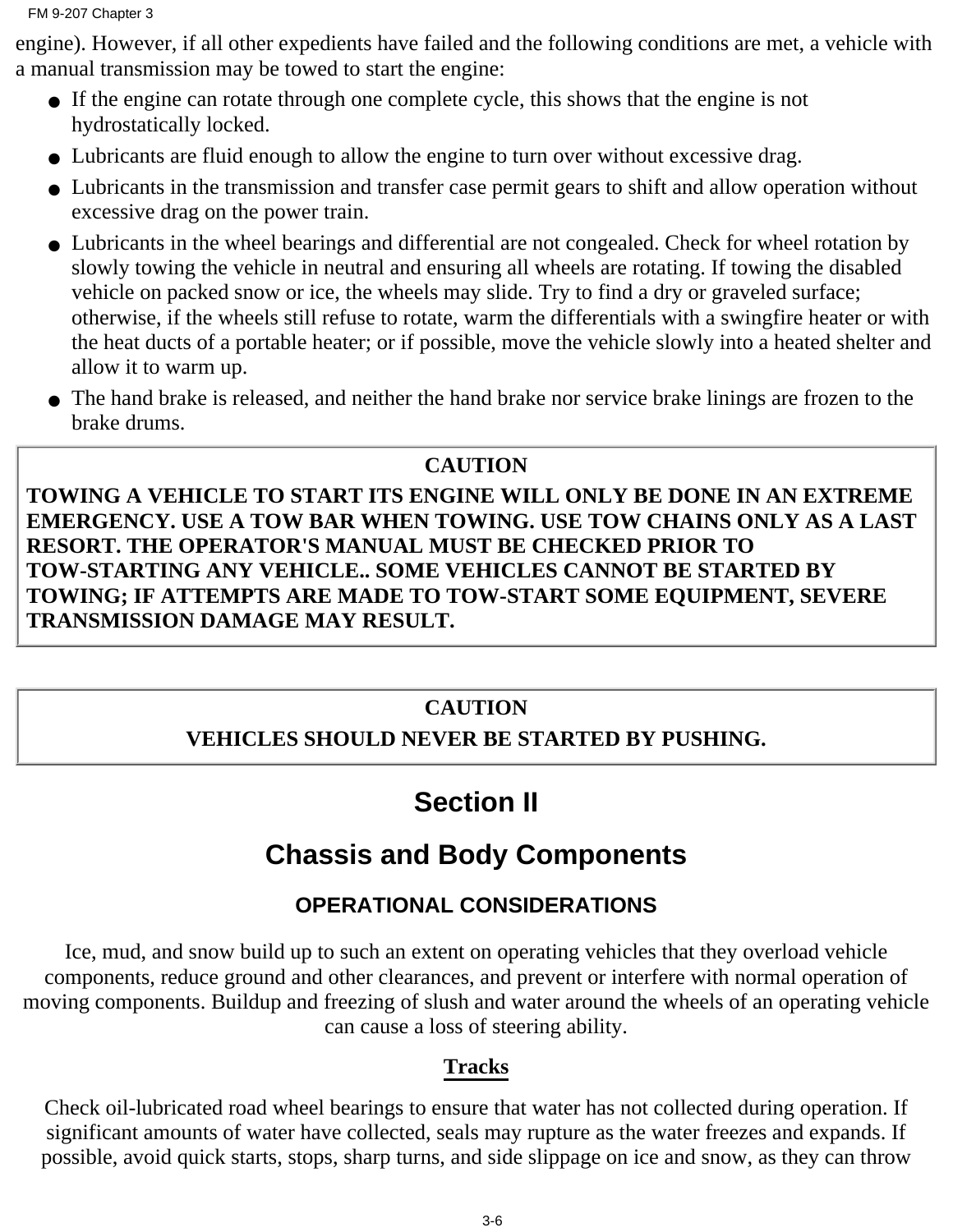tracks and/or cause loss of control.

### **Tires**

Tire pressure rises and falls with the temperature. Monitor tire pressure frequently to avoid flat tires or over-inflation. If tires have a flat spot where contact with the ground was made, use a light pressure on the accelerator and drive the vehicle slowly until generated heat permits tires to round out. Also, move vehicle often during periods of freezing rain or sleet. To prevent tires from freezing to the surface, place small branches or other insulating material under them before parking (Figure 3-2). If tires do freeze in place, use a portable hot air heater to unfreeze them.



**Figure 3-2. Place material under tires to prevent freezing**

## **Tire Selection**

Three types of nondirectional tires are available for use on standard tactical vehicles. They are the cross-country tire, the mud and snow tire, and the radial tire (as on the HMMWV). It is best not to mix tires on a vehicle. However, if tire stocks are depleted, different types may be used as long as only one

type is used on any one axle. Some commercial vehicles in the Army inventory use commercial all-terrain radial tires. Early model HMMWV bias ply run flat tires mount on special rims. Later version radial tires are designed to run on newer style rims. These tire/wheel combinations should not be mixed on specific vehicles.

### **Chains**

Check vehicle chains prior to operation to ensure that they are serviceable. Drivers should practice mounting and removing chains. Remove the chains when not needed; this practice keeps them in good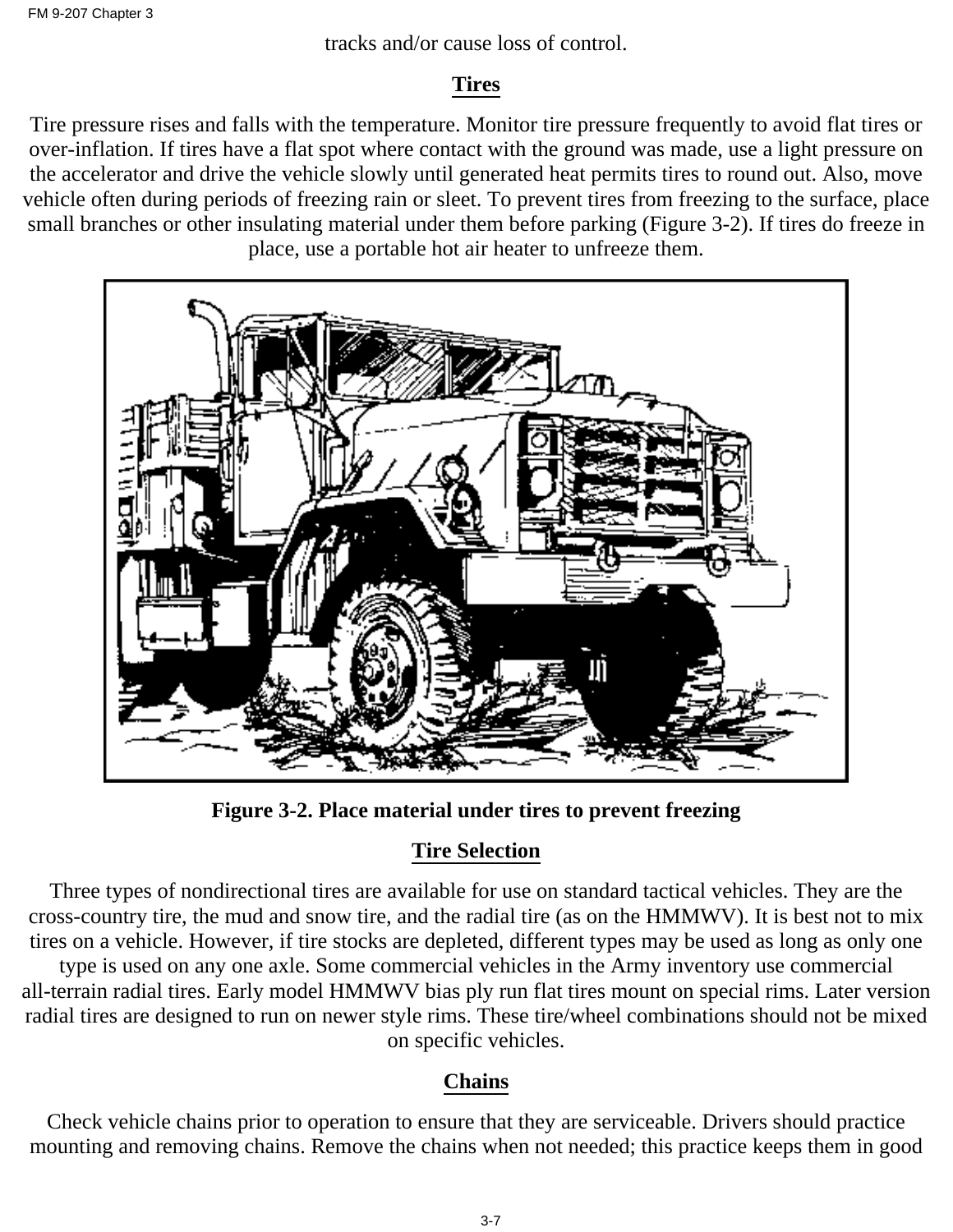condition. Chains wear out in approximately 350 miles of asphalt road operation. Also, they can damage vehicle and body suspension components.

#### **Springs**

When starting out, proceed with caution to allow springs time to attain flexibility. Avoid driving into depressions or over obstacles; this practice may create shocks that could break springs in extreme cold.

#### **Cab Enclosures**

Use heaters to maintain adequate temperatures within cab enclosures. When crossing frozen streams or other bodies of water, open cab doors to permit quick escape of personnel in case vehicle should break through the ice.

Note: Do not cross deep water obstacles covered with ice without checking with supporting engineer units for safe crossing ice thickness.

### **Parking Brakes**

Do not park with brakes set; they may freeze in this position and not release. Use chock blocks to hold wheels or tracks in place. If brake components do freeze in the set position, use an external heat source (such as the portable duct heater) for thawing to prevent damage to the vehicle power train. For the small unit support vehicle (SUSV), parking brakes must be applied when stopped, since there is no neutral-park gear.

## **Section III Power Train**

## **OPERATIONAL CONSIDERATIONS**

In severe conditions, specific procedures must be followed to safeguard a vehicle's power train. Following these procedures will ensure smooth operations.

### **Starting Conventional Transmissions**

To start a conventional transmission, depress the clutch pedal while starting engine with gear shift in neutral. Once the engine is running smoothly, release the clutch cautiously; maintain the engine at idle for two minutes or longer to warm lubricant in the transmission.

NOTE: If vehicle is equipped with a transfer having a selector lever, transfer lubricant may be heated the same way by placing selector level in neutral and transmission in low.

#### **Starting Automatic Transmissions**

Automatic transmissions warm up differently, depending on the type. Some warm up in park, while others only warm up if the selector lever is in the neutral position; still others must be placed in gear during warmup. In extreme cold (-25° F and below), many transmissions will not warm up unless placed in gear, allowing the torque converter to pump and preheat the transmission fluid. Forced movement of the vehicle prior to warmup can cause transmission failure. Always consult the operator manual for proper transmission warmup procedures.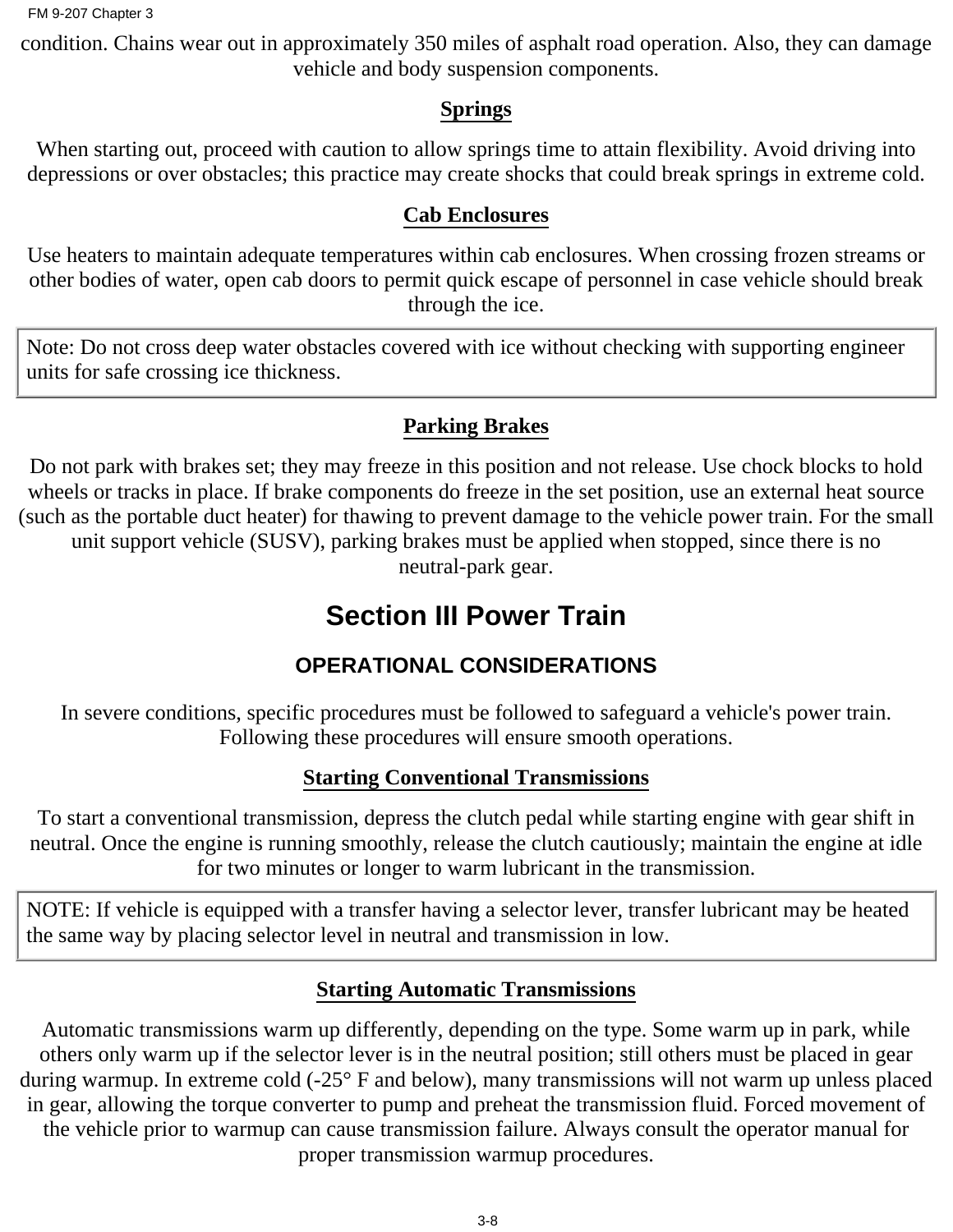#### **Idling**

To idle the vehicle, adjust the hand throttle to the engine speed specified in the operator TM until the engine is running smoothly. Engage the engine clutch (where applicable) to allow gear case lubricants to warm. With transfer case levers remaining in the out position to prevent movement of the vehicle, depress the clutch and operate the transmission gear shift lever until the lever moves freely.

#### **During Operation**

The driver must be extremely careful when placing the vehicle in motion when gear case lubricants or wheel bearing greases are congealed and tires are frozen to the ground. Trying to operate under these conditions damages power train components, such as clutch facings, universal joints, or gear teeth. When placing the vehicle in motion, put transmission in low gear and transfer unit in low range. Drive the vehicle about 100 meters, being careful not to stall the engine, then upshift. Continue slowly in the higher gears until the vehicle moves freely and tire thump ceases.

### **After Operation**

When preparing a vehicle for shutdown, place transmission and transfer shift levers in the neutral position. This prepares the vehicle for the next start by preventing the levers from freezing in an engaged position.

## **Section IV**

## **Engine Lubrication System**

## **OPERATIONAL CONSIDERATIONS**

The mechanical efficiency of an engine depends on the proper functioning of the lubrication system. Careful attention to PMCS by the driver and unit mechanic is required to keep the system in the best working condition.

Check engine oil prior to starting and fill to prescribed level. As soon as the engine starts, check the reading on the oil pressure gauge. If engine oil pressure is not indicated within 30 seconds after starting, shut down the engine and determine the cause. On vehicles equipped with warning lights, stop the engine and investigate the cause (if the engine-oil pressure warning light does not go out within 30 seconds).

Engine temperatures ranging from 160° to 180° F must be maintained for normal operation. This temperature can be attained by adjusting the air inlet shutters or covers and by having a serviceable thermostat.

The oil pressure gauge and/or warning light must be observed frequently during operation because of increased equipment failures in extreme cold. Consult the operator manual for normal oil pressure. Report to maintenance personnel if normal operating oil pressure cannot be maintained. Low oil pressure warning lights may blink on and off at 500 to 650 RPM using OEA lubricant at idle, but they should not stay on at higher RPMs.

After each operating period, carefully inspect and service the system as follows: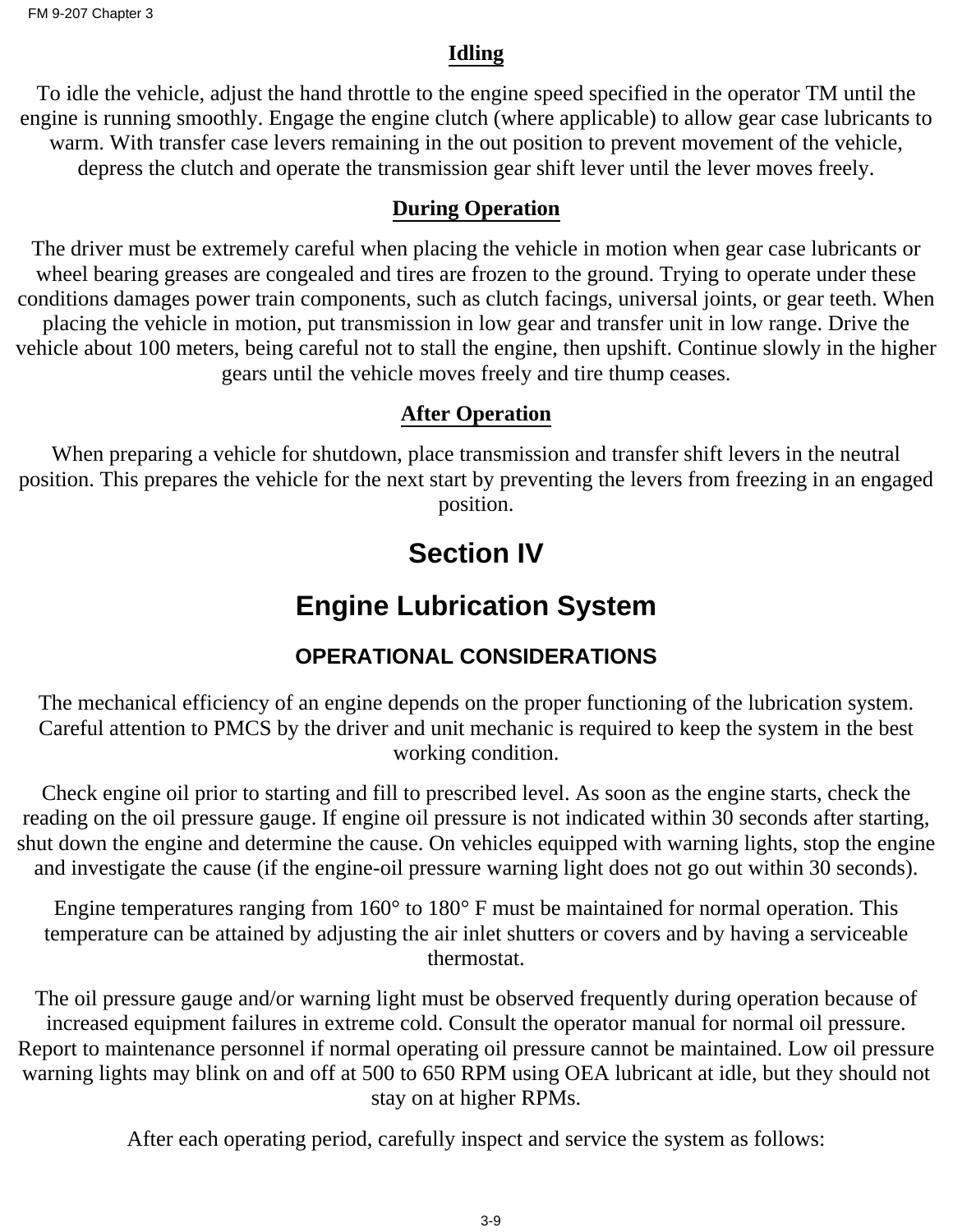• Inspect oil pan, valve covers, gaskets, and any external units of the lubrication system for leaks; correct deficiencies or report them to maintenance mechanics. During periods of extreme cold, it is not uncommon to observe leaks from various seals on hydraulic systems and oil filled components upon start-up. After the component reaches normal operating temperature and the seal becomes soft and flexible, these leaks should stop. Reporting leaking components before allowing sufficient time for the seal to warm up causes an undue burden on the maintenance system and unnecessary seal replacement.

• Check engine oil and fill to prescribed level.

#### **CAUTION**

#### **OIL CONSUMPTION IS MUCH HIGHER WHEN USING OEA. ENGINES MAY RUN OUT OF OIL BEFORE THE NEXT MAINTENANCE CHECK. CHECK FREQUENTLY.**

**At the end of each operating period, and five minutes prior to shutdown, normalize the** ● **vehicle engine to allow a coating of cooled oil to be retained on the cylinder walls and pistons. This prevents damage at the time of restarting. It can be accomplished by lowering the engine RPM to the prescribed high idling speed (see TM) and by maintaining it for about five minutes. This procedure is extremely important to preventing engine damage and is mandatory for all heavy-duty gasoline, multifuel, and diesel engines.**

#### **MAINTENANCE**

**The two most common failures of the engine lubrication system are caused by low or no oil pressure and the accumulation of sludge in the lubricating oil.**

#### **Low or No Oil Pressure**

**Low oil pressure is normally caused by fuel-diluted oil, hot oil, or low viscosity oil. No oil pressure may be caused by cold, congealed, high viscosity oil; a clogged strainer; a defective oil pump; the lack of lubricant; or engine component failure (such as an engine bearing).**

Note: Do not overlook the possibility that the oil pressure gauge may be defective. If the gauge is working correctly, the oil is up to the full mark, and the oil filter element is not clogged, the failure is probably in the pump or line.

#### **Accumulation of Sludge in Lubricating Oil**

**Cold weather tends to prevent engines from reaching normal operating temperatures,**

**increases the development of carbon in the engine, and increases oil dilution and condensation. These factors combine to create engine sludge (Figure 3-3). To correct a sludge condition, drain oil while engine is hot and refill with OEA.**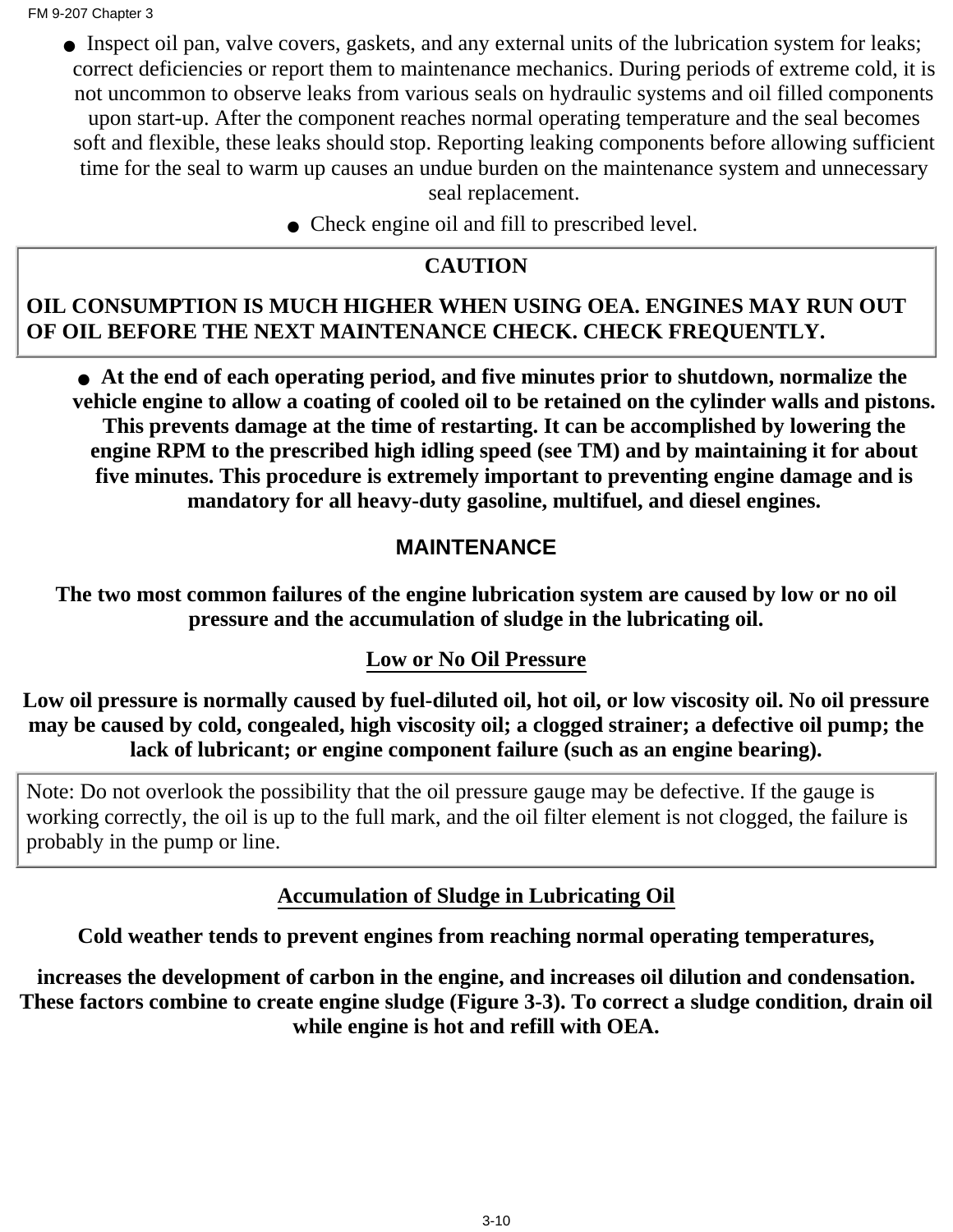



**After operation, inspect the oil pan, valve cover, timing gear cover and gaskets, and external oil lines for oil leaks; correct as necessary. To protect the environment, drip pans must be placed under all leaks. Turn in all used oil IAW host nation, federal, state, and local environmental laws and regulations and unit SOPs.**

## **Section V Electrical System**

## **STARTING PROCEDURES**

**The storage battery functions as the heart of the electrical system, especially during the starting phase. Pay particular attention to the battery terminals and clamps during cold weather. A loose connection or a small amount of corrosion will add a lot of resistance flow. The current drop that would not even be noticed during warm weather can keep the starter from turning over when the engine is cold-soaked. Also, loose connections and dirty terminals prevent the battery from receiving a full charge when it needs it most. When starting the engine, follow cold-start procedures in the TM, modified as needed by procedures outlined in Section I of this chapter.**

**If the engine fails to start, discontinue starter operation and turn off all switches being used to start the engine. Wait a few minutes for the starter to cool before attempting another start; repeat the process.**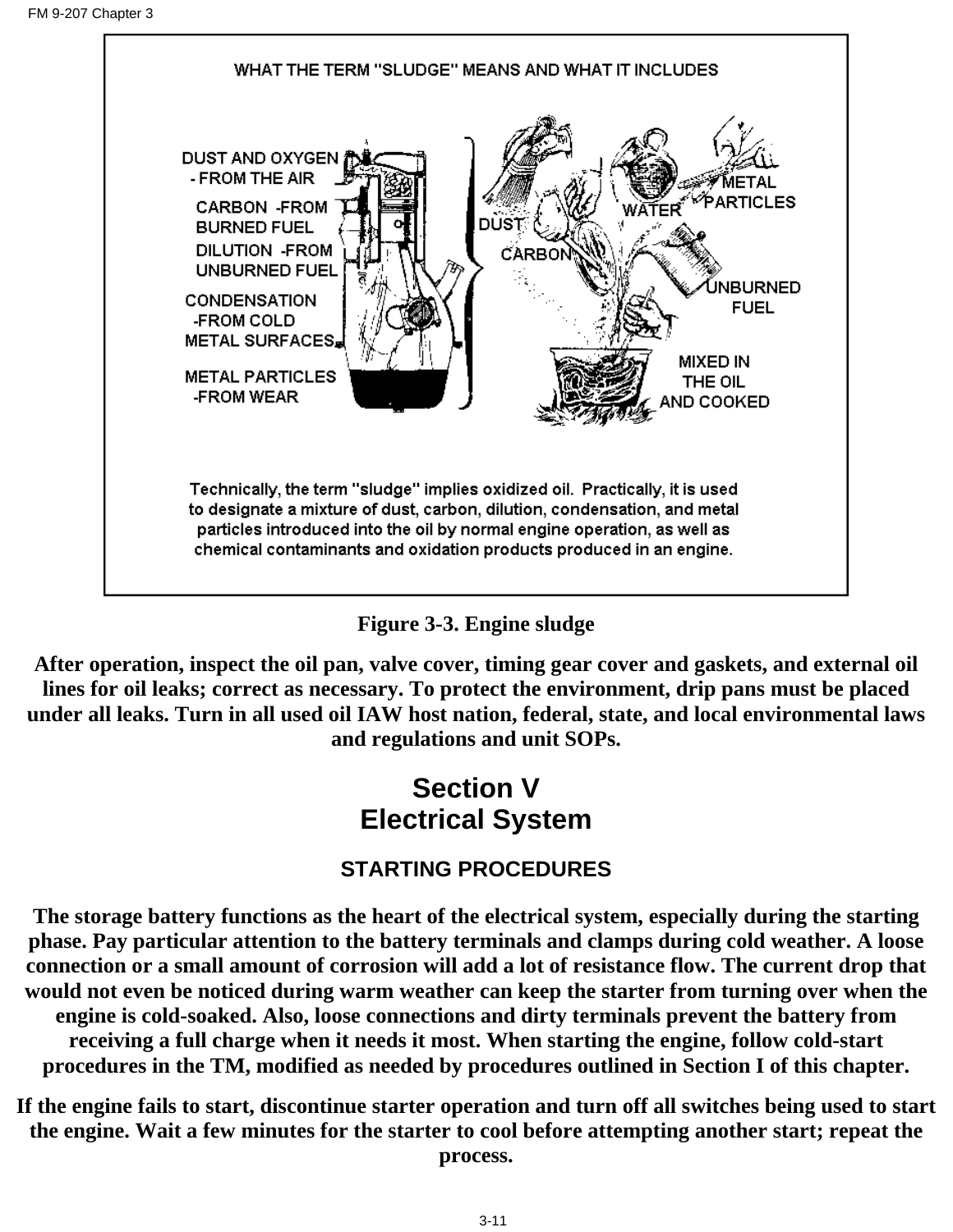### **DURING OPERATION**

**During vehicle operation, adhere to the following guidelines:**

- **Allow the engine to warm up to the recommended temperature for sub-zero operation (thermostat opens at 180° F).**
- **Check operation of instruments during warmup, especially the oil pressure gauges and warning lights.**
- **Take advantage of all methods available to keep the battery at recommended temperature. If the battery is warm enough to accept a charge (above 35° F), the battery generator indicator should read in the high green immediately after starting.**
	- **Note any unusual noise from the alternator. Fan belts break at a high rate below -50° F. Inspect belts for cracks prior to cold weather operation; replace cracked belts. Adjustable length belts are available for emergency roadside repair of "V" belts. They come in 3/8-, 1/2-, and 3/4-inch widths and require a connector tool to fit to size. Stock numbers are shown**

**in Appendix C. Vehicles such as the HMMWV are equipped with serpentine belts, and only another serpertine belt can be used.**

● **Note any unusual noise from the generator.**

#### **MAINTENANCE**

**Emphasis must be placed on the proper care of electrical systems to ensure efficient operation.**

**If it is necessary to recharge a storage battery under low-temperature conditions (electrolyte not frozen), the charging voltage should be low enough to prevent excessive gassing or boiling of the electrolyte. At low temperatures, the permissible charging current is much less than at higher temperatures and, therefore, requires a proportionately longer charging time (See TM**

**9-6140-200-14).**

### **WARNING**

### **WATER SHOULD NEVER BE ADDED TO A COLD BATTERY; ADD IT WHEN THE BATTERY IS WARM AND CHARGING, OR IT WILL NOT MIX. FREEZING COULD RESULT DUE TO REDUCED SPECIFIC GRAVITY.**

**If water is added to a battery that is exposed to sub-zero temperatures and is being charged, the layer of water will stay at the top and freeze before it has a chance to mix with the electrolyte. Never attempt to recharge a battery with frozen electrolyte. Never add water or electrolyte to a frozen or cold-soaked battery, an explosion may result.**

NOTE: If adding water to a battery at temperatures of 32° F to approximately 50° F, do not fill to level indicated on cell cover or vent plug, since the electrolyte will expand as it is heated and the battery will flood. Acid or electrolyte should never be added to a battery once initiated into service. Use only distilled water.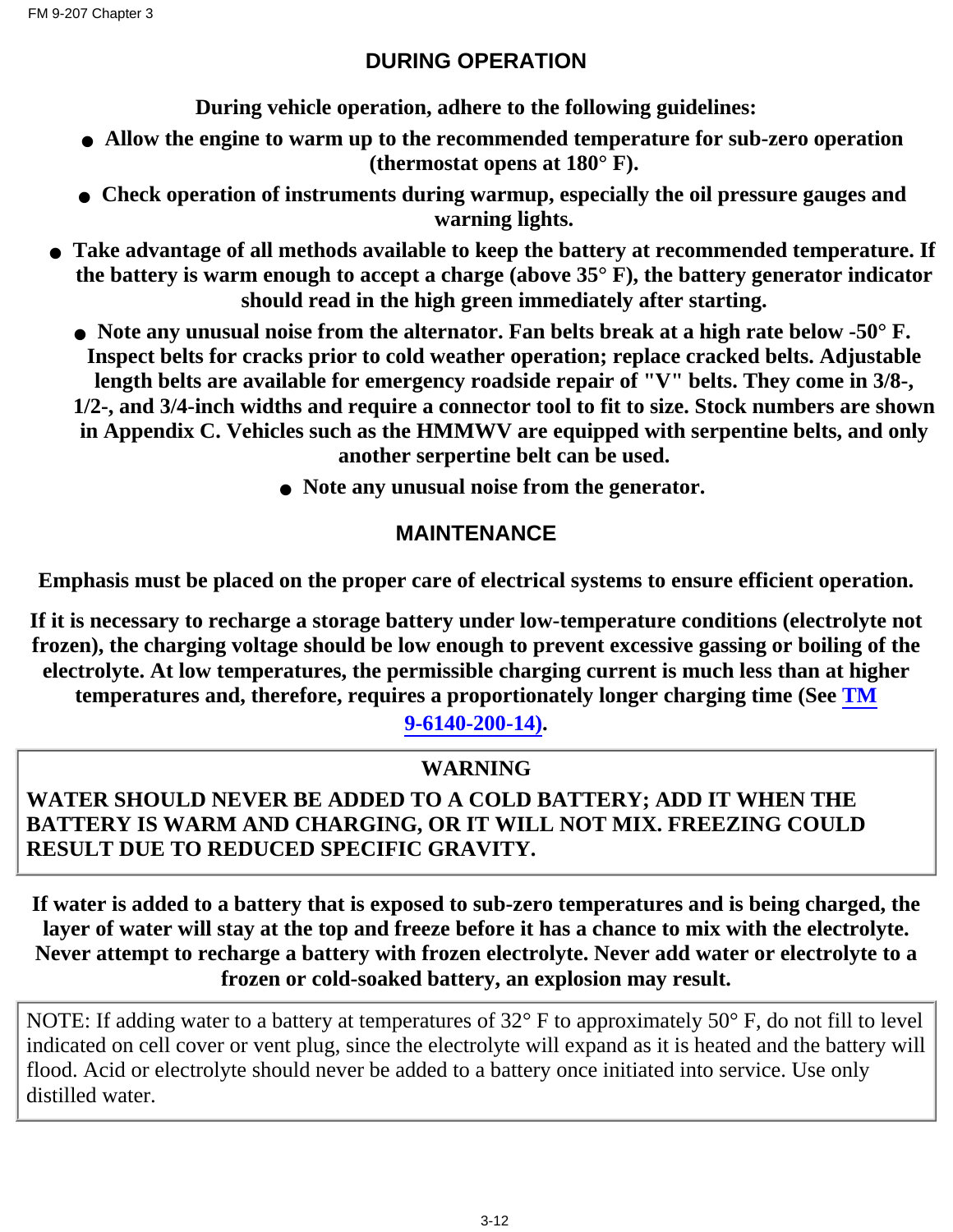## **Section VI Fuel System**

### **FUEL STORAGE**

**Successful operation of vehicles at low temperatures depends greatly on the condition of the fuels used. Water in engine fuel can cause serious difficulties. Trouble occurs in some engines even at temperatures above the freezing point of water. When air is drawn through a carburetor, the pressure is lowered and the fuel is sprayed or atomized by venturi action. The reduced pressure in the venturi and vaporization of fuel causes a refrigerating action that may lower temperatures enough to freeze water or vapor in the fuel.**

**The ice builds around the jet until the fuel supply to the combustion chamber is cut off, and the engine ceases to operate. Water settles to the bottom of fuel tanks and into the lowest parts of the fuel line; if it freezes, fuel cannot reach the carburetor or fuel injectors. As a result, the engine cannot be started. Moisture contamination of fuels is the source of many difficulties. Moisture can be the result of snow getting into the fuel, condensation due to breathing of a partially filled container when taken outdoors from a warmer temperature, or from fuel consumption during normal operation. Dry gas additives can be used if water has contaminated the fuel tank from condensation. To prevent contamination, the following precautions must be observed:**

**Store barrels with outlet end slightly higher than the other end to allow sediment and water** ● **to settle out (Figure 3-4). Upright storage of barrels should be avoided to keep water and snow from accumulating. The last few gallons that remain in the barrel should be dumped into collecting barrels where foreign accumulation can settle and the usable fuel can be salvaged. Make sure all containers are thoroughly clean and rust-free before storing fuel in them. When barrels are stored, they must have secondary containment to prevent spillage to the ground.**



**Figure 3-4. POL barrel storage**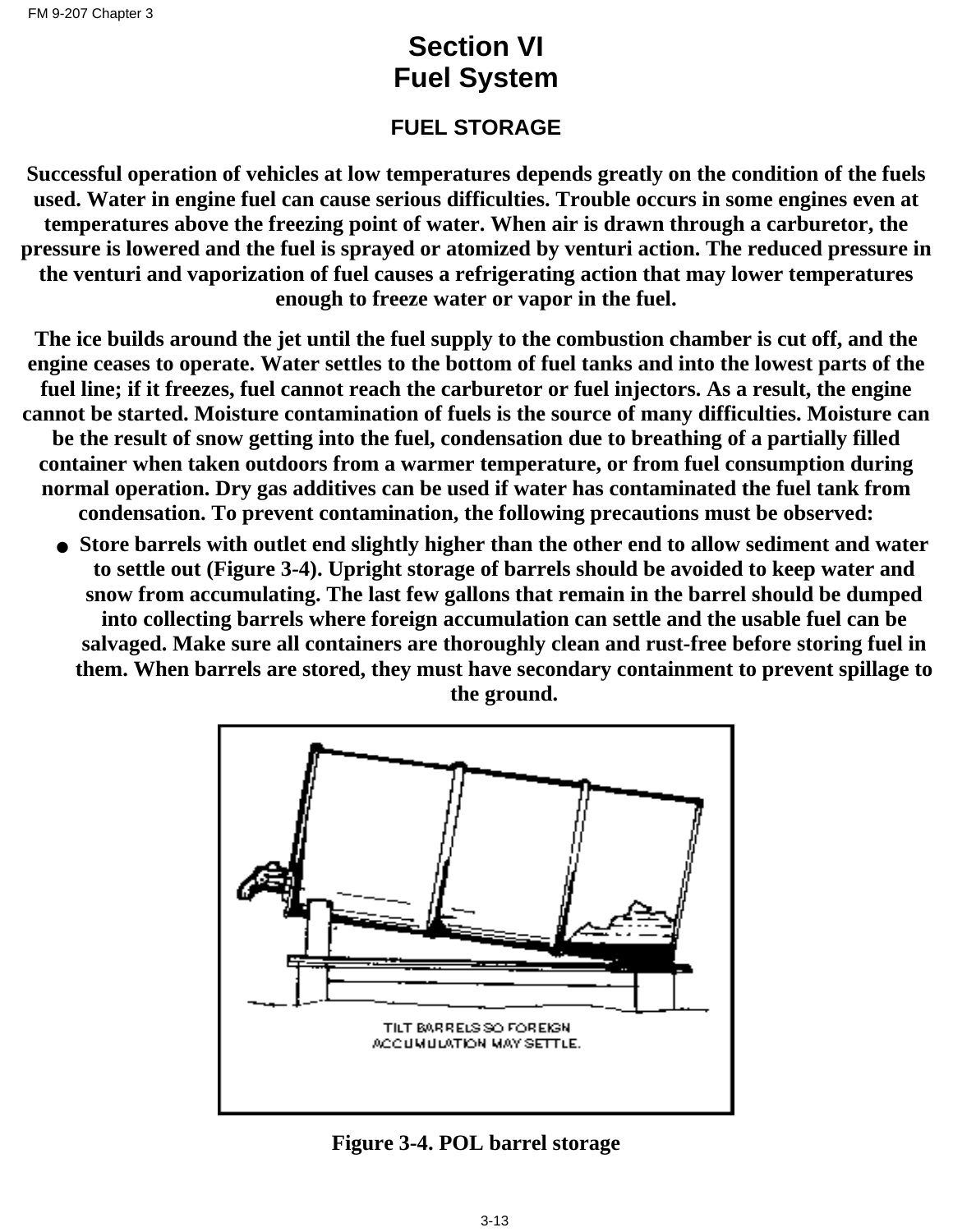- **Wipe all snow or ice from dispensing equipment and around fill cap of fuel tank before removing cap. After filling tank, replace cap securely.**
	- **Keep the fuel tank filled to proper markings at all times. Refuel only to the expansion marking immediately after halting to reduce condensation in the fuel tank. The more fuel there is in the tank, the smaller the volume of air from which moisture can be condensed.**

#### **WARNING**

#### **FUEL FLOWING OVER A SURFACE GENERATES STATIC, WHICH CAN CAUSE A SPARK UNLESS MEANS ARE PROVIDED TO GROUND THE ELECTRICITY. A METALLIC CONTACT BETWEEN THE DISPENSING TANK AND THE CONTAINER BEING FILLED MUST BE PROVIDED TO ENSURE AN EFFECTIVE GROUND. THIS HAZARD IS PARTICULARLY GREAT IN COLD, DRY AIR.**

Note: Secondary containment must be used under barrels to prevent spillage to ground.

**The carburetor air intake must be protected from chilling winds in sub-zero temperatures. Hood, radiator, and louver covers are either provided in winterization kits or can be easily manufactured and applied. Properly installed, the covers keep out cold winds and materially aid in attaining and maintaining adequately heated engine compartments.**

#### **MAINTENANCE**

**Satisfactory cold weather performance of fuel-related systems depends on careful servicing. Proper maintenance by unit mechanics precludes many malfunctions and failures that would otherwise occur in sub-zero temperatures. Maintenance should include the following:**

**The throttle controls may operate with difficulty at low temperatures. If the engine does not** ● **respond properly to operation of controls, check for loose or broken controls, and for loose or broken control linkage or cable. Adjust linkage or replace defective parts as required IAW applicable TM. Clean wires with environmentally safe cleaning solvents and thoroughly dry them. Newer fuel injected systems are computer-controlled electronically, with no mechanical links to control throttle speed. These new systems are found on the PLS, FMTV, the new HET, and other tactical and combat vehicles. Operators must become thoroughly familiar with the cold weather starting procedures for these vehicles. For example, when starting and operating these vehicles, there is little or no throttle response until the engine temperature sensors send information to the computer that the engine is warm enough to operate. Other steps are also required, such as the use of an exhaust restrictor for the FMTV when starting in extreme cold.**

**Inspect fuel filters for good condition and replace contaminated elements. Dispose of** ● **unserviceable fuel filters in an environmentally safe manner as outlined in the unit SOP. Clean the metal disc type filters with dry-cleaning solvent, dry, and install. Make sure there are no leaks.**

**Drain fuel filters at the end of each day of operation. Do not assume that filters are dry if** ● **nothing flows from the drain cock. If water is present, it could have frozen solid overnight. Drain filters into an approved and appropriately marked and labeled container and turn in IAW unit SOPs for disposal.**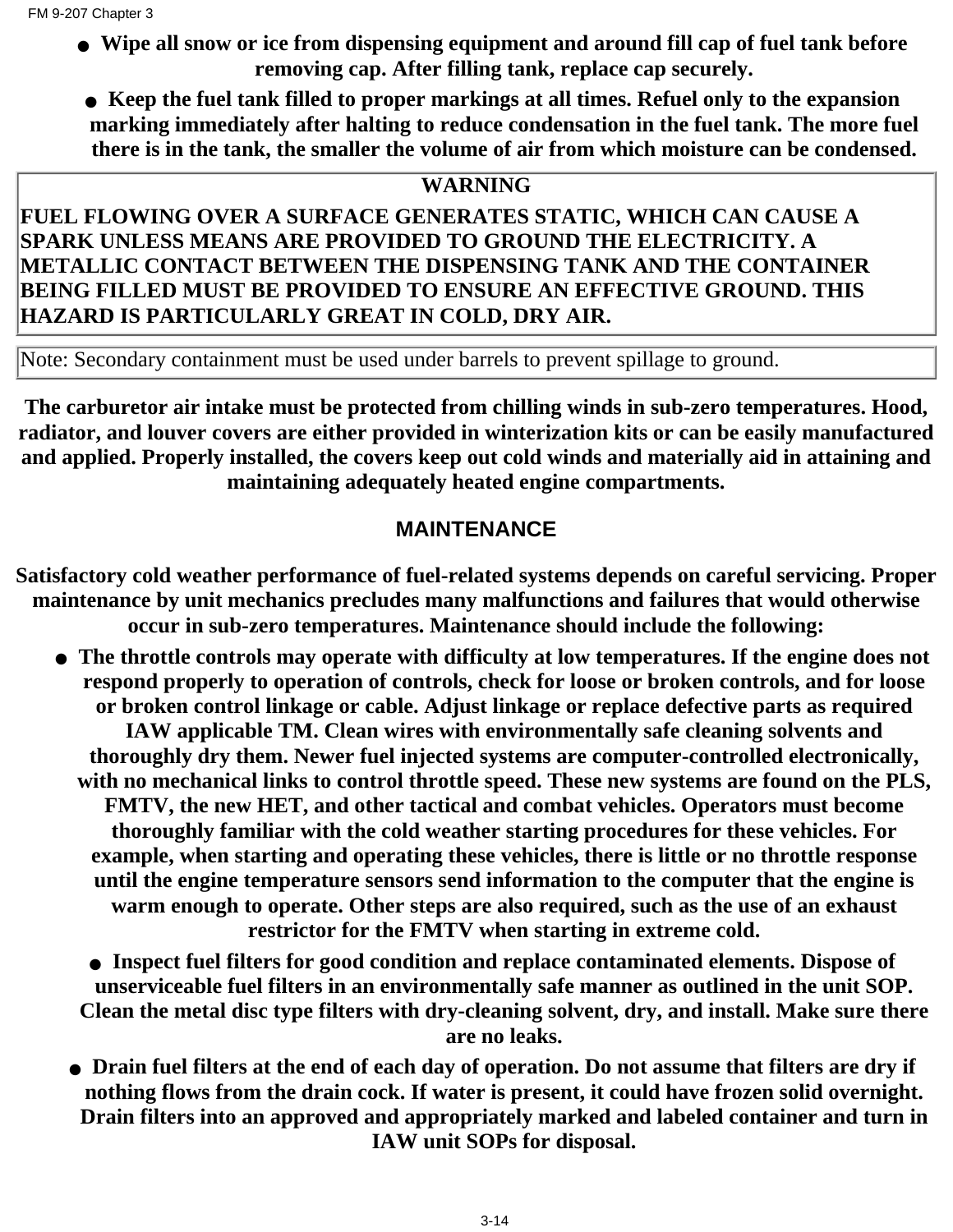- **Check the diesel-fuel injection pump, including transfer pump, to ensure that it is in good condition, correctly assembled, and securely mounted, and that connections are not leaking.**
	- **Check diesel-fuel nozzles and lines to ensure good condition.**
	- **Check whether fuel gauge is operating and registering amount of fuel in the tank.**
- **Ensure filters are drained into a container and disposed of properly according to unit SOP. Identify any special HN disposal requirements in advance.**

## **Section VII Cooling System**

## **STARTING CONSIDERATIONS**

**Most winterization kits for starting below -25° F include a fuel-fired engine coolant heater such as the swingfire. It is very important to understand the operating instructions before use. Failure to turn on or ensure the auxiliary water circulation pump is running will most likely cause coolant hoses to burst. When the engine is operating, observe the temperature gauge to ensure that the temperature rises gradually. A sudden rise in temperature indicates either a frozen radiator, insufficient coolant, or an inoperative thermostat. Stop the engine immediately and determine cause.**

### **MAINTENANCE**

**Cooling systems must be carefully maintained to ensure normal engine operating temperatures. Temperatures must be observed throughout vehicle operations.**

### **Operating Temperature**

**Operate vehicles at normal engine temperatures as indicated in operator's TM (Figure 3-5). Temperatures can be maintained by properly adjusting the engine compartment air inlet shutters or radiator covers. Low engine operating temperature results in excessive fuel consumption, dilution of engine oil by unburned fuel, and formation of sludge from condensation of water in cylinders and crankcase.**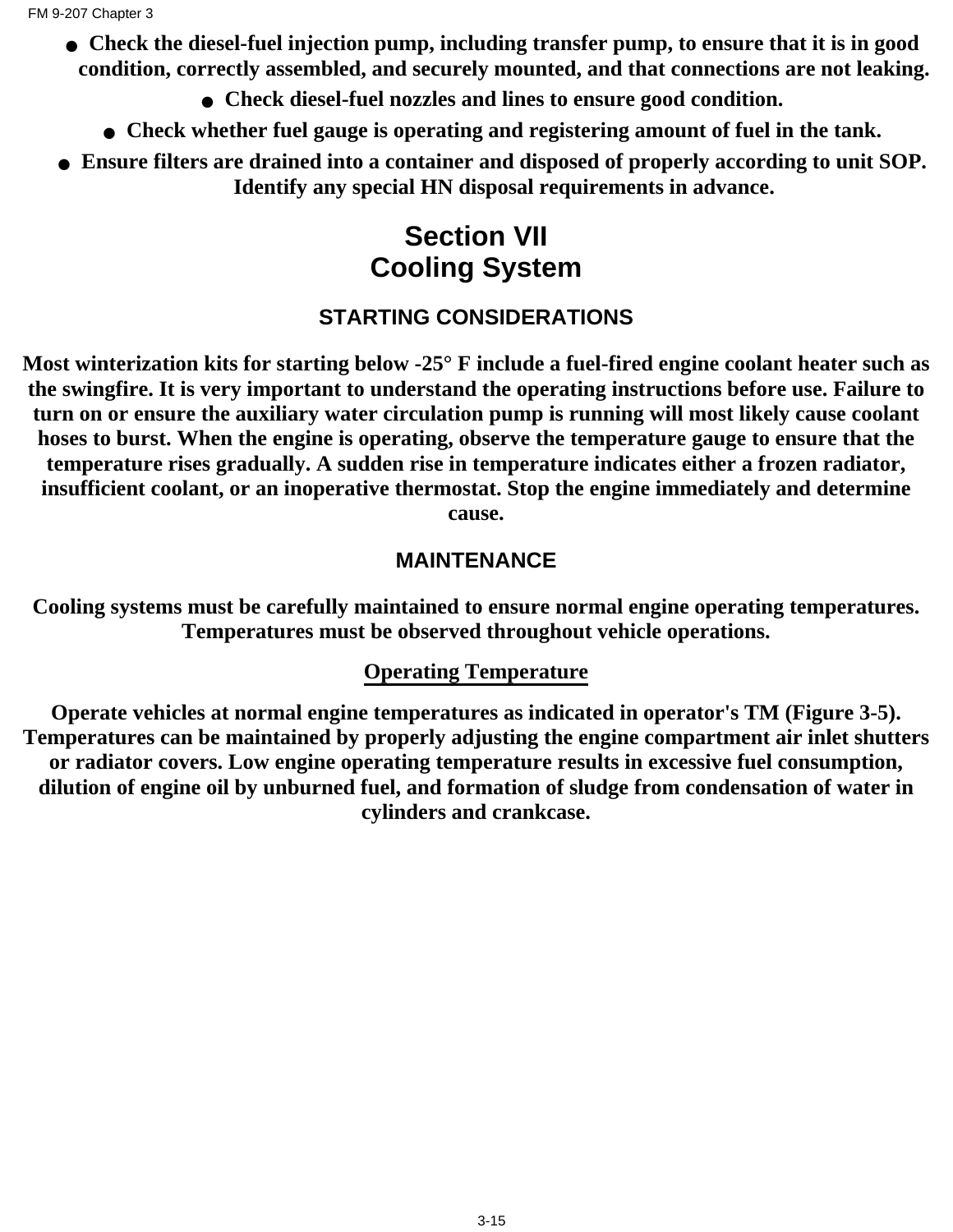

**Figure 3-5. Normal operating temperature**

### **CAUTION**

#### **AN ENGINE THAT FAILS TO REACH NORMAL OPERATING TEMPERATURE OR OVERHEATS MUST BE REPORTED TO MAINTENANCE PERSONNEL FOR CORRECTION. FAILURE TO DO SO MAY RESULT IN SERIOUS DAMAGE TO THE ENGINE.**

## **After Operation**

**The radiator should be checked after shutdown to determine coolant level. If the coolant level is low, add antifreeze to return radiator to full level.**

## **Section VIII Auxiliary Equipment**

## **OPERATIONAL CONSIDERATIONS**

**Auxiliary equipment cannot be overlooked in preparing for cold weather operations. Failure of these items can also lead to mission failure.**

#### **Air Compressors**

**The vehicle air compressor requires little attention for cold weather operation. Soldiers must check to see if the compressor is maintaining required pressure and that there are no coolant or oil leaks**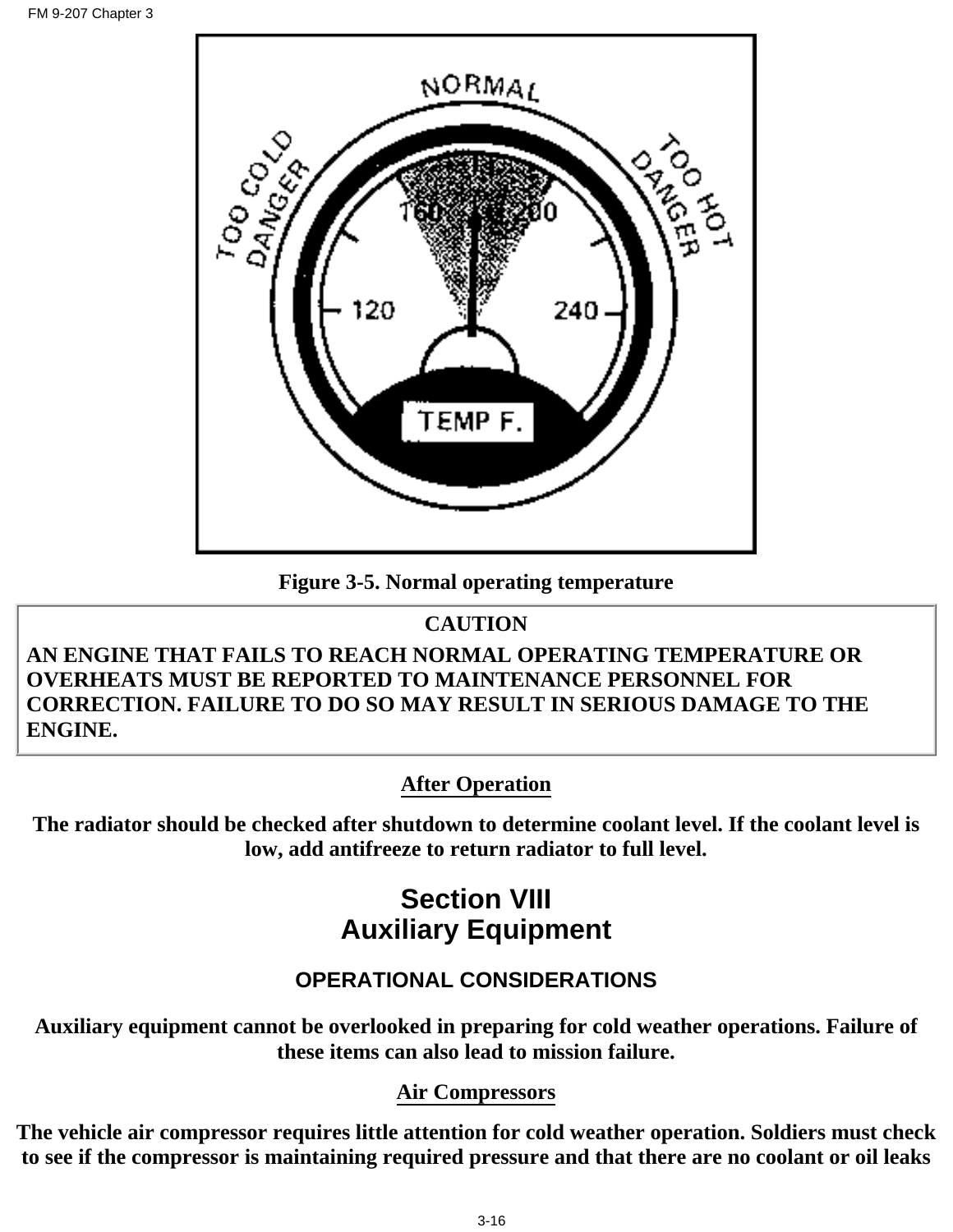#### **or excessive noise.**

#### **Maintenance Steps**

**To ensure air compressors function properly, operators must:**

- **Examine air compressor to ensure that it is in good condition, properly aligned with drive pulleys, and securely mounted. Equipment using air dryers must also be checked for frozen vapors in the drip tube.**
- **Ensure that all water, oil, and air lines in the engine compartment are in good condition and securely fastened, and that there are no leaks.**
	- **Check oil in self-lubricated air compressors to determine proper condition and level.**
		- **Check alcohol evaporators, as indicated in [Chapter 2](#page-21-0) of this manual.**

## **POWER TAKEOFF ASSEMBLIES**

**The power takeoff and control linkage should be checked to ensure they are in good condition, securely mounted, and that seals are not leaking. Ensure that the proper sub-zero lubricant is used and maintained at the proper level. See that the transmission and/or breather and ventilation openings and lines are clear. Tighten all mounting bolts, power takeoff assembly screws, and bolts to the torque tightness specified in the TM.**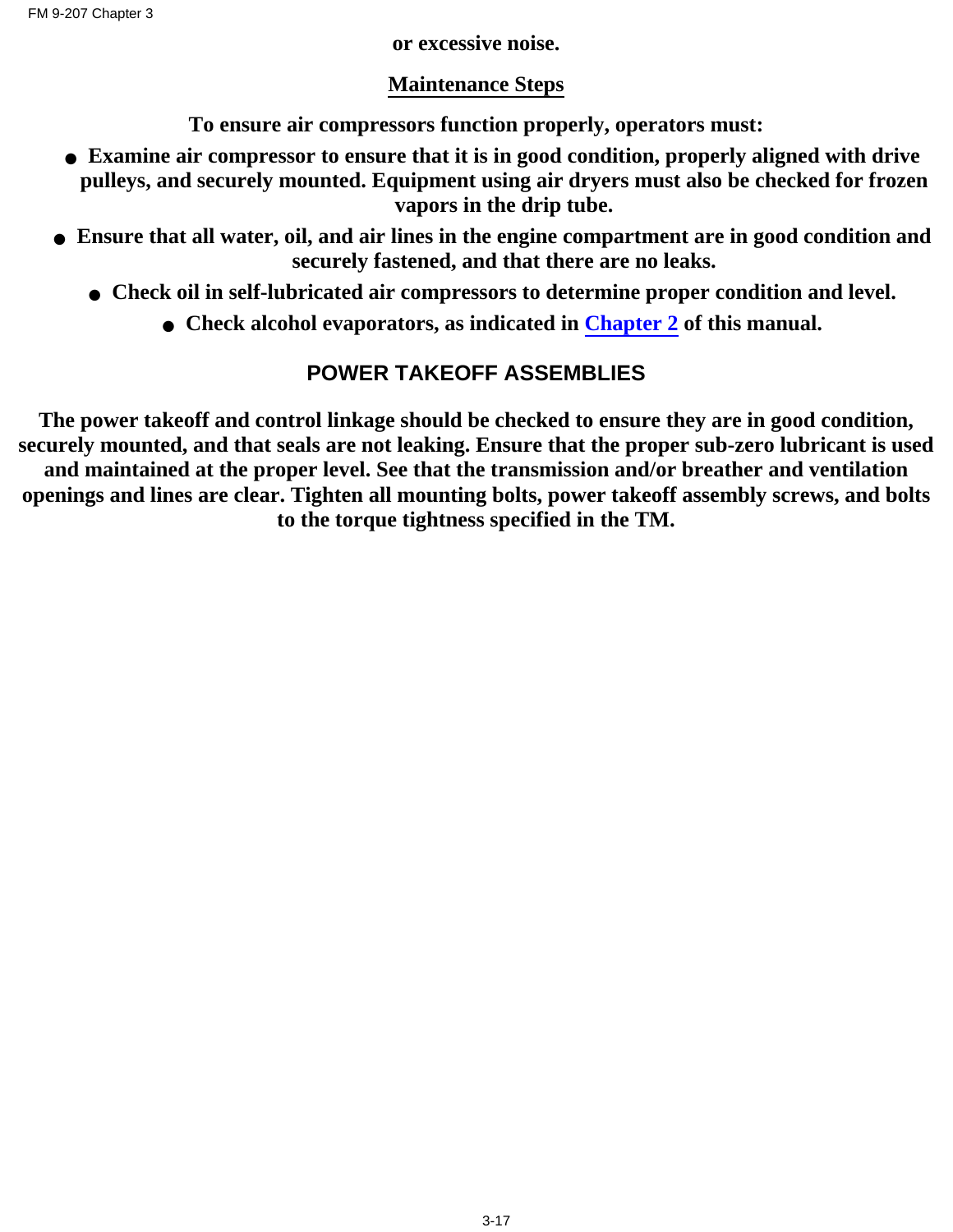# **Chapter 4 Weapons, Munitions, and Fire Control Equipment**

## **Section I Effects of Cold Weather**

#### **CLIMATIC CONDITIONS**

Severe conditions can interfere with the proper functioning of weapons, ammunition, and fire control equipment. Knowledge of these effects can minimize their impact on mission accomplishment.

#### **Cold-Dry Conditions**

Cold-dry weather causes sluggish motion and increased stress on moving parts lubricated by products manufactured for temperate climates. Rubberized parts and surfaces, as well as painted surfaces, are more likely to crack and break.

#### **Condensation**

Humidity and cold air combine to form condensation when temperatures change rapidly. Under extremely cold conditions, condensation will cause icing and corrosion of machined surfaces, especially in the bores of weapons. A combination of body warmth and breathing may cloud the optics of sights and fire control mechanisms.

#### **Frozen Surfaces**

Flat trajectory weapons, such as tank guns, may cause the vehicle chassis to move away from the direction of fire on frozen surfaces. Emplacement of mortar baseplates and howitzer spades is difficult and time-consuming. Weapons firing from frozen surfaces can damage the systems themselves and degrade accuracy.

#### **Snow and Ice**

Exposed gears and racks (i.e., elevating arc, traversing rack, and pinions)can collect snow and ice in sufficient amounts to impede movement. Snow and ice can also contaminate lubricants and ammunition.

#### **Visibility**

Long periods of darkness, blowing snow, and ice fog greatly limit visibility. Ice fog, caused when water vapor from a muzzle blast crystallizes (usually around -30° F or lower), can hang over the weapon and follow the path of the projectile. In still air, the ice fog lingers, hindering accurate second-round engagement. Ice fog can also serve as a target acquisition aid for enemy gunners. Rain, snow, clouds, and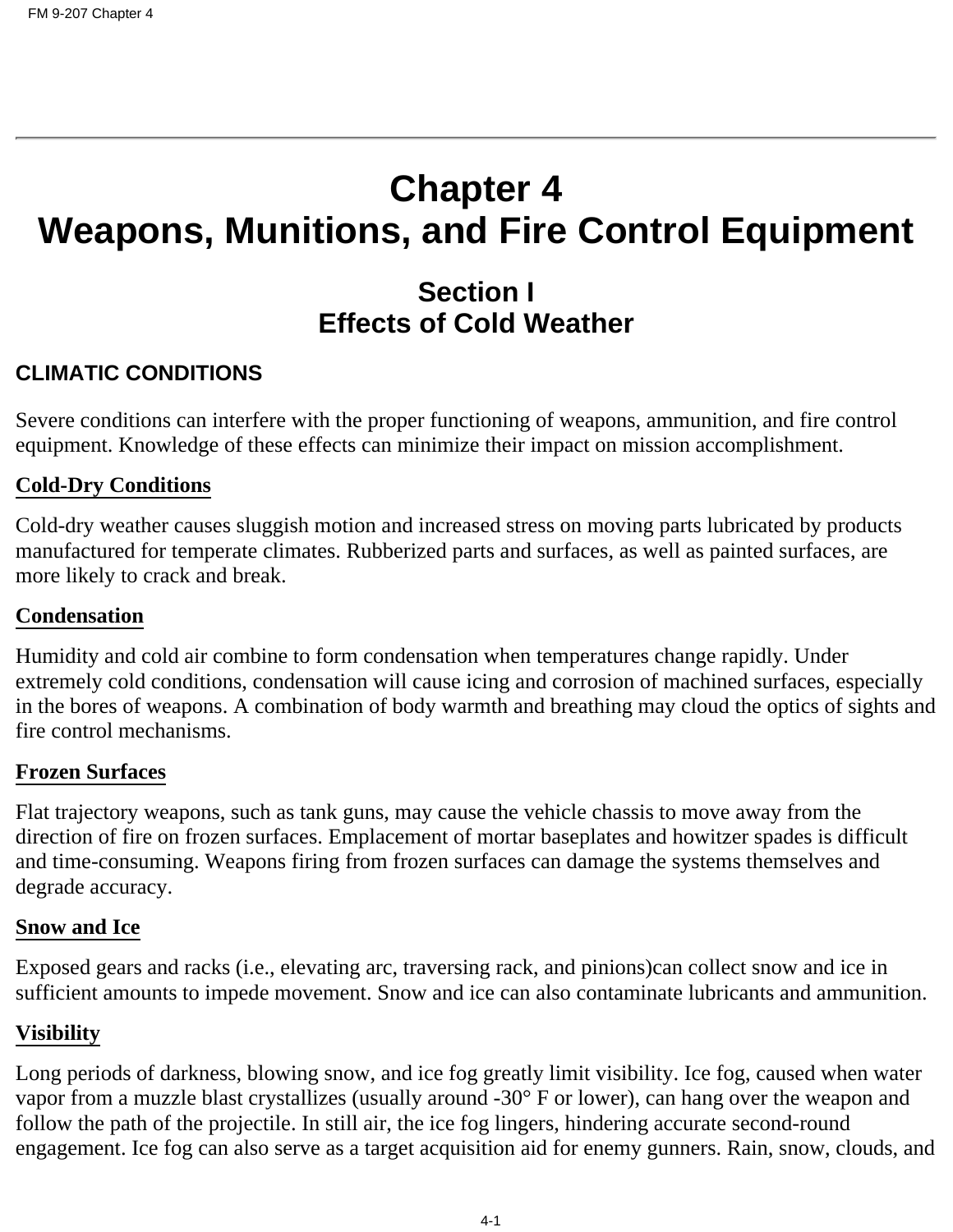fog also limit the effectiveness of lasers.

### **Magnetic Conditions**

The farther north one travels, the more care one must take with magnetic instruments. These instruments are affected by increasing declination changes and by Aurora Borealis.

## **WEAPONS FUNCTIONING**

The following problems or conditions affect the operation of weapons:

- The increased viscosity of hydraulic or recoil fluids, caused by lower temperatures, offers greater resistance to motion. This results in stiffness of operation and shortening of the recoil cycle.
- Over-lubricating in cold weather may cause parts to bind, resulting in misfires.
- Handwheels on both elevating and traversing mechanisms require greater effort.
- Gascheck pads fail to seal perfectly and deteriorate rapidly. Scoring of the gascheck seat is possible.
- Cable insulation, if not arctic-type, may fail when doubled or straightened.
- Frozen hand brakes on towed weapons may be difficult to release, and attempts to move weapons without thawing may cause serious damage.
- Equalizing bars and travel locks of
- towed weapons must be covered or wrapped before towing over snow-covered terrain. The wrapping should be replaced, if wet, to prevent freezing of both the wrapper and the protected mechanism.
- In cross-country operations, a prime mover with the same tread/track width as the weapon should be used to ensure tracking.
- Firing lanyards must be kept dry and covered to prevent freezing and breakage.

## **Section II Lubrication in Cold Weather**

## **SPECIAL CONSIDERATIONS**

It is imperative to keep machined surfaces clean and not over-lubricated. Lack of lubrication may cause rust to form on uncoated surfaces and create friction between rubbing surfaces. These conditions impede the functioning of the weapon. On the other hand, use of too much lubricant may impede the motion of the components or result in a buildup of solidified oil or grease.

The proper type and grade of lubricant must be used [\(Appendix B\).](#page-88-0) Certain lubricants are selected for different temperature ranges because the physical properties of oils and greases vary with changing temperatures, usually becoming thick and viscous as the temperature drops. Thus, a lubricant designed for use at room temperature may become thick and unsatisfactory at sub-zero temperatures, or may become too thin to lubricate metal surfaces at high temperatures. Lubricants can also be selected because they are environmentally preferable.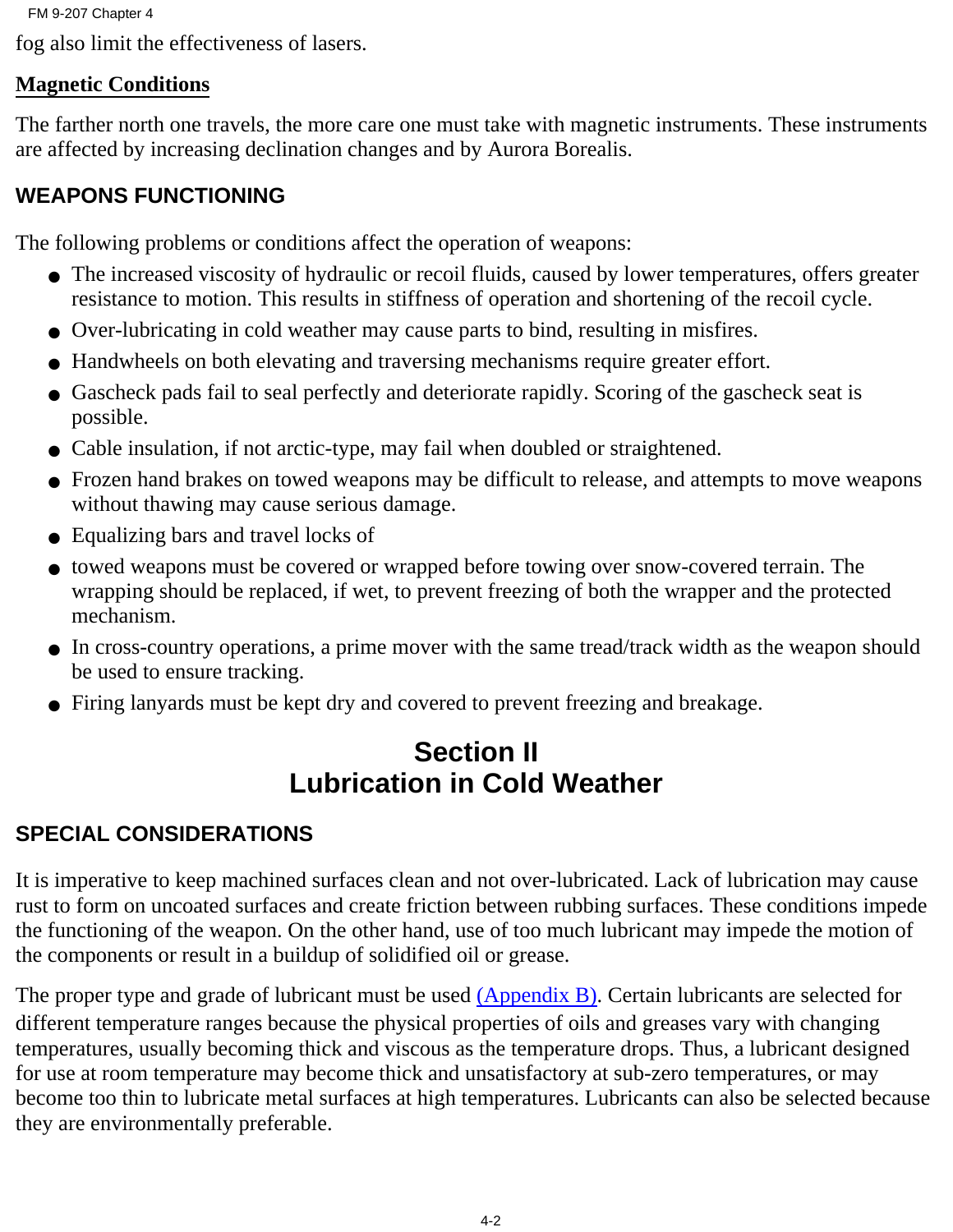## **PROCEDURES FOR LUBRICATING WEAPONS**

DS maintenance facilities winterize artillery weapons. Prior to issue, recoil mechanisms must be modified to ensure satisfactory operations to -65° F. Often, preparation of artillery requires special winterization of component parts. Follow instructions in LOs and TMs with the following changes in emphasis:

- Lubricants must be applied in smaller quantities more frequently. For example, a biweekly interval may be changed to weekly.
- Grease, wide temperature range (WTR), is recommended for use on artillery at all temperature ranges. Use WTR whenever special lubricating grease is specified. It displays superior lubricating qualities at extremely low temperatures.
- Petroleum-based hydraulic fluid(OHT) or FRH, as specified, should be used in hydraulic gears as well as in hydrospring and hydropneumatic recoil mechanisms. These products replace special-recoil and light-recoil oil for low-temperature operation. The changeover to petroleum-based hydraulic oil in recoil mechanisms is accomplished as follows:
- Drain existing recoil oil. Raise, lower, and rotate the mechanism to aid in removing the original oil.
- Fill recoil mechanism with OHT or FRH as specified. Establish oil reserve and install mechanisms on carriage or mount.

#### **CAUTION**

### **EXTREME CARE MUST BE TAKEN TO ENSURE THAT MOISTURE, SNOW, ICE, AND DIRT ARE NOT INTRODUCED INTO THE MECHANISM DURING THE CHANGEOVER PROCESS.**

Replace preservative lubricating oil, bore cleaner, or normal lubricating oil with cleaner lubricant and preservative (CLP) in cold temperatures. The exception is in the bores of mortars where CR and lubricating oil, weapons (LAW) should be used. To put a

temporary finish on corroded exterior metal surfaces, use solid film lubricant (SFL), except on moving parts and stocks.

Replace CLP with LAW when anticipating operations at temperatures below -10° F. Below -10° F, CLP fails to provide proper lubrication to individual and crew-served weapons.

Follow all federal, state, and local laws and regulations and unit SOPs regarding the storage, transportation, and final disposition of all greases, oils, and solvents. Spills of such materials must be promptly cleaned up and reported via the chain of command IAW the unit spill-plan.

## **Section III Operation and Maintenance of Weapons**

## **USE OF COVERS**

Whenever materiel is to remain idle for a time, it should be covered for protection. Wind will drive snow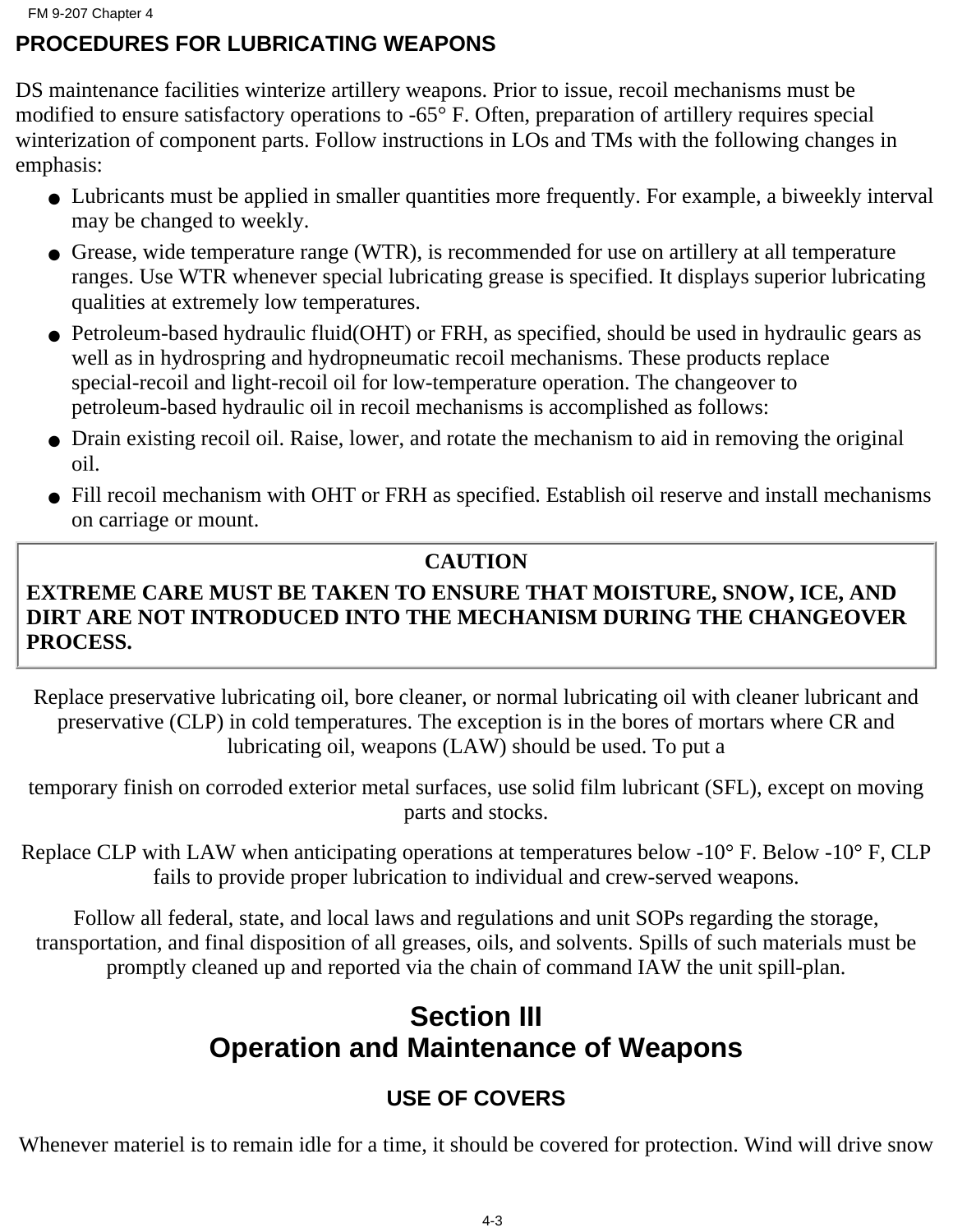under the covers unless snugly and securely fastened.

To prevent materiel from freezing to the ground, prepare a footing of planks, brush, or matting. Straw or hay may also be used for this purpose. Pedestals, rails, outriggers, skids, generating units, and points of tripods that go into the ground can be covered with grease to prevent them from freezing to the ground. Seal exposed openings to ensure that parts are free of ice or snow. Keep the ends of canvas tarpaulins off the ground to prevent them from freezing to the ground.

### **DEALING WITH CONDENSATION**

When weapons, sighting and fire control materiel, parts, or assemblies are brought indoors after having been outside at low temperatures, water vapor in the warm air condenses on the cold parts. The condensation causes corrosion if not immediately removed.

If the materiel is operated indoors while moisture is present, the moisture forms an emulsion with the lubricants. This requires removing all the grease and cleaning and lubricating the materiel. If the materiel is taken outside into low temperatures before the condensed moisture is removed or has evaporated, the parts may freeze and become inoperable.

It is better to leave fire control materiel outdoors, but covered, to protect it from the snow. Snow-tight lockers or sealed containers issued with the materiel maintained at outdoor temperatures are recommended for storing binoculars, telescopes, and other fire control equipment.

If it is necessary to bring instruments or other materiel from low outdoor temperatures into higher room temperatures, use *anticondensation* containers to prevent condensation of moisture on the instruments. The containers can be specially made boxes, covered cans, or other fairly airtight containers with heat-conducting walls. Keep containers outside until time to bring an instrument indoors. Put instruments into a container, closing it tightly. Then bring the container indoors and let stand until its inner temperature has had time to equal the room's temperature. A stove can hasten a container's warmup.

If air in a container is cold and dry, it expands and presses outward when it is heated. Therefore, no warm, humid air from the room can come in contact with instruments and cause condensation. When the instruments and inner container reach room temperature, the instruments can be removed with no danger of condensation.

If *anticondensation* containers are not available, wrap materiel in blankets or similar material before it is brought into a heated enclosure. This will retard or impede the condensation process just described.

## **CREWMEMBER CONSIDERATIONS**

When using sighting and fire control materiel at sub-zero temperatures, operators' hands need protection. Gloves with liners, trigger-finger shells with liners, or arctic mitten sets should be worn.

Gloves are appropriate around  $0^{\circ}$  F and higher, but the arctic mitten set or the trigger-finger mitten should be worn at colder temperatures. Since mechanical motion of most knobs and levers will be less free than at milder temperatures, adjustments will at first seem awkward and difficult to operators used to working with bare hands. Awkwardness and difficulties will lessen with practice.

Because many knobs and handwheels are difficult to manipulate while wearing arctic mittens, it may be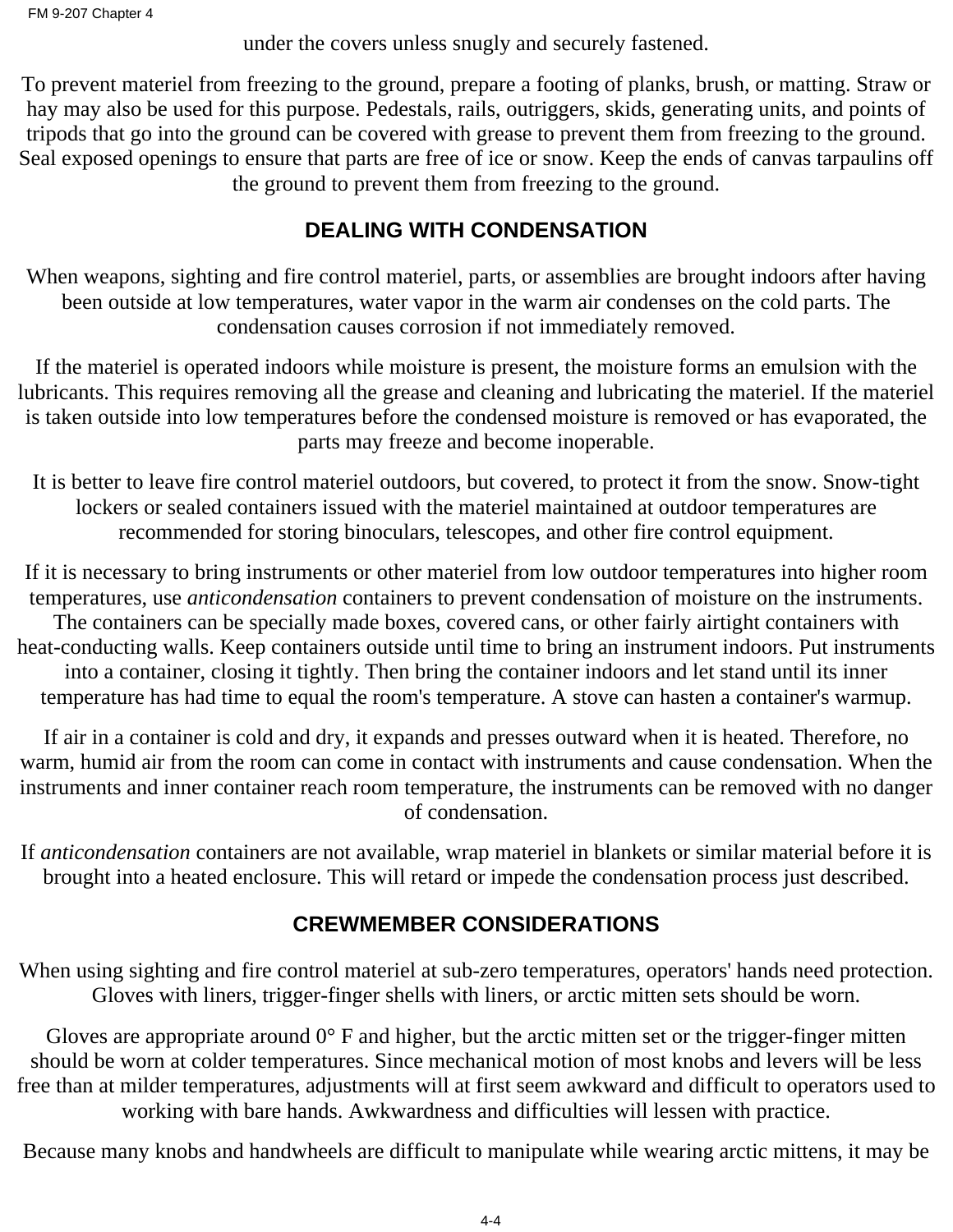necessary for operators to wear anticontact gloves. If anticontact gloves are not available and it is necessary to use bare hands, the discomfort of contact with cold metal can be lessened by wrapping adhesive tape around the knobs and handwheels.

Although personnel should go indoors as often as possible, they should avoid rapid warming over stoves or other heating units.

## **EXERCISING**

Weapons should be elevated and traversed at intervals that ensure operation when the weapon is needed. The rammer should be cycled several times before ramming rounds and at intervals to ensure proper operation. The recoil mechanism can be moved only a short distance under sub-zero temperatures. Always exercise the recoil mechanism before firing to make sure recoil parts are not iced up.

## **DAILY CARE**

Inspect materiel daily. Whenever possible, use gun covers and shelters for protection. The following points are important in providing maximum protection for weapons.

- Keep all parts thoroughly clean.
- Clean and oil the breech mechanism daily.
	- Lubricate sparingly.
- Do not let snow and ice collect on moving parts.

## **TRAVEL**

Before starting a road march, make a thorough inspection and provide as much protection as possible for all parts, as follows:

- Ensure all covers are properly installed and securely lashed. If covers are inadequate, improvise by using canvas, burlap, or any other suitable or available material.
- Perform all preventive maintenance operations and precautions prescribed in manuals pertinent to the materiel.
	- During travel, take more than usual driving care because suspension assemblies become stiff in cold weather and break easily. Refer to **FM 31-70** for driver precautions.

## **EMPLACEMENT**

The selection and preparation of weapon sites in ice and snow require more consideration than when the weapon is to be emplaced on bare, level ground. If ice and snow are melting, select a site that will not become mired or flooded.

Prepare a platform of pierced steel planking (materiel used for improvised airstrips), boards, brush, and matting at the spot chosen for the emplacement. Push or tow the weapon onto the platform so that the platform is beneath the wheels and firing jack float (or auxiliary firing jack platform). Prepare recoil pits and spade positions. When an artillery piece is to be fired from a soft, spongy surface, a deeper recoil pit must be dug to prepare for the sinking of the weapon during firing.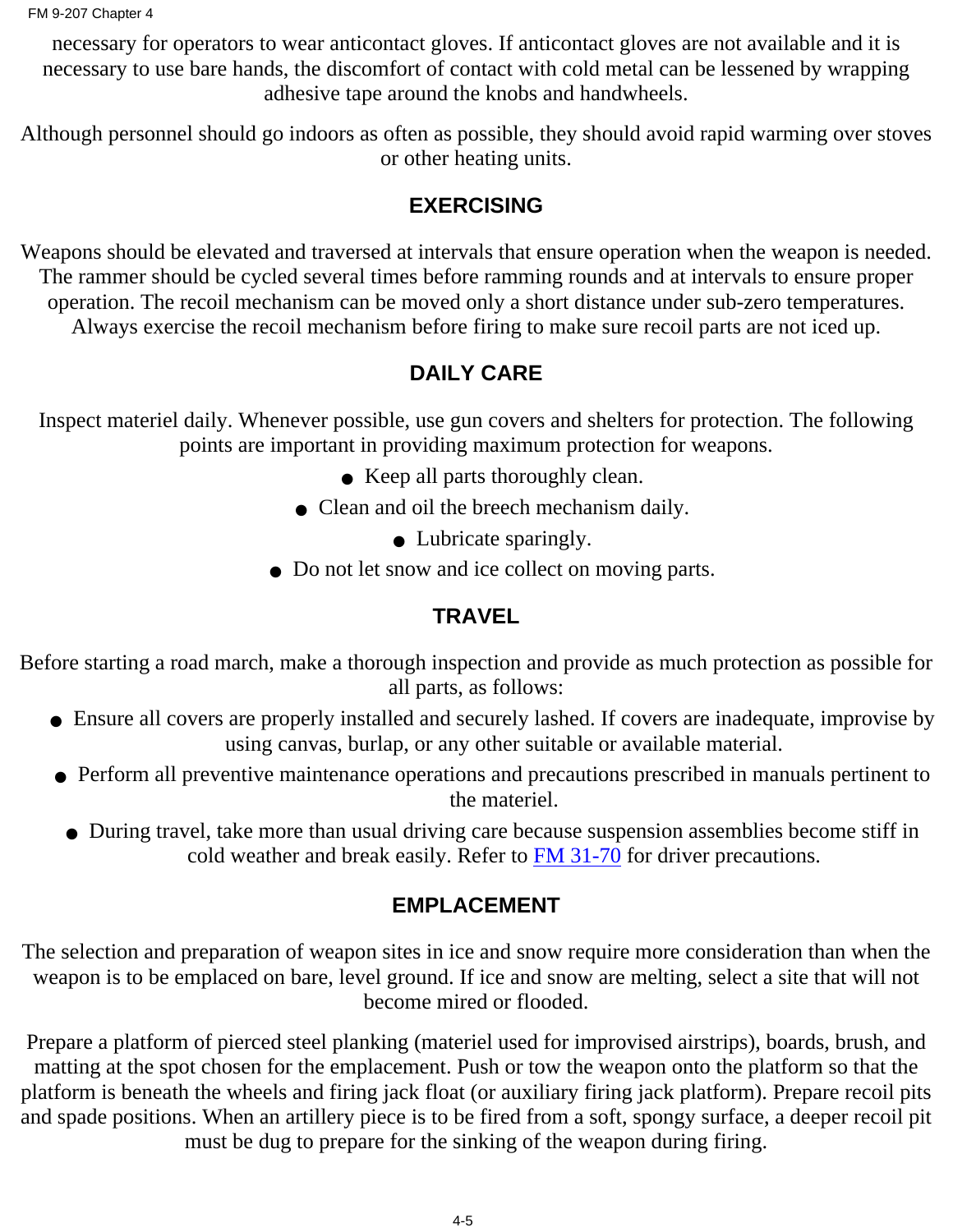Coat with waste lubricant all metal parts of the trails and spades coming in contact with snow or frozen ground. This prevents freezing in place and facilitates subsequent shifting of the trails. Waste lubricants may be used on any parts, except rubber, that touch the ground.

Special, large frost-spades or spade attachments may be improvised to suit local conditions. In hard, frozen ground, protect trails against the tendency to buckle and break by placing logs between the spades and ground. This provides added resilience.

The firing jack and its locking lug may become covered with ice and frozen mud in transit. Ice and mud must be entirely removed before the jack can be completely lowered and locked in firing position. Swab the exterior of the jack with GMD and see that all seals are tight and serviceable.

#### **CAUTION DO NOT PACK GREASE IN THE JACK HOUSING.**

Aiming posts should not be driven into frozen ground. A hole should first be made with a pick or crowbar. Manufacturing of a stand that rests on top of frozen ground or ice is an approved method of supporting the aiming post for use in weapon alignment. An aiming post is self-supporting in about 26 inches of packed snow. Use of the aiming light, equipped with dry-cell batteries, is possible only for short periods. Batteries are kept warm and serviceable by carrying them or the light next to the body. Use alkaline batteries rather than carbon batteries.

### **BREECH AND FIRING MECHANISMS**

A frozen breechblock usually cannot be forced to move. If ice prevents opening or closing the breech, use a portable heater for thawing. Remove the breechblock and dry it thoroughly. Keep the breech mechanism tightly covered.

Clean all parts daily, except gascheck pads, with dry-cleaning solvent or mineral spirits paint thinner and lubricate as prescribed in Section II of this chapter.

### **CAUTION**

### **DO NOT USE DRY-CLEANING SOLVENT, MINERAL SPIRITS PAINT THINNER, OR RIFLE-BORE CLEANER ON GASCHECK PAD. SIMPLY WIPE IT CLEAN AND PERMIT IT TO DRY; DO NOT LUBRICATE.**

Frozen manual and electric firing linkages renders a weapon useless. Frozen solenoids do not close contacts for electric firing.

After firing, the breech and firing mechanisms of weapons using fixed and semifixed ammunition should be disassembled, cleaned with dry-cleaning solvent or mineral spirits paint thinner, dried, and oiled sparingly. Mechanisms on weapons using separate loading ammunition should be disassembled. All parts, except gascheck pad and electrical ring mechanisms, should be cleaned with rifle-bore cleaner (MIL-C-372), dried, and oiled sparingly.

The asbestos covering of Gerdom-type gascheck pads becomes very brittle in cold. If the asbestos has cracked and the wire mesh is exposed, it causes the gascheck seat to become scored and impossible to repair. A new pad is required if wire is exposed.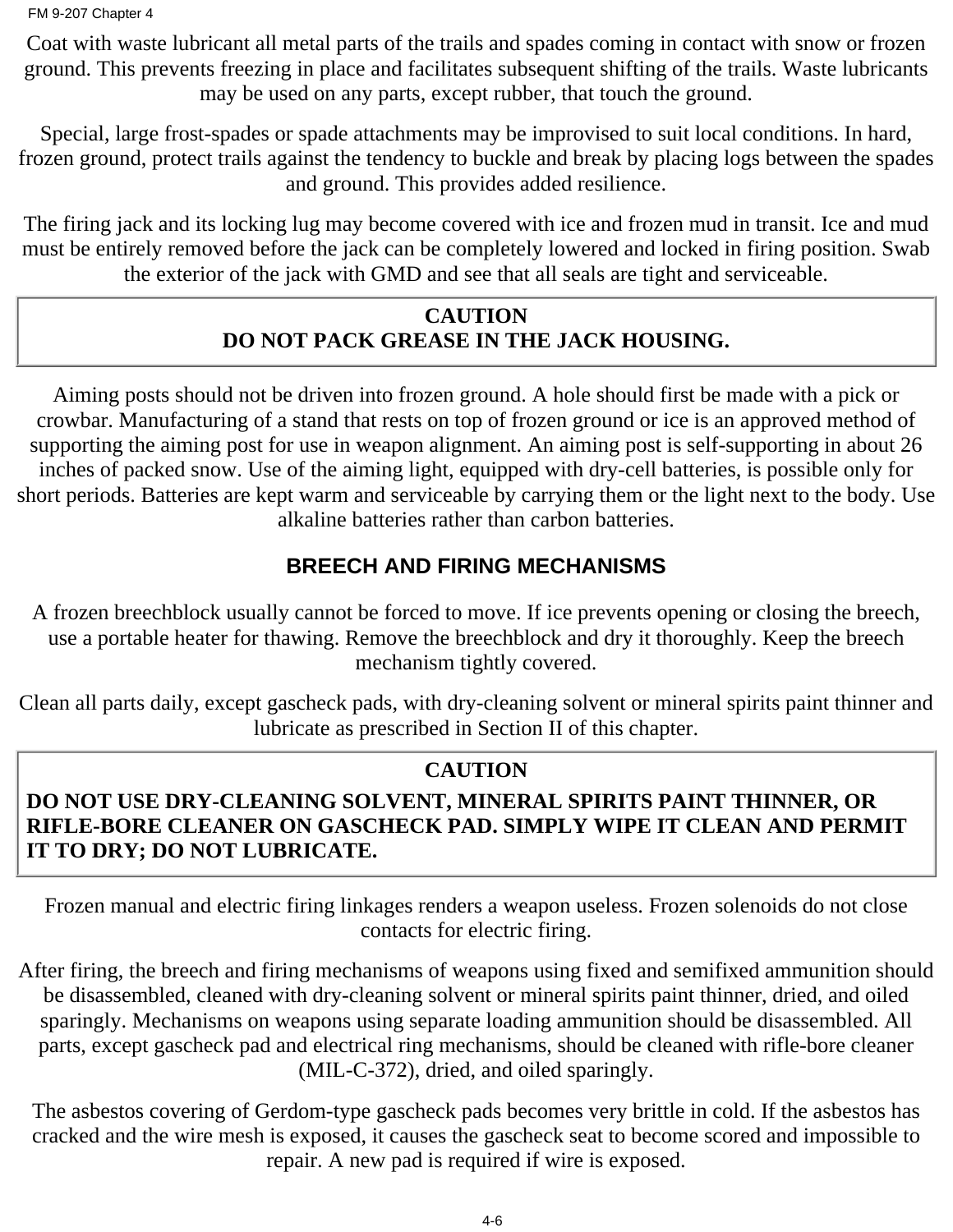The breech and firing mechanisms must be completely disassembled for cleaning and lubrication. Clean all parts, and apply a light film of LAW, by wiping the surfaces with a clean cloth that has been wet with oil and thoroughly wrung out. Excessive lubrication of the firing mechanism can cause misfires.

#### **BORES**

In severely cold weather, bores are susceptable to increased impact loads and may crack due to metal brittleness. Constant inspection and care is required to prevent failure.

#### **Before Firing**

Before firing, wipe the bore and chamber dry. Clean and coat bore evacuator, muzzle brake, blast deflector, and counterweight as prescribed in the TM.

#### **During Firing**

At every opportunity during firing, inspect the muzzle end of the tube, bore evacuator, muzzle brake, blast deflector, counterweight (as applicable), and the breech ring. Examine for development of cracks.

In severe cold, metal becomes brittle and more susceptible to failure under impact loads that a weapon receives when fired. Cracks generally indicate materiel deficiencies or metal fatigue. However, tool marks may be mistaken for cracks, and some cracks are not always visible. Cease firing when cracks develop; notify GS or DS maintenance support.

#### **After firing**

CLP can be used as a cold weather bore cleaner and preservative down to -10°F. Below that temperature, LAW is preferred. If it is not available, clean the bore evacuator, muzzle brake, bore, and chamber with rifle-bore cleaner while the weapon is still warm, but not too hot to be touched with bare hands. For temperatures below -20°F, warm the solvent cleaning compound before using so that it is thin enough to use effectively. All cleaner residue must be wiped off. Any residue remaining in the tube will freeze and make firing dangerous. Complete the second and third cleaning of the bore and chamber after firing, as prescribed for mild and moderate conditions in the pertinent LOs and TMs.

#### **Daily care**

In below-freezing temperatures, wipe the bore dry every day and apply a light film of LAW.

### **RECOIL MECHANISMS**

All hydropneumatic and hydrospring recoil mechanisms will be filled with hydraulic fluid (OHT) or FRH as specified. Keep close check on length of recoil during extreme cold weather firing. Take precautions to prevent snow, water, or dirt from entering the reservoir.

Hydropneumatic mechanisms are affected by reduction of gas pressure at low temperatures, as well as thickening of recoil oil.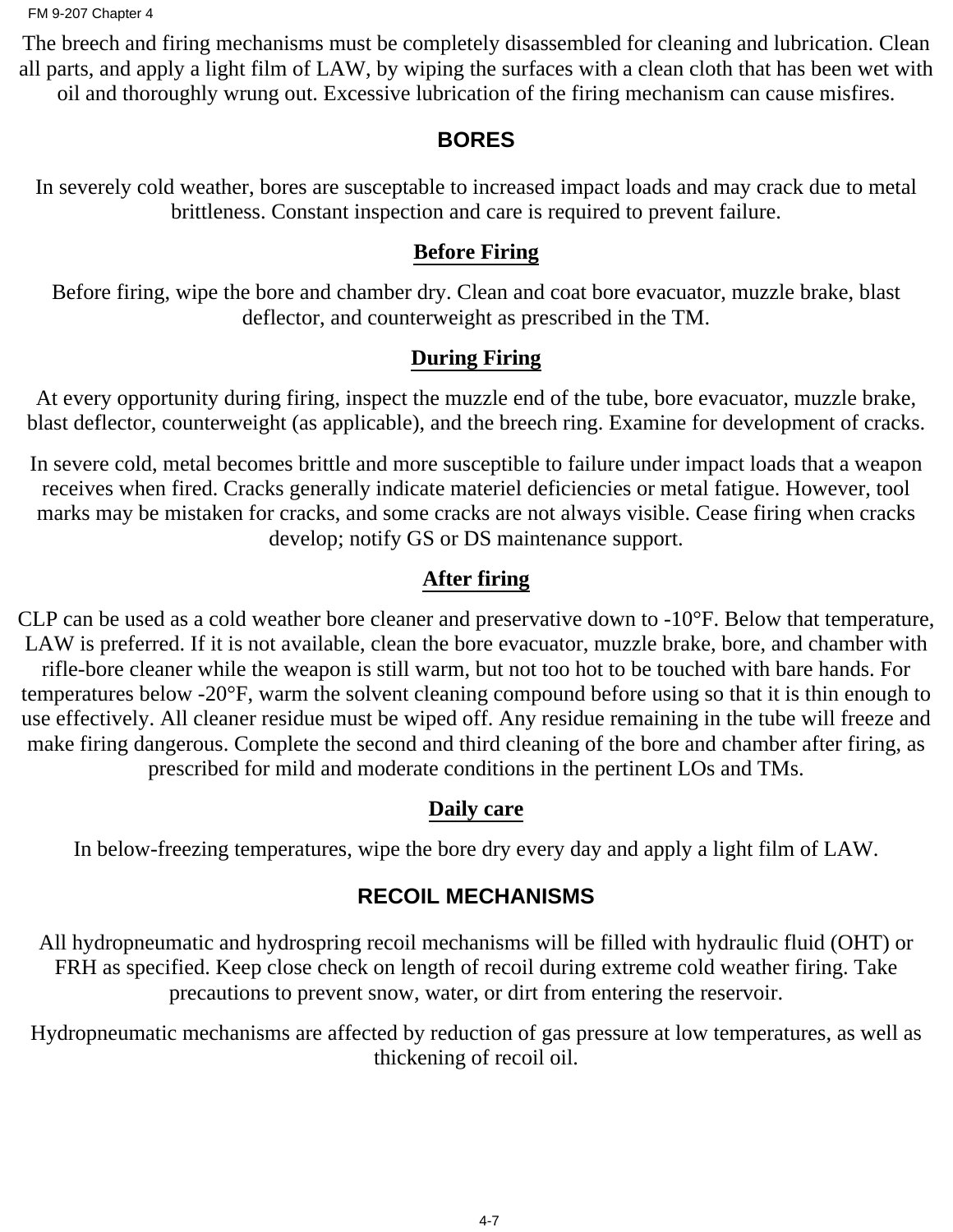#### **WARNING**

#### **THE POSSIBILITY OF INJURY TO PERSONNEL OR DAMAGE TO MATERIEL IS PRESENT WHEN ADJUSTING GAS PRESSURE IN THE RECUPERATOR. THEREFORE, ADJUSTING THE GAS PRESSURE IN THE RECUPERATOR IS A FUNCTION OF DS OR GS MAINTENANCE SUPPORT. THE PERSON IN CHARGE OF THE UNIT IS RESPONSIBLE FOR HAVING THE GAS PRESSURE IN THE RECUPERATOR ADJUSTED TO CORRESPOND WITH THE EXISTING TEMPERATURE CONDITIONS.**

Care of recoil mechanisms is nearly the same during cold weather as it is under normal conditions. Using units must maintain a careful check on recoil mechanisms. On self-propelled guns, the recoil fluid surrounds the gun tube and is subject to a larger range of temperature changes and subsequent pressure variations. These pressure changes must be watched and adjustments made to keep within the required pressure range.

Condensation and ice tend to form on a weapon during freezing temperatures. Parts such as recoil and counterrecoil rods and variable recoil cams must be wiped dry and lubricated lightly with LAW every day.

While the oil is cold, the cycle of recoil may take longer than usual. As further firing is conducted, the action gradually warms the recoil oil and thins it so that normal cycle time is obtained. A sticking recoil mechanism may result in severe damage to the weapon when it is fired; therefore:

- Exercise the recoil mechanism frequently. Intervals of exercise depend on the existing temperature, becoming more frequent as the temperature decreases.
- To ensure that recoil parts are free from frost binding, exercise the recoil mechanism prior to firing whenever the weapon is subjected to freezing rain, windblown snow and ice, or fluctuating temperatures.
	- Refer to pertinent weapon TMs for methods of exercising the recoil mechanism.

If the recoil mechanism is equipped with an adjustable respirator, it should be opened as far as possible when commencing fire in low temperatures.

### **CAUTION**

### **EXTREME CAUTION MUST BE EXERCISED TO KEEP THE PARTS OF A RESPIRATOR FREE OF SNOW AND ICE.**

Check the oil level of the recoil mechanism at the intervals prescribed in the applicable TM and whenever there is a marked change in temperature. Inspect all partially filled hydraulic fluid containers to avoid the possibility of using contaminated fluid. Discard all contaminated fluid.

### **RECOIL SLIDES**

Friction between recoil slides and guides absorbs an appreciable amount of recoil energy. Thickened or congealed lubricants increase friction, shorten recoil, and retard counterrecoil. Snow and condensation on the slides contaminate the lubricant and destroy its lubricating properties. To ensure proper recoil and counterrecoil action, remove the old lubricant from the slides every day by using dry-cleaning solvent or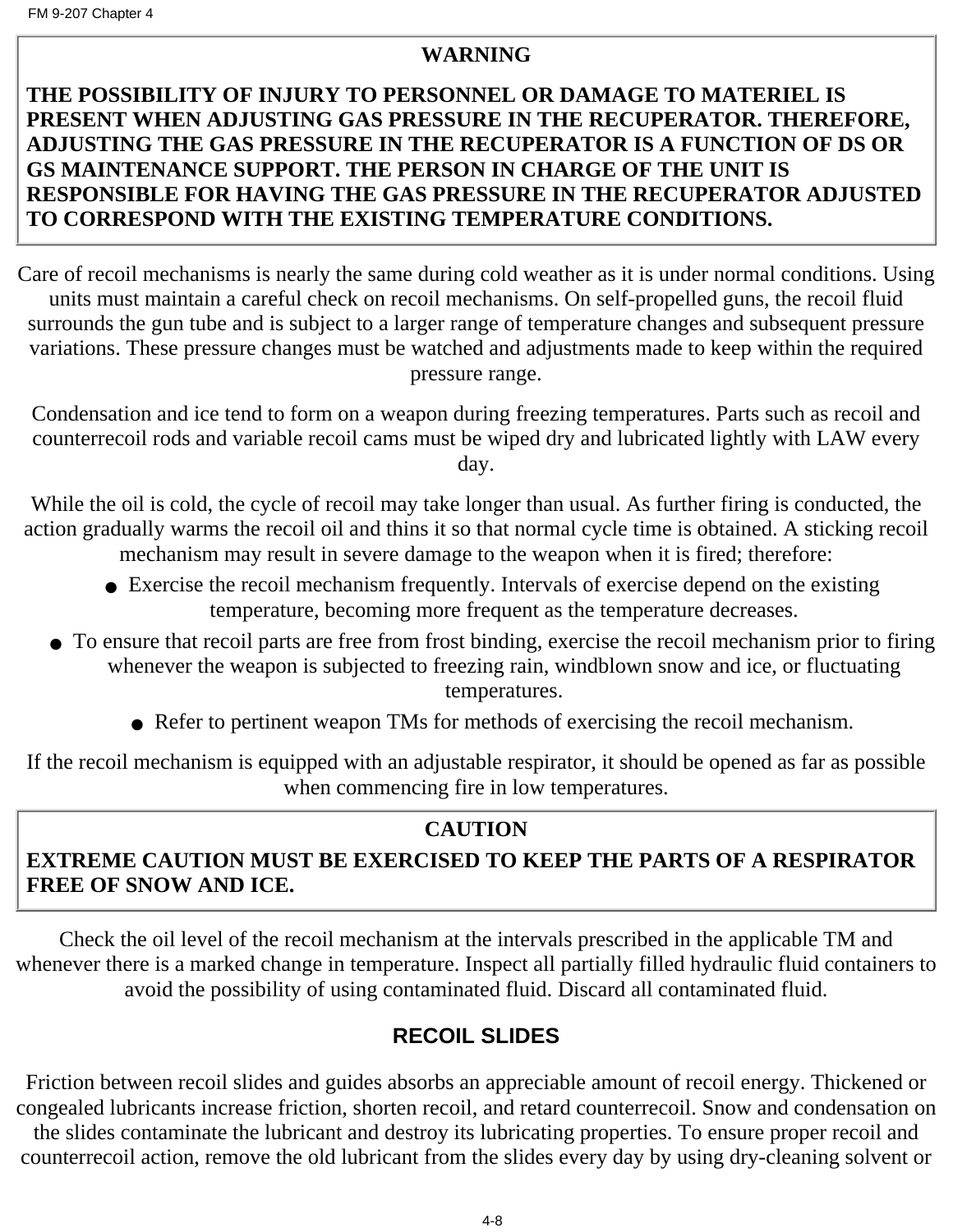mineral spirits paint thinner. Smooth all surfaces and lubricate lightly.

When exposed to windblown snow and ice, dry operation of the recoil slides and other exposed metal working surfaces may be necessary. Lubrication, however, should be applied during standby periods. Guns treated with dry lubricant need only be kept clean and free of ice and snow.

#### **EQUILIBRATORS**

Clean, dry, and lightly lubricate the piston rods or tubes of equilibrators every day during cold weather operations to prevent icing. Carefully examine and remove any corrosion or marring of the smooth, unpainted surfaces with crocus cloth.

Lubricate the designated equilibrator parts with WTR at the intervals prescribed in the LOs and the TMs. Too much lubricant at cold temperatures may cause the gun to stay out of battery after firing. This is compounded if the pressure in the equilibrators has not been adjusted for cold temperatures. Wash the bearing thoroughly with dry-cleaning solvent or mineral spirits paint thinner, dry thoroughly, and lubricate. It is necessary to remove the equilibrator in order to wash bearings properly.

After the daily cleaning and drying of the equilibrator piston rod or tube, protect the smooth unpainted surfaces against corrosion by applying a very light film of LAW. Wipe the metal surfaces with a clean cloth that has been wet with oil and thoroughly wrung out.

Adjust the nitrogen pressure of pneumatic-type equilibrators to provide proper equalizing action. If the equilibrator is equipped with a low-temperature control, make the adjustment IAW the temperature scale provided.

### **CAUTION**

**THE NEWER HOWITZERS USE NITROGEN TO PRESSURIZE THE EQUILIBRATORS. SINCE TEMPERATURES FLUCTUATE, EQUILIBRATOR PRESSURES REQUIRE FREQUENT CHECKS (SEE OPERATOR'S TM). IF A COLD HOWITZER IS BROUGHT INTO A WARM SHELTER, PRESSURES WILL INCREASE DRAMATICALLY, AND IF THE ELEVATION HANDWHEEL IS THEN RELEASED, THE HOWITZER WILL ELEVATE RAPIDLY, POSSIBLY CAUSING INJURY TO THE USER AND DAMAGE TO THE EQUIPMENT OR THE BUILDING.**

## **ELEVATING AND TRAVERSING MECHANISMS**

Snow and ice particles frequently collect on the arcs and pinions and cake under pressure of the gears. Since this interferes with elevating and traversing, remove the snow by brushing vigorously with a stiff bristle or wire brush.

After snow is removed, the parts should be left dry for firing or swabbed with a light application of LAW to permit smooth and easy operation and prevent rusting.

## **CRADLE, SLEIGH, CARRIAGE, AND MOUNT**

Disassemble the mechanism as required to obtain access to all parts. Thoroughly clean all parts, ensuring that all rust, dirt, and old lubricant are removed before applying prescribed lubricant. Lubricate sparingly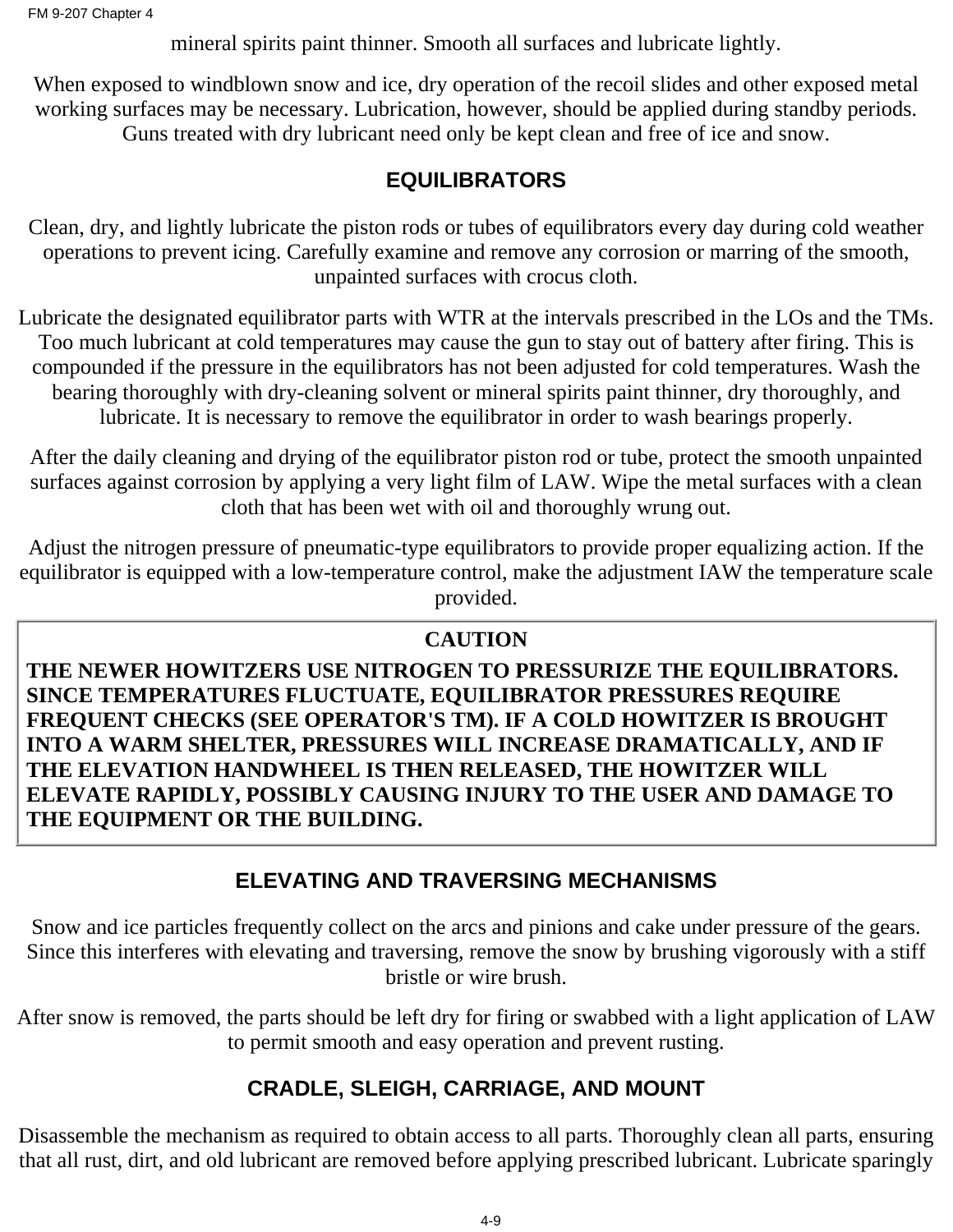as prescribed in LOs and TMs.

## **Section IV Direct Fire Weapons**

## **ARMOR VEHICLE MAIN ARMAMENT**

Ice fog forms when the weapon is fired. Lubrication and breakage problems are not as frequent as those for artillery pieces because most of the weapon's working parts are enclosed in a warm turret. Temperature changes can have major effects on the ammunition.

Propellants tend to burn slower in the cold, reducing the velocity of projectiles. Therefore, the firing data for temperate climates cannot be used, and the weapon must be zeroed for the temperature in which it is being fired.

Ammunition stored inside the turret will be warm and have the same general ballistic characteristics as ammunition fired in temperate climates. The weapon is generally zeroed with this warm ammunition. Other ammunition is stored outside the tank where the temperature is extremely cold. When this ammunition is fired, the powder burns slowly and has completely different ballistic characteristics, rendering the initial zero useless. If possible, the ammunition brought in from the outside should be heated in the turret before firing. In a combat situation, this is not practical because the ammunition may have to be used immediately. The gunner must have his own data for cold ammunition or be ready to hastily re-zero the weapon. Either way, he will have to make a sight adjustment.

## **Section V Indirect Fire Weapons**

## **FIELD ARTILLERY**

Most of the problems and precautions involving operations and maintenance of artillery pieces are the same as for weapons in general. However, consider the following aspects of artillery operations in cold regions:

- Recoil oil indicators may show low readings when pieces are cold. Firing a few rounds warms the oil and raises the indicator level.
- Howitzer bores require more frequent cleaning at low temperatures as a result of residue left from incomplete burning of propellant charges. However, bore cleaner can freeze in the chamber and prevent loading a round. CLP is an authorized alternative to bore cleaner, and is effective down to -10°F. Below that temperature, LAW is preferred.
- Special care is required for gascheck pads. A dry cloth is enough to clean the gascheck pad and electrical ring mechanism.
- Adjustable recoil respirators should be left open as far as possible before firing the first round in cold weather. Respirators should be kept clear of ice and snow.
	- Congealed lubricants and grit hinder movement of elevation and traversing handwheels.
- Some towed weapons, like the M198 howitzer, use year-round lubricants, even in cold weather.
- Only the ammunition required immediately should be prepared for firing to prevent snow and ice from contributing to wet propellants.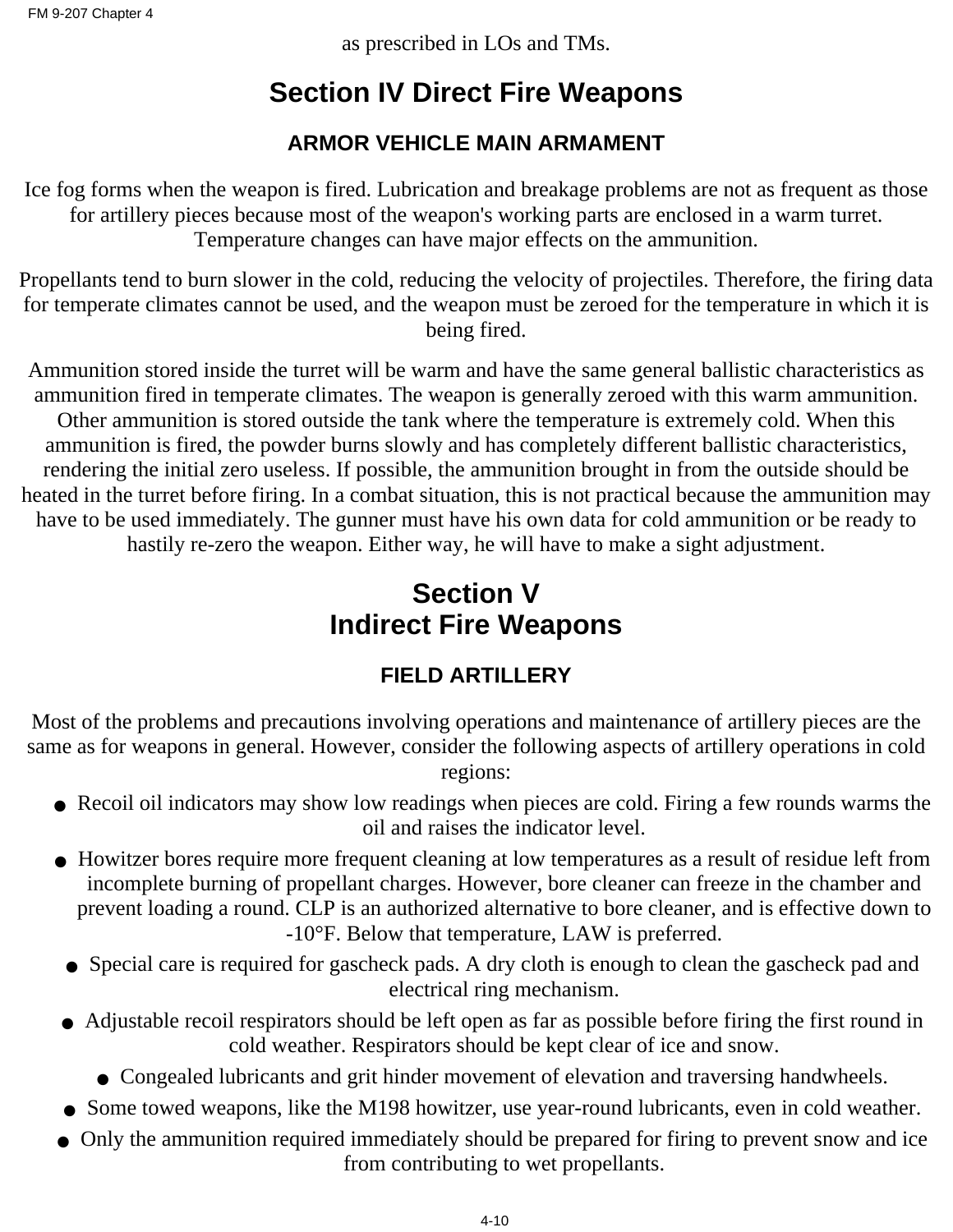- On frozen surfaces, stability and accuracy diminish at lower firing elevations.
- The choices for firing surfaces should be muskeg, gravel, frozen ground, and ice, in that order. Even with cushioning, firing from ice is one of the greatest causes of damage to artillery pieces in cold regions. Waste lubricants on trails and spades in snow and ice can prevent freezing to the ground. So can laying tree boughs or straw under trails and spades. Such cushions can also be placed under firing jacks and firing platforms.
	- Crews wearing the bulky cold region uniform, especially handwear, must practice drills and maintenance to gain proficiency in cold weather cannoneering.

#### **MORTARS**

The mortar's baseplate must be solidly positioned to prevent sliding. It may be necessary to dig into the ground to accomplish this. Frozen ground has no resiliency, and the baseplate and other bracing parts of the weapon absorb the entire shock of firing. When the weapon is emplaced on frozen ground, the cold makes the metal brittle. The combination of brittle metal and the tremendous shock that the baseplate receives when a round is fired may cause the baseplate to crack.

Due to the tremendous shock and the extra weight of the sight, the mount will break if the baseplate is not solidly positioned. Remove the sight each time before firing until the baseplate is settled.

One field expedient that reduces the possibility of a cracked baseplate is to place a brush matting under the baseplate. The matting should be thick enough to act as a shock absorber, but not so thick as to cause the baseplate to bounce out of its position. Snowshoes under bipods will prevent them from sinking in the snow.

Another method of positioning is to place bags of dry sand or snow beneath the baseplate. The sandbags provide the weapon with a solid, yet resilient, shock-absorbing base. The baseplate is best seated by firing at a quadrant elevation (QE) of 1,200 mils and a middle charge. If the baseplate must be seated in snow, the bottom should be coated with waste lubricant.

Mortar baseplates should not be seated in frozen surfaces using maximum or near maximum charges. Even when the baseplate appears to be properly seated, the crew can expect the mortar to shift to the rear, and even collapse, when firing at elevations below 900 mils.

An added problem is that mortars cannot be handled without touching bare metal, as can other infantry weapons with wooden or plastic handles and stocks. The crew must keep their gloves or mittens on and avoid touching the metal surface with bare flesh.

Mortars present practically no lubrication or ice fog problems. However, due to incomplete burning of propellants, the mortar tube should be dry-swabbed after every tenth round or after each fire-for-effect. At least a half-hour should be allowed before cleaning after the mortar is moved from a cold to a warm location.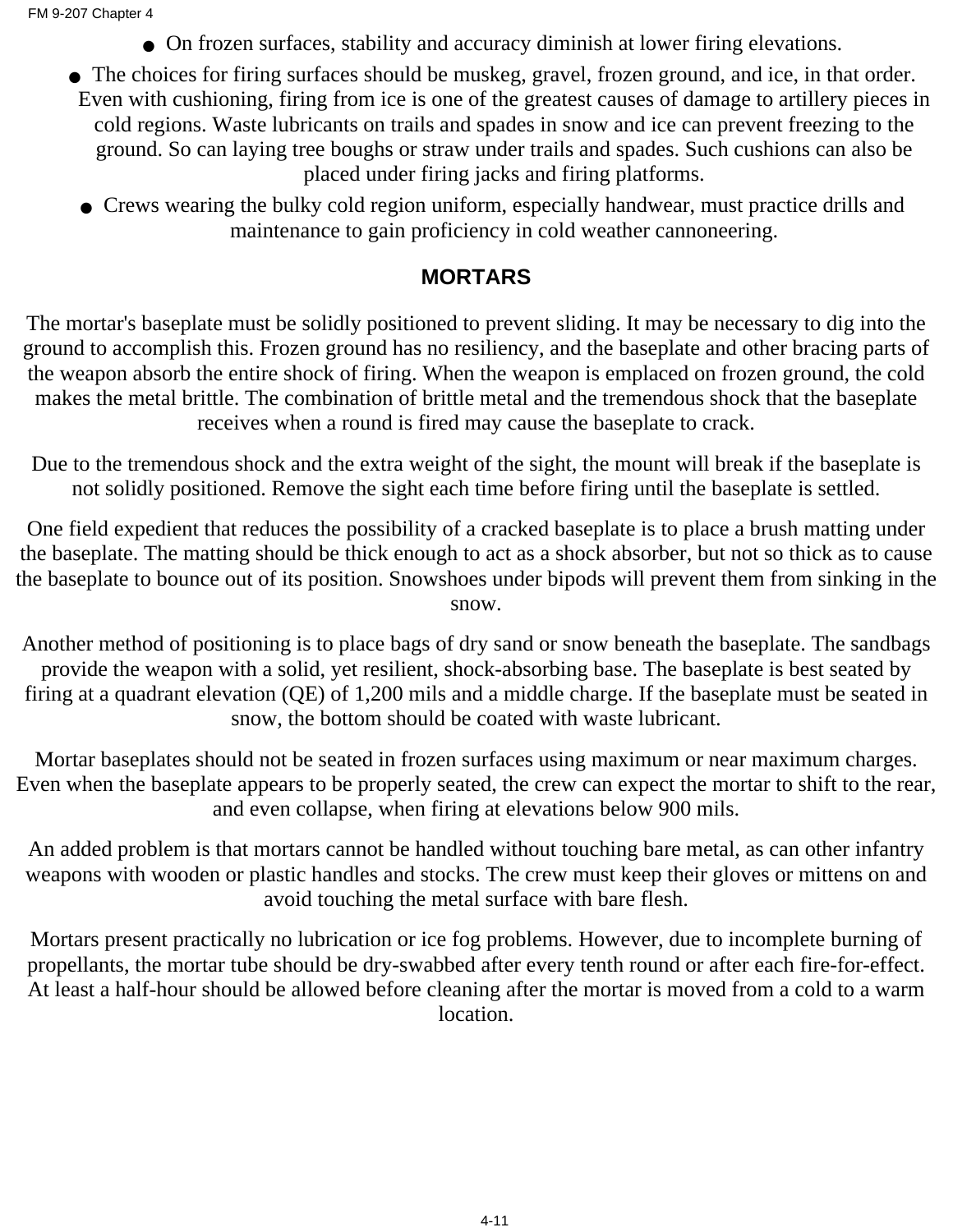#### **CAUTION**

#### **USE OF GLOVES THAT ARE NOT ANTICONTACT RESULTS IN A MORTAR SHELL NOT DROPPING PROPERLY DOWN THE TUBE, DAMAGING EQUIPMENT, AND CAUSING INJURY OR DEATH. THE WEARING OF BULKY OR LOOSE FITTING GLOVES MAY CAUSE THE GLOVE TO BECOME PINCHED BETWEEN THE ROUND AND THE BORE OF THE MORTAR TUBE AS THE ASSISTANT GUNNER FOLLOWS THROUGH IN DROPPING THE ROUND.**

Lubricate mortars M29A1 (81mm) and M30 (4.2 inch) sparingly and do not use PL (SP) below 0°F. Use LAW instead of GPL below 10° F as a lubricant and bore cleaner on the newer 60mm, 81mm, and 120mm mortars. The bore should be kept dry, and lubricant kept away from the firing pin. All moving parts and the bore should be checked for snow and ice before firing. Never lubricate mortar shock absorbers.

#### **NOTE: There is currently a restriction preventing CLP from being used in the bore of a mortar.**

Mortar gunners and assistant gunners normally use the standing position to avoid cold ground. In this position, they must properly execute round-firing and be conscious of added noise problems inherent with firing the mortar in the cold, dry air. Ear protection is a must.

When seating the baseplate--

- Select a position with vegetation on the ground surface whenever possible. If you must set up the baseplate on snow, coat the bottom with waste oil to prevent freezing to ground surfaces.
	- Use two men on the bipod when seating on ice or at high elevation (1,300 mils or higher).
- Train gunners to operate the mortar without breathing on the optics. Optical instruments should be kept sheltered but unheated when not in use, preferably in their cases. Doing this protects them against cold and shock.
	- Boresight frequently.
	- Practice using compensated sight picture (the rule rather than the exception), when firing from frozen surfaces.
- Ensure mortar crewmen do not remove anticontact gloves (CTA 50-900) when temperatures fall below -20°F. These gloves help prevent cold burns while still providing enough dexterity.

The new family of mortars and mortar rounds (with obturators) are very precise, indirect fire weapons systems. In fact, the systems are more precise than current mortar gunnery procedures. To improve gunnery, mortarmen should practice laying all fire control equipment to zero mils rather than within two mils. This is especially true in cold regions where the mortar can be laid equally as fast at zero mils as at two mils when wearing correct handwear. For best results, ammunition and mortars should be the same temperature.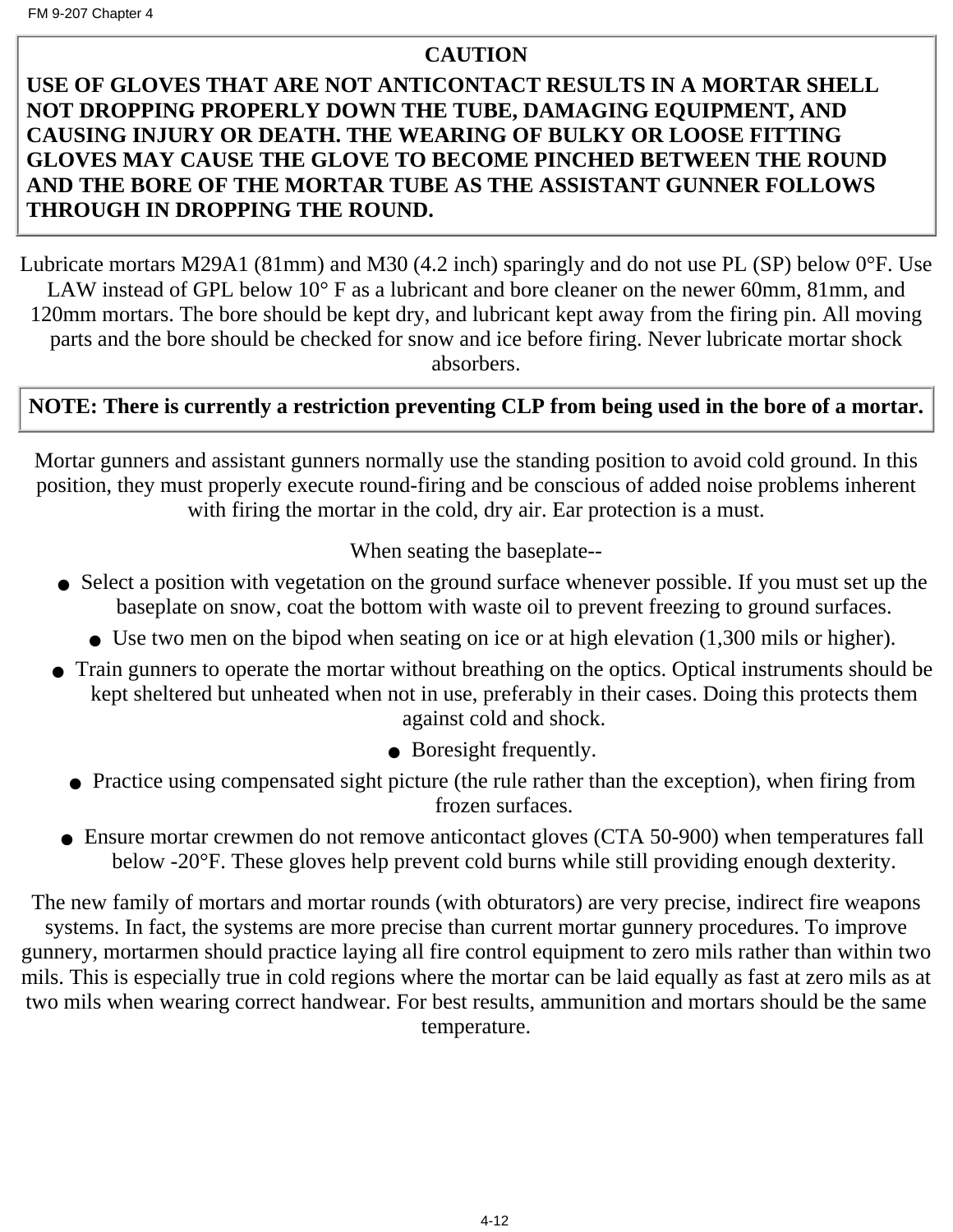## **Section VI Antitank Wire-Guided Missiles/Rockets**

### **MISSILES**

The principal difficulties with wire-guided missiles, such as the TOW and Dragon, are target acquisition and tracking.

Moisture condensing on the eyepiece can literally *blind* the fire control system. When a gunner initially tries to gain a sight picture, moisture from his breath and his body heat near the lens may cause condensation on the lens. To offset this phenomenon, use the protective mask with the winterization kit installed.

Extreme cold causes distortion for the AN/TAS-4A night sight when cold hits the heat rising from the vehicle engine on mounted TOWs. Position the vehicle so the TOW is aiming away from the engine.

Depending on the direction of the wind, activation of the launch drive motors after initial firing creates some ice fog at -30° F and colder. This hinders the gunners' ability to track targets after firing, attempt second-round engagements, or acquire new targets.

An added burden for TOW units is the requirement to transport the TOW system in their ahkio (sled) groups in addition to cold region survival gear. This requires either more soldiers or a reduction of systems employed.

Wing nuts on the battery of the missile guidance set (MGS)freeze in place and then pop off when the battery is loaded. Prevent seized nuts by twisting each one before loading the battery.

Rubber eyeshields on optical and night sights freeze, collect ice, and crack, thereby leaving optics vulnerable to ice and snow. Snow and ice can also cause poor electrical connections on clamping surfaces on the traversing unit, sights, and missiles.

## **ROCKETS**

Rockets and missiles generally operate satisfactorily in cold weather  $(0^{\circ}$  F to -40°); however, consult the TMs applicable to a particular rocket or missile to determine exact firing limits. Information concerning extreme cold operating procedures for rocket and missile materiel can be found as follows:

- Antifreeze materials, fuels, hydraulic fluids, and lubricants Chapter 1, Section IV.
	- Heaters Chapter 1, Section VI.
- Auxiliary equipment (air compressors, auxiliary engines, power take-offs) Chapter 2, Section IV.
	- Fire control materiel - [Chapter 4, Section VII.](#page-61-0)

## **[CAUTION](#page-61-0)**

**[ELECTRICALLY POWERED SYSTEMS ENCOUNTER DIFFICULTIES IN OBTAINING](#page-61-0) [AN EFFECTIVE ELECTRICAL GROUND WHEN FIRING FROM FROZEN SURFACES.](#page-61-0) [THIS MAY BE OVERCOME THROUGH TRAINING OR USE OF EXPEDIENT](#page-61-0) [GROUNDING TECHNIQUES.](#page-61-0)**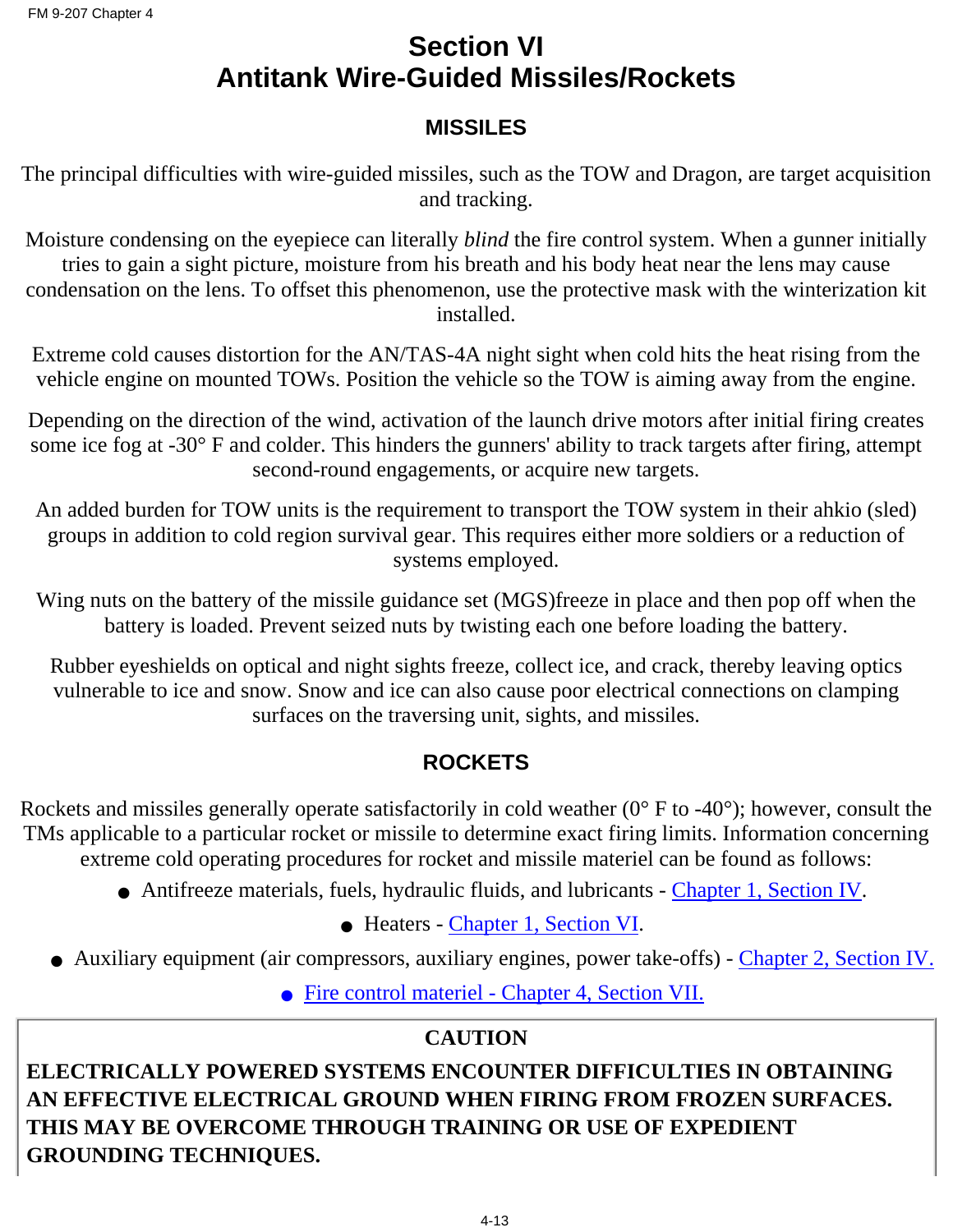## **Section VII Field Artillery Missiles/Rockets**

### **MISSILES**

<span id="page-61-0"></span>Missiles and rockets have minimum and maximum temperatures at which they can be fired. Most have this information printed on them. For others, consult each weapon's TM before firing them in extreme cold.

## **Section VIII Air Defense Weapons**

### **MISSILES**

On the Chaparral system, proper cold-weather settings prevent poor air circulation, overheating, oil leakage, or failure to operate properly.

The oil pan baffle on the gas-powered main power unit (MPU) should be closed--or up--for temperatures that average 0° F or below. Secure the baffle with lockwire. The MPU's carburetor air inlet WINTER/SUMMER valve must be full left for temperatures below 35°F. Number-one and number-two ducts on the MPU air duct must both be open in sub-zero weather, and both should be closed above 35°F. Number-one stays open and number-two is closed between 0° and 35°F.

Set the battery box WINTER/SUMMER valve on WINTER during battery warmup when the temperature is below 35°F. Keep it on that setting for 5 to 60 minutes, depending on the temperature. Battery heater warmup time is in TM 9-1425-2586-10. After battery warmup, switch the battery box valve to SUMMER position. Set the oil pump WINTER/SUMMER valve to WINTER when it is below 35°F.

### **GUNS**

Cold weather precautions for air defense guns are similar to those for guns in direct fire roles.

## **Section IX Ammunition and Munitions**

## **AMMUNITION**

Cold weather not only affects personnel and equipment but ammunition as well. Failure to understand the possible problems and how to prevent them can make a unit combat-ineffective.

### **Large Caliber Ammunition**

Moisture and humidity can make life miserable for tank, artillery, and mortar crews. Icing can cause misfires, damage to the pieces, and injuries to crewmembers. While cold, dry conditions do not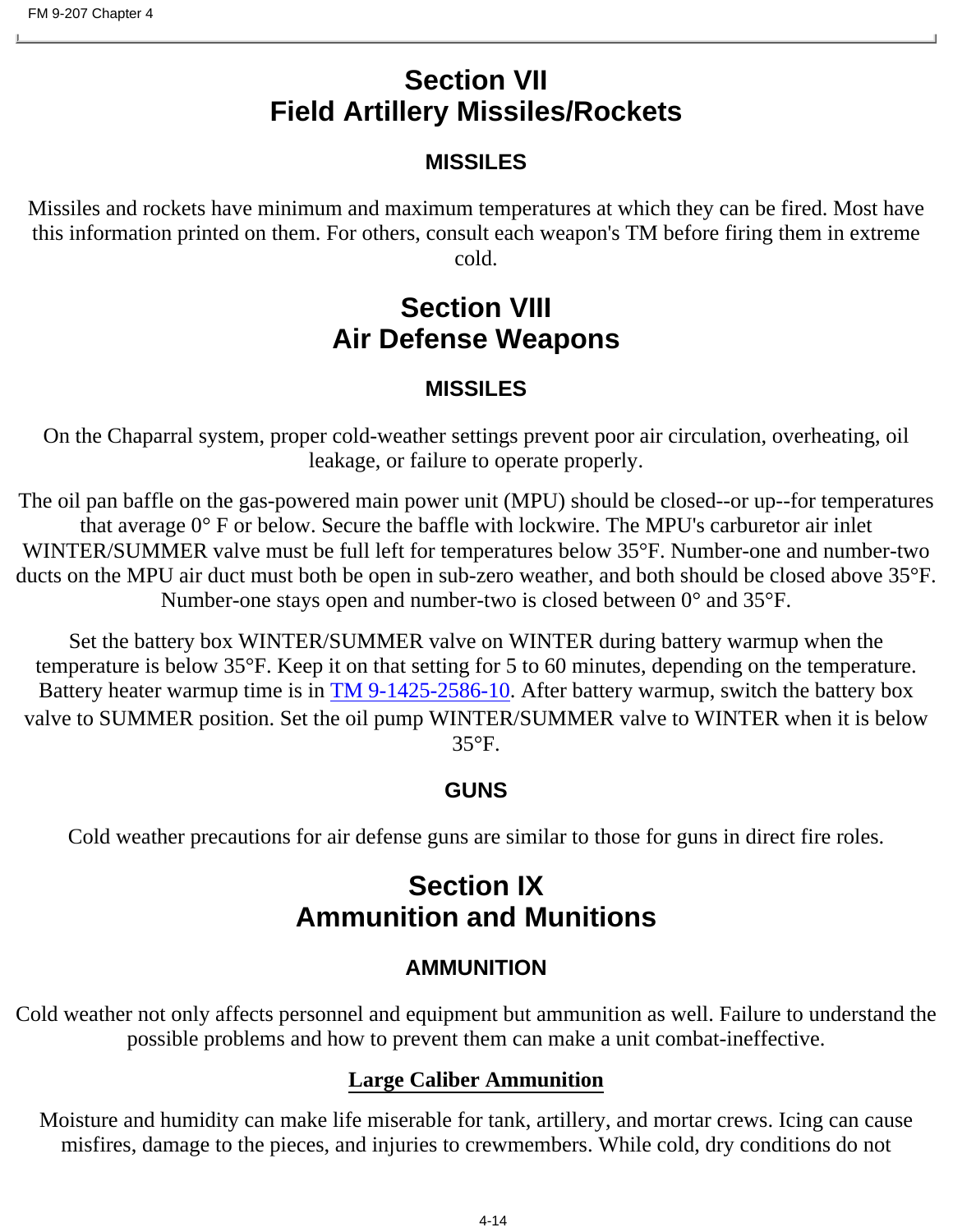drastically alter the terminal effects of direct fire weapons, they dictate added training and planning for indirect systems. That is because range and burst effects drop off dramatically.

#### **Temperature Limitation**

Temperature limitations are not stamped on all individual items of ammunition. However, all temperature limitations are contained in the applicable [TM 43-0001](#page-108-0) (Series), Ammunition Data Sheets.

### **CAUTION**

#### **WITH COLD ROUNDS IN A COLD TUBE, ACHIEVED RANGES FOR INDIRECT FIRE SYSTEMS MAY BE AS MUCH AS 20 PERCENT LESS AT A TEMPERATURE OF -4° F THAN THAT INDICATED IN THE TABULAR FIRING TABLES (FOUR ROUNDS FIRED OVER A PERIOD OF ONE TO THREE MINUTES WILL WARM THE TUBE).**

Snow-covered surfaces tend to diminish the blast effects of rounds with point detonating fuzes. At the firing point,

condensation on a round which freezes in the breech may lead to a misfire. Misfire procedures employed in temperate climates for a round stuck in a howitzer must be modified in cold regions. Pouring a solution high in antifreeze down the tube may be effective in forcing out a stuck round. Another technique involves the use of hydraulic fluid, which does not freeze during the process and acts like a penetrating oil to dislodge the stuck round.

## **WARNING**

## **DO NOT USE AMMUNITION AT AMBIENT TEMPERATURES BELOW THAT SPECIFIED ON THE AMMUNITION.**

## **Combustible Cartridge Case Ammunition**

It may be difficult to remove the combustible cartridge case round from its fiber packing container. This is because a vacuum is formed in the container behind the cartridge when attempts are made to remove the rear portion of the container. Tapping a small hole in the metal end of the fiber container at the using unit level is **"UNAUTHORIZED"** due to the possibility of striking the primer.

Take carewhen handling the combustible cartridge case round to protect it from damage. The case can be cracked or broken by dropping or hitting it against the side of a vehicle.

Loaders may have difficulty removing the neoprene barrier bag when the cartridge is on the loading tray. If difficulty is encountered, try removing the bag while the cartridge is still partially in the rack.

Cold affects mortar ammunition the same way as other types of ammunition. Firing tables may be used provided the proper range corrections, based on cold weather conditions, are established through experience. Consult [TM 43-0001-28](#page-108-0) and applicable firing tables for charge restrictions at low temperatures.

The following guidelines apply to ammunition in a winter warfare environment:

• Due to incomplete burning of propellants, expect a decrease in achieved range versus the plotted range. This decrease may be as much as 10 percent at -10° F and 20 percent at -40° F.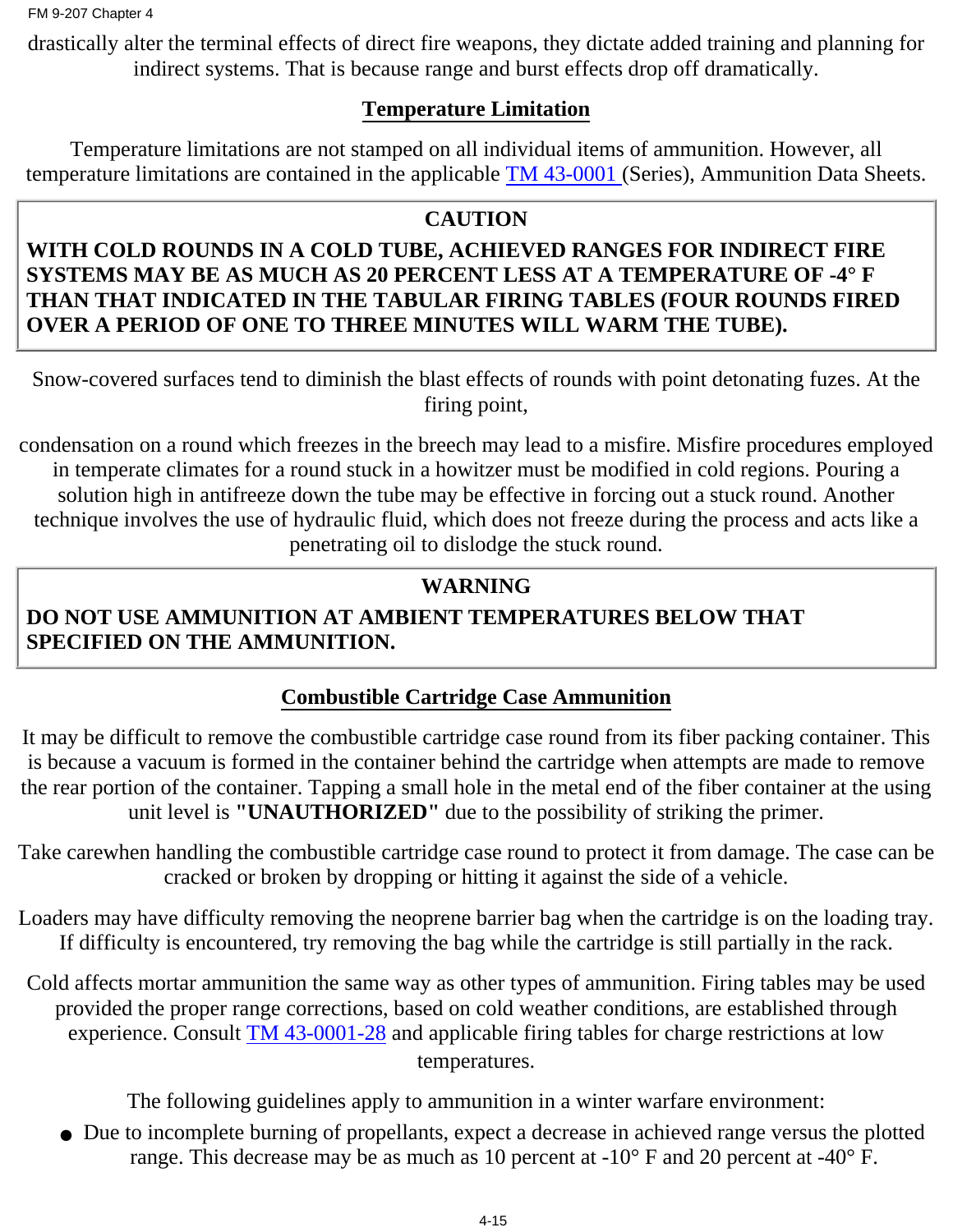- Keep ammunition and tube dry. Only open as many rounds as required for the current fire mission and use the tube cover provided.
	- Swab the tube after every tenth round or after every fire-for-effect.
- When firing into snow, try to obtain an airburst. Snow decreases dramatically the effect of white phosphorous and fragmentation rounds.
	- When firing into frozen surfaces, fuze delay frequently produces better
		- fragmentation in the form of a bounce airburst than a quick setting.

Table 4-1 shows expected results when firing into typical cold region terrain while using the M732 multioption fuze.

When firing at low temperatures, double misfire wait times due to the possibility of delayed ignition. The new 60mm and 81mm mortars employ a trigger mechanism that allows the firing pin to be recocked and fired. With these mortars, misfire times do not have to be increased.

## **GRENADES**

Using hand grenades in cold conditions can present some unusual problems. Personnel wearing gloves or mittens must take added precautions.

## **Hand Grenades**

The fragmentation effect of hand grenades in severe cold temperatures is diminished when detonated under snow. When throwing hand grenades during cold weather conditions, personnel wearing handgear must take the following precautions:

• Ensure handgear is completely dry. Handling of snow and ice may result in grenades freezing to the wet handgear.

| <b>HEIGHT OF BURST IN FEET ABOVE GROUND SURFACE</b> |                   |             |                 |
|-----------------------------------------------------|-------------------|-------------|-----------------|
| <b>FUSE</b><br><b>OPTION</b>                        | <b>EARTH</b>      | <b>SNOW</b> | <b>LAKE ICE</b> |
| <b>NEAR</b><br><b>SURFACE</b>                       | $1 - 3$           | $1 - 3$     | $1 - 5$         |
| <b>PROXIMITY</b>                                    | $9 - 15$          | $1 - 5$     | $10 - 25$       |
| SQ                                                  | $\mathbf{\Omega}$ |             |                 |
| <b>DELAY</b>                                        | $0 - 3$           | $0 - 3$     | $0 - 3$         |

### **Table 4-1. Results of M732 multioption fuze**

- Hold grenades near the neck of the fuze to avoid slipping or turning of the grenades when safety pins are removed.
- Right-handed throwers rest the grenade safety lever between the first and second knuckles of the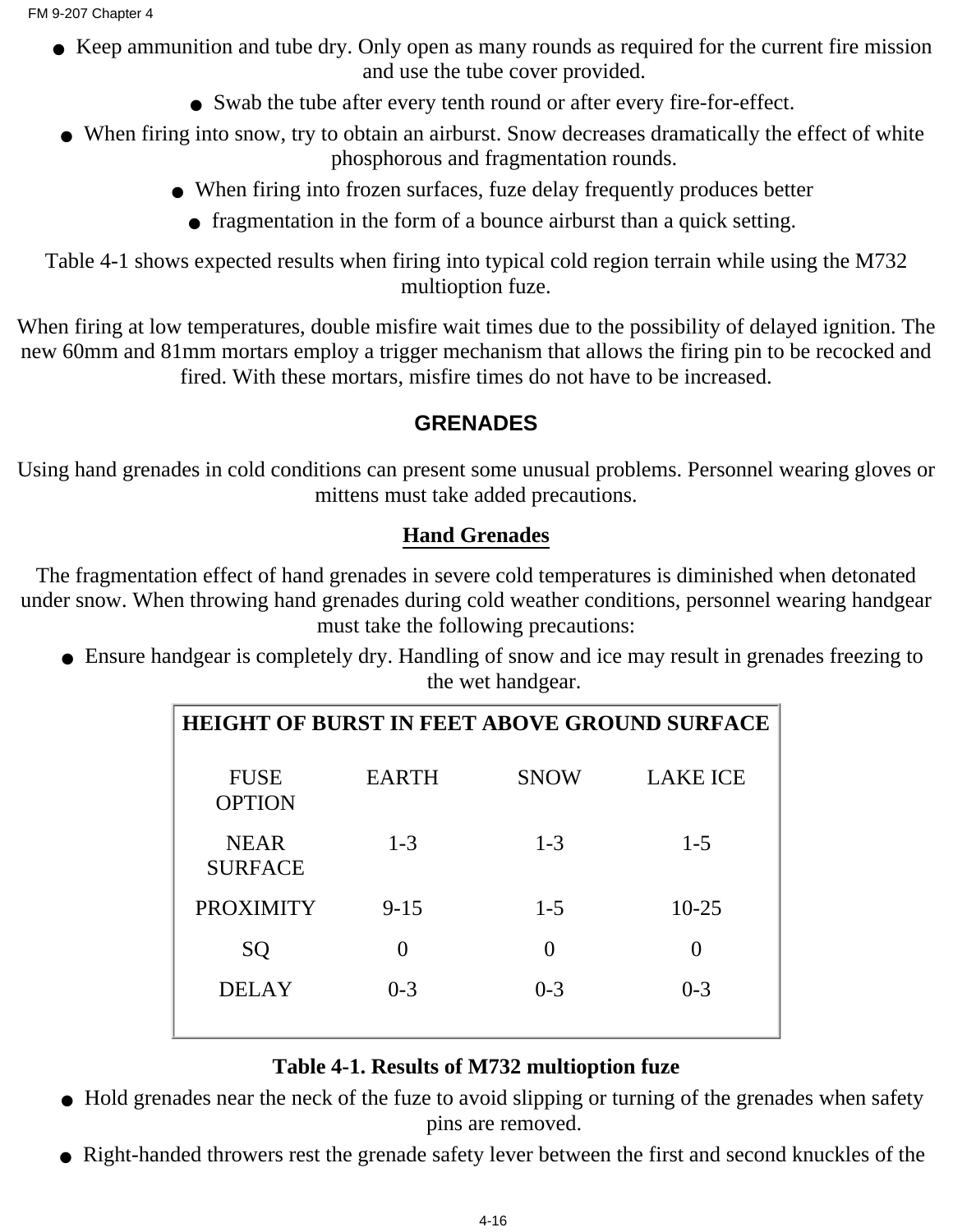thumb to ensure a sensitive feeling of the safety lever. Left-handed throwers hold the lever with the thumb by holding the grenade upside down. This procedure provides ready access to the safety pin ring (Figure 4-1).



**Figure 4-1. Cold weather grenade procedures**

#### **MINES**

Mine warfare in cold regions demands special precautions to be successful. As little as six inches of snow can reduce the effects and detection of mines and unexploded ordnance (UXO). Emplacing and extracting mines in frozen ground becomes impossible in frozen surfaces.

The rapidity and amount of snowfall in a single night makes marking a minefield crucial for recovering them. This also affects the decision whether to booby-trap them and how. In deep snow, branches or crossed sticks placed under the mines provide a useful snowshoe effect. Otherwise, they may be simply pushed deeper into the snow by the passage of the enemy rather than detonated. Care must be taken while emplacing mines when temperatures are changing, since recovery is difficult when mines are frozen to the ground.

Snow severely inhibits the family of scatterable mines (FASCAM). Besides the decreased blast effects, the self-orientation characteristic of the mines may not successfully complete the arming sequences and will self-destruct to prevent improper detonation of the mine. Also, the trip wires may not be ejected properly, thereby negating that capability.

#### **DEMOLITIONS**

Cold affects the ability to employ demolitions effectively. Handling becomes a partnership or team effort. FM 5-25 discourages the handling of demolitions while wearing gloves, but gloves are a must in cold regions. Special considerations must be made for the type of munitions and type of gloves worn.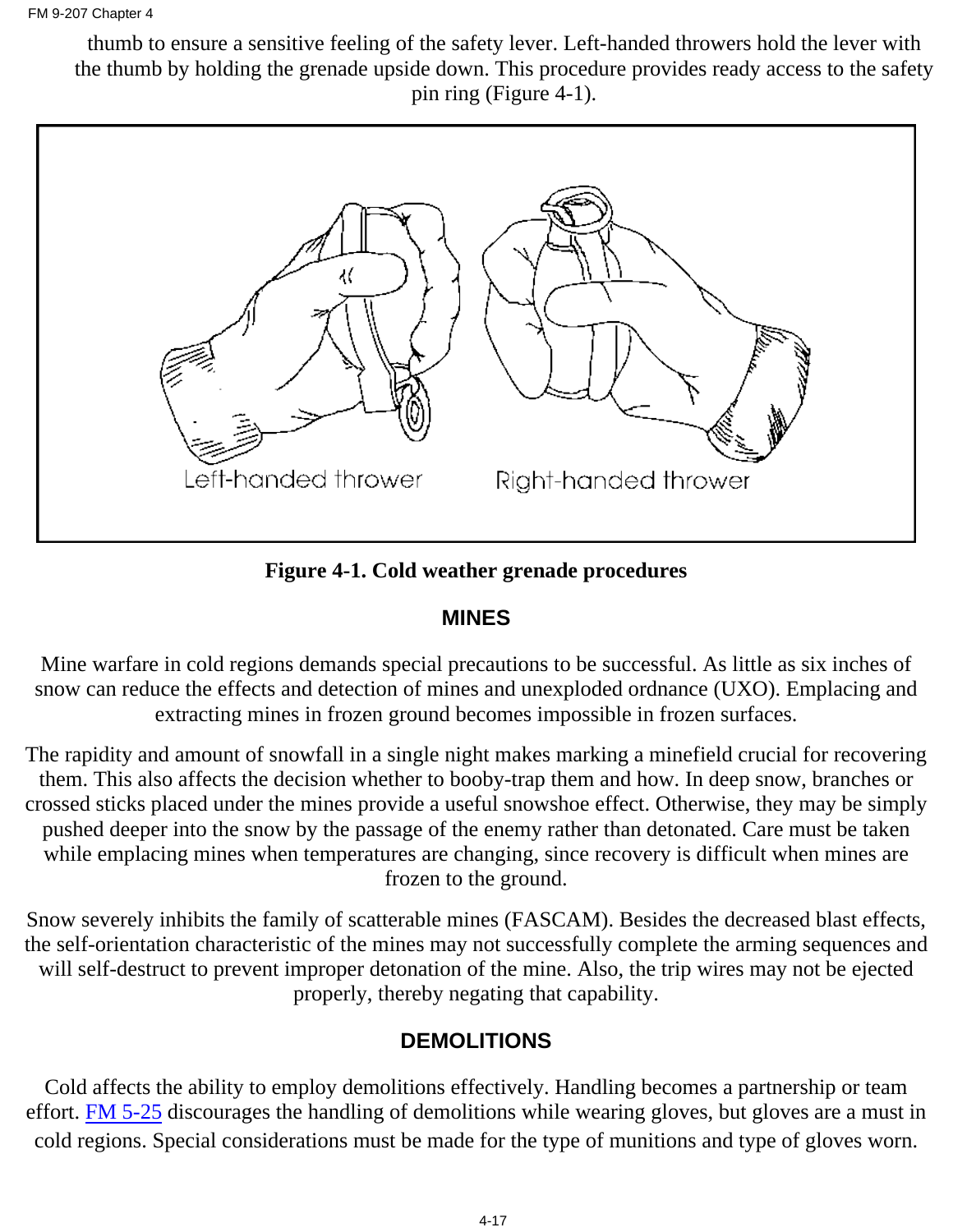Thin leather gloves may provide some protection from the extreme cold and allow the dexterity required to manipulate the demolitions.

Plastic explosive, C-4, becomes very hard, making the insertion of an initiating device difficult unless done in a warm shelter prior to its use. For this reason, TNT is preferred because initiating device couplers are built into the blocks. Also, at temperatures of -40° F and colder, C-4 sometimes shatters from the explosion of its initiating device rather than detonating. Military dynamite or TNT blocks are excellent for use in cold regions for projects like digging hasty fighting or firing positions.

Shaped charges do not penetrate as far as indicated in FM 5-25 or TM 9-1375-213-12; as adjusted data are not readily available, experience must dictate their uses.

The detonation cord and time fuse become stiff in the cold. They do not tie as easily as in temperate zones, and break easily. Also, the time fuze tends to maintain its curl and break if uncurling is attempted, except inside warm shelter.

Condensation contributes to increased chance of misfire in the cold. Hangfire and misfire waiting times should be doubled in cold regions. Taping over ends of detonation cord, caps, and igniter may prevent condensation contamination of the firing system.

Static electricity easily develops under cold, dry conditions. Because of this, nonelectrical detonation techniques are preferred over electrical ones.

## **Section X Fire Control Equipment**

## **PRECAUTIONS**

Sighting and fire control materiel operate satisfactorily at sub-zero temperatures if properly winterized and if certain adjustments are made.

When the LO for fire control materiel specifies oil, lubricate sparingly with instrument lubricating oil (OAI). In extreme cold weather operations, a thin film of oil is more effective for lubricating fire control mechanisms than a heavy application. It also affords adequate corrosion protection. When the LO for fire control materiel specifies grease, lubricate sparingly with aircraft and instrument grease (GIA).

Ordnance maintenance of fire control equipment in severe cold weather is difficult, especially where shop facilities are scarce. Thoroughly inspect and winterize all materiel before the onset of cold weather.

Whether it is planned to use a piece of equipment in a shelter or in a heated trailer, prepare the materiel to operate at the lowest expected temperatures.

Do not suddenly transfer sighting and fire control materiel from cold to warm or warm to cold temperatures. Condensation induced by this action may cause clouding of optics and rusting of internal parts. Use *anticondensation* containers as prescribed in Section III.

Do not put severe bends in interconnecting cables. All electrical cables should be removed periodically from under accumulated snow. This eliminates locating and digging out cables when preparing to shift the emplacement. Use a cable reel to take up cable when shifting positions, and take care not to allow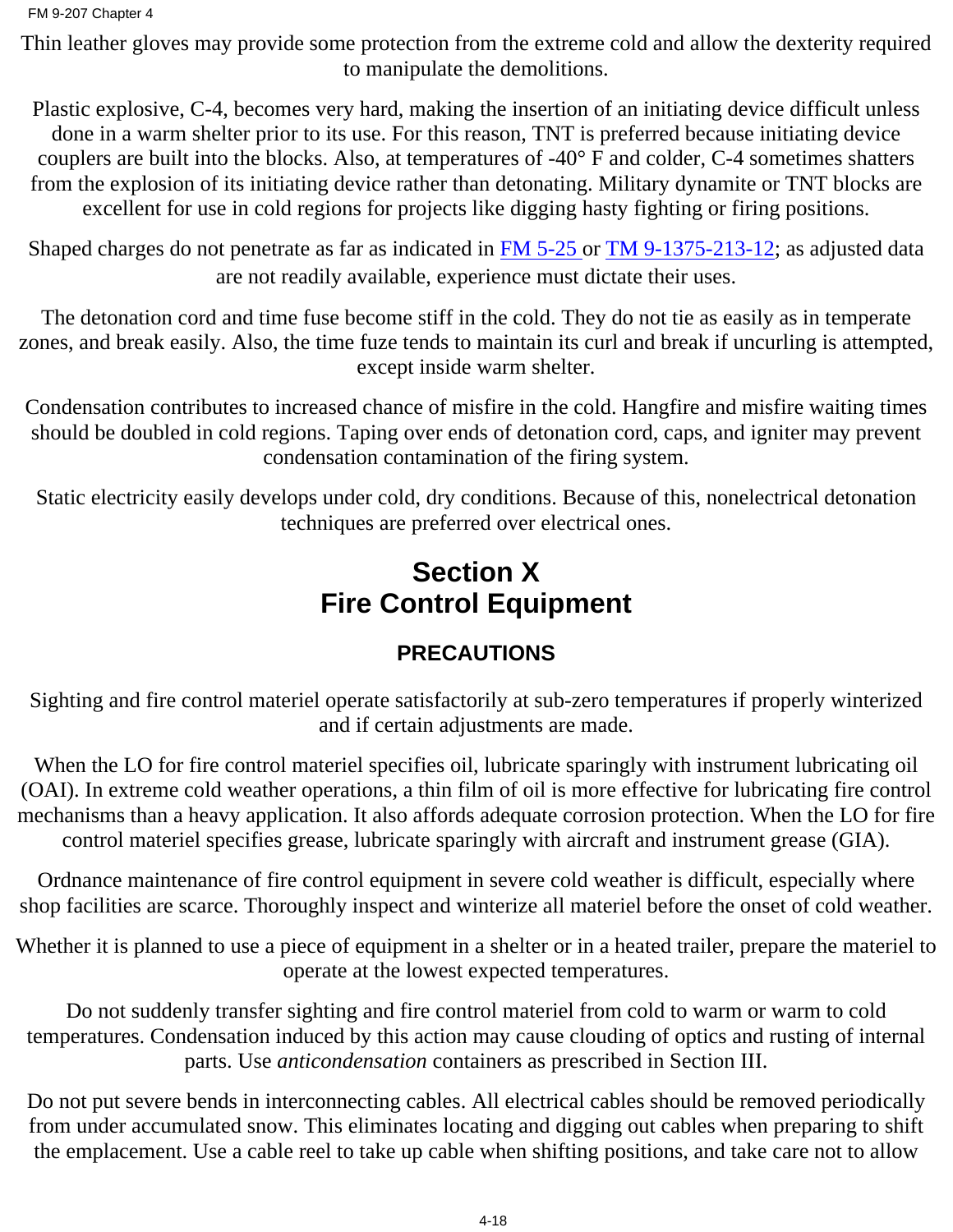kinks to form. To prevent heavy equipment from running over interconnecting cables, use stake markers to define the cable paths. Markers also facilitate locating cables for repairs.

## **FOGGING OF EYEPIECES**

When using optical instruments in severe cold weather, do not breathe on the eyepieces. When warm breath comes in contact with the eyepieces, the moisture in the breath condenses on the lenses and turns to frost. The frost fogs the eyepieces, making observation impossible.

There is no satisfactory antifog solution for use on eyepieces of optical instruments at low temperatures. Some solutions prevent fogging, but they streak the lens, making observation difficult or impossible.

The cold weather mask (Figure 4-2) is the most satisfactory method of keeping breath away from eyepieces. However, a face mask of any type is useful only as long as it directs the breath away from the lens or absorbs the moisture from the breath.



**Figure 4-2. Cold weather mask**

A serviceable face mask can be made from any piece of cloth, woolen scarf, or piece of gauze tied across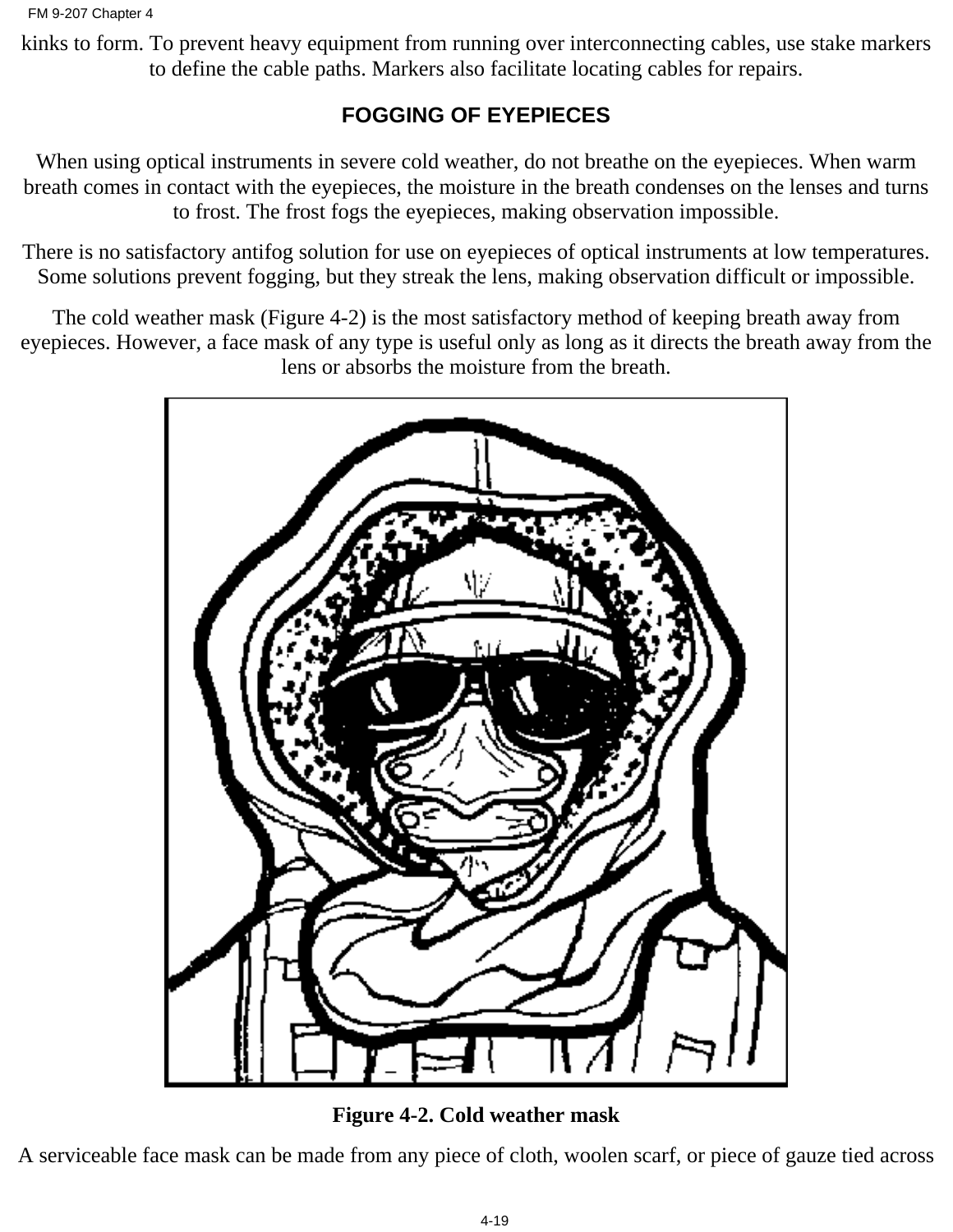the face just below the eyes. A mask made from any of these materials not only protects the operator's face from the wind but also deflects the breath from the lens. Change the mask periodically to avoid freezing the face.

When using a range finder, a blanket thrown over the operator and part of the tube increases the time of observation from 2 to 3 minutes to about 20 minutes before the eyepiece fogs. Clean optical surfaces by using tissue lens paper moistened with a few drops of optical lens liquid cleaning compound.

**NOTE: Ethyl alcohol can substitute for cleaning compound. If neither lens cleaning compound nor alcohol is available, use dry lens paper. Wrap lens paper around the end of a sliver of wood to make a swab. Dip the swab in optical lens liquid cleaning compound, shake off the excess, and clean lens. Wipe away any compound with lens paper, rubbing from the center outward in a spiral pattern.**

#### **CAUTION**

#### **NEVER POUR ALCOHOL DIRECTLY ON THE LENS SURFACES, AS EXCESS ALCOHOL WILL INJURE THE LENS SEALING COMPOUND. DO NOT USE ETHYL ALCOHOL NEAR AN OPEN FLAME OR EXCESSIVE HEAT SOURCE.**

#### **PURGING**

Most sighting and fire control instruments are filled with dry nitrogen to prevent accumulation of moisture inside the instruments. Unit mechanics purge and charge sighting and fire control materiel IAW applicable TMs or when condensation is evident in the instrument.

The gunner's primary sight (GPS) on the M1 series tank has a defroster, which does not automatically shut off after clearing the sight's day window. Excessive heat so generated can crack the window.

### **POWERED SYSTEMS**

While some fire control systems use nonpowered devices, most of the newer systems require a power source, either from batteries or external sources. For a full discussion of batteries, refer to Chapter 1 of this manual and to [TM 9-6140-200-14.](#page-108-0)

Some systems require external primary or backup power sources. As temperatures drop, prescribed batteries begin to lose their effectiveness. At lower temperatures, operators may be required to discontinue battery operation and connect the power cable and adapter to a vehicle auxiliary power (slave) receptacle.

Expect temperate zone dry batteries to lose considerable electrical capacity because of decreased chemical activity. These batteries may be used to operate equipment at low temperatures if the internal temperature of every battery is kept high enough to permit normal chemical activity. Dry batteries preheated to approximately 70° F retain sufficient heat for an appreciable period before replacement is necessary. The period of use depends on the rate that heat is conducted away from the battery. It can be extended if the battery is insulated from cold-conducting surfaces by means of nonconductive materials.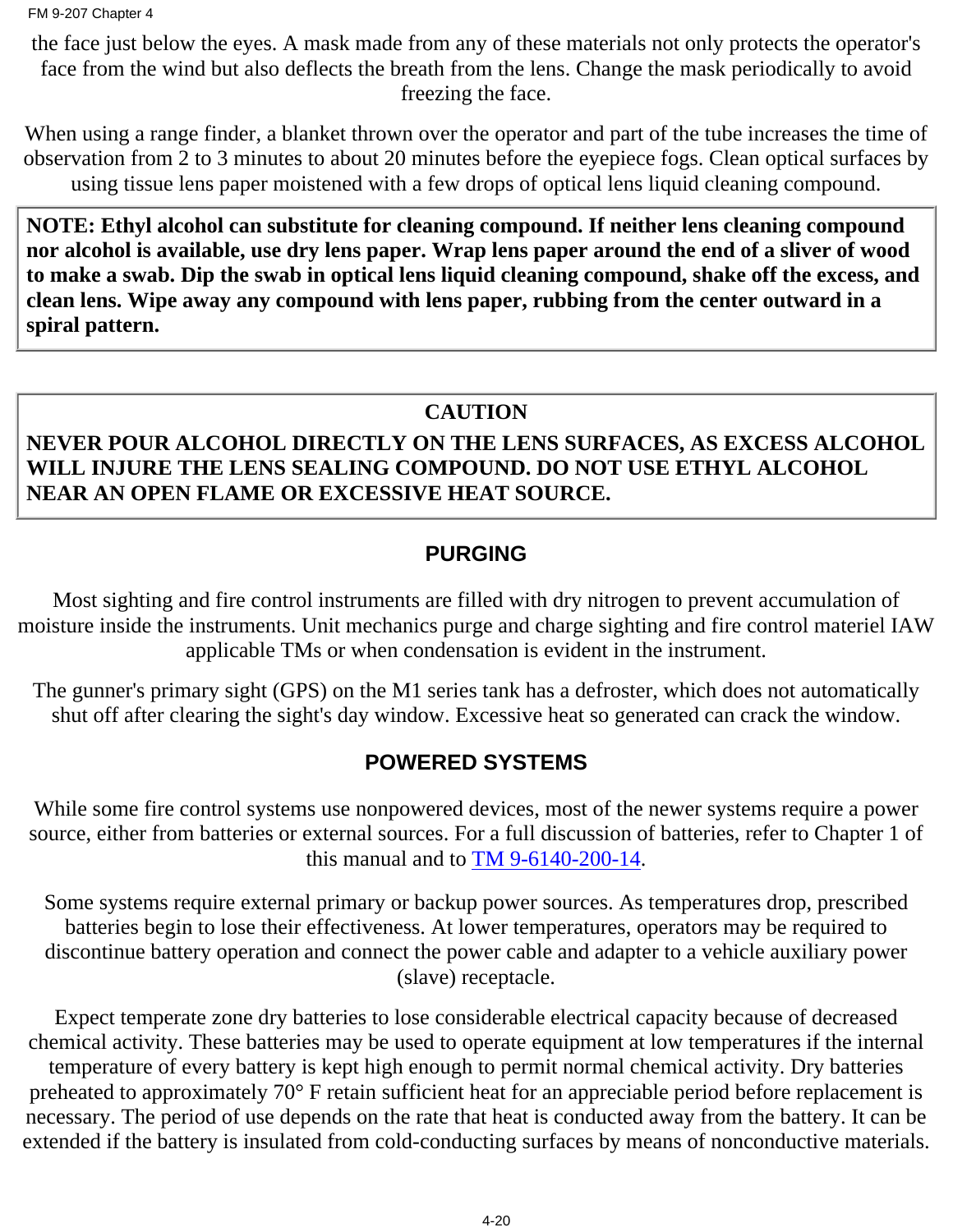When soldiers must carry replacement batteries, they can use the following means to retard heat loss. After preheating, place the batteries in bags lined with kapok or spun-glass fiber materials, wrap in woolen clothing, or carry them close to the body. Under certain conditions, it is advantageous to carry the batteries separate from the equipment by using a connecting cord and plug. This arrangement may require certain modifications to the using equipment to permit installation of the connecting cord and plug. Usually, the modifications are minor and readily accomplished by the using unit.

If replacement batteries can be carried in a vehicle, a well-insulated box that has small heater elements powered from the vehicle battery will ensure maximum usable life of the batteries without heat loss.

### **PROTECTION OF TUBE EXTENSIONS AND EYEPIECES**

Snow can collect in uncovered eyepieces and tube sunshades or extensions, rendering instruments useless until the snow is removed. Do not try to blow the snow out of these parts or wipe it out with gloves or bare hands. Some of the particles of snow will melt and freeze on the lenses, causing further difficulty. Use a small, stiff brush or small, rubber bulb with nozzle to remove the snow.

A temporary method of keeping snow out of eyepieces and tube extensions is to put loose wads of tissue lens paper in them when the instrument is not in use. These wads can be removed easily. Care should be taken to prevent the tissues from becoming wet and freezing the tube.

### **LEVEL VIALS**

When cold-soaked at temperatures below approximately -40°F, the level vials on sighting and fire control items encounter sluggish movement, elongation of the bubbles, and at times, bubble separation. Sluggish bubble movement and elongated bubbles do not affect the precision of the piece. However, bubble separation does affect accuracy. When bubble separation occurs, briskly rub the top surface of the level vial, and the bubbles will join to become one bubble.

### **COMPENSATED SIGHT PICTURE**

For operations in cold regions, mortar gunners must practice firing using the compensated sight picture. This is the rule rather than the exception when firing from frozen surfaces (Figure 4-3).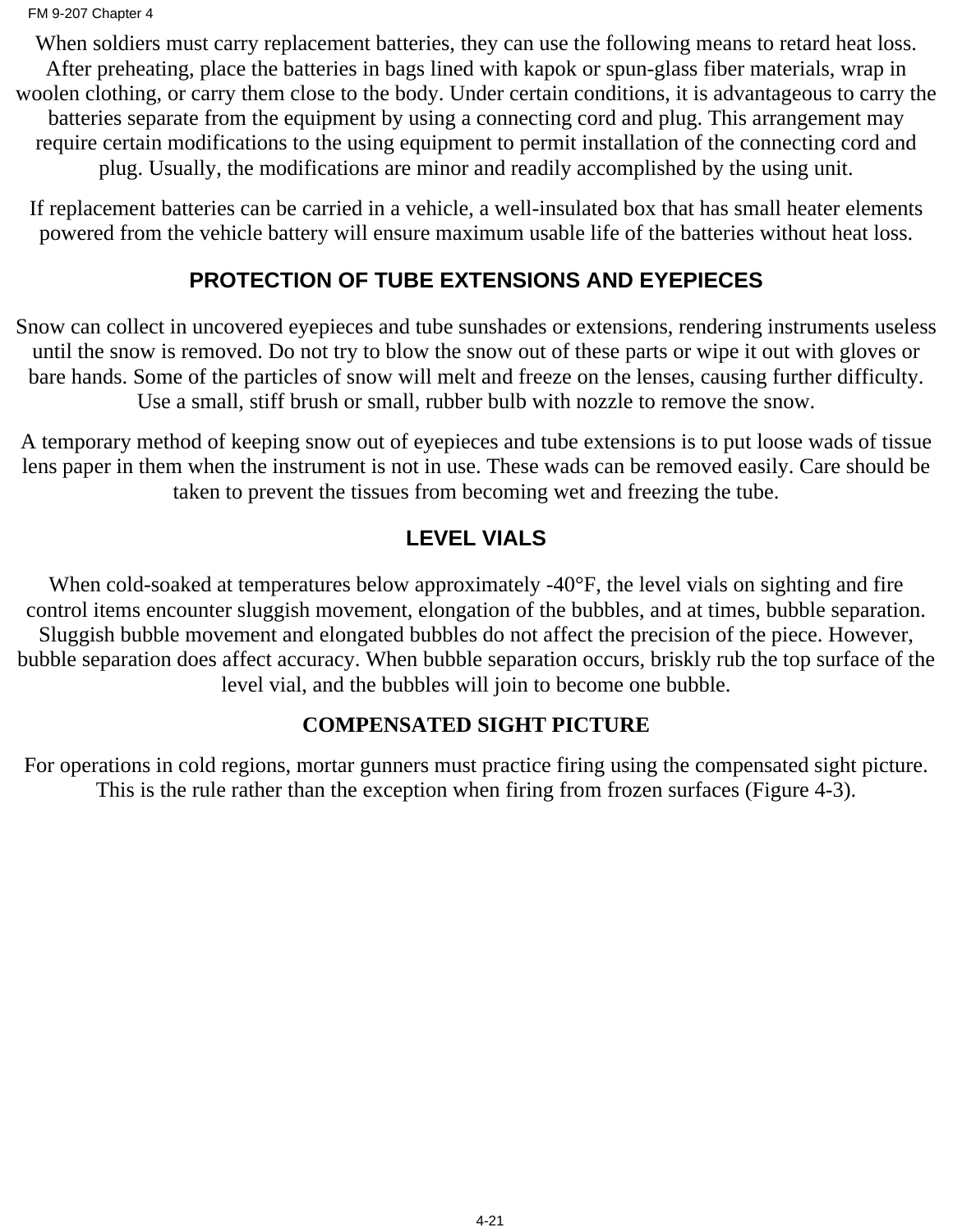

**Figure 4-3.Compensated sight picture**

## **LASERS**

The effectiveness of lasers is reduced by rain, snow, clouds, and fog. This is due to the beam being diffused by the water molecules in the air.

### **COMPASSES, BINOCULARS, AND OTHER OPTICAL INSTRUMENTS**

The liquid in the lensatic compass thickens in severe cold. The heavy liquid slows the action of the compass and may make it inaccurate. Carry this type of compass near the body in the inner clothing to keep the liquid warm and thin. The dry-type compass is not affected by extreme cold weather.

Cold weather does not affect binoculars and other liquid-free optical instruments. However, condensation does form when instruments are taken from cold air into warm air. Leave instruments outside or use *anticondensation* containers.

Cover equipment such as telescopes while not in use. If a cover cannot be made to include the whole instrument, make bag-type cloth covers to go over the eyepieces and tube extensions. Cloth covers are better than airtight covers, such as the leather covers provided for some instruments. The cloth covers allow breathing of the air in contact with the lens. This prevents condensation when the instrument encounters lower temperatures. Cloth bag covers can be made with a spring, elastic, or drawstring at the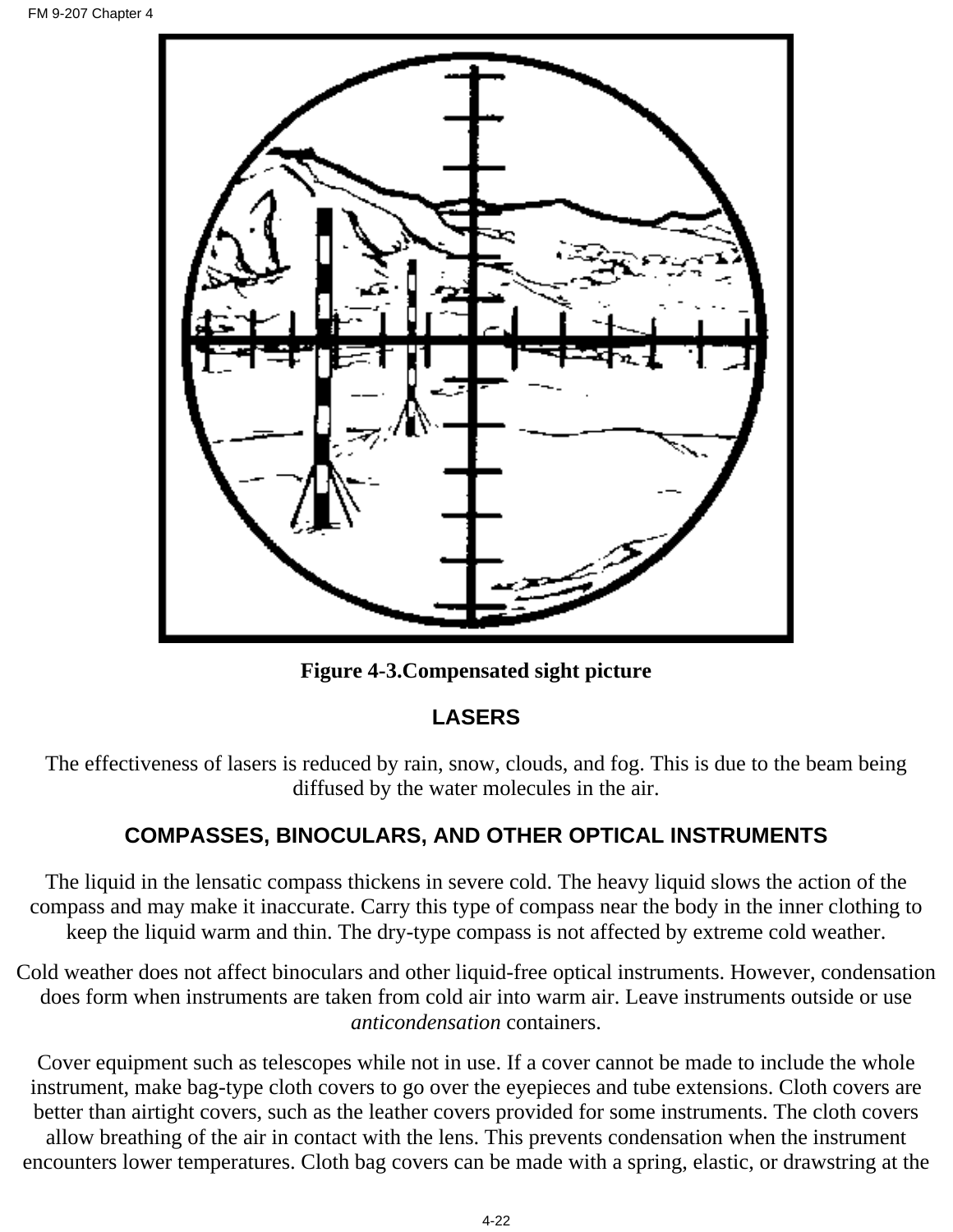mouth so they can be held in place and easily/quickly removed.

When temperatures drop, the pressure on the hydraulic accumulator of the

independent thermal viewer must be lowered, or its pump will work too hard and wear out quickly. The image transfer assembly also needs attention when the seasons change to preclude excessive purging and desiccant changes. Proper pressures are listed in updated TM 9-2350-259-20.

### **DIGITIZED EQUIPMENT**

Liquid crystal displays (LCD) are sometimes affected by extreme cold, causing erratic readings. Do not force switches and knobs on equipment. Thawing may be needed if accumulations of snow or ice have interfered with operations.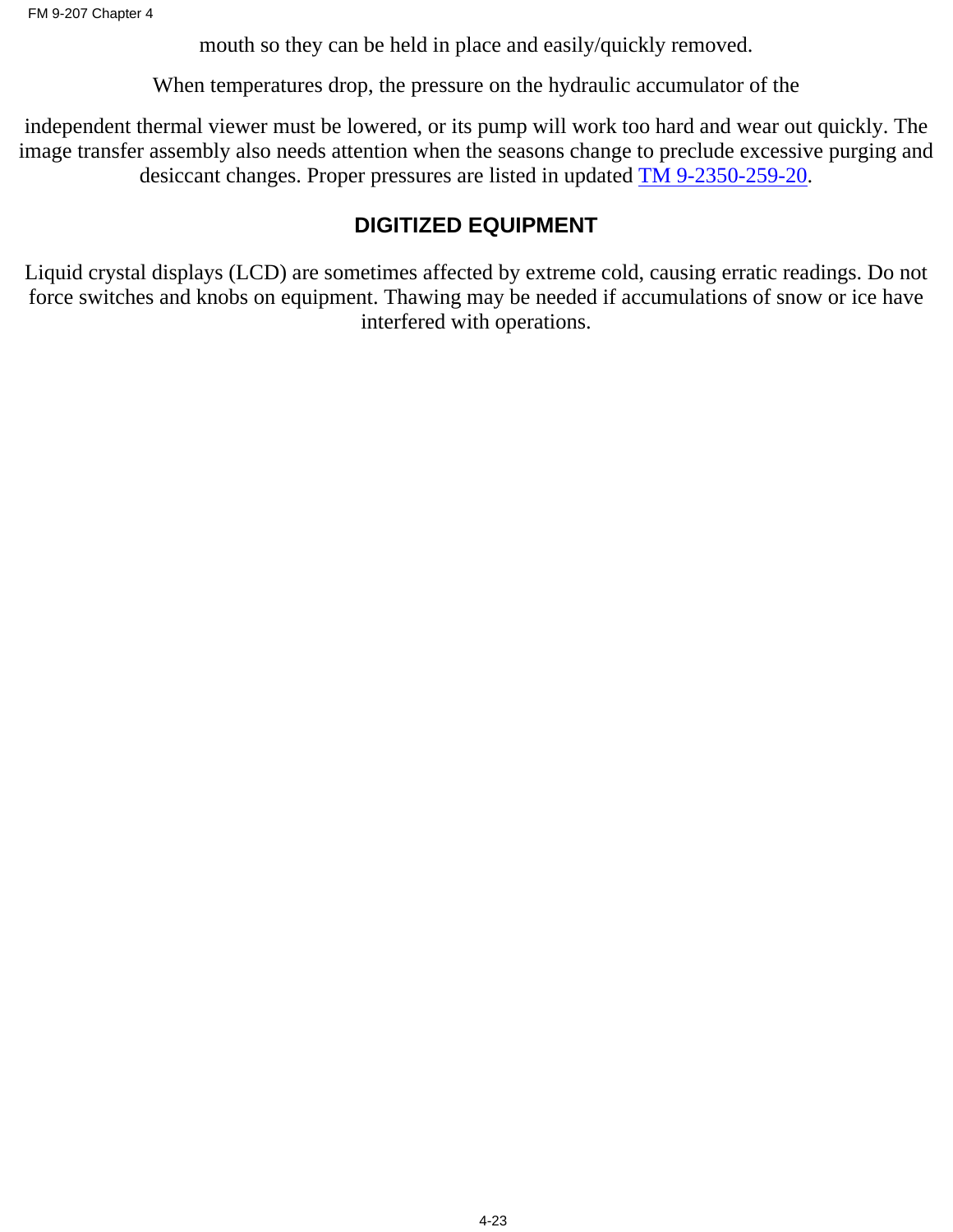# **Chapter 5 Small Arms**

## **Section I Cold Weather Problems**

### **CLIMATIC CONDITIONS**

Just as with larger weapon systems, severe cold can adversely affect small arms. Special care and procedures must be followed to keep them functioning properly.

#### **Cold-Dry Conditions**

Exposed metal surfaces require more frequent applications of smaller amounts of lubrication in order to remain fully functional in the cold-dry air.

#### **Condensation**

Condensation forms on weapons when they are taken from the cold into any type of heated shelter. This condensation is often referred to as *sweating*. When the weapon is later taken out into the cold air, the film of condensation freezes. This is especially serious when it occurs in the internal parts of the weapon, and stoppages and malfunctions result. When weapons are taken into heated shelters for cleaning purposes, *sweating* may continue for as long as one hour. When time permits, wait one hour, remove all condensation, and then clean the weapon.

Any opening that allows air to enter can also be a condensation problem area. When in combat, leave winterized weapons outdoors and covered. An alternative method is to place individual weapons between the tent and tent liner. This method allows for rapid access to the weapons, provides security, and still protects the weapon from excessive condensation. Special cleaning procedures reduce problems caused by condensation. When enemy contact is imminent, the interior climate of troop compartments of transportation systems (especially aircraft) should be maintained close to freezing (32°F). This prevents overheating of troops dressed in the cold regions uniform. It also prevents moisture from condensing and refreezing on weapons as troops debark into the cold from warm aircraft and vehicles. Soldiers and aircraft crews must exercise caution when loading soldiers after periods of heavy exertion. Sweat buildup and body heat of soldiers loaded on an aircraft can cause extreme and rapid fogging of the aircrafts windshields, blocking pilot vision. Soldiers preparing for extraction should ventilate their uniforms and remove as much body heat buildup as possible.

Maintenance procedures may require modification to reduce problems created by condensation. For example, the operator is not normally allowed to disassemble the buffer assembly of his M16A2 rifle. However, such disassembly may be necessary to prevent rifle stoppages due to condensation and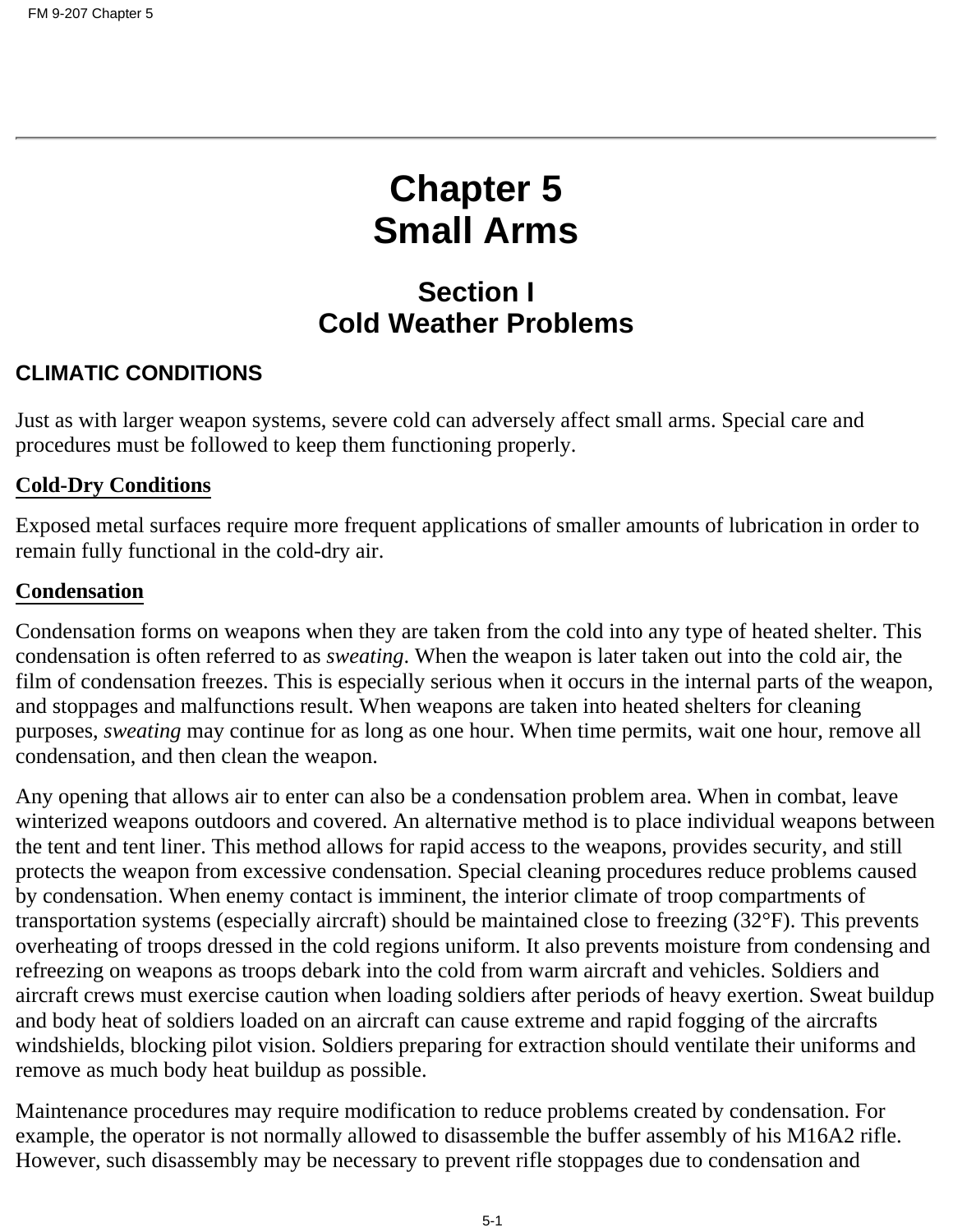```
FM 9-207 Chapter 5
```
refreezing.

Despite precautions, weapons parts may still freeze. If they do, slow and careful manual operation may free them and prevent breakage.

#### **Snow and Ice**

Blowing snow tends to get into working parts, sights, barrels, magazines, and ammunition, especially when moving in deep snow under combat conditions. Use covers and muzzle caps when available, but remove them prior to firing.

#### **Visibility**

Blowing snow and ice fog inhibit soldiers' abilities to acquire and engage targets with small arms. Also, weapons fire creates a pall of ice fog that can hang over the weapon position, not only blocking the gunner's vision, but revealing the position to enemy gunners.

## **FUNCTIONING DIFFICULTIES**

Cold adversely affects the functioning of small arms. Care must be taken to identify problems and apply corrective action.

#### **Sluggishness**

A common weapons problem in cold weather is sluggish operation. Normal lubricants thicken at low temperatures, and stopped or sluggish action of firearms results. During the winter, weapons must be stripped completely and cleaned with a dry-cleaning solvent to remove all lubricants and rust prevention compounds. Below 10°F, LAW helps moving parts slide better than CLP or LSA. These products provide proper lubrication during the winter and help minimize freezing of snow and ice on the weapons.

#### **Breakages and Malfunctions**

Another problem the soldier faces in severe cold is a higher rate of breakage and malfunctions. This can be attributed primarily to the cold, although snow in weapons can also cause stoppages and malfunctions. The hardened metal parts of automatic weapons are more brittle than soft metal in cold temperatures. When the weapon is fired at sub-zero temperatures, parts can break within the first few rounds. Short bursts warm the gun to a normal firing temperature. Weapons should first be fired at a slow rate of fire. Once the parts have warmed up, the rate of fire may be increased to the normal cyclic rate.

#### **Emplacement**

Most crew-served infantry weapons need a natural base or gun platform to fire accurately. In warm weather, the ground provides a solid base and yet has enough resiliency to act as a shock absorber. If the weapon is emplaced on solid, frozen ground, there is no "*give".* All the shock of firing is absorbed by the weapon itself, resulting in damage. Also, the slippery surface of the frozen ground may allow the weapon to slide.

If the snow is not too deep, and if time permits, tripods should be positioned by expedient means to keep them from moving. Lashing the tripod feet to logs that rest on pine boughs or brush, or using the ahkio (sled) as a firing platform, are methods of stabilizing tripods.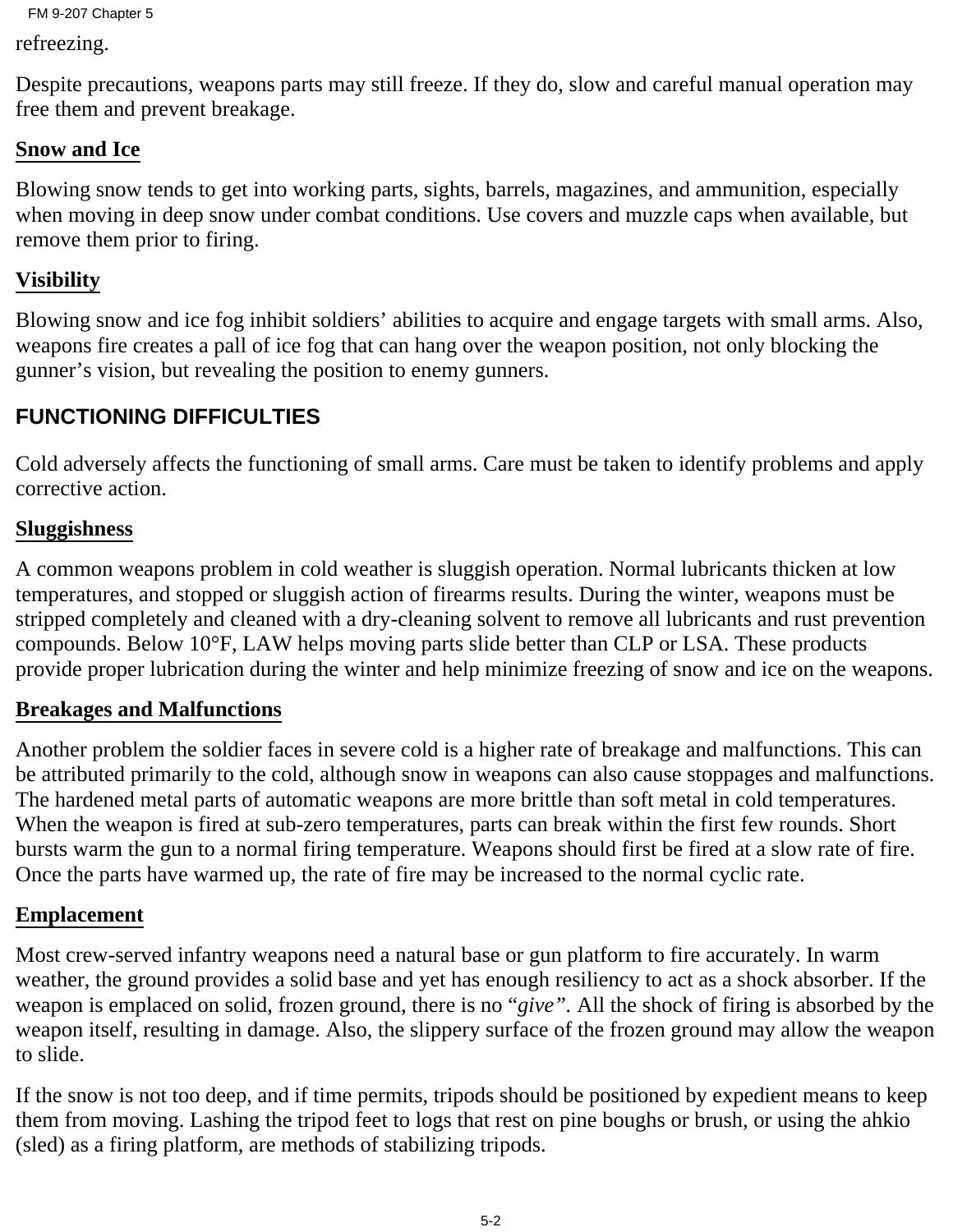# **Section II Effects of Cold on Small Arms and Ammunition**

## **PRECAUTIONS**

When using weapons or handling ammunition in severe cold, the operator should wear gloves or trigger-finger mittens with liners.

Sudden changes in temperature can cause plastic handgrips, like those on the M203 grenade launcher, to crack. Wrapping the weapon in a blanket or poncho before bringing it from a cold to a warm area helps warm it gradually.

#### **PISTOLS**

When using pistols in cold weather, difficulties that arise can include damage to moving parts and firing the pistol wearing arctic mittens. Malfunctions can be caused by snow or ice-plugged clips.

#### **RIFLES**

Malfunctions and breakages are 3 rifles may be caused by snow or ice-plugged magazines. Apply LAW to prevent bipods from freezing in position. Although all rifles create ice fog, the signature effects are minimized since the firer can change position.

#### **MACHINE GUNS**

Machine guns (MGs) break and malfunction at a high rate in cold weather. Gun crews must carry extra sears and bolt parts. One common malfunction that occurs early in firing is short recoil (bolt does not recoil fully to the rear). The prescribed immediate action for the particular weapon should be applied. As the metal warms, the problem will diminish. A second type of malfunction is caused by the freezing and hardening of buffers. This in turn causes great shock and rapid recoil, thereby increasing the cyclic rate. When this happens, parts usually break.

Condensation causes parts to freeze. All internal parts and friction surfaces of MGs should be coated with LAW. These weapons have fewer malfunctions when fired cold and dry if sub-zero lubricants are not available. Firing should consist of short, two- or three-round bursts fired at close intervals. Since ice fog greatly impairs the gunner's vision along his line of sight, crews must prepare two or three alternate gun positions.

After changing barrels, if the hot barrel is laid directly on snow or ice, it may warp or disappear in deep snow. A tarp or poncho keeps barrels from warping or disappearing.

#### **AMMUNITION**

Cold weather does not materially affect the performance of small arms ammunition. Ammunition should be kept at the same temperature as the weapon and should be carried in bandoleers. Additional ammunition should be protected in the pockets of the parka or rucksack.

Ammunition, clips, and magazines must be cleaned of all oil and preservative and must be frequently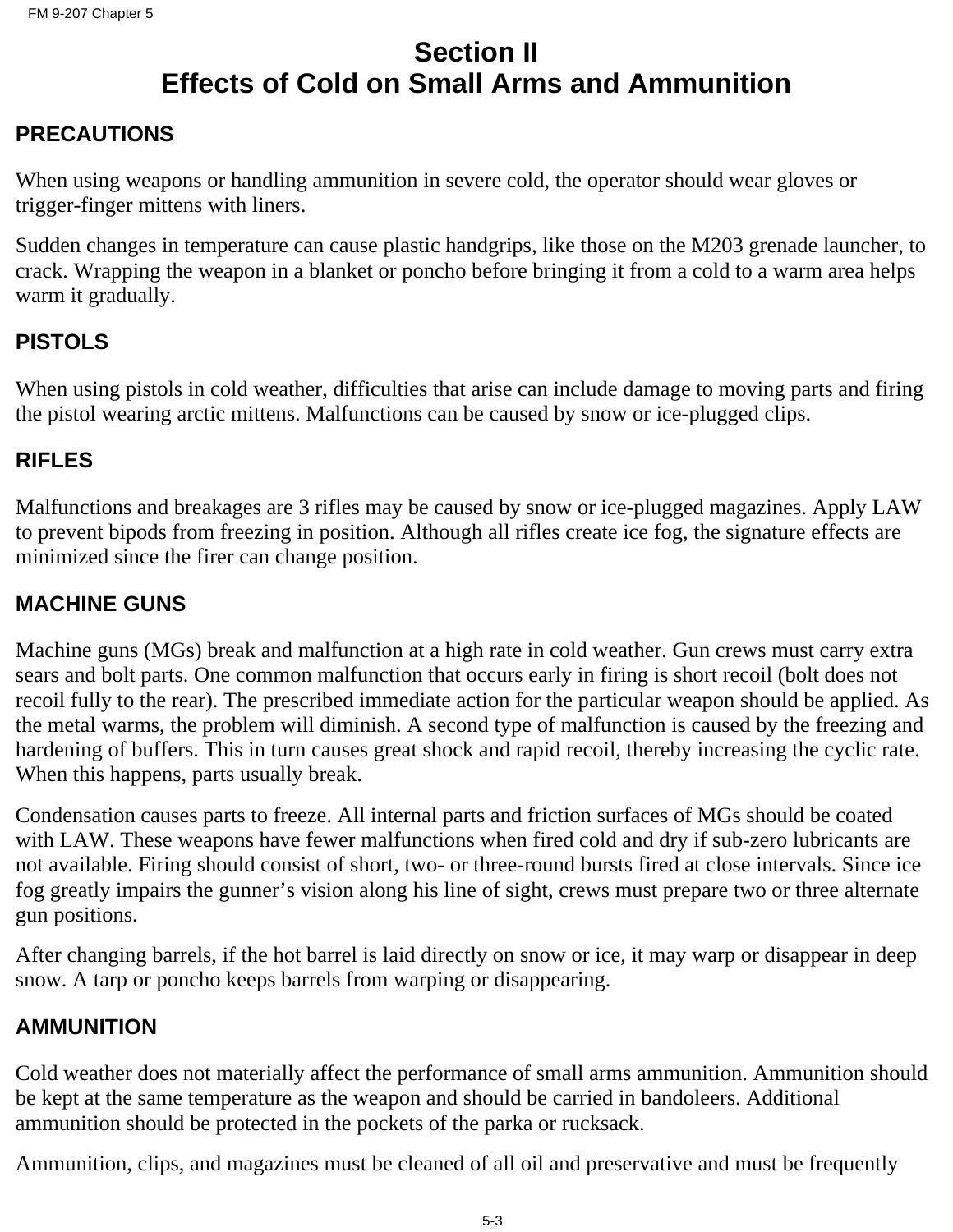#### FM 9-207 Chapter 5

checked. Remove all ice, snow, and condensation. Keep cartridge containers, magazines, and ammunition drums closed to prevent the formation of rust or ice.

Store ammunition in original containers. Raise storage containers off the ground and cover them with tarpaulins, ponchos, salvage tents, or any other material that affords protection from the snow. Ammunition so stored should be marked to assist with relocating it if the storage containers become snow-covered.

Resupply in cold climates is also difficult, especially the resupply of heavy, bulky ammunition. All soldiers must practice ammunition economy and fire discipline to reduce resupply requirements. Loaded clips, magazines, or single rounds dropped into the snow are often lost. Careful handling of ammunition is essential.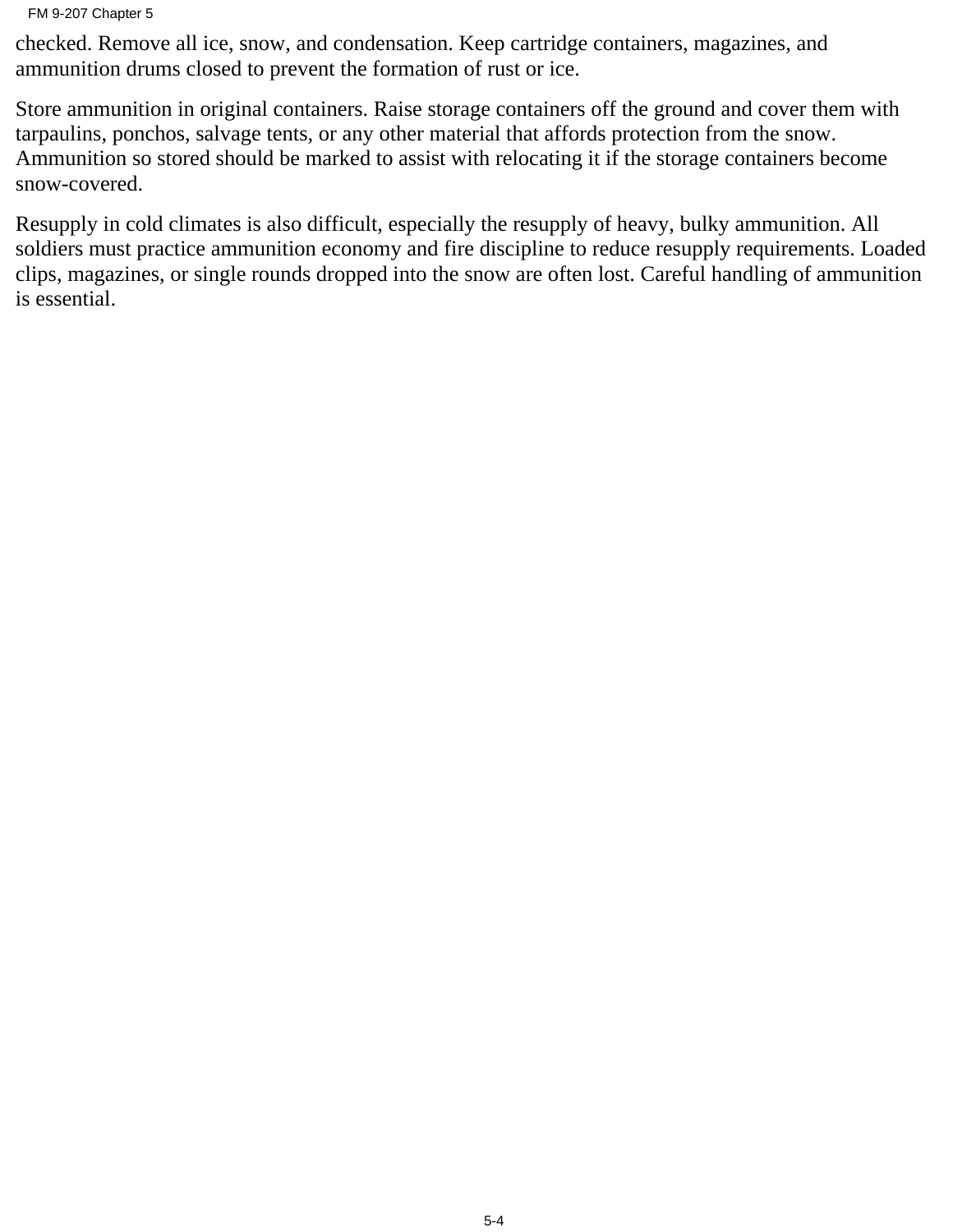# **Chapter 6 Communication and Information Systems Equipment**

#### **Section I Cold Weather Problems**

#### **PHENOMENA**

Certain climatic conditions affect communications and communications equipment in cold regions. These include: cold temperatures associated with dry air, condensation resulting from relatively rapid temperature changes, frozen surfaces, snow and ice, visibility, and electromagnetic conditions.

#### **Cold-Dry Air**

In cold-dry air,cold-soaked equipment is especially difficult to assemble. Increased attention to detail, patience, and special preparation to prevent damage is required. This includes working with tight connections, electrical contacts, inflexible cables, power cords, grounding, control knobs, rubber covers, binding posts, and other moving parts. Assembly of equipment is also complicated by the bulky gloves or mittens worn by operators and maintainers.

As mentioned in [Chapter 1,](#page-6-0) cold markedly lessens the operational life of batteries. At -40° F the storage battery for the radio sets SINCGARS cease to operate, resulting in lost codes, and requiring reloading after rewarming. The dry air, coupled with the wind and cold, can cause considerable buildup of static electricity on nonconducting surfaces. This buildup can be a hazard to operators and technicians, as well as to equipment. Temperature inversions that occur on the coldest days in cold regions degrade frequency modulation (FM) communications signal strength drastically. This must be considered when planning troop dispositions and locations of command and control centers.

#### **Condensation**

Rapid changes in relative temperature cause cold-soaked equipment to sweat and frost up when moved rapidly between warmth and cold. Electrical contacts are especially susceptible. Also, frosting from the breath of the operators can render microphones inoperable.

#### **Frozen Surfaces**

Frozen surfaces serve as heat sinks and rapidly cool equipment. A good rule is to keep all communications equipment off the ground. Adequate grounding is important on many pieces of communications equipment, yet is very difficult to achieve on frozen surfaces.

NOTE: Standard grounding systems will require considerable effort to construct, and in some cases prove to be impossible. Shaped charges, coupled with water-saturated salt/soil backfill poured over the grounding device, provide one of the best means for penetrating frozen earth.

Extraction of grounding devices is more than likely possible only after seasonal thawing. Use of existing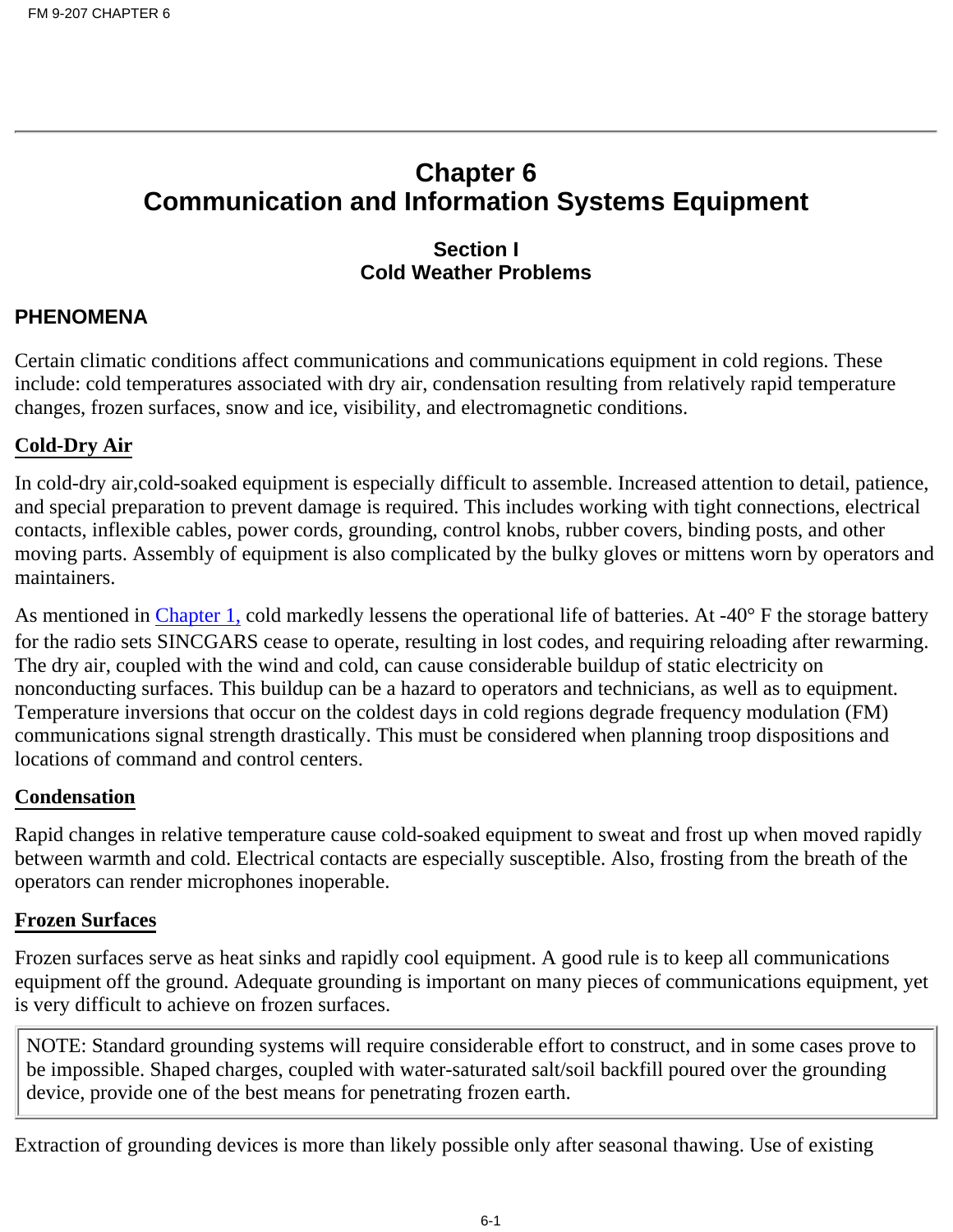grounds (pipes, established grounds, and buried steel) is desirable, as long as the pipes are not conduits for gas or flammable liquids.

#### **Snow and Ice**

Snow and ice can get into any unprotected openings in equipment. Use the equipment covers provided for most communications equipment. Signal attenuation due to ice on antennas is also

common in cold regions. Drip loops for overhead connections, especially power connections, are required. Since small items dropped in the snow are easily lost, more frequent inventory of sets and kits is advised.

#### **Visibility**

Prolonged hours of darkness affect communications equipment operation and maintenance in several ways. Inventory, assembly, and disassembly in the dark are difficult and time-consuming, especially when wearing required gloves or mittens. High frequency (HF) wave propagation markedly deteriorates with changes occurring in the ionosphere as darkness approaches. Lower frequency assignments that need longer antennas are also required. A good day of HF communications between stations 100 kilometers or more apart might be limited to only six hours.

#### **Electromagnetic Conditions**

The Aurora Borealis activity can cause noise, suppress signals, and cause unusual wave propagation in radio communications. While electromagnetic interference does not damage equipment, planners must anticipate this degradation in choosing unit locations. Fading and severe static can cause speech secure devices, such as the KY-7, to lose signal, requiring numerous retransmissions of long messages.

Units reportedly use Aurora activity to gain greater range for HF radio by reflecting directional signals off the light fields. However, this innovative use of conditions is the exception. The greater magnetic declination angles encountered as one moves farther north also greatly affect radio communications positioning and orientation of directional antennas. These problems increase the need for strict supervision.

The most effective tactical ground system for use in frozen ground is the Surface Wire Ground System (SWGS). This system consists of pins connected together with cable to form a grounding grid. Typically, the best grounding that can be obtained with either a six-foot grounding rod or the SWGS is about 3,000 ohms of resistance.

#### **Section II Operation and Maintenance of Communications and Information Systems**

#### **RADIO SYSTEMS**

Several considerations for radio equipment were addressed in the previous section. A good rule to follow and enforce is to handle all communications/electronic equipment very carefully when cold. A radio dropped on cold ground or thrown into the back of a vehicle is easily damaged. Control knobs may be sluggish or even frozen and require careful handling.

Even well-maintained equipment requires considerable warmup time. For example, 15 to 20 minutes warmup before voice transmission may be required, and a cold-soaked AN/GRC-42 radioteletype system might require warming for three to four hours. Keeping equipment as warm as possible can be achieved with careful planning and innovation. Use chemical heat pads and styrofoam to keep equipment, especially speech secure devices, operational. Placement of radios and switchboards off the ground and away from exterior tent or shelter walls is advisable.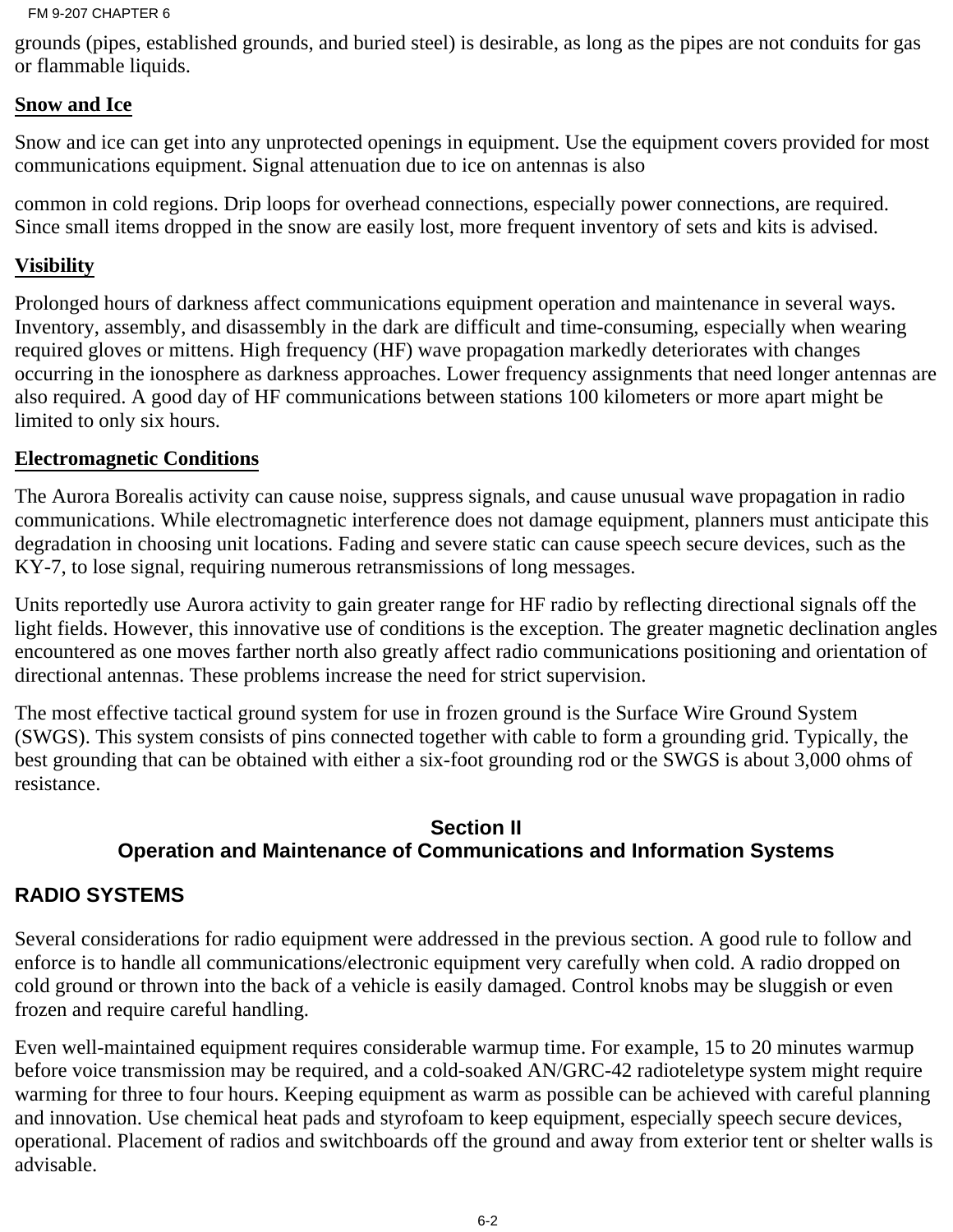Another hazard is, ironically, too much heat. Needless damage to equipment is often incurred by improperly placing the equipment too near shelter heat sources, such as a stove or heater. Electronic components and insulators can easily melt or burn, and some batteries explode when thawed too close to a heat source.

Lithium batteries, like the BA-5598 for the radio set SINCGARS, are especially effective in cold weather and do not need warming at temperatures above -20° F. Dry cells should be kept warm until needed. Extra batteries can replace cold batteries in use; after warming, they can be used again. Batteries should not be installed in idle equipment. Plastic pins on battery connections get brittle in the cold; install them carefully.

Each user of a portable manpacked radio should carry the handset inside at least one layer of clothing to prevent the push-to-talk button from freezing. This requirement, combined with the operator wearing a parka hood, severely hampers the ability to hear incoming transmissions. This may be overcome by using external speakers such as the LS-454/U. Use plastic coverings, such as battery packaging, to cover the mouthpieces of handsets. These should be used even with the presence of moisture shields to keep moisture from the operator's breath from freezing the handset. An excellent alternative is the standard nonlubricated prophylactic slipped over the handset. A wool sock over the handset keeps snow and ice out and protects the operator from direct contact with cold plastic and metal. Placing an unthawed handset directly against lips or ears can cause physical injury.

Anticontact gloves should be available and used when touching cold metal equipment. Cold injury and loss of surface skin can occur after the briefest of contact with cold handles, knobs, and surfaces. Also, common tools, such as the TL-13A lineman's pliers, should have handles wrapped in plastic or tape to provide protection.

Spare connectors, cables, handsets, and antennas should be readily available for replacement when failures happen. Metals and plastic become remarkably brittle and crack and break easily in the cold. Friction tape is advised rather than plastic tape, which loses its adhesiveness in the cold.

Vehicular radios also require careful attention. Small physical shocks can cause whip antenna damage when in the upright position. Radios should be warmed for three to four minutes on low power before changing to high power settings or transmitting. The vehicle for the particular radio being used should be cycled periodically IAW its -10 series manual when temperatures dip below -30° F. The vehicle, when cycled, should be idled at approximately 1,200 RPM. Otherwise, the high discharge rate necessary to operate both the radio and the heater soon wears out vehicle batteries.

#### **ANTENNA SYSTEMS**

Attention to proper assembly of antennas is a commonly overlooked requirement in the cold and dark. Shortcuts and failure to follow prescribed instructions often result in interruption or degradation of communications and damage to equipment. The RC-292 and OE-254 antenna masts must be erected with enough sections to ensure necessary height.

#### **Erecting**

Standard stakes are often useless in frozen ground. GP-101 cold-weather stakes can be ordered for the RC-292, or the GP-112 for the OE-254. Because they are slimmer than standard stakes, they do not hold as well when the ground thaws. Heavy 12-inch steel tent pins have been used successfully. Tree and rock tie-offs are also acceptable. Another method for erecting an FM antenna is to guide the mast carefully alongside a tree and secure it to the trunk using one of the attached guy lines. Exercise care not to damage any of the elements, cable, or mast sections upon erecting.

Proper inventory of unused hardware is essential since parts are easily lost in snow and darkness. Care must also be taken not to let moisture accumulate due to condensation or precipitation and ground out the antenna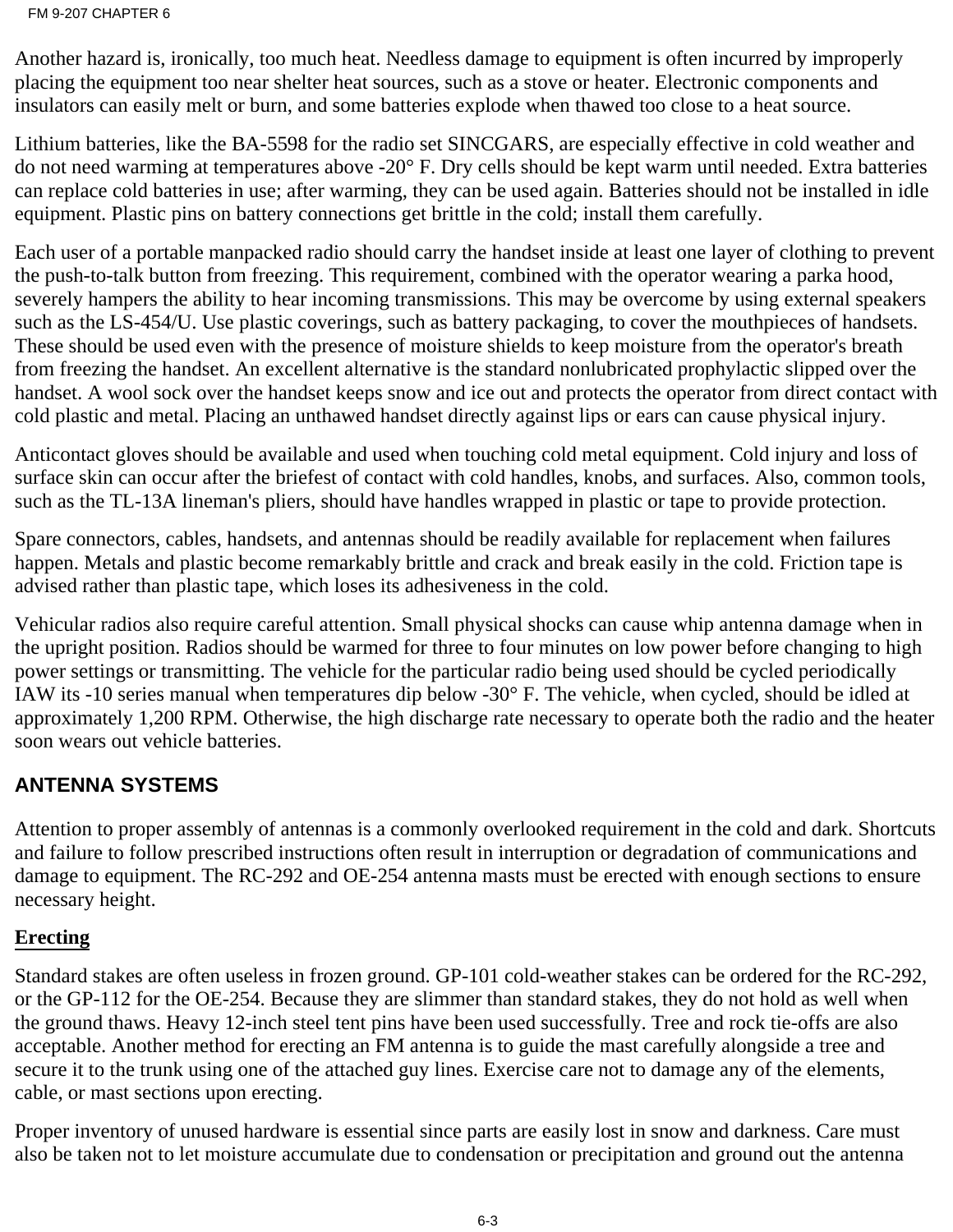against the trunk.

NOTE: Prior to assembly, expose antennas to the cold to prevent sweating and freezing. This prevents problems with disassembly.

Keep the mast sections clean and free of foreign matter. Lubricate the male and female ends of each mast section only with silicone lubricant. After applying the silicone and joining the sections, back off the joints by approximately one turn as a precaution against sticking.

The RG-213 coaxial cable is recommended over RG-8 cable; the latter becomes brittle and cracks at temperatures below -20° F. Spare cable connectors and adaptors are recommended, since damage and loss are common. Loop and tape coaxial antenna cable near the top of the mast to ease pressure on the connector. Tape the cable at intervals along the mast to prevent the whipping action of the wind from causing damage to the antenna. Tap the mast periodically to shake free snow and frost accumulation, which can degrade transmission signal strength. Make guy lines in a manner to prevent tripping on the antenna guys and disabling the antenna.

Keep ceramic bowls dry because water collects in them during warm weather. When temperatures drop, they freeze, causing the more brittle glass to crack. Applying silicone where the two bowl halves join assists in sealing against further cold damage.

#### **Length**

HF and long wire antennas can approach 75 meters in length, depending on the frequencies used. Attention to measurement is critical. The same applies to FM antennas. For the RC-292, the appropriate numbers of elements for radians and ground plan sections are given in Figure 6-1.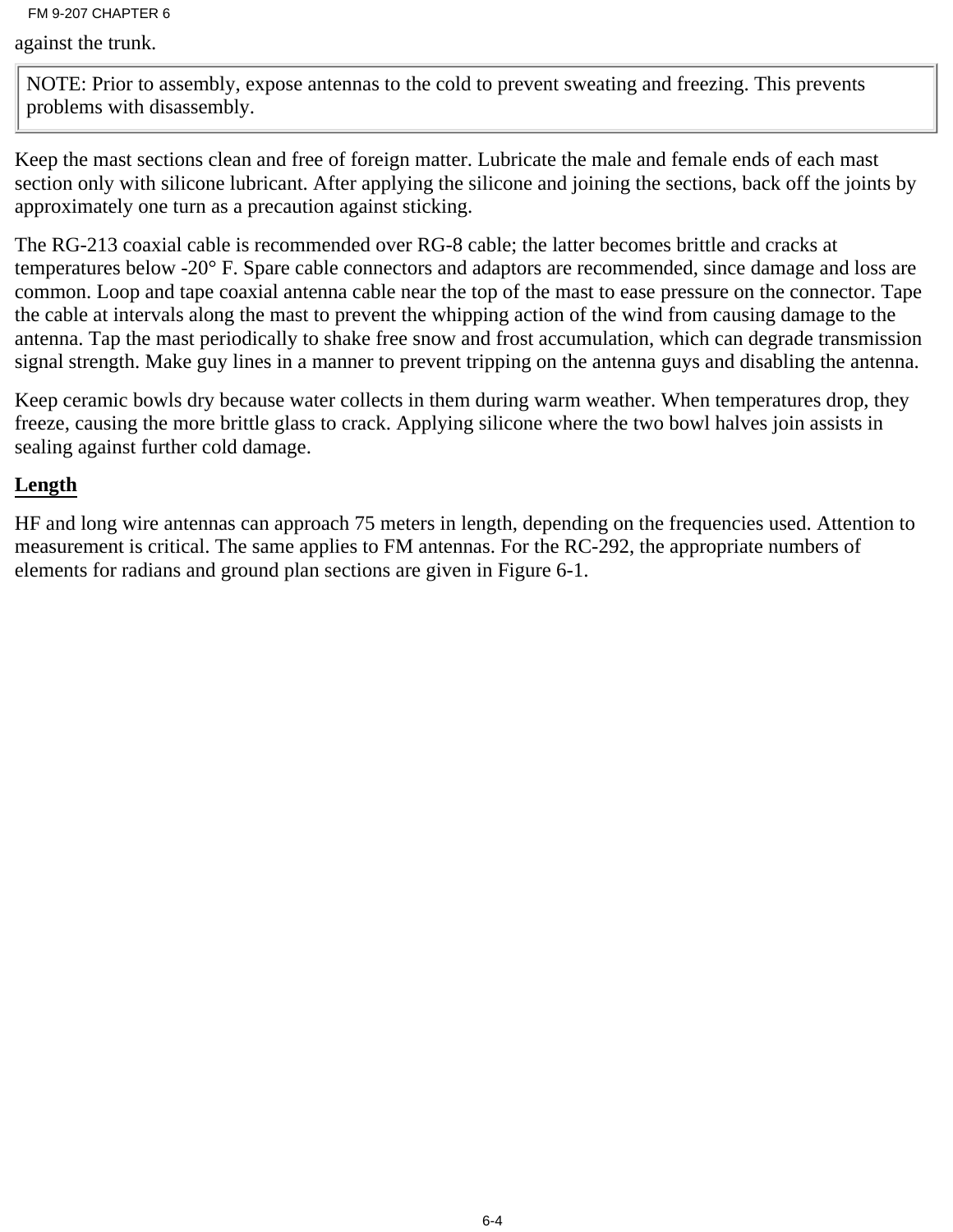

#### **Figure 6-1. Antenna dimensions**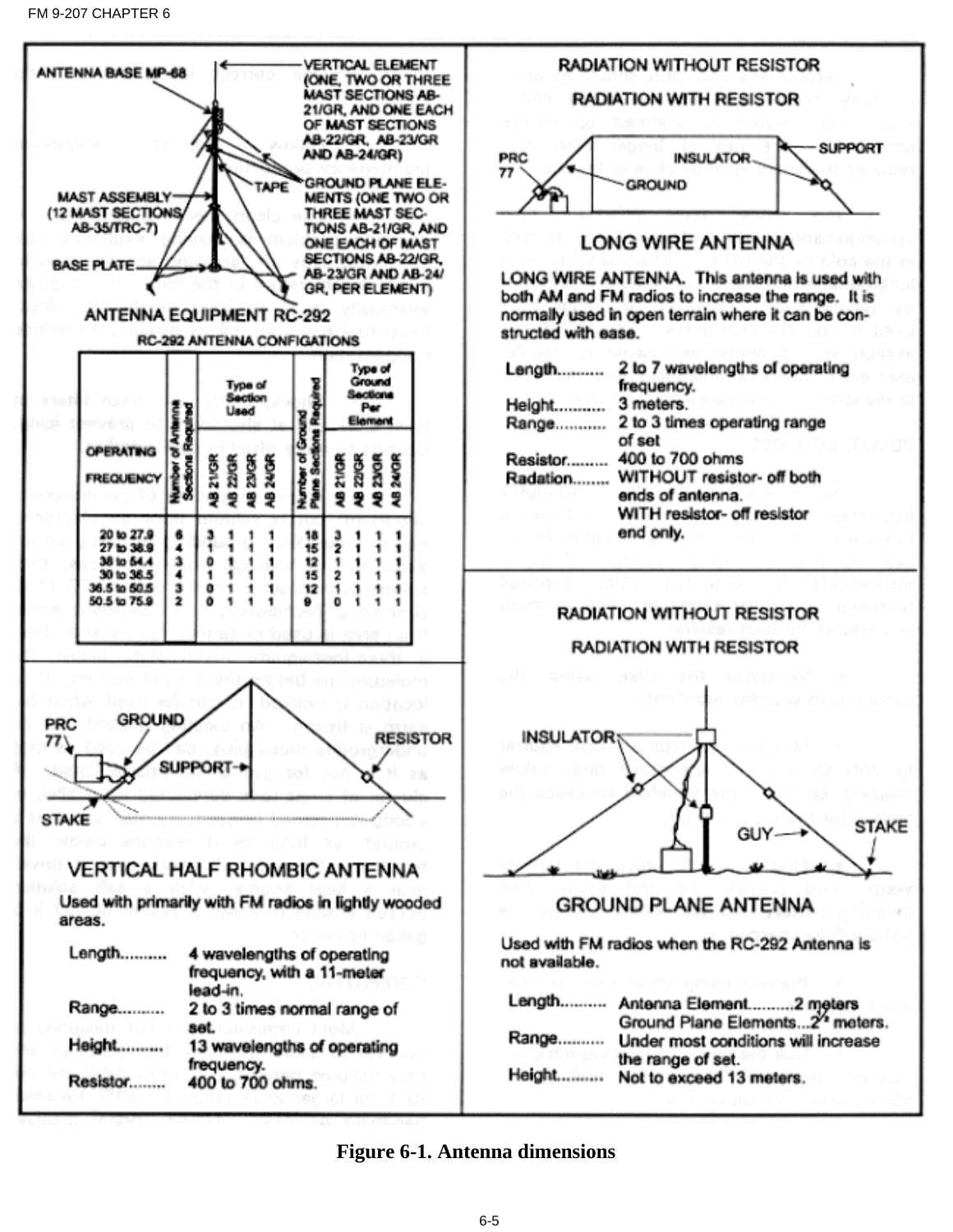#### **Orientation**

Orienting an azimuth is important and often difficult because of the requirement to compute large declination angles in northern latitudes. Directional antennas are often required to compensate for other conditions causing range degradation.

#### **WIRE AND CABLE SYSTEMS**

Laying wire over long distances in deep snow is greatly facilitated by the use of oversnow vehicles. These vehicles can also be the worst enemy of wire systems. Their skis and tracks damage surface-laid wire and cable that they pass over, dragging away large sections and cutting critical circuits. Standard wire-laying techniques, ties, and tagging apply in cold regions as well as in temperate zones. Aerial laying is advised when tactically feasible. Burial is desirable, but often difficult or impossible. Retrieving wire in cold regions is tedious and usually results in excessive salvage work due to ice and traffic damage. Stringing wire overhead is preferred because the wire will not freeze to the ground.

Wire insulation is often brittle, and impedance is increased in snow or damp conditions. Splices performed in the cold are often done improperly, and fewer can be allowed for continued use of serviced wire. A slack factor of 30 percent is recommended for wire-laying teams instead of the 20 percent suggested in the TM. This allows for cold weather shrinkage.

The TA-1/PT voice-powered telephone tends to perform poorly in extreme cold on wire of lengths extending beyond squad or platoon boundaries. The TA-312/PT, when powered by alkaline batteries (such as the BA-3030/U), provides reliable communications and is the preferred instrument for wire troubleshooting teams.

Reeling wire and cable should be done carefully; reeled wire freezes into a coiled shape and should be warmed up before unreeling. The use of bigger coils also reduces the chances of pinches or breaks.

The newer type WD-1/TT field communications wire performs nearly as well in the cold as the old type of spiral wire. It is less durable and more susceptible to damage by vehicle traffic, however, and should be used in less traveled areas. The WD-36/TT assault wire is lighter and easier to handle, man-pack, dispense, and splice than WD-1/TT in the cold, but it is much less durable.

#### **POWER SOURCES**

Generators should be thoroughly inspected and winterized, since experience has shown that they develop a higher failure rate at sub-zero temperatures. This is attributable to outdated LOs, exposed batteries, and other elements. Follow these procedures for best results:

- Winterize the item using the correct cold weather lubricants.
- Move the air filter's intake shutter to WINTER when temperatures drop below freezing, so that warm manifold air keeps the carburetor from freezing up.
- Find a way to keep the battery warm, and prevent ice and snow from plugging battery cap vent holes. Keep one battery fully charged.
- Preheat using other heat sources when possible.
- Use the correct fuel icing inhibitor: technical methanol for gasoline; fuel system icing inhibitor for diesel fuel.
- Provide shelter so that the item provides its own heat. If a shelter is not available, use pallets or trailers to keep the generator off snow, ice, or frozen ground.
- Use correct idling and running speeds.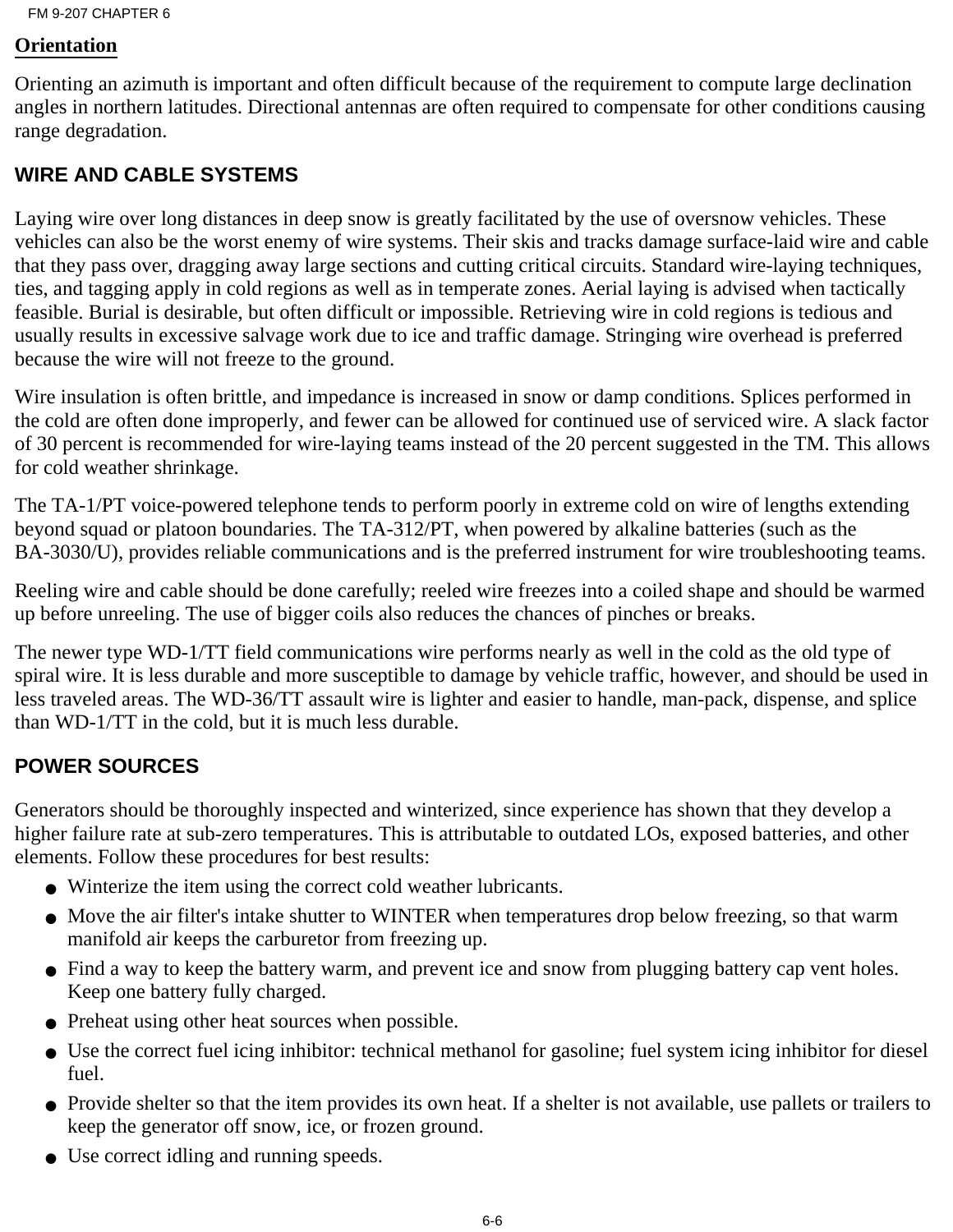- Follow correct shutdown maintenance procedures.
- Use clean fuel and additives. A common problem is leaving expended fuel cans with caps off, allowing accumulation of snow and moisture in the can. This mistake eventually leads to icing in the fuel lines. Keep fuel tanks as full as possible to reduce condensation.
- Check, drain, and clean filters at least daily and at shutdown to prevent icing. Change oil more often in cold weather.
- Proper grounding of generators is important, but is seldom done satisfactorily. Perform expedient grounding by using an ice auger to cut through frozen surfaces, then submerge conductors in the water. TC 11-6, *Grounding Techniques*, is an excellent guide. If an area is used in summer and winter, bury a three-foot-square metal plate below the moisture line before the ground freezes. If its location is marked, it can be used when the earth is frozen. An existing ground, like an underground metal pipe, can be used as long as it is not for gas or flammable liquid. A cluster of short rods connected in parallel, or a long rod buried horizontally, can serve as a ground, as long as it reaches below the frostline. Ground rods work best if driven near a heat source, with a salt solution poured around it--about a pound of salt in a gallon of water.

#### **COMPUTERS**

Most computers are not designed to operate at extremely low temperatures and may become unreliable or unavailable for use (0° F for larger work stations, -30° F for small handheld devices). Liquid crystal displays (LCD), especially, may be affected by extreme cold. Frozen knobs, dials, and switches should not be forced.

LCD displays can freeze or break below 32° F. When initially turned on, an LCD display in cold weather is faint and hard to read. If it is left on it will improve over time due to self warming.

NICAD computer batteries do not last as long in below 32° F weather. Charge rate for cold-soaked batteries is slower.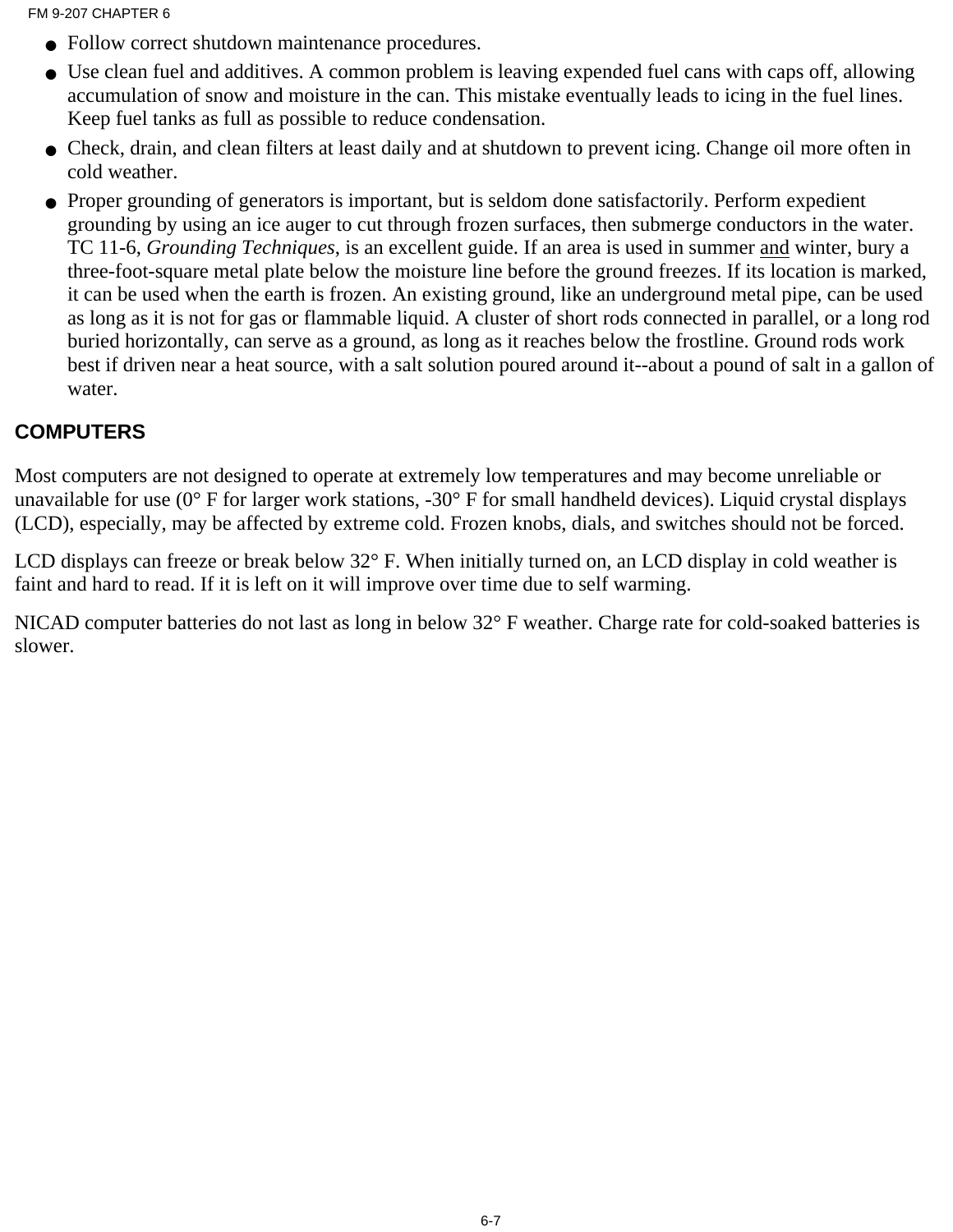## <span id="page-82-0"></span>**Appendix A Antifreeze Materials, Fuels, Hydraulic Fluids, and Lubricants for Use in Cold Weather to -65°**

This appendix contains a listing of antifreeze materials, fuels, hydraulic fluids, and lubricants for use in cold weather. Ensure LOs are checked before using or adding any materials.

| <b>ITEM</b>                                                                                                 | <b>NSN</b>                                                                                                           | <b>CONTAINER SIZE</b>                                                                                        |
|-------------------------------------------------------------------------------------------------------------|----------------------------------------------------------------------------------------------------------------------|--------------------------------------------------------------------------------------------------------------|
| Additive, Antifreeze Extender, Liquid<br>Cooling System<br>MIL-A-53009)                                     | 6850-01-160-3868                                                                                                     | 1-gal can<br>1-gal plastic<br>55-gal drum                                                                    |
| Alcohol, Denatured, Grade<br>III 0-E-760                                                                    | 6810-00-543-7415<br>6810-00-201-0907<br>6810-00-201-0904                                                             | 1-gal can<br>5-gal can<br>55-gal drum                                                                        |
| Antifreeze, Ethylene Glycol, Inhibited,<br>Heavy Duty, Single Package<br>MIL-A-46153)                       | 6850-00-181-7929<br>6850-00-181-7933<br>6850-00-181-7940                                                             | 1-gal can<br>5-gal can<br>55-gal drum                                                                        |
| Brake Fluid, Silicone, Automotive,<br>All-Weather, Operational and<br>Preservative (BFS)<br>$(MIL-B-46176)$ | 9150-01-059-2586<br>9150-00-102-9455<br>9150-01-072-8379                                                             | 1-gal can<br>1-gal plastic<br>55-gal drum                                                                    |
| Cleaner, Rifle Bore (CRC)<br>$MIL-C-372$                                                                    | 6850-00-224-6656<br>6850-00-224-6657                                                                                 | $2$ -oz can<br>8-oz can                                                                                      |
| <b>Cleaner, Lubricant and Preservation</b><br>CLP)                                                          | 9150-01-053-6688<br>9150-01-054-6453<br>9150-01-079-6123<br>9150-01-079-6124<br>9150-01-079-6125<br>9150-01-079-6126 | 1-gal liquid<br>1-pt liquid w/trigger/sprayer<br>1-oz liquid<br>4-oz liquid<br>16-oz aerosol<br>3-oz aerosol |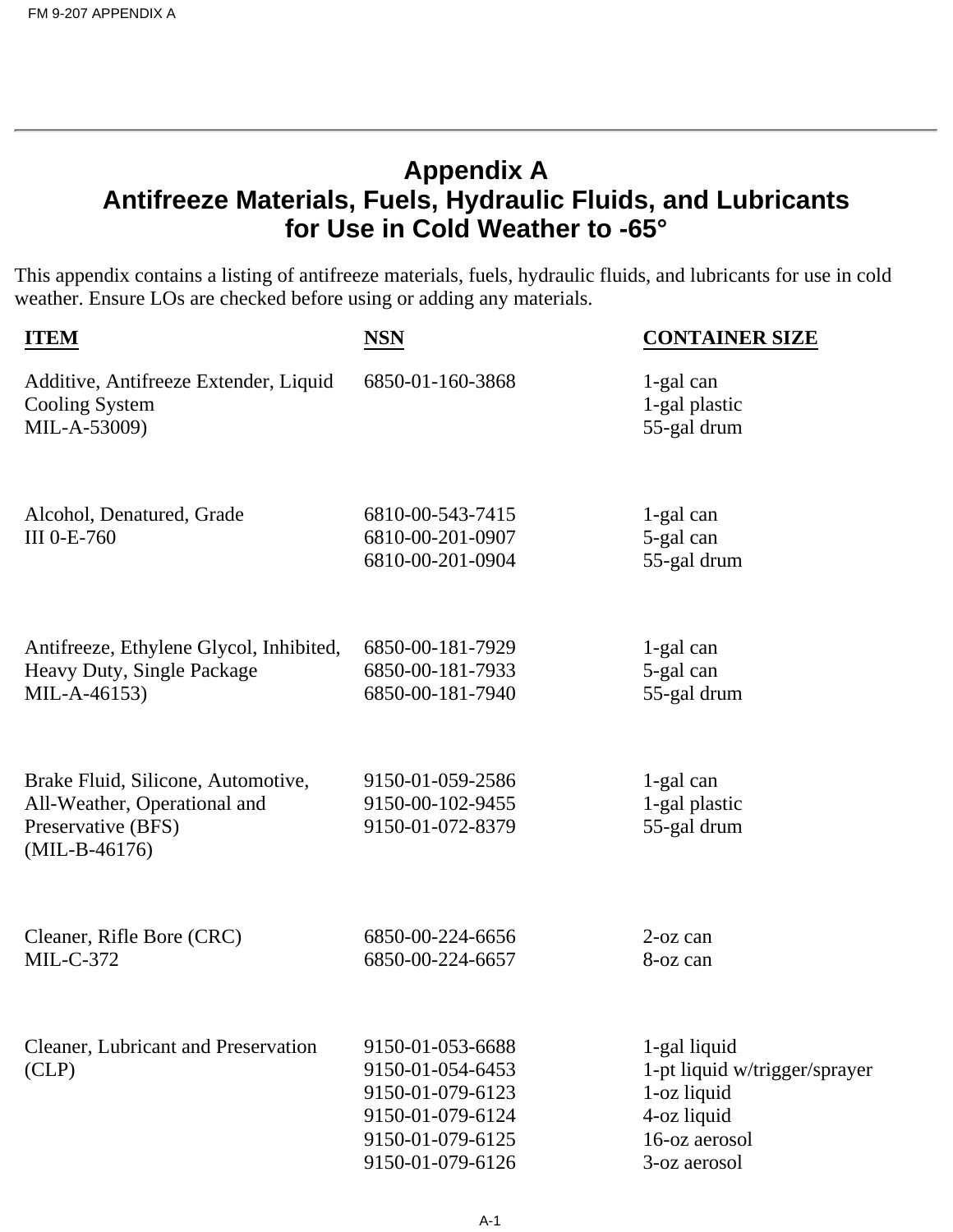| Compound, Cleaning With<br>Conditioner and Inhibitor for Engine<br>Cooling Systems (MIL-C-10597)  | 6850-00-598-7328                                                             | package                                                                  |
|---------------------------------------------------------------------------------------------------|------------------------------------------------------------------------------|--------------------------------------------------------------------------|
| <b>Dry-Cleaning Solvent: P-D-680</b>                                                              |                                                                              |                                                                          |
| Type I<br>Type I<br>Type II<br>Type II                                                            | 6850-00-264-9037<br>6850-00-285-8012<br>6850-00-281-1986<br>6850-00-285-8011 | 55-gal drum, 16<br>55-gal drum, 18<br>55-gal drum, 16<br>55-gal drum, 18 |
| Fuel System Icing Inhibitor, Diesel<br>Fuel:<br>(Ethylene Glycol Monomethyl Ether)<br>MIL-I-27686 | 6850-00-753-5061<br>6850-00-060-5312                                         | 5-gal drum<br>55-gal drum                                                |
| (Diethylene Glycol Monomethyl<br>Ether) MIL-I-85470AS                                             | 6850-XX-XX-XXX                                                               |                                                                          |
| Fuel Oil, Diesel:<br>Regular Grade (DF-2)<br><b>VV-F-800C</b>                                     | 9140-00-286-5284<br>9140-00-286-5283                                         | 55-gal drum<br>bulk                                                      |
| Arctic Grade (DF-A)<br><b>VV-F-800C</b>                                                           | 9140-00-286-5284<br>9140-00-286-5283                                         | 55-gal drum<br>bulk                                                      |
| Turbine Fuel, Aviation, Kerosene<br>Type, Grade JP-8<br>MIL-T-83133                               | 9130-01-031-5816                                                             | bulk                                                                     |

| Gasoline, Automotive, Combat Type II 9130-00-160-1830 |                  | bulk                |
|-------------------------------------------------------|------------------|---------------------|
|                                                       | 9130-00-160-1831 | 5-gal can           |
|                                                       | 9130-00-221-0685 | 55-gal drum, 16 gal |
|                                                       | 9130-00-240-8201 | 55-gal drum, 18 gal |
|                                                       |                  |                     |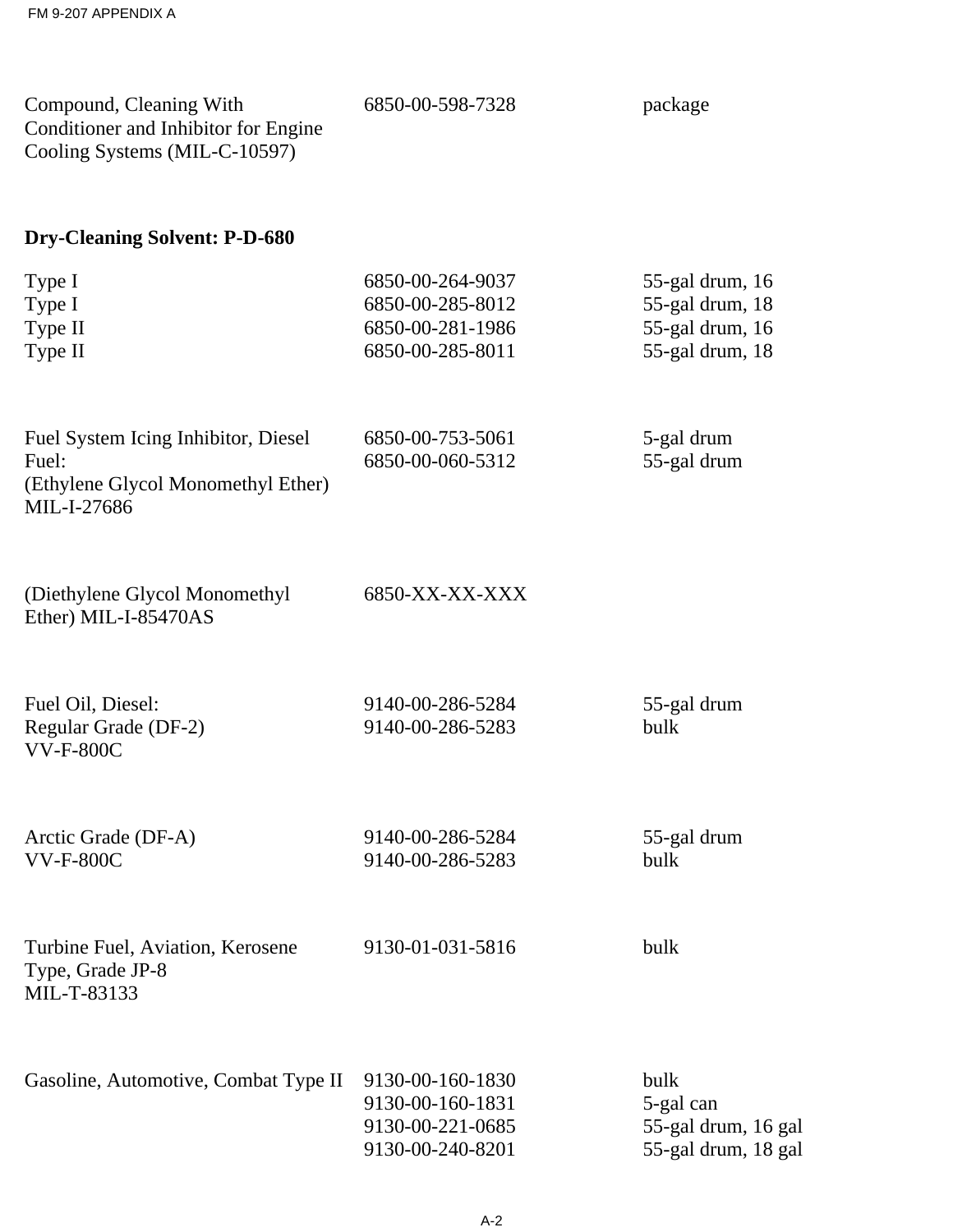| FM 9-207 APPENDIX A                                                                |                                                          |                                                |
|------------------------------------------------------------------------------------|----------------------------------------------------------|------------------------------------------------|
| Lubricating Oil, Gear, Multipurpose,<br>Arctic (GO-75W) MIL-L-2105                 | 9150-00-257-5440                                         | 5-gal can                                      |
| Lubricating Oil, General Purpose,<br>Light $(LO)$ VV-L-2105                        | 9150-00-252-6173                                         | $4$ -oz can                                    |
| Lubricating Oil, General Purpose, Low<br>Temperature (GP)<br>MIL-L-7870            | 9150-00-542-1430<br>9150-00-263-3490                     | 4-oz can<br>$1$ -qt can                        |
| Lubricating Oil, General Purpose,<br>Preservative (PL-S) VV-L-800                  | 9150-00-231-6689<br>9150-00-273-2389<br>9150-00-281-2060 | $1$ -qt can<br>4-oz can<br>55-gal drum, 18-gal |
| Lubricating Oil, Instrument (OAI)<br>MIL-L-6085                                    | 9150-00-257-5449<br>9150-00-223-4129<br>9150-00-664-6518 | $4$ -oz can<br>$1$ -qt can<br>1 $1/2$ -oz can  |
| Lubricating Oil, Internal-Combustion<br>Engine, Tactical (OE/HDO-10)<br>MIL-L-2104 | 9150-00-186-6668<br>9150-00-189-6728                     | 5-gal can<br>55-gal drum                       |
| Lubricating Oil Internal-Combustion<br>(OE/15W40)<br>MIL-L-2104D                   | 9150-01-152-4117<br>9150-01-152-4118<br>9150-01-152-4119 | $1$ -qt can<br>5-gal can<br>55-gal drum        |
| Lubricating Oil, Internal Combustion<br>Engine, Arctic                             | 9150-00-402-4478<br>9150-00-402-2372                     | $1$ -qt can<br>5-gal can                       |

(OEA) MIL-L-46167

55-gal drum

9150-00-491-7197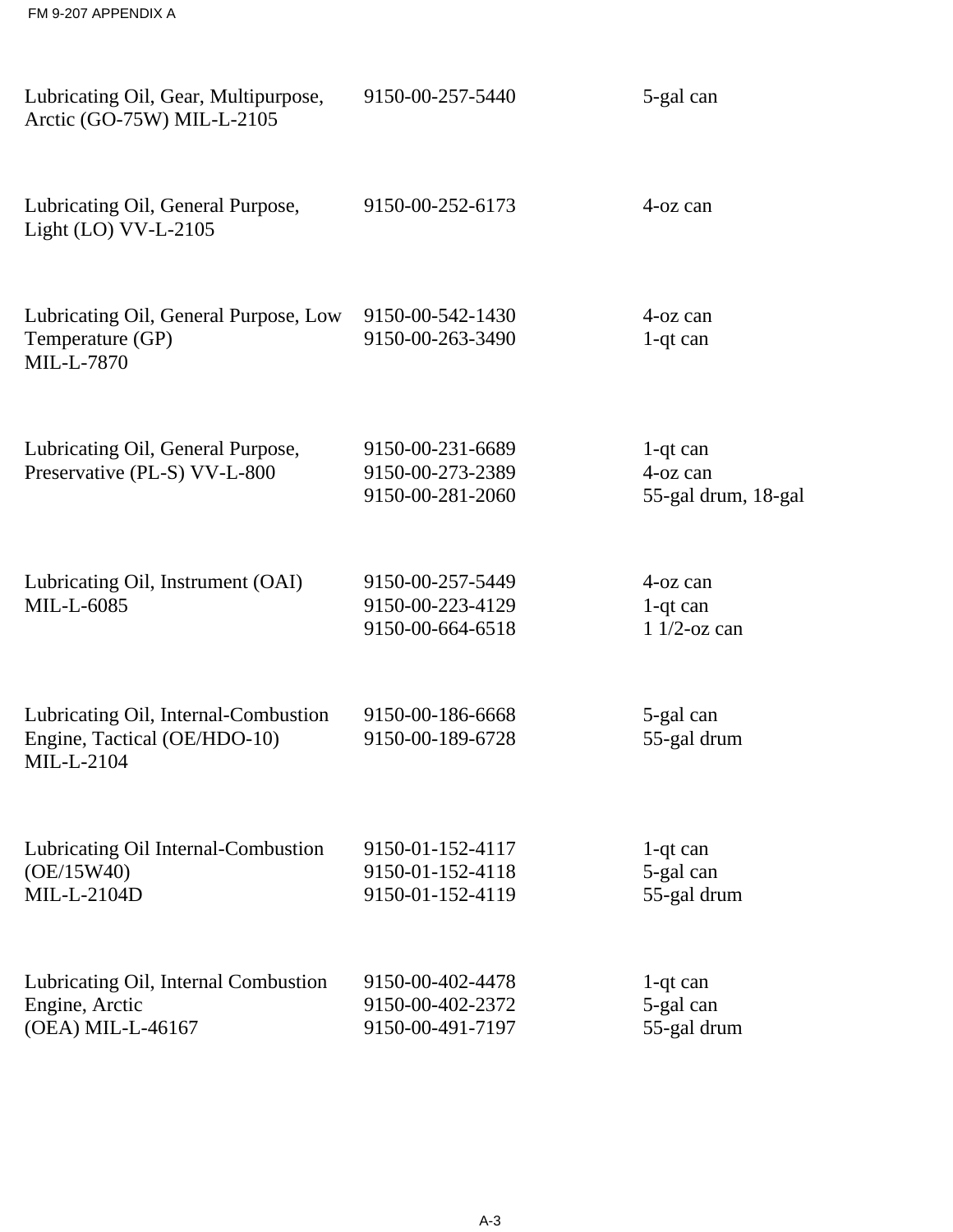| FM 9-207 APPENDIX A                                                                                    |                                                          |                                      |
|--------------------------------------------------------------------------------------------------------|----------------------------------------------------------|--------------------------------------|
| Lubricating Oil, Internal Combustion<br>Engines, Preservation and Break-In<br>$(EO-10)$<br>MIL-L-21260 | 9150-00-111-3199<br>9150-00-111-3200                     | 5-gal can<br>55-gal can              |
| Lubricating Oil, Weapons (LAW)<br>MIL-L-14107                                                          | 9150-00-664-0038<br>9150-00-292-9689<br>9150-00-292-9687 | 4-oz can<br>$1$ -qt can<br>1-gal can |
| Lubricating Oil, Semi-fluid (LSA)<br>MIL-L-46000                                                       | 9150-00-889-3522<br>9150-00-687-4241                     | 4-oz bottle<br>$1$ -qt can           |
| Methanol, Technical<br>(MOGAS Fuel Additive)                                                           | 6810-00-275-6010                                         | 5-gal drum                           |

## **Gasoline, Automotive Leaded or Unleaded, Volatility Class E:**

| Limited, Unleaded<br>$(VV-G-1690)$ | 9130-00-148-7102 | <b>Bulk</b> |
|------------------------------------|------------------|-------------|
| Limited, Leaded<br>$(VV-G-1690)$   | 9130-01-135-2507 | <b>Bulk</b> |
| Regular, Unleaded<br>$(VV-G-1690)$ | 9130-00-148-7102 | <b>Bulk</b> |
| Regular, Unleaded<br>$(VV-G-1690)$ | 9130-01-135-2507 | <b>Bulk</b> |
| Premium, Unleaded<br>$(VV-G-1690)$ | 9130-00-148-7102 | <b>Bulk</b> |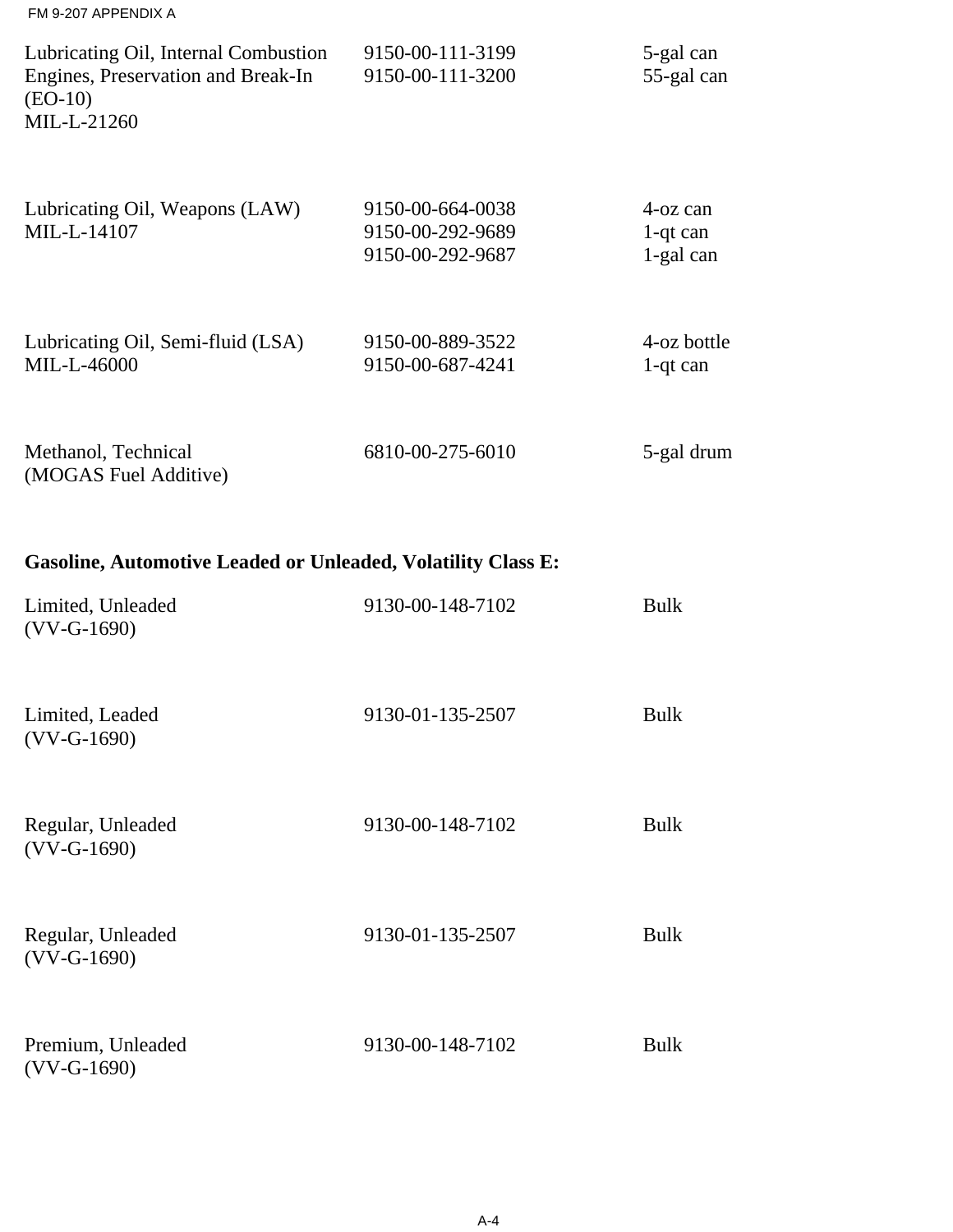| Grease, Aircraft and Instrument (GIA)<br>MIL-G-23827                                  | 9150-00-985-7245<br>9150-00-985-7246<br>9150-00-985-7247<br>9150-00-935-4017<br>9150-00-985-7248 | 8-oz tube<br>$1$ -qt can<br>1-gal can<br>4 1/2-oz cartridge<br>35-lb pail           |
|---------------------------------------------------------------------------------------|--------------------------------------------------------------------------------------------------|-------------------------------------------------------------------------------------|
| Grease, Automotive and Artillery<br>(GAA) MIL-G-10924                                 | 9150-00-190-0907<br>9150-00-190-0904<br>9150-00-190-0905<br>9150-00-935-1017<br>9150-00-065-0029 | 35-lb pail<br>$1$ -qt can<br>1-gal can<br>14 $1/2$ -oz cartridge<br>$21/4$ -oz tube |
| Grease, Molybdenum Disulfide<br>(GMD) MIL-G-21164                                     | 9150-00-935-4018<br>9150-00-754-2595<br>9150-00-223-4004<br>9150-00-065-2003                     | 14 $1/2$ -oz cartridge<br>$1$ -qt can<br>1-gal can<br>35-lb pail                    |
| Hydraulic Fluid, Petroleum Base for<br>Preservation and Operation (OHT)<br>MIL-H-6083 | 9150-00-935-9807<br>9150-00-935-9808<br>9150-00-935-9809<br>9150-00-935-9810                     | $1$ -qt can<br>1-gal can<br>5-gal pail<br>55-gal drum                               |

**NOTE**: OHT should be used wherever previous documents have specified OHC.

| Hydraulic Fluid, Fire-Resistant, | 9150-00-111-6254 | 1-gal can  |
|----------------------------------|------------------|------------|
| Synthetic Hydrocarbon Base (FRH) | 9150-00-111-6255 | 5-gal pail |
|                                  | 9150-00-111-6256 | 1-qt can   |

**NOTE**: OHT should be used for temperatures below -25° F.

| Lubricant, Cleaner and Preservative | 9150-01-053-6688 | 1-gal can                |
|-------------------------------------|------------------|--------------------------|
| for Weapons Systems (CLP)           | 9150-01-054-6453 | 1-pt plastic             |
| MIL-L-63460                         | 9150-01-079-6124 | 4-oz plastic bottle      |
|                                     | 9150-01-102-1473 | $1/2$ -oz plastic bottle |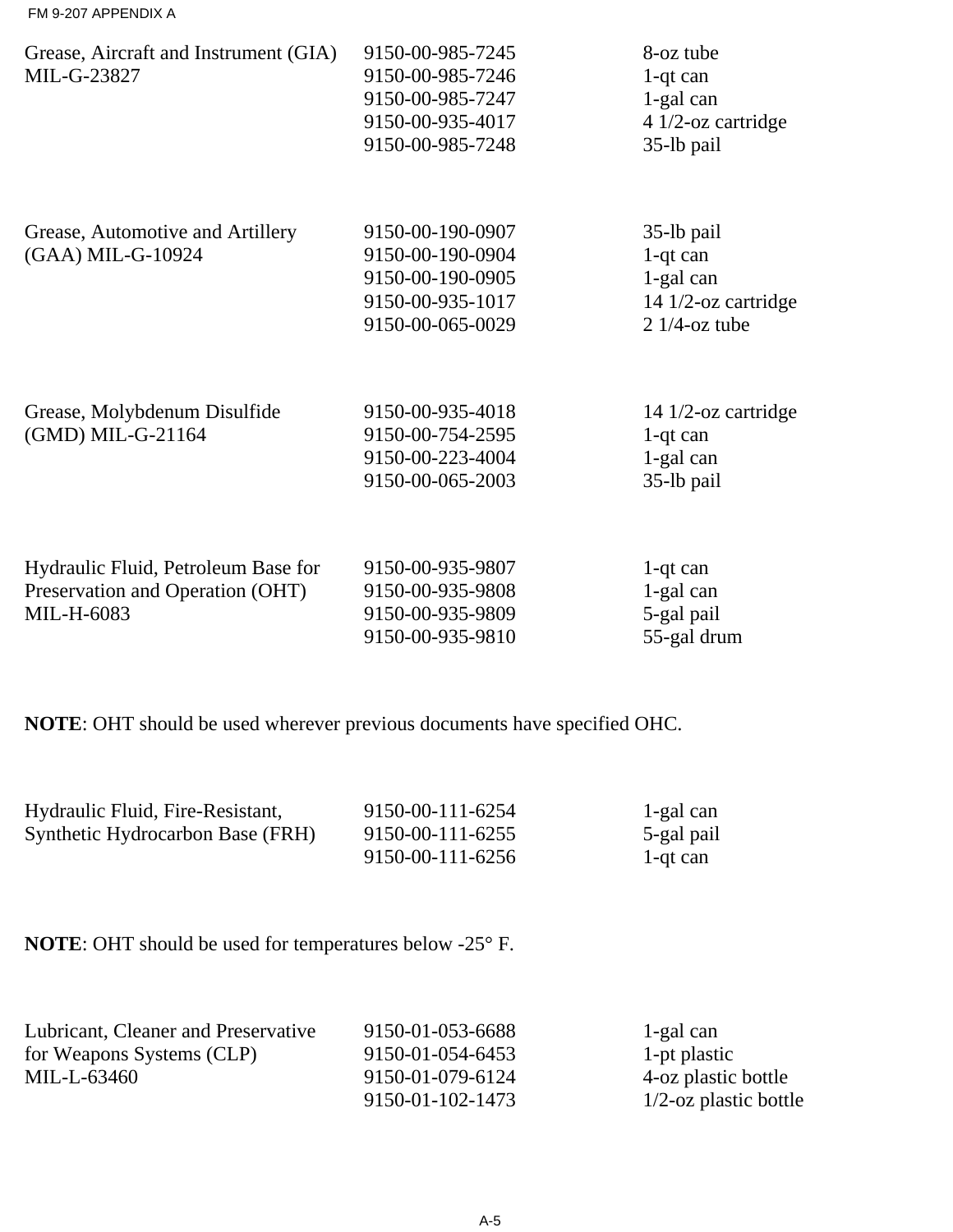FM 9-207 APPENDIX A

Lubricating Oil, Exposed Gears and Wire Ropes (CW IIA) VV-L-751

9150-00-261-7891 35-lb pail

**NOTE**: CO-75W should be used for temperatures below -25° F.

| Lubricating Oil, Gear (GO-75W) | 9150-01-035-5390 | 1-qt can  |
|--------------------------------|------------------|-----------|
| $MIL-L-2105C$                  | 9150-01-048-4593 | 1-gal can |
|                                | 9150-01-035-5391 | 5-gal can |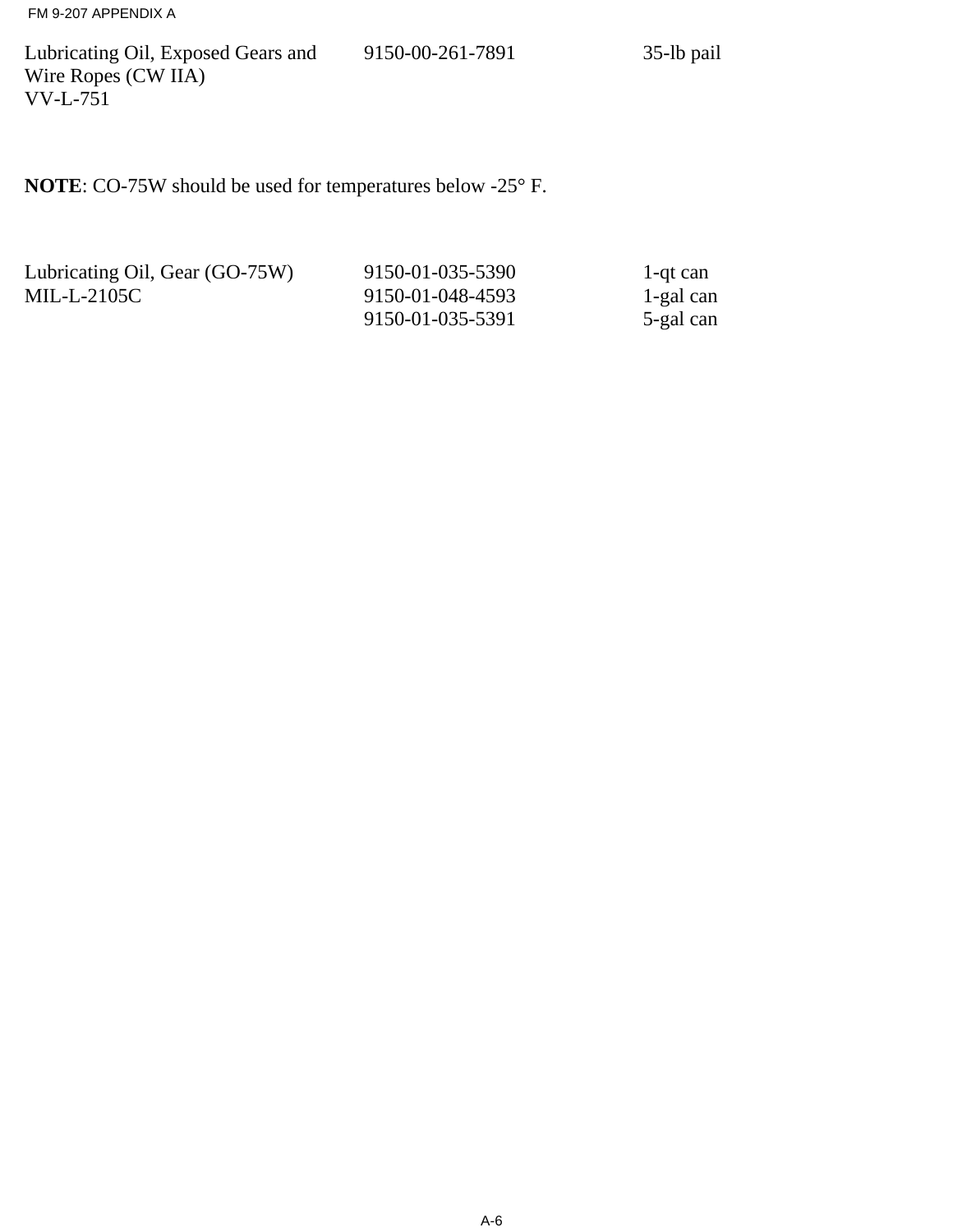## **Appendix B Special Materials for Use in Cold Weather (0°F To -65°F)**

This appendix contains a listing of special materials available for use in cold weather. Check appropriate publications before ordering any item.

| <b>NSN</b>       | ITEM                                              |
|------------------|---------------------------------------------------|
| 5950-01-134-3770 | Adaptor, Battery Terminal, Finned (Positive)      |
| 5950-01-134-3771 | Adaptor, Battery Terminal, Finned (Negative)      |
| 5935-00-322-8959 | <b>Adaptor Connector (NATO Slave Cables)</b>      |
| (See CTA 50-970) | Anticontact gloves                                |
| 6135-00-930-0030 | Battery, Dry, BA-3030/U                           |
| 6135-00-926-3503 | Battery, Dry, BA-398/U                            |
| 6135-01-034-2239 | Battery, Primary, Lithium, BA-5598/U              |
| 7240-00-132-6431 | Bushing (Gasket), Synthetic Rubber, for 5-gal Can |
|                  |                                                   |

#### **Cable, Battery Booster, Consisting of:**

- **6145-00-705-6674** No. 1 AWG Wire (Length Needed Per Foot)
- **5940-00-047-4610** Clamp,BlacK
- **5940-00-047-4613** Clamp,Red

| 2590-00-148-7961 | Cable Kit, Special Purpose (NATO Slave Cables)              |
|------------------|-------------------------------------------------------------|
| 7240-01-318-5222 | Can, Cradle (5-gal Fuel Can)                                |
| 7240-00-132-6433 | Cap and Screen Assembly, Flexible Spout, for 5-gal Fuel Can |
| 7240-00-125-9061 | Case, Military Water Can, 5-gal                             |
| 2530-01-369-9994 | Cleat, Ice for T158 Track (M1 Series Tank)                  |
| 5310-01-102-2711 | Nut, Self-Locking for Ice Cleat                             |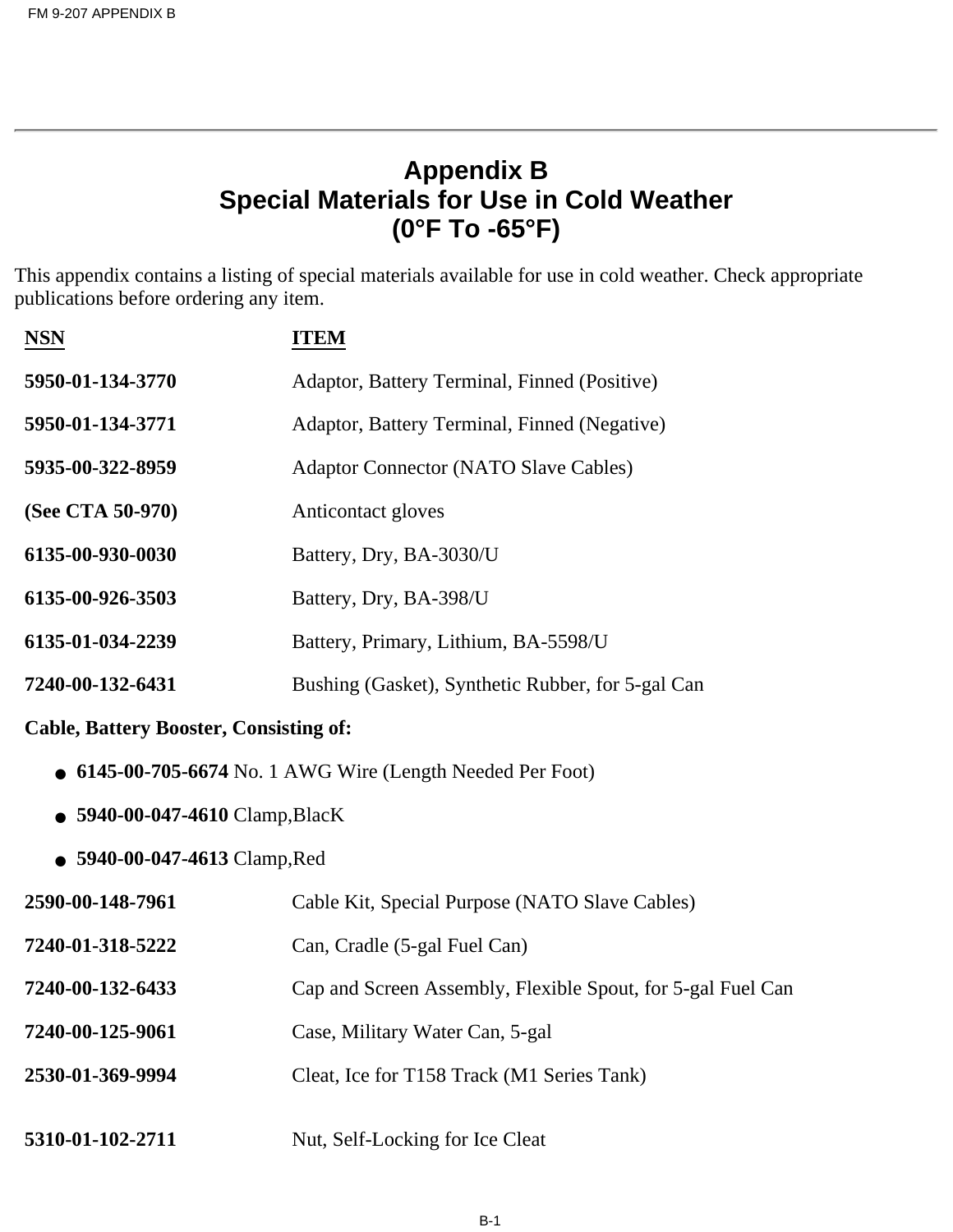FM 9-207 APPENDIX B

| 2530-00-859-7335 | Evaporator, Alcohol (Vehicular Air Compressor) |
|------------------|------------------------------------------------|
| 4940-00-475-1574 | Heating Torch, Gas (Blowtorch)                 |
| 4720-00-542-3304 | Hose, Natural Rubber, Yukon Stove (Fuel)       |
| 4720-00-913-5222 | Additional Stock Number for Same Type of Hose  |
| 5965-00-876-2375 | Loudspeaker, LS-454/U (PRC-77)                 |
| 8465-00-753-6335 | Maintenance Kit, Rubber Patch, VB Boot         |
| 6530-00-786-4635 | Pad, Heating, Chemical                         |
| 8340-00-823-7451 | Pin, Tent, Stell, 12-inch                      |
| 6850-00-177-5094 | Silicone Compound, 2-oz Tube                   |
| 6850-00-880-7616 | Silicone Compound, 8-oz                        |
| 6850-00-295-7685 | Silicone Compound, 10-gal                      |
| 5970-00-240-0620 | Tape, Insulation, Electrical, Low Temp, TL-600 |
| 6630-00-105-1418 | Tester, Antifreeze/Battery                     |
| 6850-00-001-4194 | <b>Water-Indicating Paste</b>                  |
| 5330-01-271-7621 | Gasket, Synthetic Rubber, For 5-gal Can, -60°F |
| 3030-00-224-8357 | Belting Variable Link Adjustable, 3/8-inch     |
| 3030-00-224-8358 | Belting Variable Link Adjustable, 1/2-inch     |
| 3030-00-233-9126 | Belting Variable Link Adjustable, 3/4-inch     |
| 5935-00-224-8368 | <b>Connector Tool for Adjustable Belt</b>      |
| 5820-01-263-1760 | Grounding Kit, Surface Wire, MK-2551A/U        |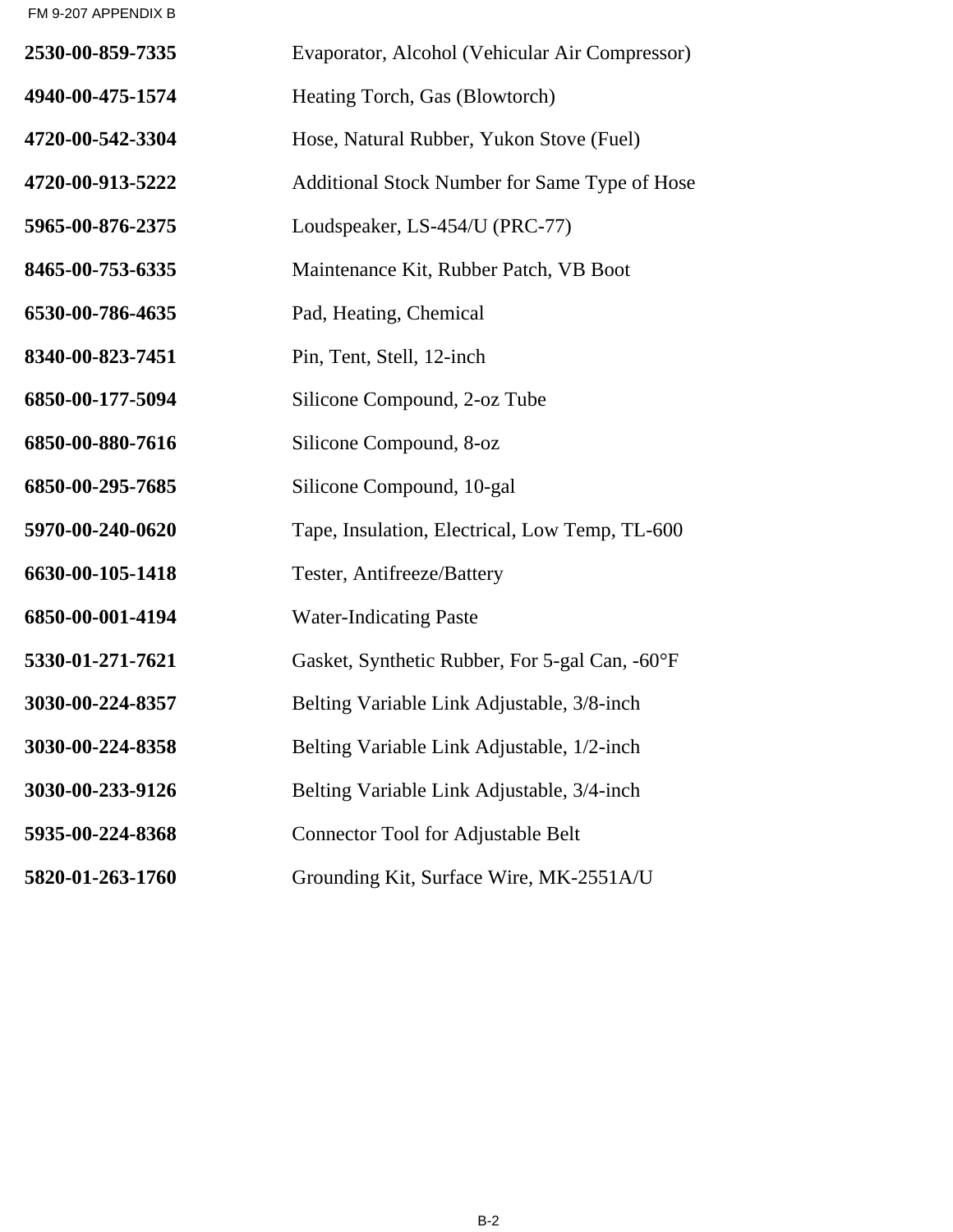# **Appendix C Environmental Protection Concerns**

In spite of the difficulties cold weather may present to unit operations and maintenance, leaders must remember that units are still required to comply with federal, state, local, and HN environmental regulations.

Many cold weather areas contain fragile environmental ecosystems that could be damaged significantly by spills or improper hazardous waste and materials disposal. Increased fuel consumption coupled with the use of special oils, lubricants, batteries, and the failure of equipment from low temperatures increases the possibility of environmental damage.

In light of the increased risk, it is important that leaders conduct unit environmental self-assessments prior to deploying to a cold weather area. They must ensure that the resulting risks are made part

of the unit environmental awareness training program.

An example of a unit environmental self-assessment is contained in Appendix C, TC 5-400, *Unit Leaders' Handbook for Environmental Stewardship*. The self-assessment looks at the following: management, waste-oil storage, hazardous material/ hazardous wastes, solid-waste management, spill prevention, recycle program, washracks, and land management. It is the primary tool for conducting a unit environmental assessment and should be supplemented by local regulations. A copy of *Environmental Products, Chemical Alternatives, Recyclers, Aircraft Cleaners and More*, published by the DLA, should be used to choose environmentally preferred substitutes for the fluids, fuels, lubricants, and materials listed in **Appendix A**.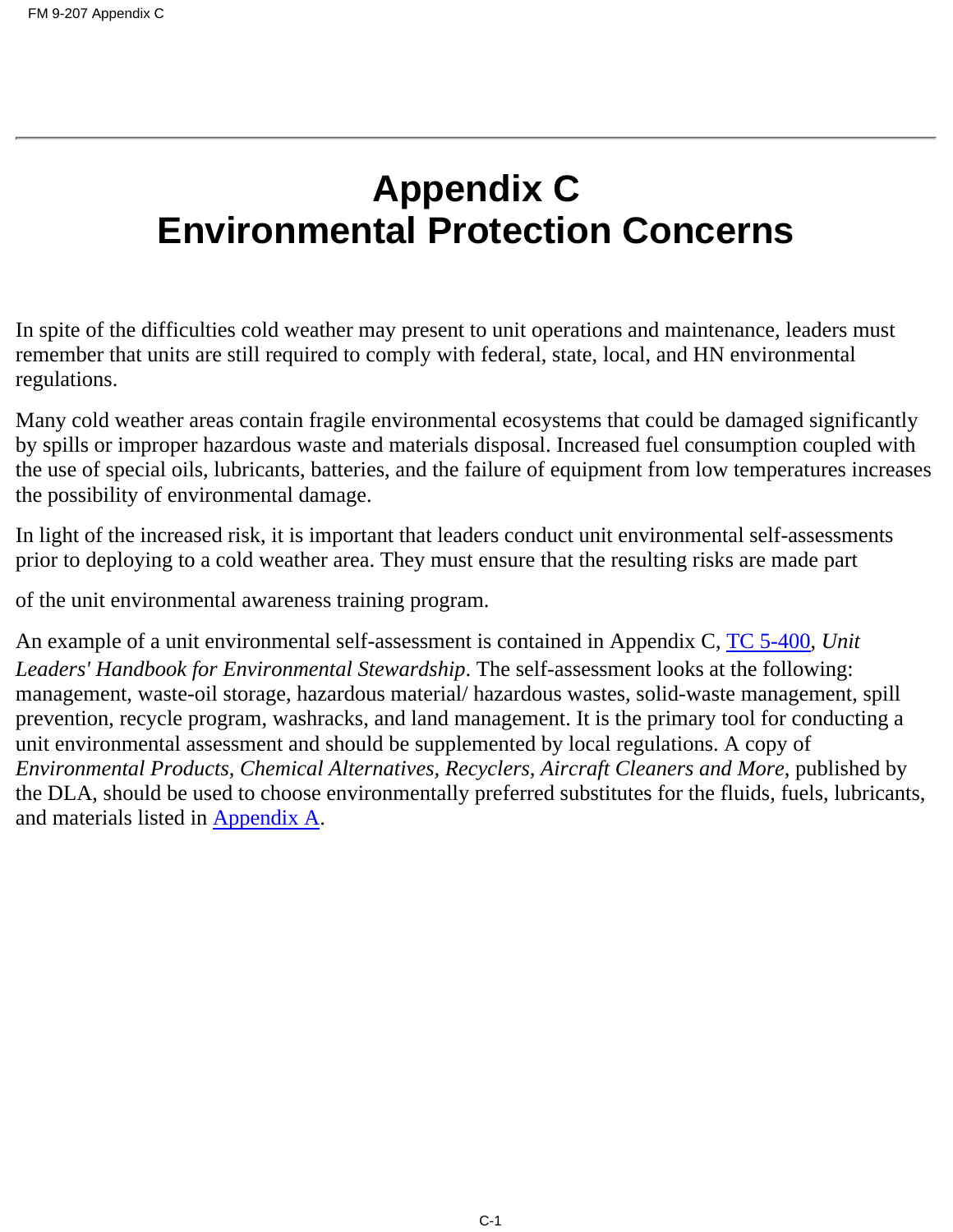# **Appendix D Sample Cold Weather Supplement to Unit Maintenance SOP**

This SOP is provided as an example only. It should be modified to accommodate specific unit equipment and local procedures.

1. REFERENCES. [FM 9-207](#page-108-0), appropriate TMs, LOs, and local SOPs.

2. PURPOSE. Establish additional procedures for the operation and maintenance of unit equipment in cold conditions.

#### 3. RESPONSIBILITIES

#### a. Commander

(1) Sets unit cold weather maintenance policy.

(2) Ensures that personnel comply with the provisions of the cold weather SOP and the above references.

(3) Ensures that super-visors, operators, and mechanics receive proper training in cold weather operations and maintenance.

(4) Ensures environmental compliance and that soldiers receive proper training in environmental awareness.

#### b. Maintenance Officer

(1) Plans, coordinates, and supervises cold weather maintenance and recovery efforts.

(2) Ensures that adequate cold weather maintenance support is provided to the unit.

c. Motor Sergeant. Supervises maintenance personnel in the proper performance of cold weather maintenance and services.

d. Mechanics. Perform cold weather maintenance and troubleshooting IAW appropriate TMs, LOs, and SOPs.

e. Equipment Operators. Operate vehicles and equipment IAW the cold weather sections of appropriate TMs and special instructions given by maintenance personnel.

4. GENERAL. Cold weather effects on unit maintenance can be placed into two major categories: personnel and material.

a. Personnel. Major problems encountered by maintenance personnel include: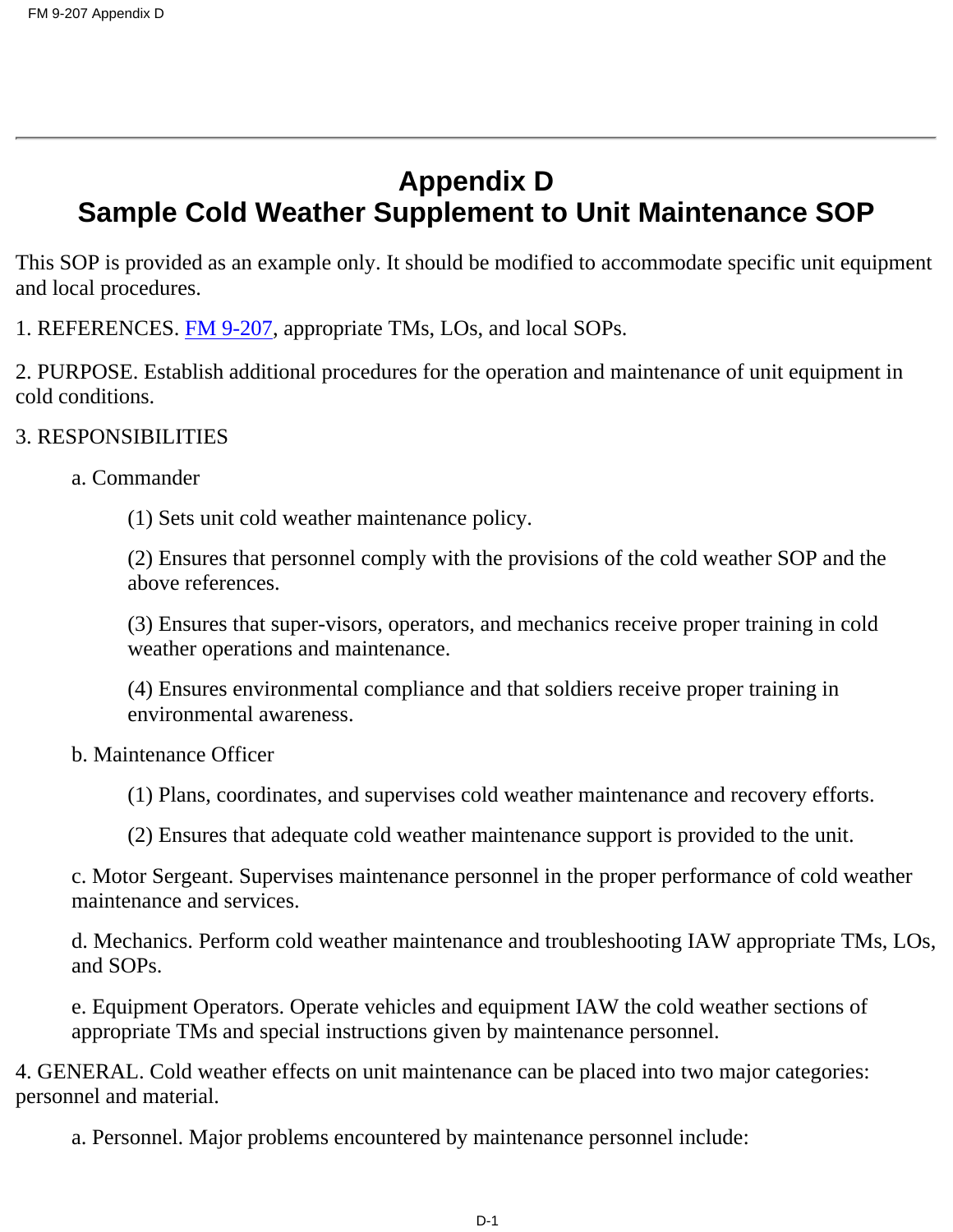(1) Increased time to perform maintenance tasks due to bulky clothing and adverse conditions.

(2) The requirement for maintenance personnel to spend a large portion of time on self-preservation.

(3) The need to train maintenance personnel on improvising and using expedient maintenance and recovery procedures to combat cold weather.

b. Materiel. Cold weather adversely affects almost all materiels. The lower the temperature, the more adverse the effect. Specific effects include:

(1) Vehicles/equipment re-quire extra warmup time for metal parts to reach operating temperatures.

(2) Vehicles/equipment may require warming from an outside heat source before starting.

(3) Caution must be taken when loading vehicles to prevent undue stress on brittle metal parts.

(4) Rubber becomes very stiff and brittle in extreme cold and also when exposed to moderate cold for long periods. Several hours of operation or preheating may be required to soften rubber.

(5) Wiring, cable, and rubber hoses may become brittle and crack. Handle these items with care to avoid damage.

(6) Plastics contract and become brittle. Plastic windows crack easily. Use care in handling.

(7) Windows may crack if defrosted too rapidly. Never use hot water to thaw windows in extreme cold.

(8) Glass can crack when ice scrapers are used with hard or violent jabs. Use scrapers with caution.

(9) Tarps made of heavy canvas appear to shrink. It may be difficult to fold or smooth wrinkles in the canvas. Plastic tarps become brittle and cracked. Store and unfold the tarps in heated shelters whenever possible.

5. OPERATING PROCEDURES. All unit vehicle operators and maintenance personnel will comply with operational checks outlined in vehicle TMs, as well as the following procedures:

a. Before Operations

(1) Check to ensure that brakes are not frozen and can be released. The use of portable heating equipment may be required.

(2) Check springs for cracking due to metal brittleness.

(3) Ensure tracks/wheels are not frozen to the ground. Park vehicles on wooden blocks, planks, or other materials to reduce freezing to the surface. When operating tracks in snow-covered and icy terrain, it may be necessary to remove track pads, install ice cleats, or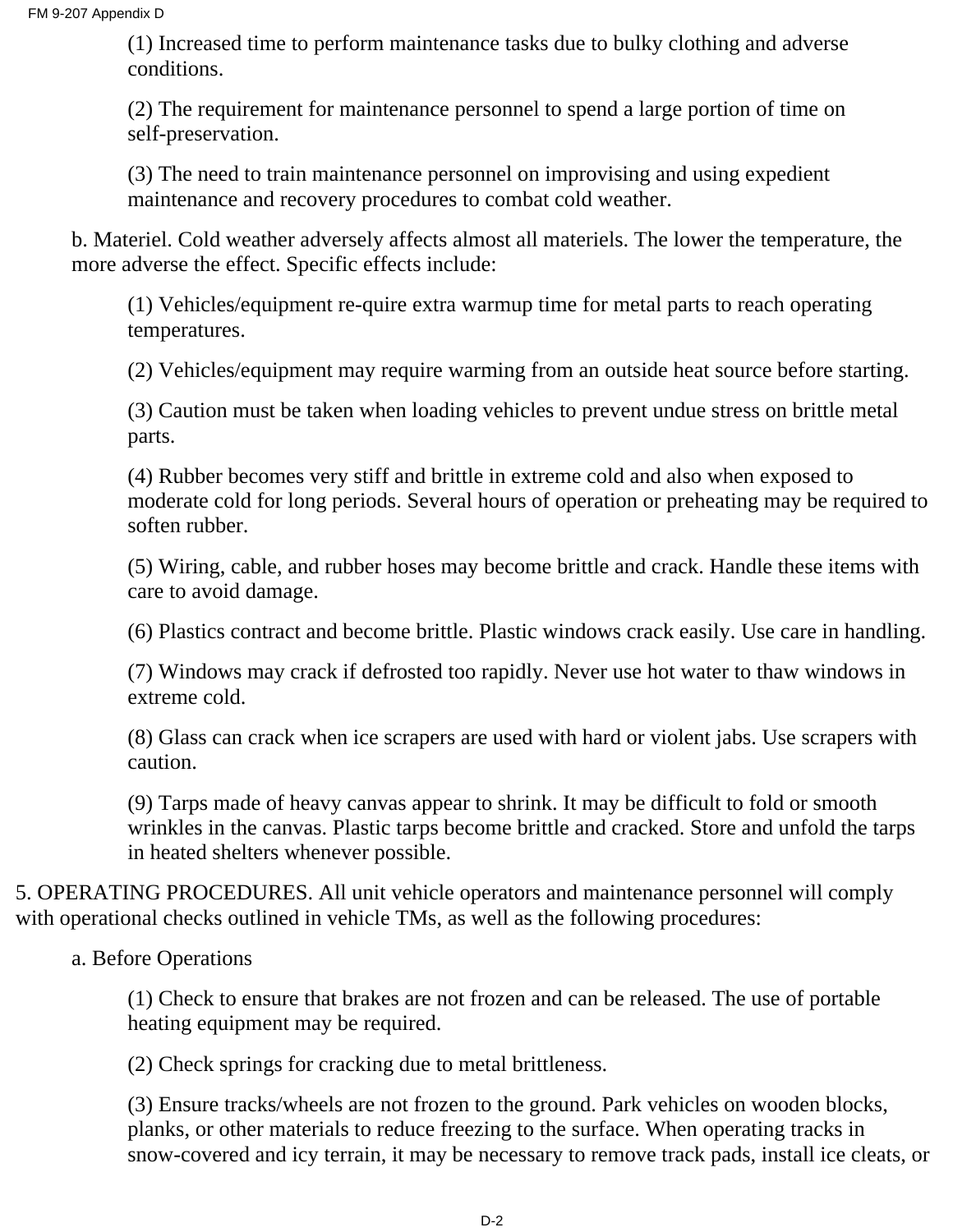reverse track center guides to improve traction. Also, it may be necessary to spread sand, dirt, salt, or a combination of these materials over the traveled surface to aid traction.

(4) Remove built-up dirt and ice from the suspension system.

(5) Ensure track tension has been adjusted for cold operations by increasing the amount of slack.

(6) Check vehicle oper-ators manual for inflation pressure. Ensure tires are inflated properly for operation. Deflate tires to normal pressure if pressure was increased to compensate for extended parking. Do not over-inflate tires.

(7) Ensure all carbon dioxide fire extinguishers have been winterized IAW appropriate fire extinguisher TB.

(8) When adding lubri-cants to an engine, prevent snow or ice from entering crankcase.

(9) Ensure cooling sys-tems are protected with the correct antifreeze compound.

(10) Ensure vehicle is fueled with the proper grade arctic fuel or with JP-8, as specified by the TM or appropriate TB.

(11) If engine is difficult to start, check spark plugs for ice coating due to condensation. For diesel engines check battery for proper charge to insure glow plug operation.

(12) Ensure starter drive mechanisms are clean and properly lubricated to avoid freezing.

(13) Check batteries to ensure that they are fully charged by measuring the specific gravity of the electrolyte.

#### b. During Operations

(1) At temperatures of -20 $\mathrm{P}$  to -60 $\mathrm{P}$ , start vehicles periodically to maintain readiness. This practice should be avoided if any other means of keeping engines operable, such as power plant heaters or external heaters, are available.

(2) Avoid idling engines if at all possible. This practice tends to waste fuel and adds to engine maintenance cost.

(3) Ensure power plant heaters are used properly and maintained IAW the appropriate TM.

(4) Operate vehicles not equipped with power plant heaters at prescribed intervals. Also ensure that portable duct-type heaters are available for engine compartment preheating.

(5) Avoid starting a vehicle by towing if at all possible. If internal parts are frozen, applying external power will not solve the problem.

(6) Check chassis and body components for ice, mud, and snow buildup. Remove buildup at every opportunity to ensure proper ground clearance and to prevent interference with moving components.

(7) Check vehicle chains to ensure they are serviceable and properly fit the tires. As chains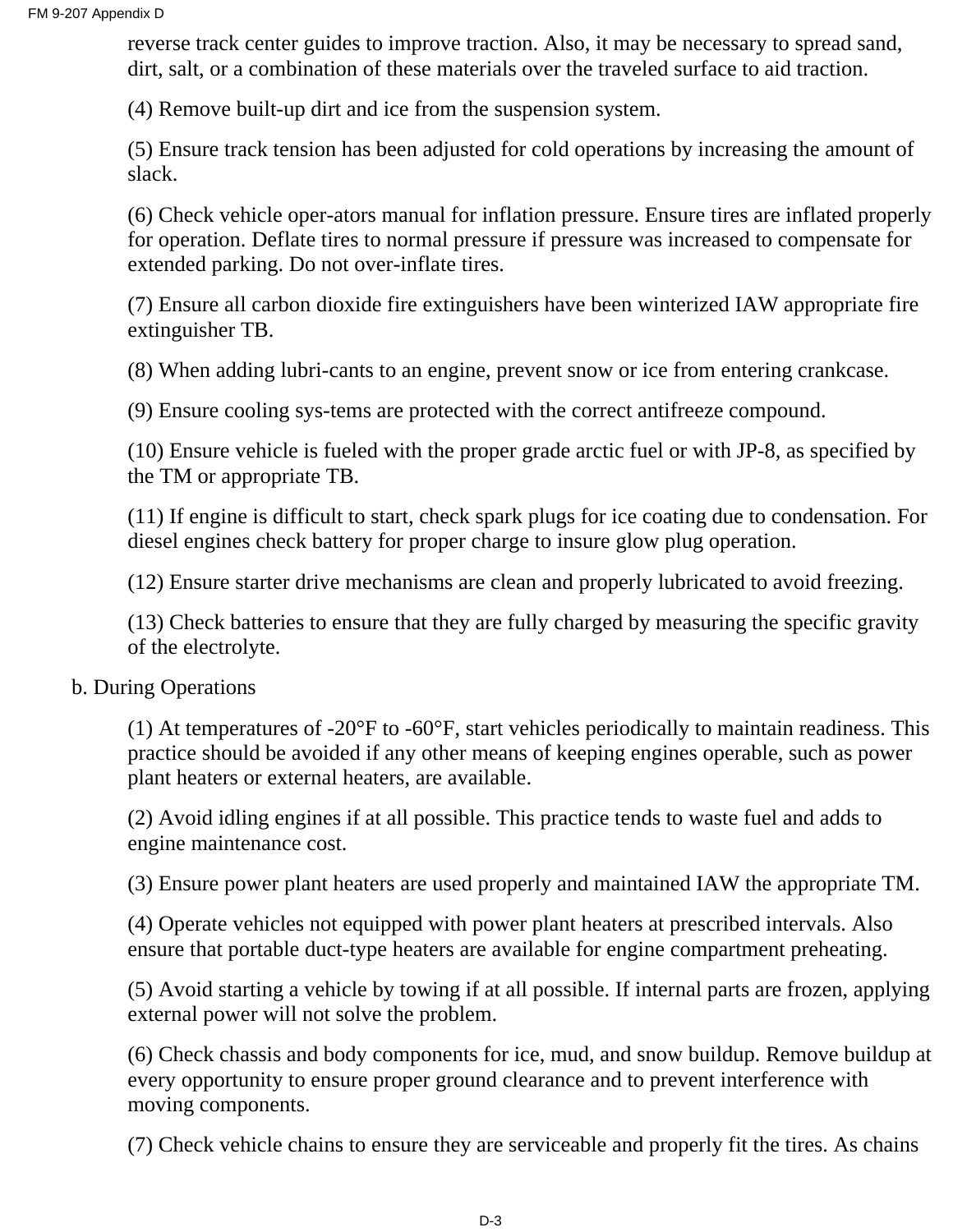become loose, retighten them to prevent damaged vehicle parts.

(8) Ensure engine oil pressure is maintained for safe engine operation. Also, check vehicle oil for the accumulation of sludge which can severely damage the engine.

(9) Maintain normal engine operating temperature through the adjustment of engine compartment inlet shutters or radiator covers.

c. After Operations

(1) At the end of each operating period, and for five minutes prior to shutdown, run the vehicle engine to normalize its operation and retain oil on cylinder walls.

(2) Do not park vehicles with the brakes set since they may freeze and not release. Use chock blocks to hold vehicles in place.

(3) Never park overnight where snow has melted that day; tracks and wheels will freeze to the ground.

(4) Park with tracks and wheels on brush, cardboard, or any similar material to prevent direct contact with the ground.

(5) Protect radiators from wind, snow, and ice buildup.

(6) Ensure the fuel tank is topped off to prevent condensation buildup.

(7) Drain air tanks.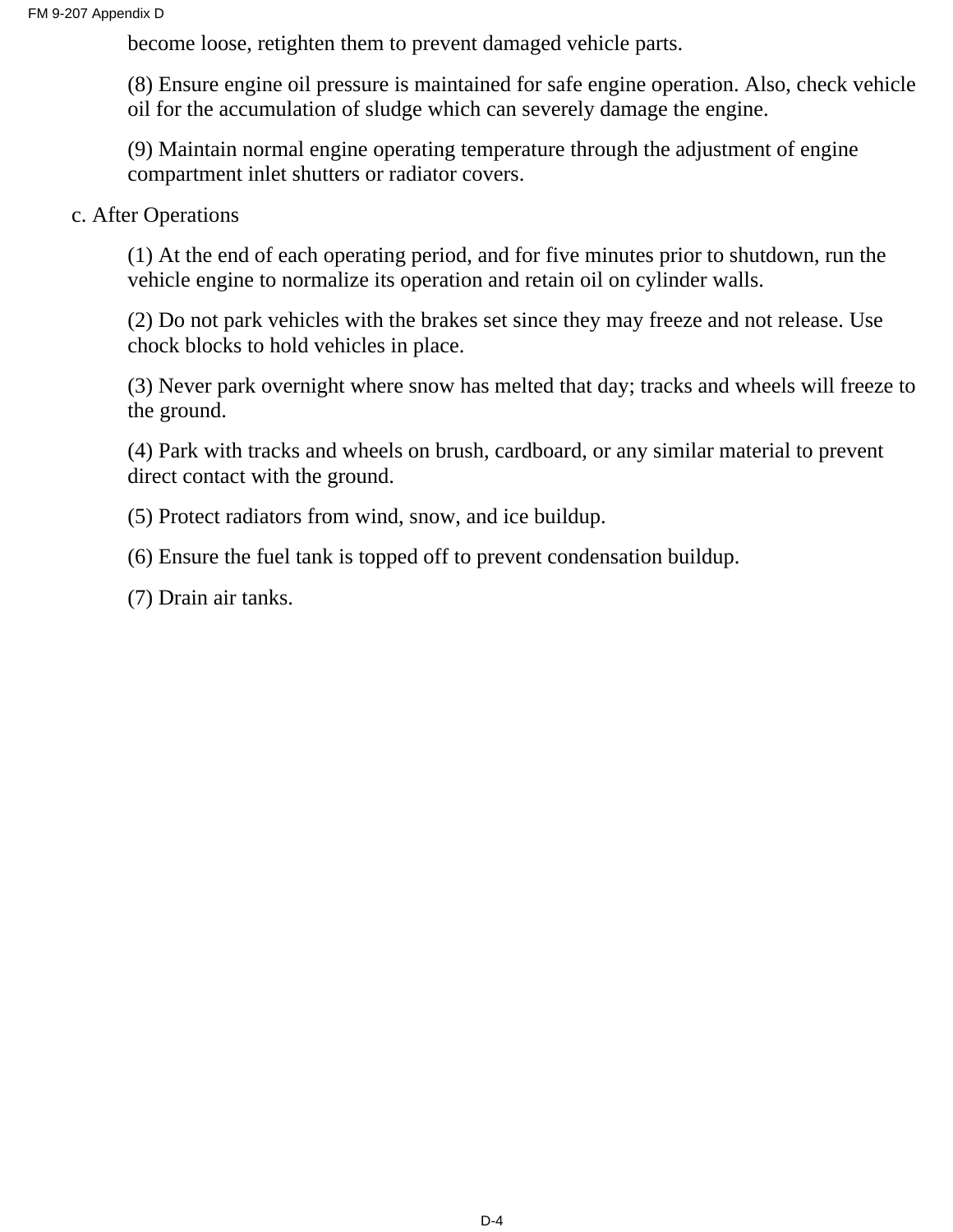# **Appendix E NBC Defense in Cold Conditions**

#### **GENERAL EFFECTS**

Many effects of nuclear, biological, and chemical (NBC) agents change in the cold weather environment. All NBC protective equipment and supplies must be kept from freezing. FM 3-4, *NBC Protection*, covers NBC defense.

#### **Severely Degraded NBC Equipment Effectiveness**

Materials of protective equipment become brittle, crack, and tear easily in extreme cold. Frozen detection and decontamination solutions clog and damage equipment. Because most decontamination solutions require water, heat must be supplied when conducting decontamination operations. Agent detection reactions are slow in the cold. Great care must be taken in donning and removing protective clothing to avoid contamination. Logistics requirements increase during NBC defensive operations in extreme cold. For example, quantities of fresh, potable water and heated protective shelters may be required.

#### **Psychological Stress**

Extreme cold and high altitudes produce psychological problems that numb the intellect and degrade personal and unit security. Current knowledge prevents precise assessment of the added impact on military operations. However, casualty rates will probably increase if psychological stress slows or stops normal reaction of individuals or units to NBC attacks.

#### **Mountainous Areas**

Breathing is more difficult at higher altitudes. There is little data concerning the effectiveness of NBC equipment in the extreme cold of high altitudes. At the lower barometric pressure of high altitudes, chemical agents evaporate or sublime much more rapidly. The increased elevation may, by localized surface heating, speed the vaporization of chemical agents. Contamination may be spread quicker by greater windspeeds at higher altitudes. Contamination may collect in depressions and small valleys.

#### **EFFECTS ON NUCLEAR WEAPONS**

Cold conditions can impact the effects of nuclear weapons. Leaders must understand these effects to properly plan for the protection of their soldiers.

#### **Blast**

Below -25° F, the effective radius of a nuclear blast may increase up to 20 percent. Icepack or hardened snowpack extends the distance of static overpressure, i.e., the crushing effect of the blast. Conversely, the distances of dynamic pressure may decrease due to the soft, absorbent characteristics of drifts and other snow cover. Tundra and ice formations can break up pressure waves. The cratering effects in ice and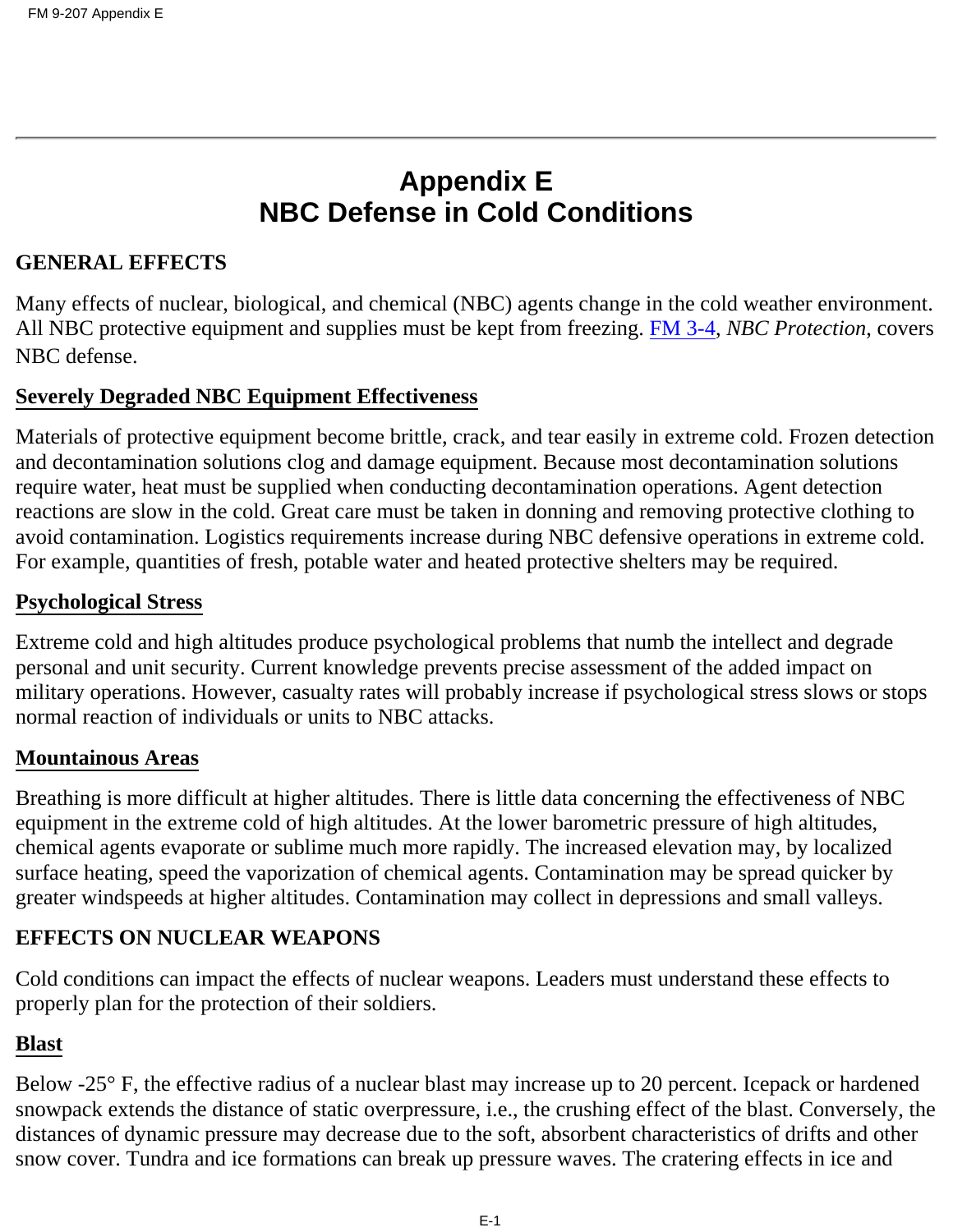```
FM 9-207 Appendix E
```
frozen ground may be reduced to those in solid rock.

Primary and reflected blast waves and ground shock from even small yield nuclear weapons may create earthquake-like fissures, crevasses, avalanches, and rock slides as far as 30 kilometers from ground zero. Secondary effects include snowstorms, avalanches, quick thaws, and ice breakup on lakes and rivers, which can interfere with troop movement. Blast will increase damage to equipment already inflexible from cold-soaking. In heavily forested areas, blown down trees can make large areas virtually impassable to vehicles and personnel. During winter months, trees freeze and become brittle; in a nuclear blast, they can be converted into many splinter-like projectiles. Personnel in heavy, layered clothing are less susceptible to injury from flying debris.

#### **Thermal**

Cold can significantly alter the effects of a thermal blast. Due to the high reflectivity of snow and ice and the increased density of cold air, minimum safe distances may need to be increased by as much as 50 percent. Cold conditions can produce other effects, to include the following:

- Cold temperatures, cloud cover or frost, ice, and snow may reduce thermal effects on combustibles.
- When ice and snow pack melt, flash flooding may occur in low lying areas. Thawing can greatly impede troop movement.
- Snow, ice, and cold temperatures may limit destruction from post-blast fires.
- The average reflecting surfaces of muskeg, tundra, and wet conditions are characteristic of a cold region that may reduce thermal radiation.
- Ice, fog, and snow cloud cover may lessen thermal radiation from airburst detonations.
- The snow's highly reflective surface intensifies thermal radiation.
- The dilating of pupils in winter darkness increases the chance of permanent or temporary light blindness.
- Reflective, over-white camouflage clothing and netting may reduce injurious heat absorption by personnel and equipment.

### **Radiation**

Weather significantly influences radioactive fallout patterns. Snow can mask radiological hot spots from detection. Snow deposition is erratic due to rapidly changing winds. High winds extend radiation fallout patterns, but at the same time, may reduce radiation dose rates due to the scattering of contamination. At extremely low temperatures, the increased density of the atmosphere may reduce the distances of initial radioactive fallout by as much as 25 percent.

Contaminated snow may spread the fallout. Amounts of induced radioactivity in the soil are reduced and even prevented by deep snow. Poorly drained areas, such as meadows, limit natural flushing and may act as collecting points for radioactive contaminants. Most of the arctic is poorly drained. New snow may lessen fallout contamination of areas, permitting safe crossing by personnel and equipment.

The need for detailed radiological surveying increases in cold weather. Levels of local radiation can change quickly in windy conditions, causing *hot spots* far removed from ground zero and very low-intensity areas nearer ground zero.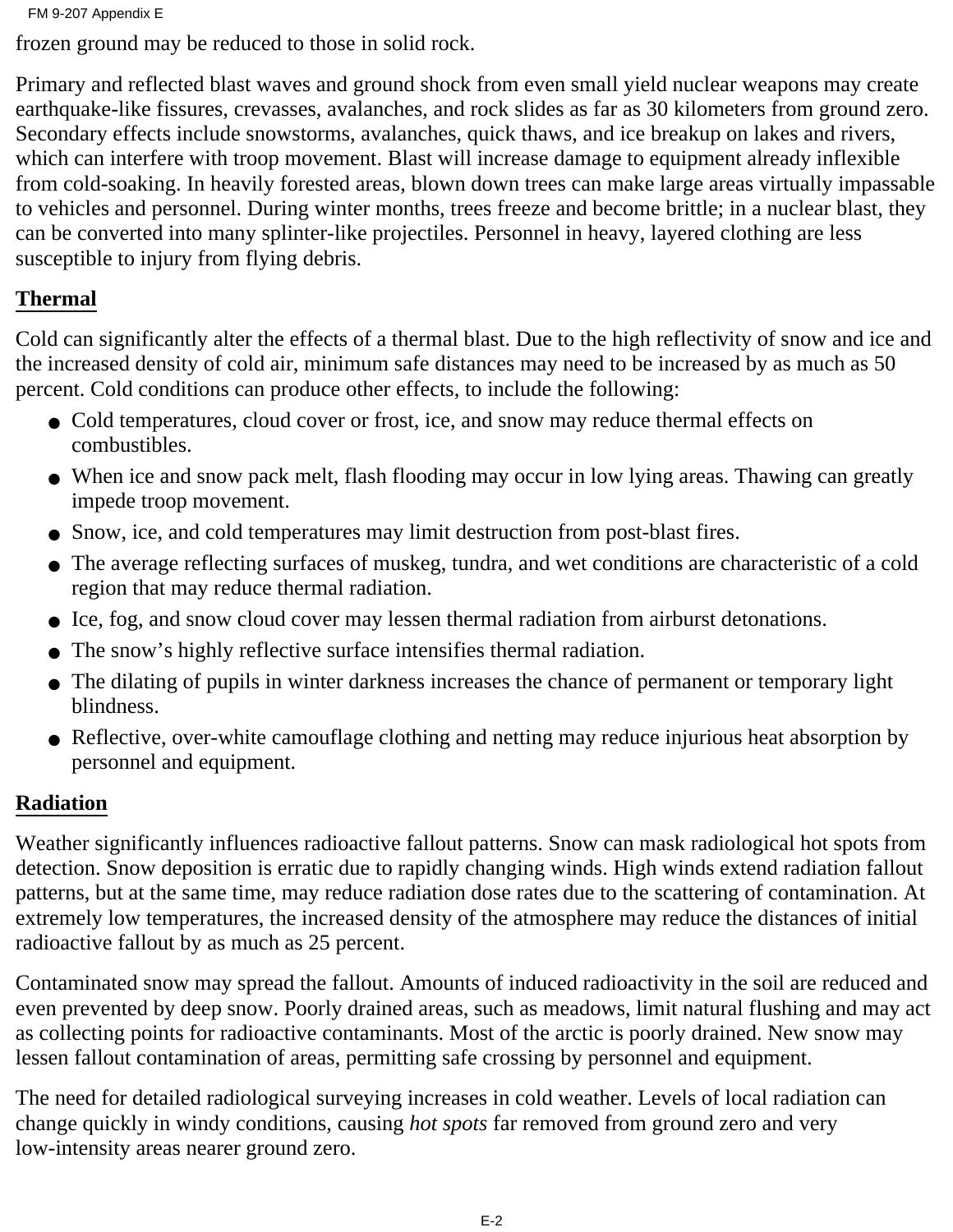The extended cold weather clothing system (ECWCS) clothing provides excellent protection from fallout. Radioactive particles may be removed by vigorous shaking and brushing of outer garments. Snow caves and below-ground shelters provide excellent shielding against radiation.

#### **Electromagnetic Pulse**

Effects are expected to be the same as in temperate zones. Electromagnetic pulse (EMP) hampers or negates radio and tactical-satellite communication for extended periods. EMP mitigating practices, such as burying and recovering cables and wire links, may be difficult or impossible because of frozen ground.

#### **EFFECTS ON BIOLOGICAL AGENTS**

Biological attacks must be anticipated. Up-to-date immunizations, acclimatized personnel, and strictly enforced personal hygiene (often considerably more difficult in the cold) are the best ways to avoid secondary spread of any infection. Vectorborne agents are rare since the vectors rarely survive. Toxins are less susceptible to the cold, and the possibility of their use by covert means must be anticipated. The survival chances of most microorganisms decrease significantly below 32°F. Layers of snow and reduced sunlight lengthen the hazard period for biological agents. Organisms may remain alive but dormant. They become active when exposed to warmer temperatures. The most effective means of biological warfare in cold weather is to covertly deliver live organisms. After a known biological attack, precautions to prevent the spread of its effects must be taken just as they would in a temperate climate.

Temperature inversions frequently found over snow fields and bodies of water tend to prolong the lives of biological agent clouds. Aerosolizing live biological agents is more difficult at extremely cold temperatures. Only some spores form bacteria, and certain viruses survive.

Tents and other areas where temperatures are higher than outside are likely areas of biological contamination spread. Once established in one person, a biological agent is likely to spread rapidly in crowded living conditions. Troops suffering from lack of nourishment or rest, or from dehydration, are more vulnerable to the effects of biological attack.

#### **EFFECTS ON CHEMICAL AGENTS**

Chemical agents are especially effective in the cold (Figure E-1). Exposure to *any* chemical agent requires masking. Conditions for aerosol dispersal are excellent. Most agents freeze at -50° F. Chemical agents, either thickened or frozen on clothing or equipment, produce deadly *off-gas* concentrations once taken into heated areas.

#### **Blood and Choking Agents**

Blood and choking agents are extremely hazardous and nonpersistent throughout low temperatures. These agents may be spread as liquids, solids, or aerosols. Masks are required whenever they are used. Hazard times may be longer. The blood agent AC is extremely hazardous, even as low as -65° F.

#### **Blister Agents**

Blister agents freeze below  $0^{\circ}$  F. They can be brushed from clothing and equipment. However, some mixtures, such as HL, remain liquid hazards at fairly low temperatures. The standard winter blister agent is a mixture of mustard and lewisite. In areas that lack water, frozen or otherwise, this blister agent persists in liquid form for up to six months. If water is present, the agent decomposes to form a pure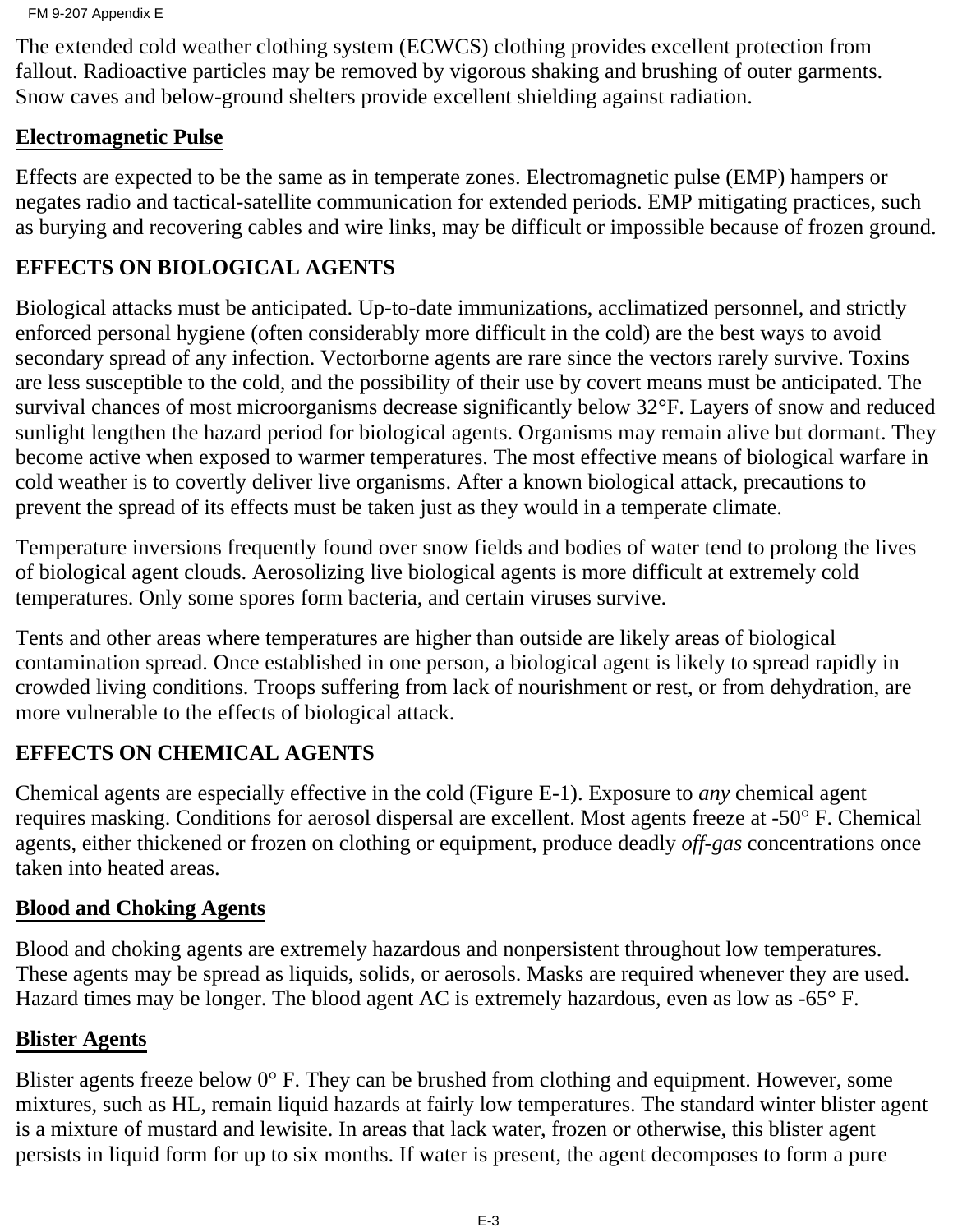mustard that freezes at 58°: F. FM 9-207 Appendix E

#### **Nerve Agents**

Nerve agents freeze in severe cold. However, they present a very serious vapor hazard when brought into warm areas. When used to contaminate key facilities, nerve agents become long-term hazards. These hazards may require tremendous decontamination efforts, or even waiting for a change in seasons, to reduce contamination below lethal levels. Persistency is controlled by three factors: temperature, terrain surface, and windspeed. Nerve agents, particularly VX, are effective when absorbed through the skin or eyes, but the low volatility of VX makes the vapor hazard negligible below 32&3176; F. The physical behavior of persistent nerve agents is only slightly affected by decreasing temperature. As the temperature nears 32° F, persistent nerve agents dissolve in water, have reduced vapor hazard, and increase in persistency. Nonpersistent nerve agents (i.e., GB) tend to become semipersistent, lasting from two to ten days.

#### **NUCLEAR, BIOLOGICAL, AND CHEMICAL DEFENSE**

To effectively defend against the effects of NBC weapons, four fundamentals must be applied: detection, contamination avoidance, protection, and decontamination. In a mountainous cold weather environment, the first three fundamentals become extremely important, and decontamination, always difficult and time-consuming, becomes a logistical nightmare.

| <b>AGENT</b>    | <b>DEGREE OF</b><br><b>CONTAMINATION</b> | <b>TEMPERATURE</b><br>$\mathrm{P}$ | <b>TEMPERATURE</b><br>$\rm ^{\circ}C$ | <b>PERSISTENCY</b><br>(HOURS) |
|-----------------|------------------------------------------|------------------------------------|---------------------------------------|-------------------------------|
|                 |                                          | $>90$                              | $>34$                                 | $1-3$                         |
|                 |                                          | 75-90                              | 24-34                                 | $2 - 6$                       |
|                 | <b>MOD</b>                               | 60-75                              | $16-24$                               | $6 - 24$                      |
|                 |                                          | $32 - 60$                          | $0 - 16$                              | $12 - 36$                     |
|                 |                                          | $<$ 32                             | < 0                                   | 48-140                        |
| HD<br>(BLISTER) |                                          |                                    |                                       |                               |
|                 |                                          | >90                                | $>34$                                 | $4 - 8$                       |
|                 |                                          | 75-90                              | 24-34                                 | $12 - 24$                     |
|                 | <b>HVY</b>                               | 60-75                              | $16-24$                               | 24-48                         |
|                 |                                          | $32 - 60$                          | $0-16$                                | 72-168                        |
|                 |                                          | $<$ 32                             | < 0                                   | 168-4032                      |
|                 |                                          | >90                                | $>34$                                 | 08.5                          |
|                 |                                          | 75-90                              | 24-34                                 | 1.8                           |
|                 | <b>MOD</b>                               | 60-75                              | $16-24$                               | $.5 - 1.06 - 24$              |
|                 |                                          | $32 - 60$                          | $0-16$                                | $2 - 4$                       |
|                 |                                          | $<$ 32                             | $<$ 0                                 | $4 - 12$                      |
|                 |                                          |                                    |                                       |                               |

GD (NERVE)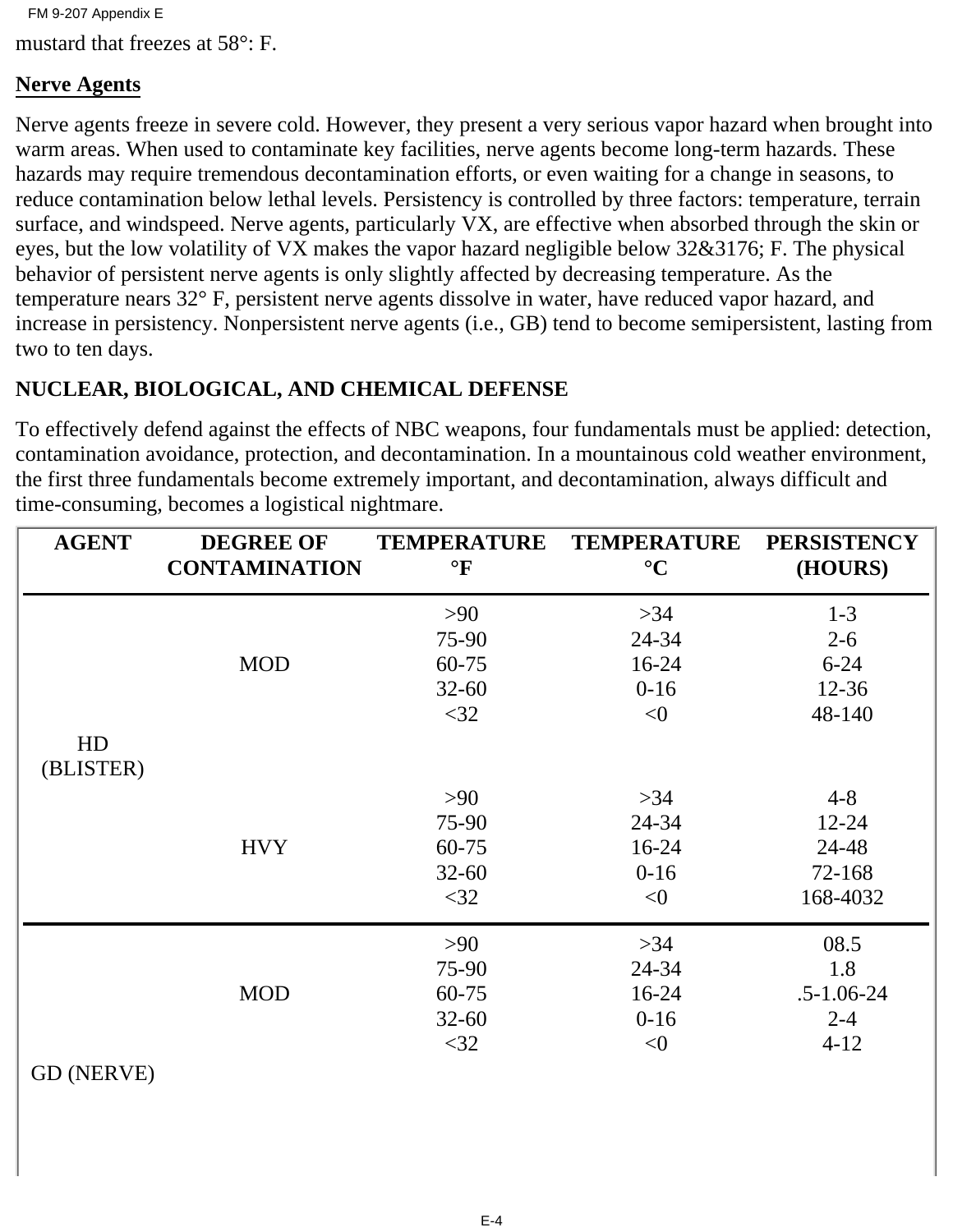|  | FM 9-207 Appendix E |  |
|--|---------------------|--|
|  |                     |  |

|           | <b>HVY</b> | $>90$<br>75-90<br>$60 - 75$<br>$32 - 60$<br>$<$ 32 | $>34$<br>24-34<br>$16 - 24$<br>$0-16$<br>< 0 | $.5 - 1$<br>$1 - 3$<br>$2 - 3$<br>$4 - 12$<br>$12 - 36$ |
|-----------|------------|----------------------------------------------------|----------------------------------------------|---------------------------------------------------------|
|           | <b>MOD</b> | $>90$<br>75-90<br>60-75<br>$32 - 60$<br>$<$ 32     | $>34$<br>24-34<br>$16 - 24$<br>$0-16$<br>< 0 | $4 - 12$<br>$12 - 24$<br>24-72<br>46-144<br>168-336     |
| VX(NERVE) | <b>HVY</b> | $>90$<br>75-90<br>60-75<br>$32 - 60$<br>$<$ 32     | $>34$<br>24-34<br>$16 - 24$<br>$0-16$<br>< 0 | $12 - 36$<br>48-96<br>96-240<br>168-504<br>720-1440     |

#### **Figure E-1. Persistency table**

#### **Detection**

Automatic detectors must be heated. Detection is vital to identifying a hazard. The vapor hazard of chemical agents may be limited, making the M-256 chemical agent detector kit unreliable. Persistent agents can freeze into solids that may not be identifiable. This creates a potential hazard that does not materialize until temperatures rise. Reagents in the M-256 chemical agent detector kit freeze and provide inaccurate readings in temperatures below -25° F. These kits must be kept close to the body to prevent freezing. Cold slows the response of M-8 chemical detector paper. Extra time must be allowed for the paper to work. M-9 paper is of little value because all the substances that react to it are affected by the cold. Extreme cold, or the physical state of a chemical agent, may make the M-8 alarm system ineffective. Every 50 to 100 feet, detection teams should melt snow, heat it to 70° F, and test it with M-8 paper or CAM. If an agent is suspected, water is taken into a heated shelter and heated until a vapor is given off above 70° F. It is then tested with the M-256A1 kit; data is recorded, reported, and plotted according to unit SOP. Contaminated areas are marked with the standard NATO contamination signs.

#### **Contamination Avoidance**

Avoidance measures prevent offering the enemy a vulnerable target and prevent accidental contact with existing contamination. To enhance unit survival, employ the following measures:

- Harden positions by improving overhead cover.
- Disperse personnel, supplies, and equipment.
- Conceal positions.
- Provide early warning.
- Develop NBC environmental discipline.
- Remain mobile.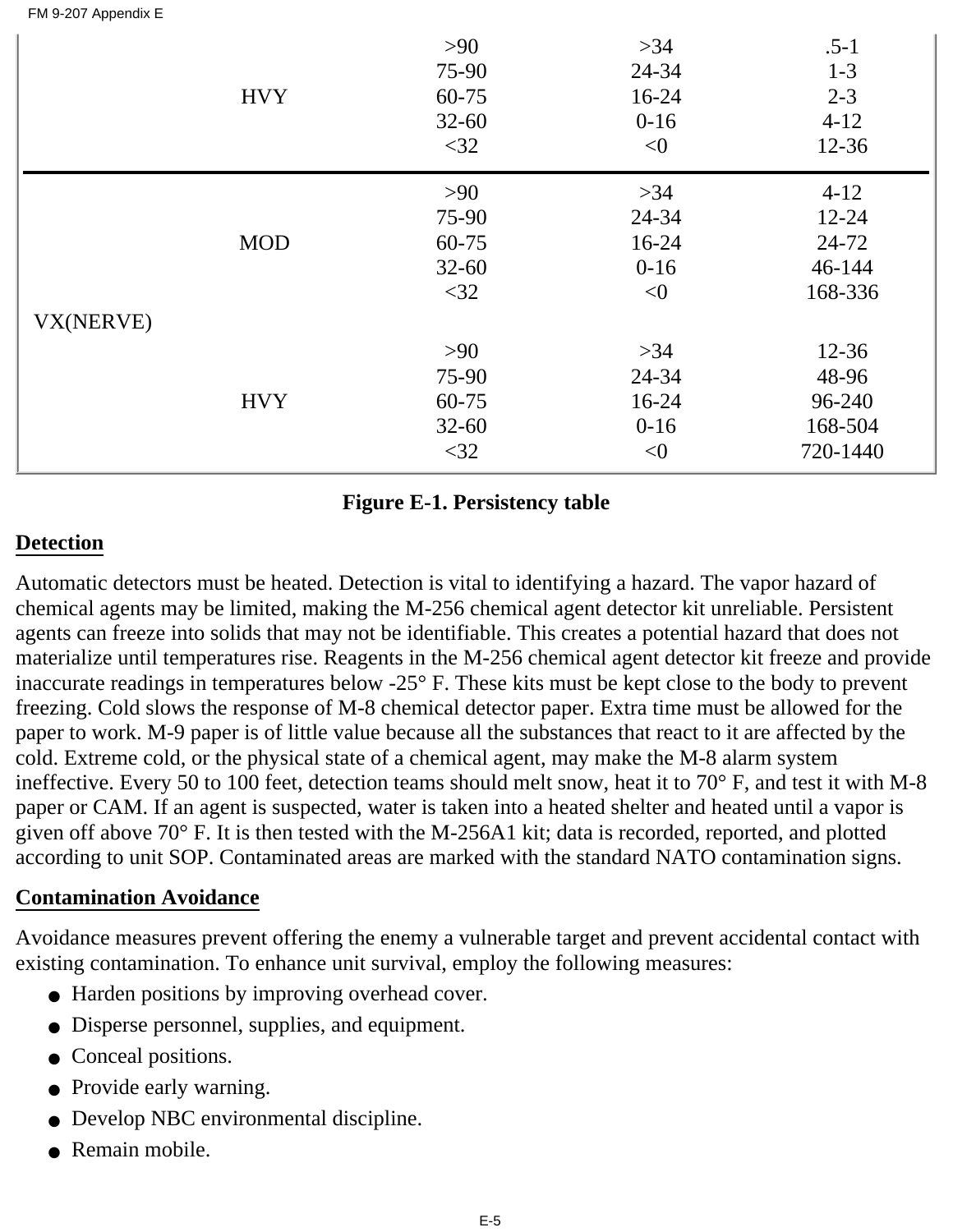FM 9-207 Appendix E

• Keep supplies and equipment covered.

#### **Protection**

Take active measures to protect units from contamination. Specifically, employ the following measures--

- Find and destroy enemy munitions and delivery systems.
- Use NBC reconnaissance teams to monitor contamination of specific areas.
- Use the standard warning and reporting system to warn others of hazards, or to pass the alarm locally.
- Prioritize the covering of mission essential equipment.
- Build collective protection shelters to provide contamination-free work environments.

#### **Decontamination**

Decontamination (decon) is the process of making any person, object, or area safe by absorbing, destroying, neutralizing, making harmless, or removing radioactive material clinging to or around it. Deliberate decon requires extensive time and logistical support. Temperatures below 32° F limit the effectiveness of decontamination operations. Current chemical decontamination procedures that require water rinses are impossible in freezing weather. Non-water decontamination procedures have not yet been developed. Decontamination must often be done in heated facilities. To decontaminate, soldiers must--

- Perform hasty decon.
- Continue to fight after hasty decon.
- Understand the effects of chemical agents.

### **SHELTER CONTROL**

In cold weather operations, decon and some aspects of detection must be accomplished in heated shelters. One of the most challenging problems is preventing contamination from entering warm areas. For example, frozen agents on clothing are hard to detect because low temperatures slow the effects of the agents. If the temperature rises, or if contaminated individuals enter heated areas, the frozen agents will revaporize and become hazardous. It may be necessary to set up a thawing station for each warm shelter where agents can be isolated before individuals enter the main shelters and unmask.

### **INDIVIDUAL PROTECTION EQUIPMENT**

Use of individual chemical protective equipment presents added challenges in cold weather. Failure to take specific precautions can result in equipment failure and possible contamination.

#### **Field Chemical-Biological Masks**

Wearing the M-17 or M-40 Series masks in cold weather requires special attention to ice formation and frostbite. Masks should be carried beneath outer garments, and care should be taken to wipe dry the inside of each mask after wear. After wear, soldiers should inspect for ice buildup in the inlet and outlet valve areas. To prevent frostbite, place small pieces of tape over the exposed metal rivets of the facepiece. During periods between repeated use, take the mask out of the carrier and shake or flex the facepiece to remove ice and snow. Warm the mask when you can, but do not warm close to a heater or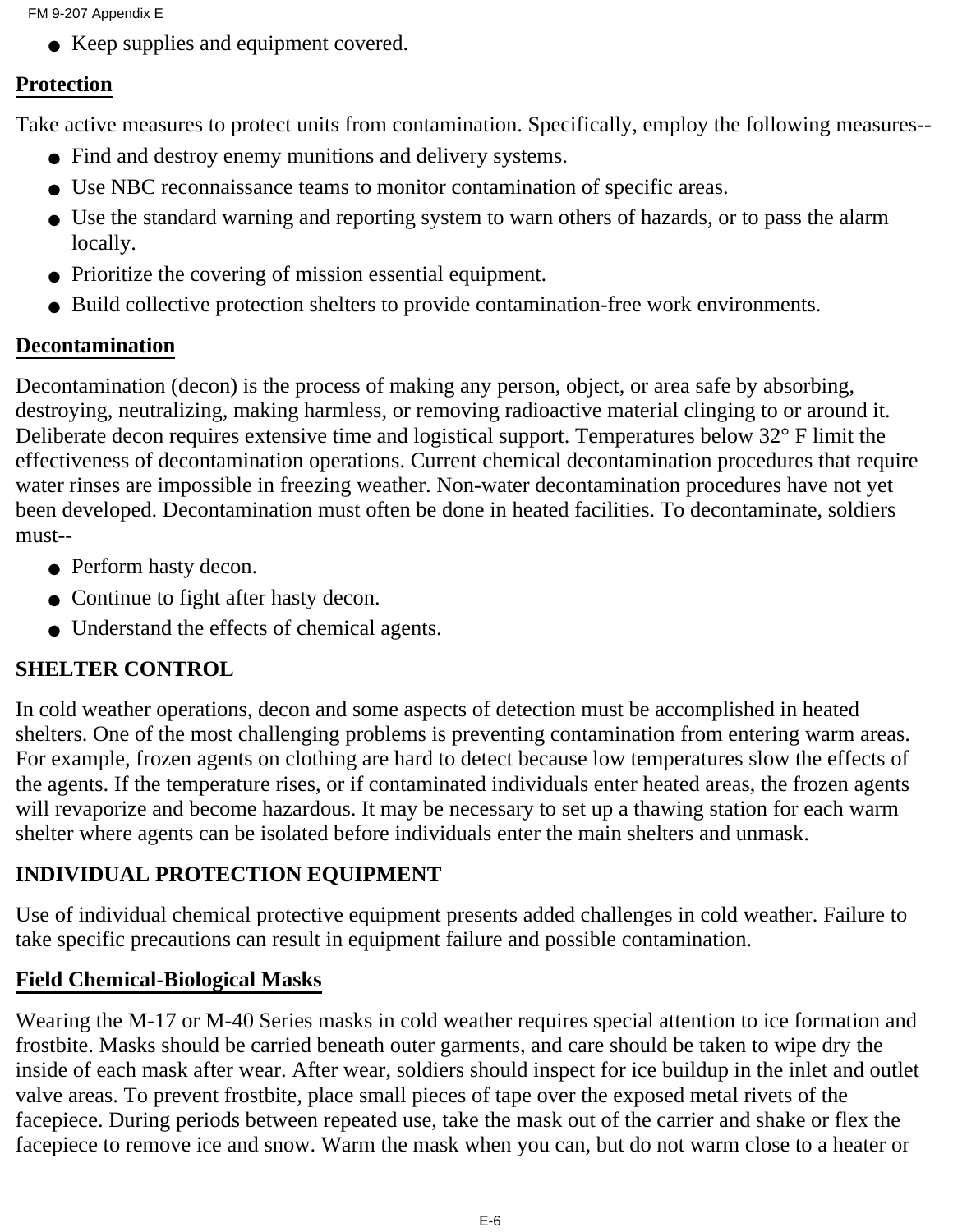```
FM 9-207 Appendix E
```
open flame as the rubber parts of the facepiece could melt. Dry facepiece with cheesecloth in a warm indoor area.

*M-4 winterization kit*. The M-4 winterization kit consists of an ice particle prefilter fitted over inlet valves to prevent frost from accumulating on the inlet caps. It also includes two inlet valves and two nose cup valves made of a relatively soft rubber that does not become hard or brittle in the cold.

*Mask carriers***.** The mask carrier should be adjusted to be worn in a side carry beneath the cold weather parka. Body heat helps keep the mask warm and flexible, but masking is slow and difficult. Soldiers must be aware of this requirement when donning their cold weather clothing. They must ensure that the ECWCS parka is large enough to accommodate insulating layers and the gas mask with its carrier.

*Outserts*. Two outserts are provided with the mask to prevent fogging of the eye lenses. Green- and amber-tinted outserts can be used for bright light and fogging. Avoid wiping eyepieces with gloves when firing because they will smear.

## **Donning Protective Masks**

Hold your breath. Remove the mask from under your parka, lower the parka hood, and don the mask. Adjust the head harness only tight enough to create a good seal. Raise the parka hood and fasten the outer garment.

NOTE: Do not clear the mask by exhaling a large amount of air because the lens will frost. Exhale slowly and steadily. The outlet valve may stick to the seal. If this occurs, lift the outlet valve cover and rotate the disk with a finger while exhaling only. After freeing the valve, reset the valve cover. Check the mask for leaks by pulling down the cheek flaps on the ice particle prefilter while covering the inlet valves with hands. Fasten the cheek flaps and resume normal breathing.

### **Removing Protective Masks**

Remove gloves or mittens before removing the mask. Loosen the outer garment and lower the hood. Brush snow or ice particles from the mask. Remove the mask and immediately dry your face and the inside of the mask. Raise your parka hood and fasten outer garment. Wipe the mask thoroughly before storing to prevent ice formation. Store the mask in the carrier. Put on gloves or mittens. When possible, further dry the mask by placing it in a warm area, but not in direct heat.

### **Wearing the Chemical Protective Overgarment**

Contamination avoidance measures may fail. The enemy may find and attack with NBC weapons. Soldiers may be downwind of an NBC attack, or the mission may require them to cross contaminated areas. Protection options must be available to survive and continue the mission.

Wearing the chemical protective overgarment presents a particularly difficult operational/logistics decision that com-manders must make before entering the operational theater. The impact of mission oriented protective posture (MOPP) conditions on operations must be considered. If the ECWCS parka is not needed because of the added warmth provided by the chemical protective overgarment, store and seal it in a plastic bag. If the ECWCS is worn outside the chemical protective overgarment, it permits the layering required for added warmth. However, it requires that the contaminated clothing worn over the chemical protective overgarment be removed before entering a heated shelter where the agents can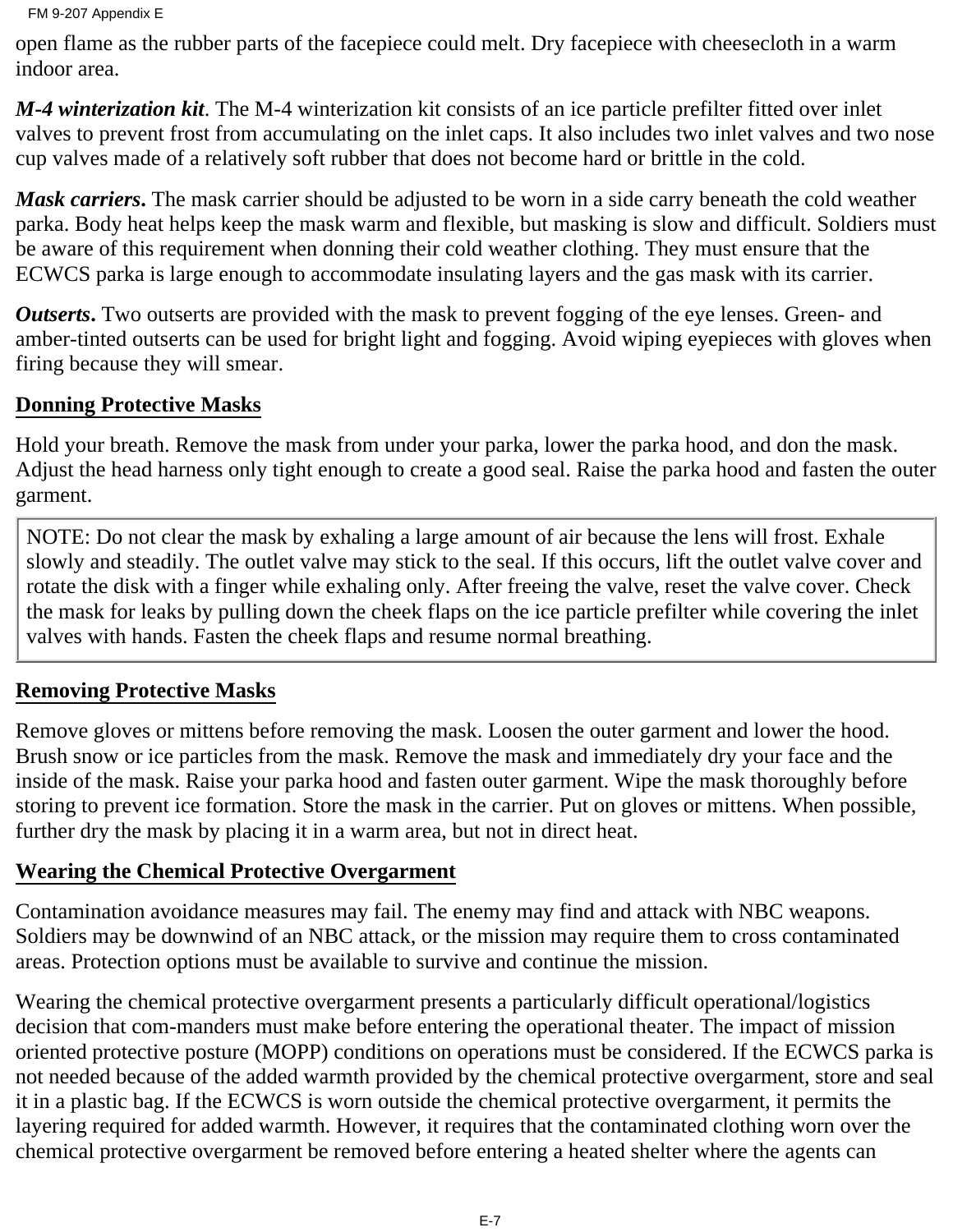```
FM 9-207 Appendix E
```
revaporize. Upon decon, the external layers of the overgarment have to be discarded. Also, once the ECWCS is donned, it is not possible to adjust the overgarment. Replacement issues of cold weather clothing are needed. Stocks of ECWCS are not adequate to support this requirement. A method of decontamination of this cold weather clothing is necessary. The chemical protective overgarment produces internal moisture and condensation and dehydration problems that can lead to hypothermia. In full MOPP gear, speed is reduced by at least 50 percent (probably greater due to buildup of condensation and the potential danger of hypothermia).

#### **Chemical Protective Glove Set**

Vapor barriers (i.e., medical examination gloves, the wool insert, and the leather shell covered by the butyl-rubber glove) make up the chemical protective glove set. This set allows the insulator (the wool insert) to remain dry and warm. If either outer glove is punctured or torn, the glove set must be replaced.

#### **VB Boots**

Vapor barrier (VB) boots are an effective and adequate replacement for the normal overboots. However, the natural rubber composing the VB boot can be penetrated by chemical agents that contain mustard gas. After 50 hours exposure, they must be replaced and turned in for decontamination or discarding.

#### **Decon Kits**

The M-258A1 decon kit is good to 32°F. It must be kept next to the body to prevent freezing. Because it assumes surrounding air temperature, the solution should be used quickly once it is opened to avoid possible frostbite. The M-13 consists of a bag of Fuller's earth for equipment decon. It is not affected by the cold. Neither are the components of the M291 skin decontamination kit (SDK) or M295 individual equipment decontamination kit (IEDK).

#### **NAAK M-K1**

The NAAK M-K1 should be protected from freezing. At temperatures below -40° F, remove from the mask carrier and store in a parka pocket.

### **UNIT PROTECTION**

Units must be self-sufficient in NBC defense. Cold weather conditions impose many special considerations on defense planning. For example, adjacent units may not be able to provide mutual support, logistical support may be drastically reduced, and rapid movement may become more difficult.

#### **Bivouac Location**

Because of terrain and weather restrictions, bivouac location for effective NBC defense requires considerable planning. Gullies, ravines, ditches, natural depressions, fallen trees, and caves can reduce the effects of nuclear weapons, but low-lying areas are places where toxic clouds can settle. If feasible, positions should be constructed upwind of possible threats. The heat, light, and initial radiation of nuclear blasts are absorbed by hills, while the rest is deflected up by the slope. Likely targets such as MSRs and mountain passes should be avoided. Wooded areas present a mixed blessing. Biological agents persist longer as forests retain moisture and keep out sunlight. Coniferous forests of Europe and the northwestern US reduce the possibility of liquid contamination from chemical weapons. However, the chemical vapor hazard increases.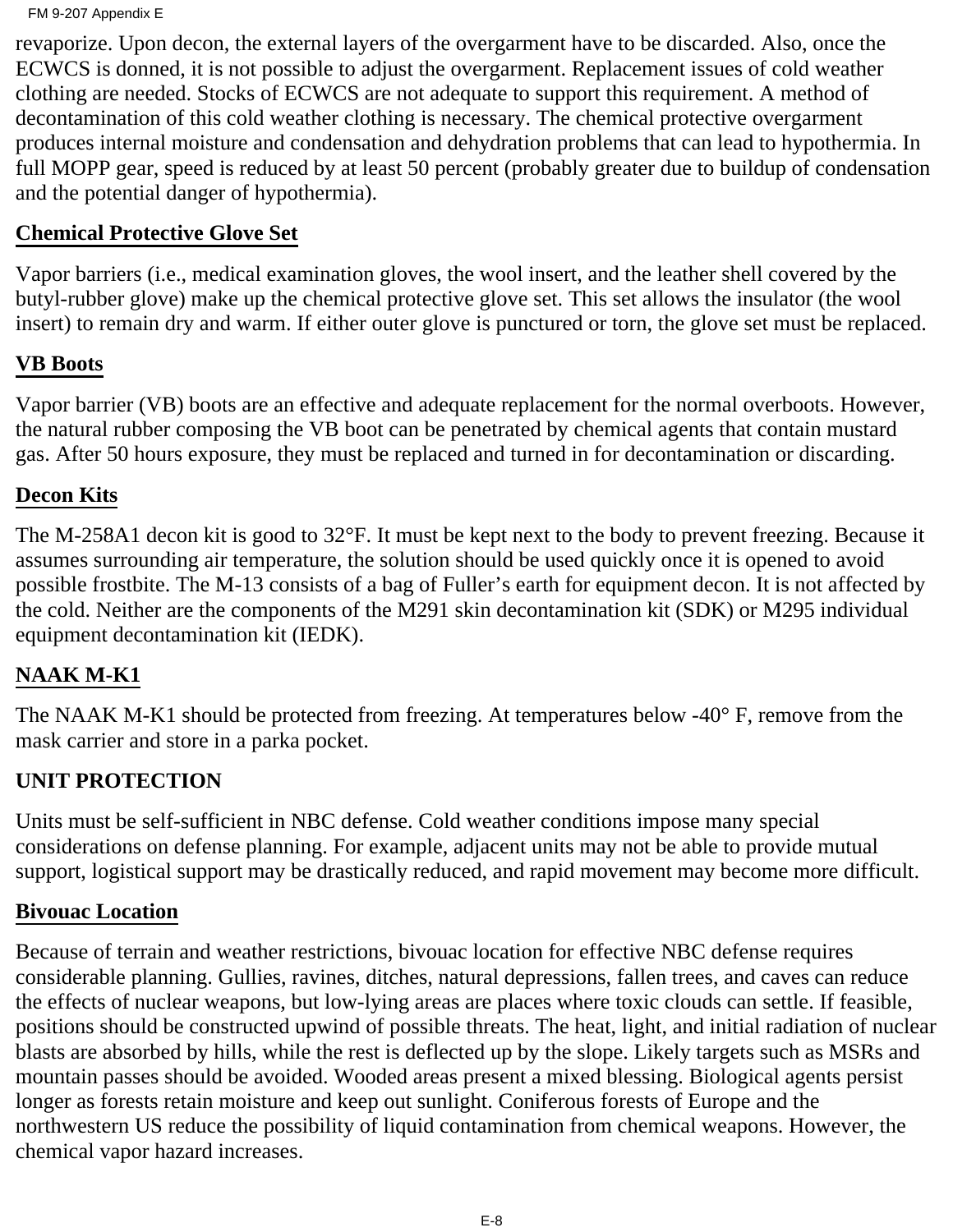FM 9-207 Appendix E

#### **Special Concerns for Nuclear Protection**

The primary concern for nuclear protection is shielding from gamma and neutron radiation. Gamma protection requires thick layers of dense, heavy shielding such as lead, iron, or earth. Light hydrogen-based materials such as water, snow, paraffin, or oil offer good neutron protection. However, the absorption of neutrons produces additional gamma radiation. Dark, rough materials, such as wool or canvas, should be used to cover potential reflecting surfaces. These may burn or char but do not present the hazard a melted poncho would. Avoid direct contact with these materials. View ports should be covered with metal window screening material that can block thermal radiation by up to 50 percent. Smaller openings reduce the amount of initial and residual radiation that enters.

#### **Work Rate**

Dehydration injuries are likely when soldiers must perform difficult physical tasks. Soldiers become more prone to suffering subsequent cold weather injuries. Freezing air inside protective clothing, or perspiration that cannot evaporate, leads to chilling or hypothermia. Generally, soldiers in MOPP-4 conditions at 20° F need twice the time required at higher temperatures to accomplish tasks. Added supervision of work loads is necessary to prevent cold weather injuries.

#### **MOPP Gear Exchange**

If a unit becomes contaminated, decon will be done by MOPP gear exchange (gloves and overgarment only). Two complete sets of MOPP gear and waterproof bags to seal contaminated clothing per person should be available. Care must be taken with packaging the overgarment. Tears and exposure to air will degrade protective qualities. Extra suits must be provided when crossing water obstacles or conducting amphibious operations. Any contaminated cold weather clothing item must be replaced.

#### **DECON OF EQUIPMENT**

Cold temperatures can be expected to adversely affect liquid solutions, pumps, sponges, swabs, brushes, etc.

Water, the most common ingredient in decon operations, is useless if frozen. It should not be used when temperatures are so low that it freezes on contact with equipment. In these temperatures, use undiluted DS2 but remember that DS2 corrodes equipment quickly. Equipment must be replaced quickly. Because of their low freezing points, solvents such as JP4, diesel fuel, or kerosene may be used to physically remove contamination. With present technology, equipment decon problems are hard to overcome in an arctic environment.

Commanders must consider fighting dirty in cold weather areas. Fresh units can be rotated into the contaminated areas so that dirty units can move to decon stations. DS2 and STB freeze at approximately -15° F. In temperatures less than -15° F, JP4 could be used to remove contamination. This removes but does not deactivate the chemicals. The ground and equipment used to remove contaminates must be destroyed or removed properly. JP4 is also highly flammable. The large amount of static electricity in cold dry climates can ignite the fuel. There is a definite risk of frostbite when fuel contacts exposed flesh. Rinse water must be heated, or antifreeze added to the rinse solution, to prevent freezing on contact with a cold vehicle. If the vehicle cannot be rinsed, the DS2 will quickly corrode the vehicle.

Use of the chemical agent monitor is limited by the cold's shortening of battery life. Two nitrogen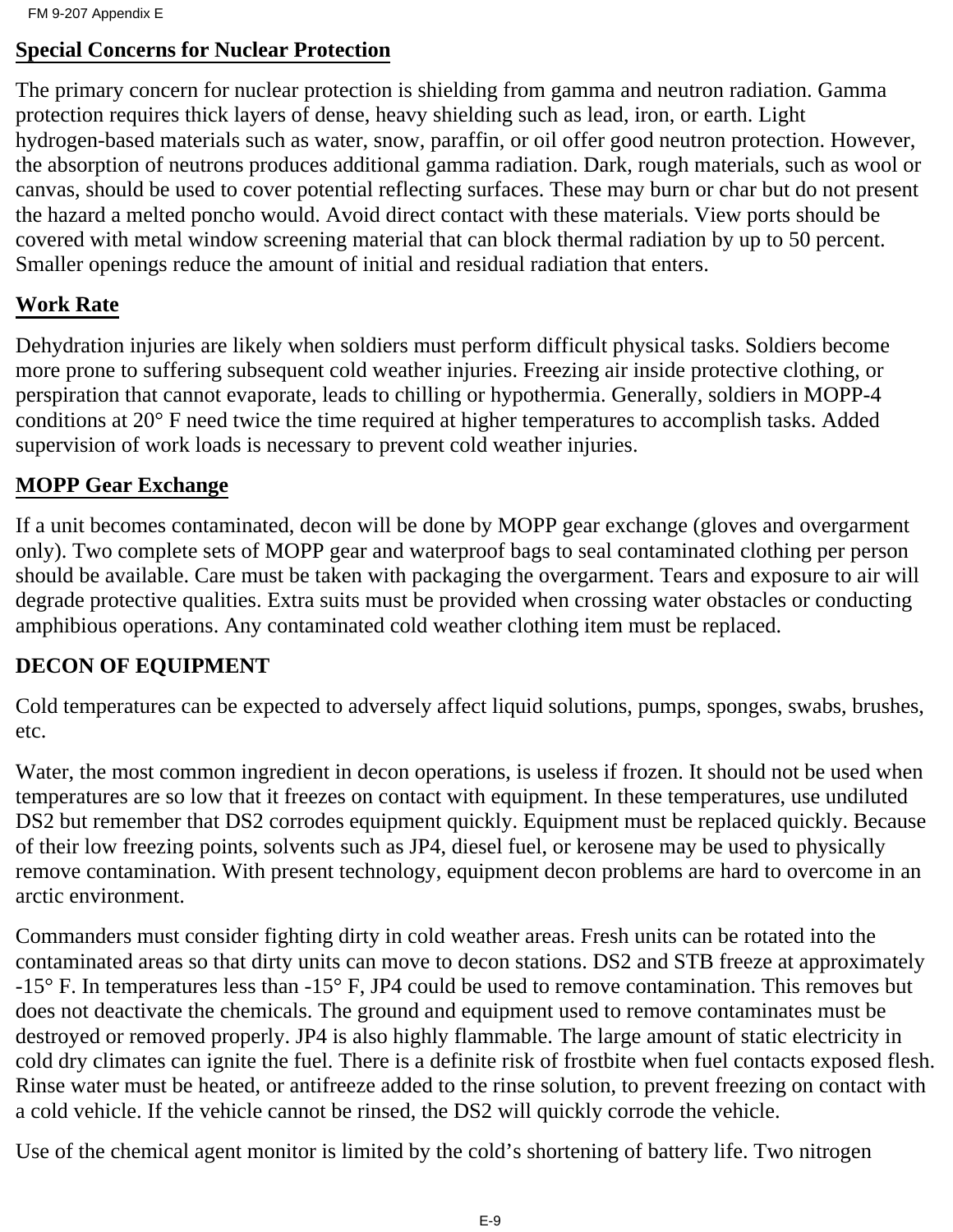FM 9-207 Appendix E

cylinders may be required to expend the contents of the M-11 decon apparatus at temperatures below 32° F.

Difficulties develop in dispensing DS2 as temperatures near  $0^{\circ}$  F. To overcome this

problem, the decon apparatus portable (DAP) must be warm enough for the DS2 to pump through the brush assembly. Commanders should consider positioning a contingency supply of the M-13 inside heated vehicles and develop a plan to rotate the other DAPs into heated shelters as needed.

The M-17 sanator decon apparatus has problems in cold temperatures because the system relies on a water-based decon method. Normal engine cold-soaking problems have been observed along with internal pumps, lines, etc., cracking from the expanding freezing water. This system must be used within a heated shelter.

Decon stations should be sited in built-up areas, near road junctions, at intersections of forest lanes, or where they may be approached from several directions.

Snow can be used to cover contaminated areas. However, when the snow blows away or when vehicles or personnel break through this surface, the contamination will reappear. Snow cover provides some protection if left undisturbed, but this protection is unreliable.

Unfrozen earth may not be available to make STB dry mix. Use snow in place of dirt (same proportion) in shuffle pits and for other decon purposes. Burying contaminated materials in frozen ground is difficult. Mark burned or abandoned material with standard contamination signs.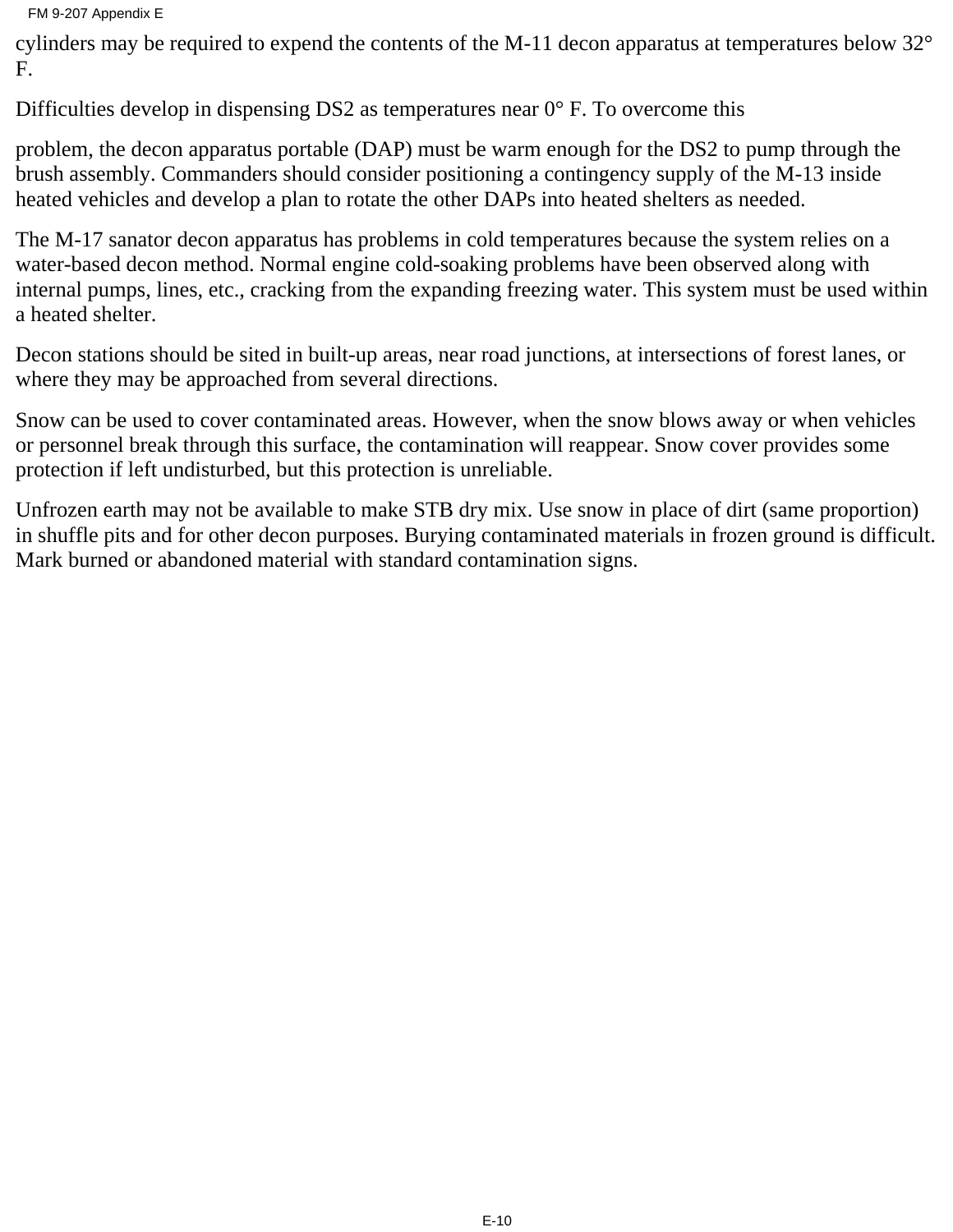# **GLOSSARY**

| <b>ASOAP</b>  | Army Oil Analysis Program                                                   |
|---------------|-----------------------------------------------------------------------------|
| <b>BFS</b>    | brake fluid, silicone                                                       |
| <b>BMO</b>    | battalion motor officer                                                     |
| <b>CASCOM</b> | <b>Combined Arms Support Command</b>                                        |
| <b>CLP</b>    | leaner lubricant and preservative                                           |
| <b>CONUS</b>  | continental United States                                                   |
| <b>CTIS</b>   | central tire inflation system                                               |
| <b>CSS</b>    | combat service support                                                      |
| DA            | Department of the Army                                                      |
| <b>DAP</b>    | decon apparatus portable                                                    |
| decon         | decontamination                                                             |
| <b>DFA</b>    | diesel fuel, arctic                                                         |
| <b>DLA</b>    | Defense Logistics Agency                                                    |
| <b>DOD</b>    | Department of Defense                                                       |
| <b>DS</b>     | direct support                                                              |
| <b>ECWCS</b>  | extended cold weather clothing system                                       |
| <b>EMP</b>    | electromagnetic pulse                                                       |
| EOQ           | economic order quantities                                                   |
| F             | Fahrenheit                                                                  |
| <b>FASCAM</b> | family of scatterable mines                                                 |
| <b>FM</b>     | field manual, frequency modulation                                          |
| <b>FMTV</b>   | family of medium tactical vehicles                                          |
| <b>FRH</b>    | hydraulic fluid, rust inhibited, fire resistant, synthetic hydrocarbon base |
| <b>FSC</b>    | <b>Federal Supply Catalog</b>                                               |
| <b>GAA</b>    | grease, automotive and artillery                                            |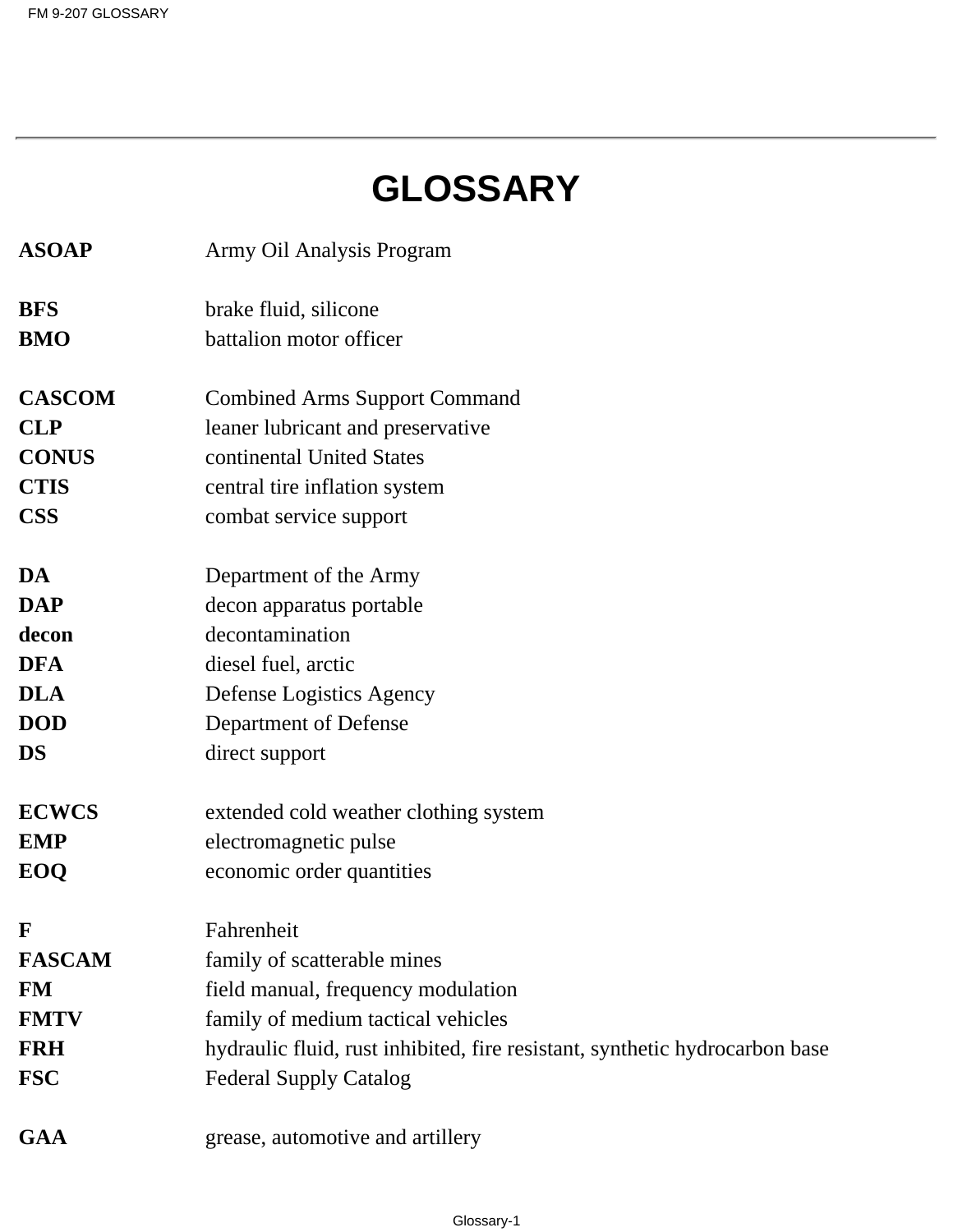FM 9-207 GLOSSARY

| <b>GMD</b>     | grease, molybdenum disulfide                                            |
|----------------|-------------------------------------------------------------------------|
| <b>GPS</b>     | gunner's primary sight                                                  |
| <b>GS</b>      | general support                                                         |
| <b>HET</b>     | heavy equipment transporter                                             |
| HF             | high frequency                                                          |
| <b>HHLRF</b>   | handheld laser range finder high mobility multi-purpose wheeled vehicle |
| <b>HMMWV</b>   | high mobility multi-purpose wheeled vehicla                             |
| <b>HN</b>      | host nation                                                             |
| <b>IAW</b>     | in accordance with                                                      |
| <b>IEDK</b>    | individual equipment decontamination kit                                |
| <b>LAW</b>     | lubricating oil, weapons                                                |
| <b>LCD</b>     | liquid crystal displays                                                 |
| LO             | lubrication order                                                       |
| <b>LSA</b>     | lubricant                                                               |
| <b>MG</b>      | machine gun                                                             |
| <b>MGS</b>     | missile guidance set                                                    |
| <b>MIL-STD</b> | military standard                                                       |
| <b>MOPP</b>    | mission oriented protective posture                                     |
| <b>MPU</b>     | main power unit                                                         |
| <b>MSR</b>     | main supply route                                                       |
| <b>NATO</b>    | North Atlantic Treaty Organization                                      |
| <b>NBC</b>     | nuclear, biological, chemical                                           |
| <b>NICAD</b>   | nickel-cadmium                                                          |
| <b>NSN</b>     | national stock number                                                   |
| <b>OEA</b>     | oil, engine, arctic                                                     |
| <b>OHT</b>     | hydraulic fluid, petroleum base for preservation and operation          |
| <b>PLS</b>     | palletized load system                                                  |
| <b>PMCS</b>    | preventive maintenance, checks and services                             |
| <b>POL</b>     | petroleum, oils, and lubricants                                         |
| <b>PSI</b>     | pounds per square inch                                                  |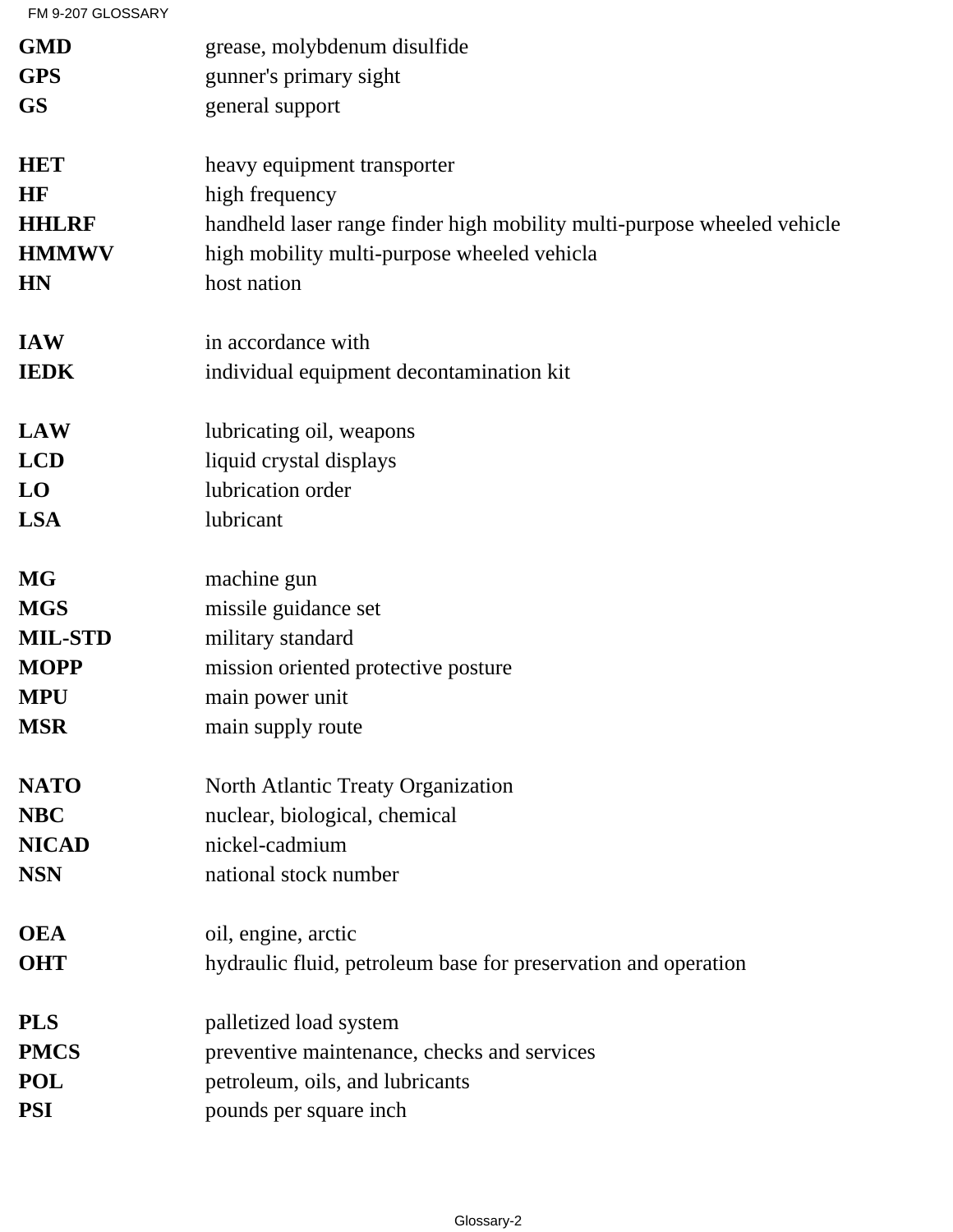FM 9-207 GLOSSARY

| QE              | quadrant elevation                            |
|-----------------|-----------------------------------------------|
| <b>RPM</b>      | revolutions per minute                        |
| <b>RSR</b>      | required supply rate(s)                       |
| <b>SB</b>       | supply bulletin                               |
| <b>SDK</b>      | skin decontamination kit                      |
| <b>SFL</b>      | solid film lubricant                          |
| <b>SINCGARS</b> | single-channel ground-air radio system        |
| <b>SOP</b>      | standard operating procedures                 |
| <b>SUSV</b>     | small unit support vehicle                    |
| <b>SWGS</b>     | surface wire ground system                    |
| TB              | technical bulletin                            |
| TM              | technical manual                              |
| <b>TOW</b>      | tube launched, optically tracked, wire guided |
| <b>TRADOC</b>   | <b>Training and Doctrine Command</b>          |
| <b>US</b>       | <b>United States</b>                          |
| <b>UXO</b>      | unexploded ordnance                           |
| $\bf{v}$        | vapor barrier                                 |
| WTR             | wide temperature range                        |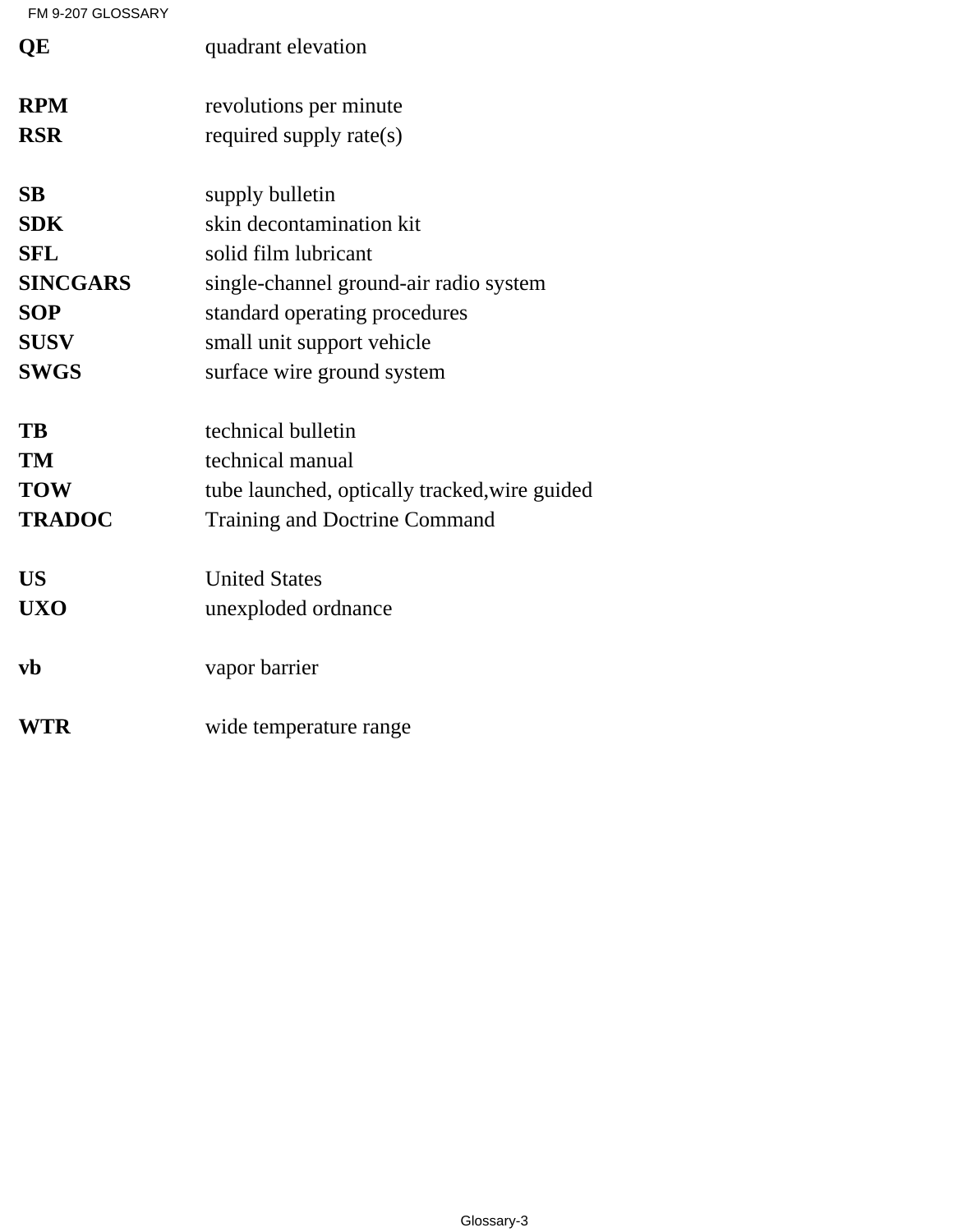# **REFERENCES**

#### **SOURCES**

The following sources are quoted or paraphrased in this publication.

DLA Publication. Environmental Products, Chemical Alternatives, Recyclers, Aircraft Cleaners and More.

DOD FSC Groups 68 and 92.

FM 3-4. *NBC Protection.* 29 May 1992.

FM 5-25. *Explosives and Demolitions*. 10 March 1986.

FM 31-70. *Basic Cold Weather Manual*. 12 April 1968.

FM 100-1. *The Army*. 14 June 1994.

MIL-STD 290

MIL-STD 1472C

SB 9-16. *Personnel Heater and Winterization Kit Policy for Tank-Automotive Construction and Materiel Handling Equipment*. 14 March 1980.

TB 43-PS-491. *The Preventative Maintenance Monthly*. October 1993.

TB 750-651. *Use of Antifreeze Solutions, Antifreeze Extender, Cleaning Compounds and Test Kit in Engine Cooling Systems*. 12 February 1989.

TB MED 269. *Carbon Monoxide: Symptoms, Etiology, Treatment and Prevention of Overexposure*. 31 May 1968.

TC 5-400. *Unit Leaders' Handbook for Environmental Stewardship*. 29 September 1994.

TC 11-6. *Grounding Techniques*. 3 March 1989.

TM 9-1375-213-12. *Operator's and Unit Maintenance Manual (Including Repair Parts and Special Tools List): Demolition Materials*. 30 March 1973.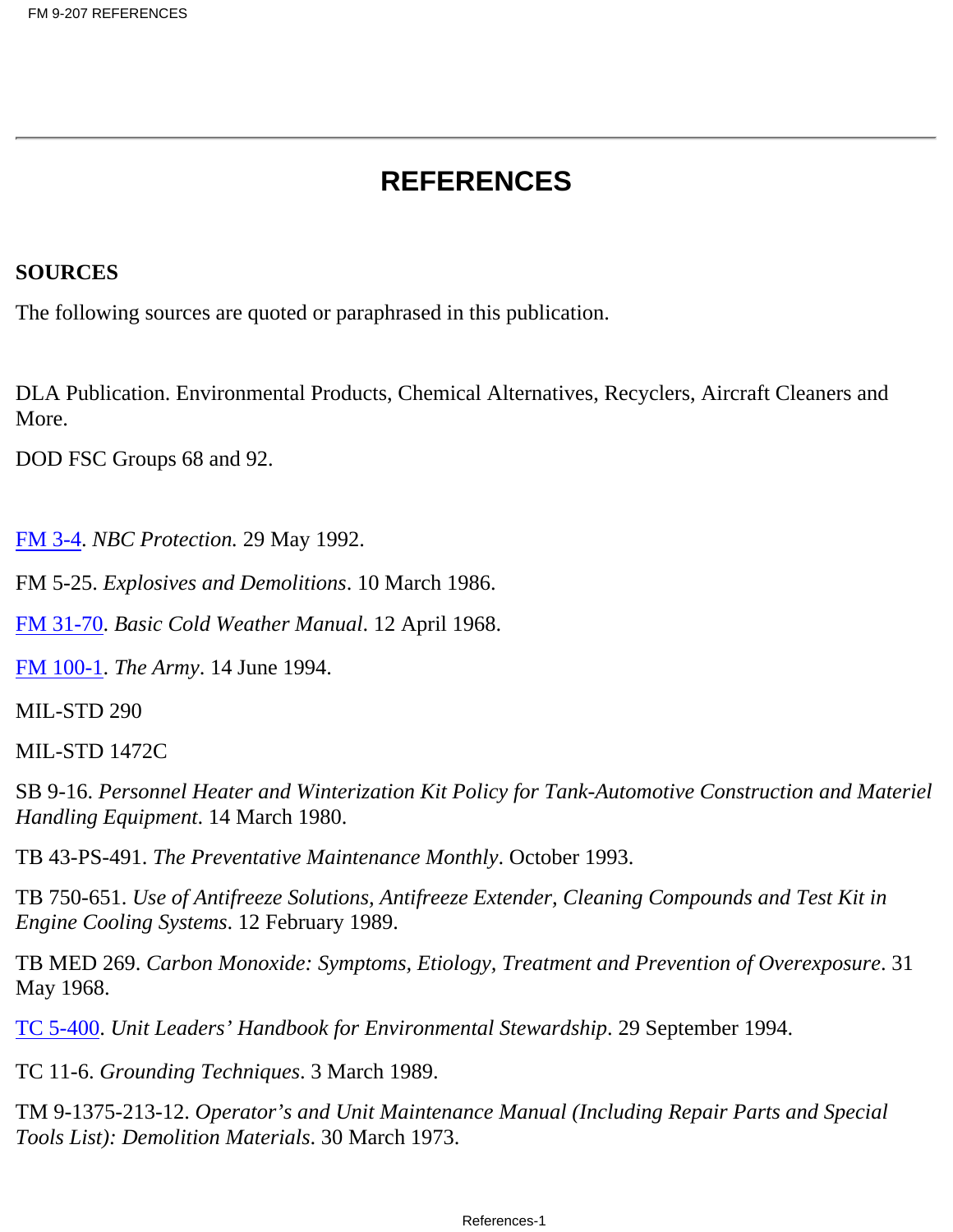FM 9-207 REFERENCES

TM 9-1425-2586-10. *Operator's Manual for Guided Missile System, Intercept-Aerial, Carrier-Mounted M48A2*. 28 June 1984.

TM 9-2350-259-20. *Unit Maintenance Manual for Combat Vehicle, Anti-Tank, Improved TOW Vehicle, M901A1*. 30 April 1990.

TM 9-6140-200-14. *Operator's, Unit, Direct Support and General Support Maintenance Manual for Lead-Acid Storage Batteries; 4HN, 24 Volt MS75047-1; 2HN, 12 Volt MS35000-1; 6TN, 12 Volt MS35000-3; 6TL, 12 Volt MS52149-1*. 13 July 1989.

TM 43-0001-28. *Army Ammunition Data Sheets for Artillery Ammunition: Guns, Howitzers, Mortars, Recoilless Rifles, Grenade Launchers, and Artillery Fuzes*. 28 April 1994.

### **DOCUMENTS NEEDED**

These documents must be available to the intended users of this publication.

Operator's manual for the specific piece of equipment, vehicle, or weapon system to be operated.

# **READINGS RECOMMENDED**

These publications contain relevant supplemental information.

FM 90-11. *Cold Weather Operations*. (when published)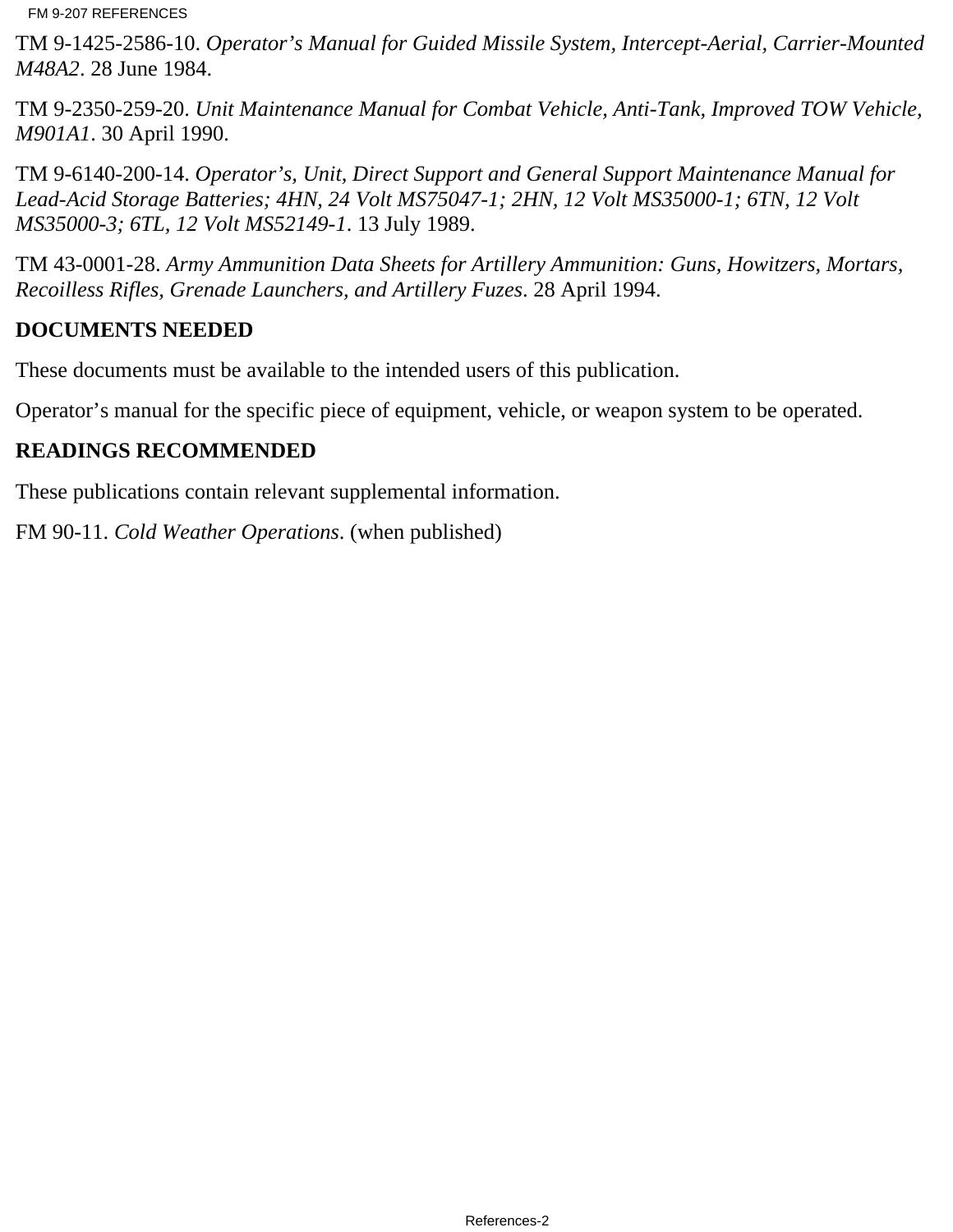# FM 9-207/TO 36-1-40 20 MARCH 1998

By Order of the Secretary of the Army:

Official:

JOEL B. HUDSON

Administrative Assistant to the Secretary of the Army 04386

DENNIS J. REIMER General, United States Army Chief of Staff

DISTRIBUTION:

Active Army, Army National Guard, and U.S. Army Reserve: To be distributed in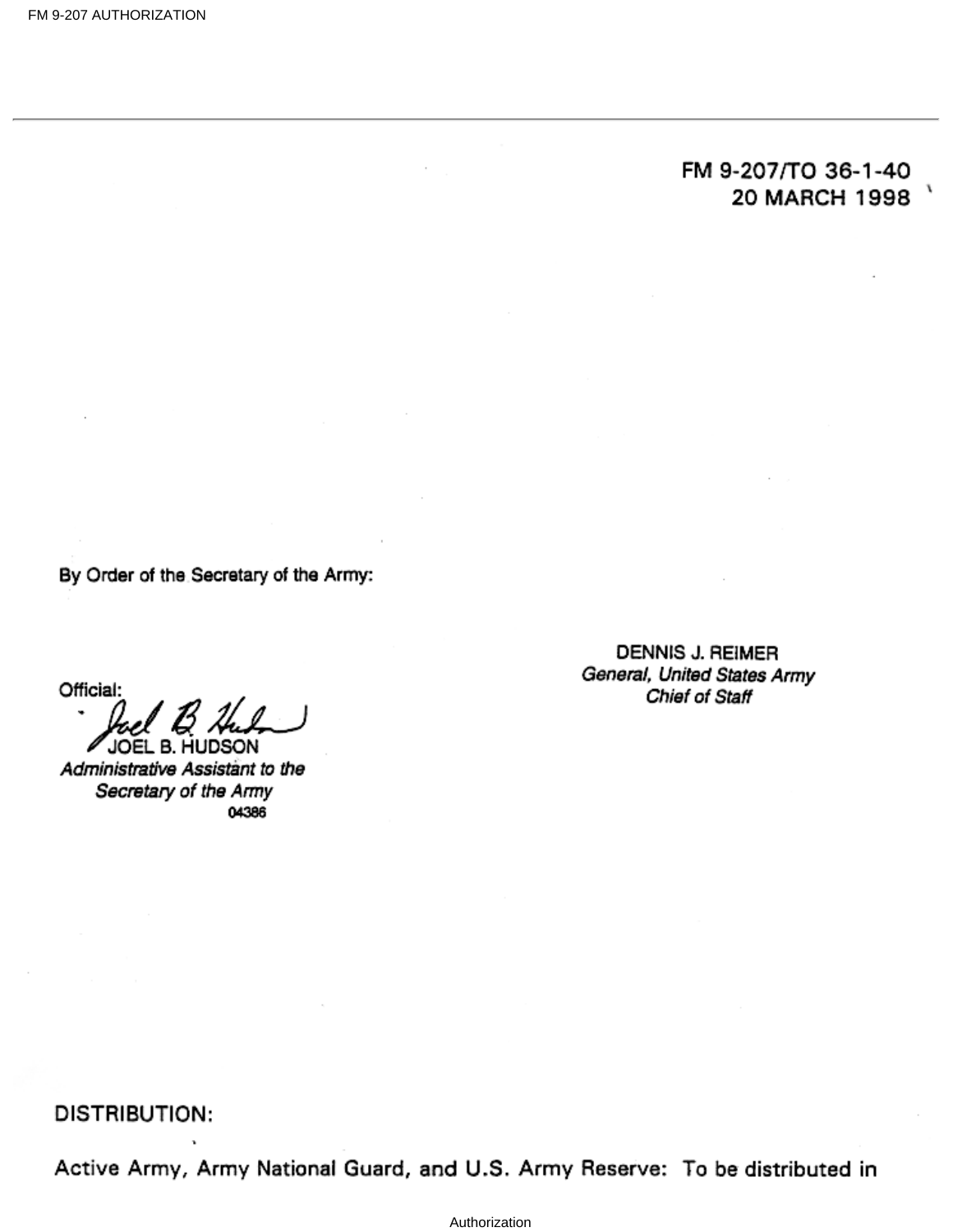$\sim$ 

accordance with the initial distribution number 110855, requirements for FM 9-207.  $\sim$